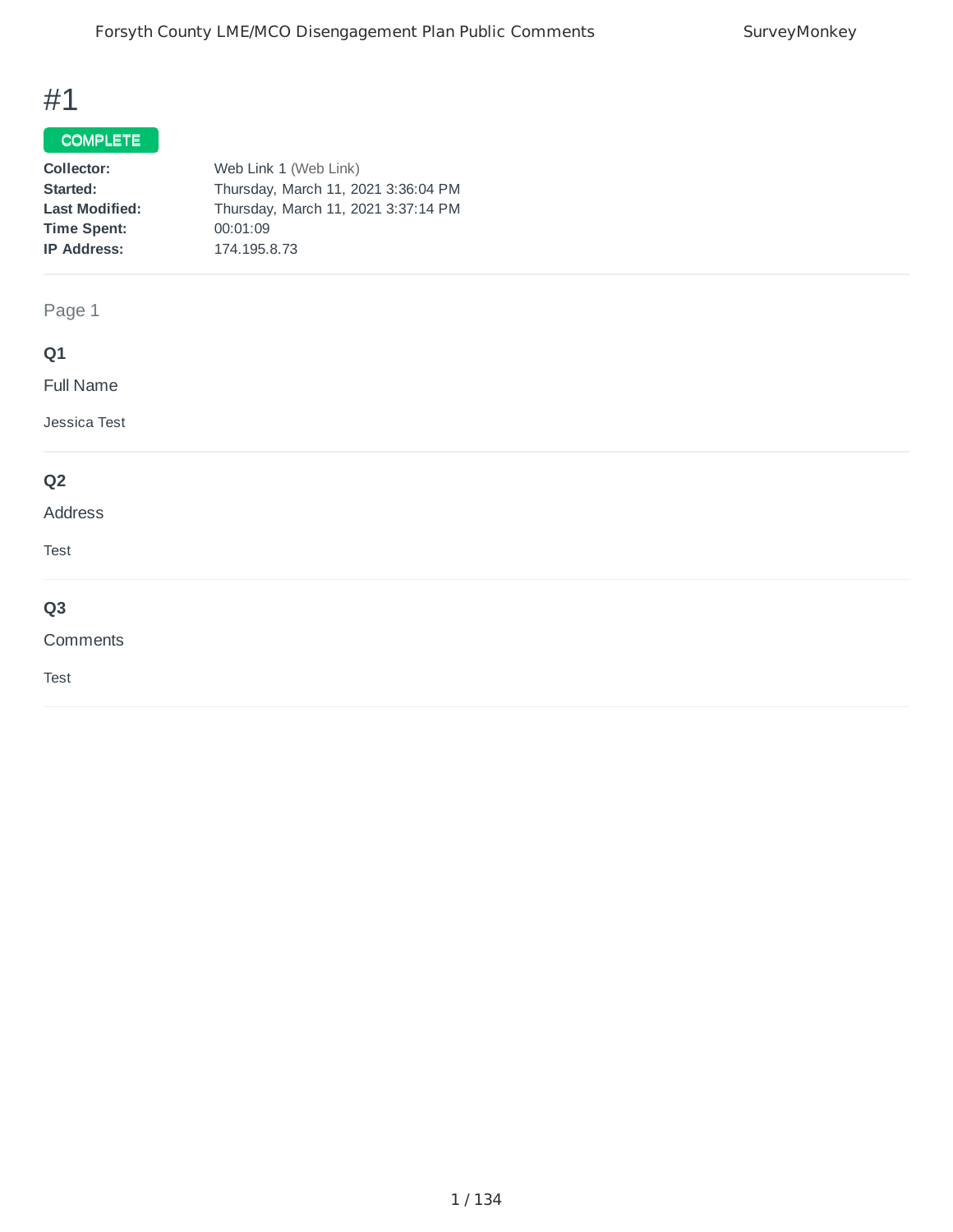## COMPLETE

| Collector:            | Web Link 1 (Web Link)              |
|-----------------------|------------------------------------|
| Started:              | Monday, March 15, 2021 12:52:10 PM |
| <b>Last Modified:</b> | Monday, March 15, 2021 1:11:53 PM  |
| <b>Time Spent:</b>    | 00:19:42                           |
| <b>IP Address:</b>    | 104.138.240.195                    |
|                       |                                    |

Page 1

# **Q1**

Full Name

Louise B Whealton

## **Q2**

#### Address

5035 Salemtowne Drive Winston-Salem NC 27106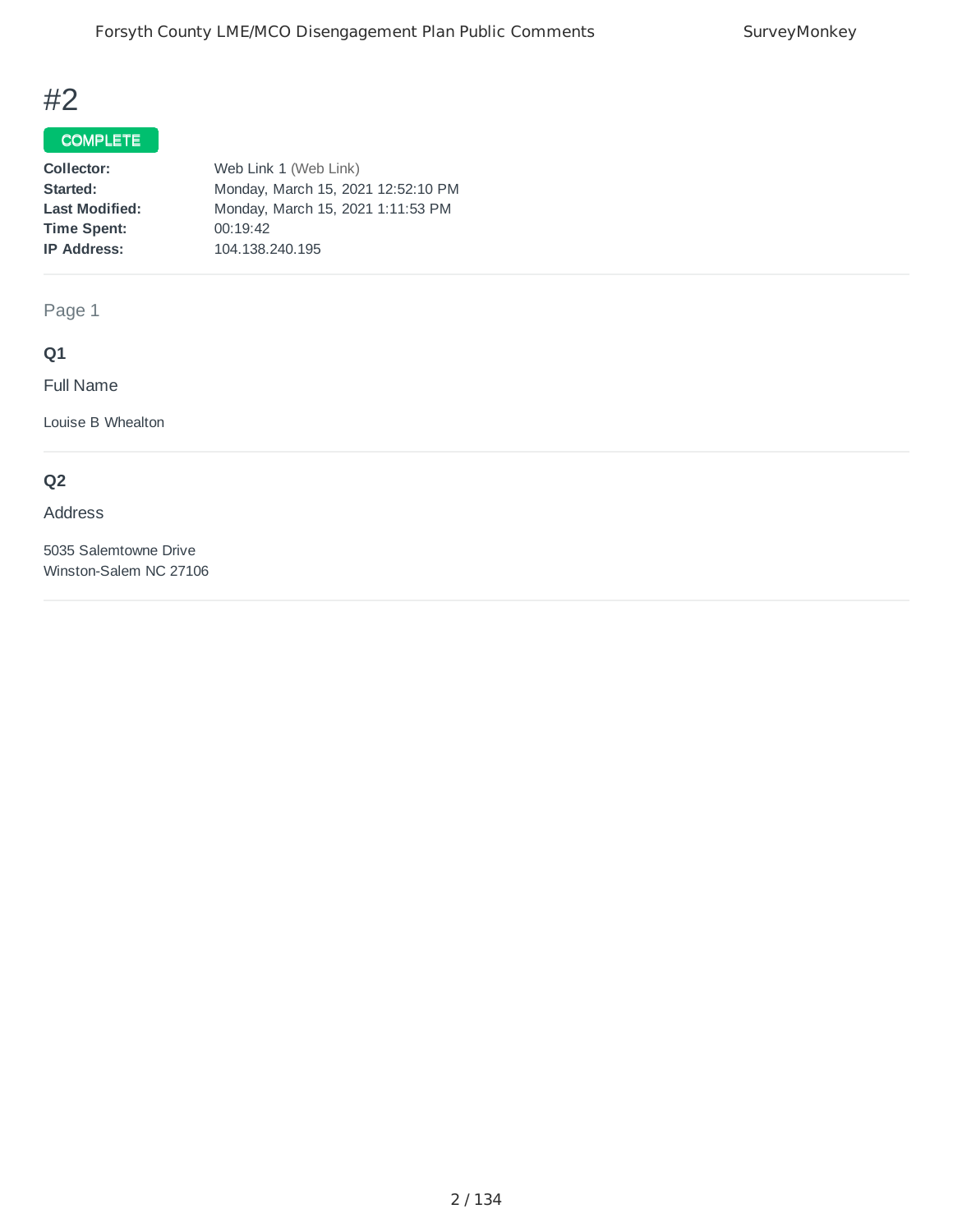#### **Q3**

#### **Comments**

While I currently serve as president of the NW Piedmont North Carolina affiliate of the National Alliance on Mental Health (NAMI), I write today as an individual expressing my opinion based on my years of experience as a family member and advocate. Since some NAMI board members do not live in Forsyth County, the NAMI Board of Directors decided to allow members to advocate individually on this issue.

I celebrate Forsyth County's involvement in the mental health care of its citizens. The proposal to implement TWO major changes at almost the same time, however, concerns me greatly, especially now while mental health needs are increasing due to the pandemic. Would it not be wiser to allow Cardinal to fully implement its improvement plan at the same time we all implement the state mandated Medicaid transition?

Citizens have experienced four transitions during the last 20 years – from state control to Hope Ridge to CenterPoint to Cardinal. While well-intentioned, each change resulted in confusion, gaps in service, and extra expenses as we adjusted to new management. Providers, not to mention families, described the difficulty of simply knowing whom to call during the transitions to get help.

It took several years after each transition for the system to stabilize and for participants to learn to navigate its new intricacies. Wellintentioned staff spent valuable time learning the new system instead of delivering care to clients. Good people took jobs elsewhere.

I have served on several committees, notably the CIT planning committee, with Cardinal staff. I have found them responsive and willing to help. I want them to have an opportunity to correct the gaps in services local advocates have identified.

After another year, we will have navigated the initial, inevitable confusion of Medicaid transition, and we can evaluate Cardinal's efforts to address our local concerns. Then it will be time to decide whether to change our LME/MCO.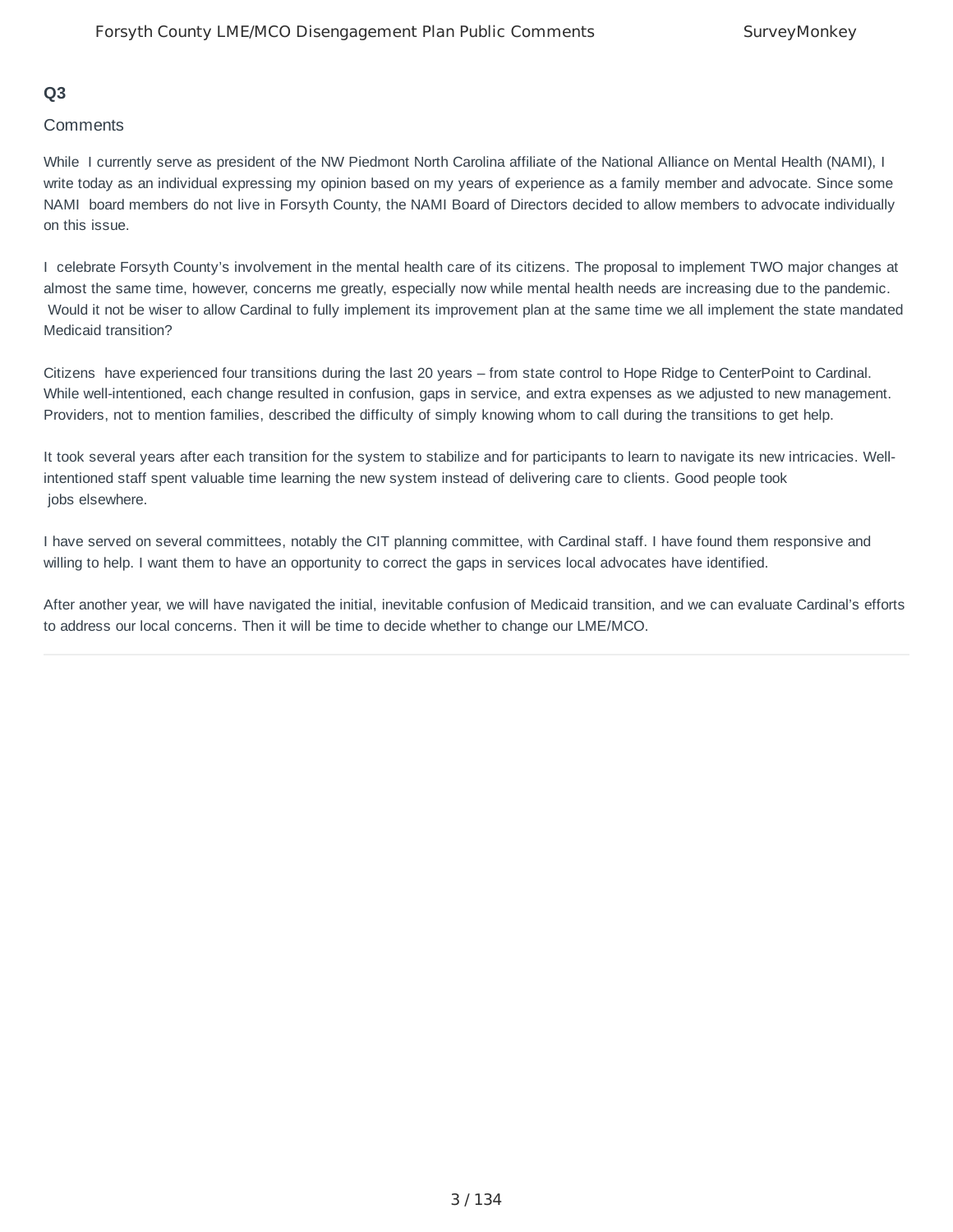# COMPLETE

| Collector:            | Web Link 1 (Web Link)              |
|-----------------------|------------------------------------|
| Started:              | Tuesday, March 23, 2021 7:17:03 AM |
| <b>Last Modified:</b> | Tuesday, March 23, 2021 7:21:16 AM |
| <b>Time Spent:</b>    | 00:04:13                           |
| <b>IP Address:</b>    | 74.124.180.209                     |
|                       |                                    |

Page 1

### **Q1**

Full Name

Vickie Whitley

## **Q2**

Address

116 Hendrix Dr Kernersville NC

## **Q3**

#### **Comments**

I think we need a change from a profit driven system to manage Medicaid. A lot of nonprofits depend on this entity to do the hard work in the field, and Cardinal has been profit driven, denying needed services.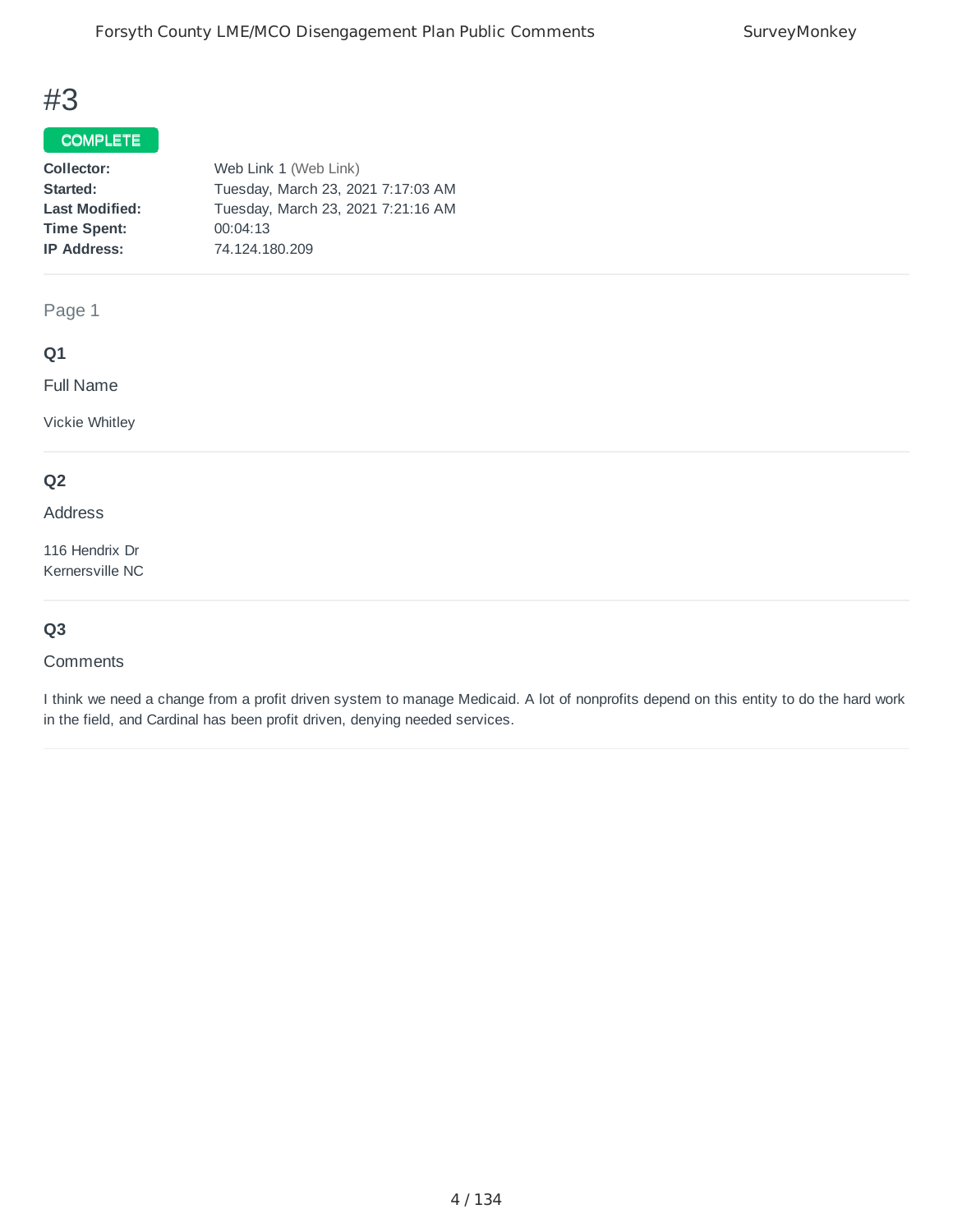### COMPLETE

| Collector:            | Web Link 1 (Web Link)                 |
|-----------------------|---------------------------------------|
| Started:              | Wednesday, March 24, 2021 10:41:05 AM |
| <b>Last Modified:</b> | Wednesday, March 24, 2021 10:54:13 AM |
| <b>Time Spent:</b>    | 00:13:07                              |
| <b>IP Address:</b>    | 23.127.209.108                        |
|                       |                                       |

## Page 1

## **Q1**

Full Name

Walter Gray

## **Q2**

Address

418 e 15th street Winston Salem NC 27105

# **Q3**

#### **Comments**

I support the effort to keep these care givers in with there respective clients, and lend voice to those who need my support. Do not break up the well established inter action causing unwanted hard ship on clients.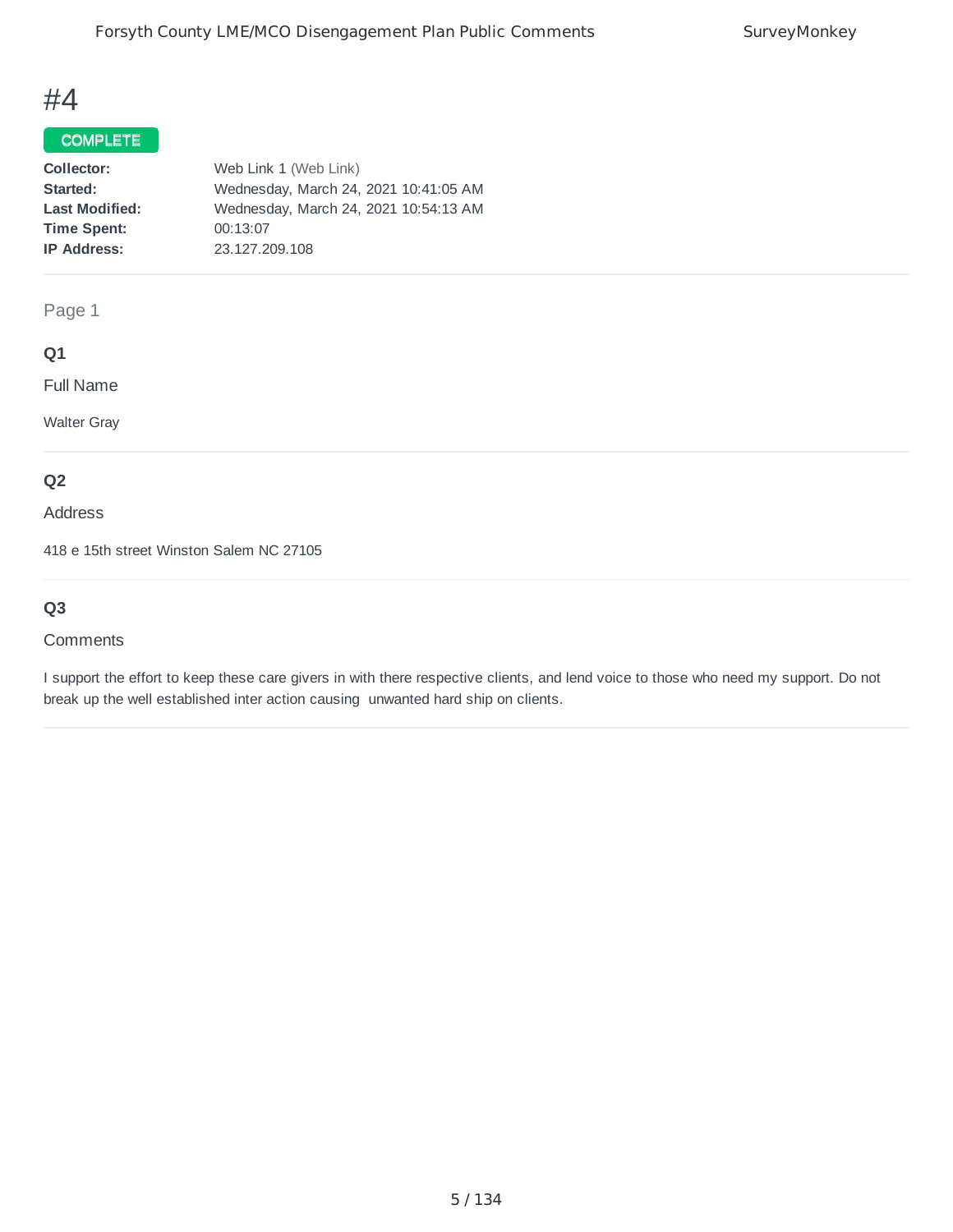## COMPLETE

| Collector:            | Web Link 1 (Web Link)                |
|-----------------------|--------------------------------------|
| Started:              | Wednesday, March 24, 2021 7:07:57 PM |
| <b>Last Modified:</b> | Wednesday, March 24, 2021 7:09:59 PM |
| <b>Time Spent:</b>    | 00:02:02                             |
| <b>IP Address:</b>    | 99.167.224.158                       |
|                       |                                      |

Page 1

## **Q1**

Full Name

Mildred Perez

## **Q2**

Address

2218 Waughtown street Winston Salem NC 27107

## **Q3**

## **Comments**

I think they should not Disengage I think they are doing a good job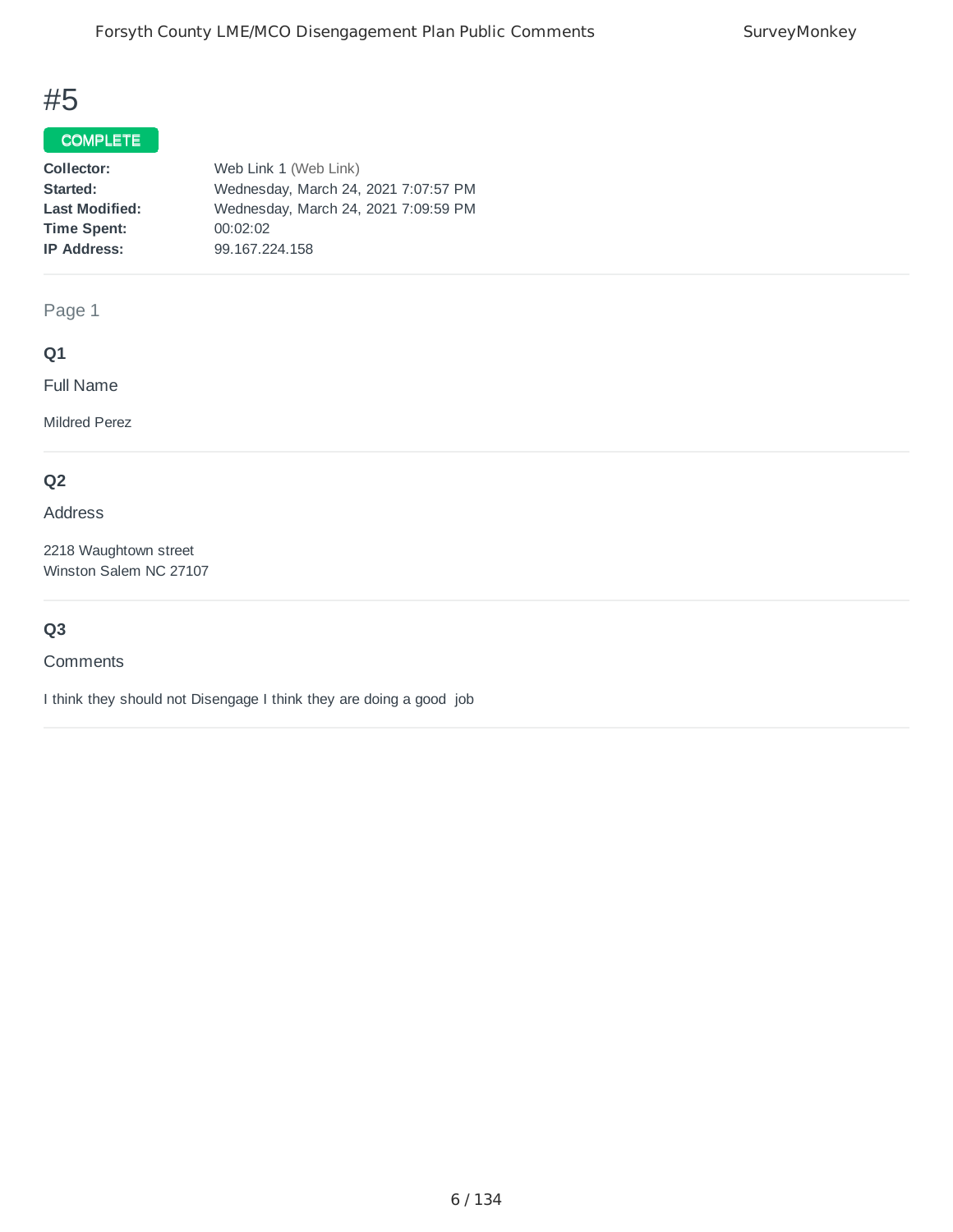# COMPLETE

| Collector:            | Web Link 1 (Web Link)                 |
|-----------------------|---------------------------------------|
| Started:              | Wednesday, March 24, 2021 10:11:56 PM |
| <b>Last Modified:</b> | Wednesday, March 24, 2021 10:12:19 PM |
| <b>Time Spent:</b>    | 00:00:22                              |
| <b>IP Address:</b>    | 205.182.135.3                         |
|                       |                                       |

# Page 1

# **Q1**

Full Name

test

## **Q2**

## Address

test

# **Q3**

#### Comments

test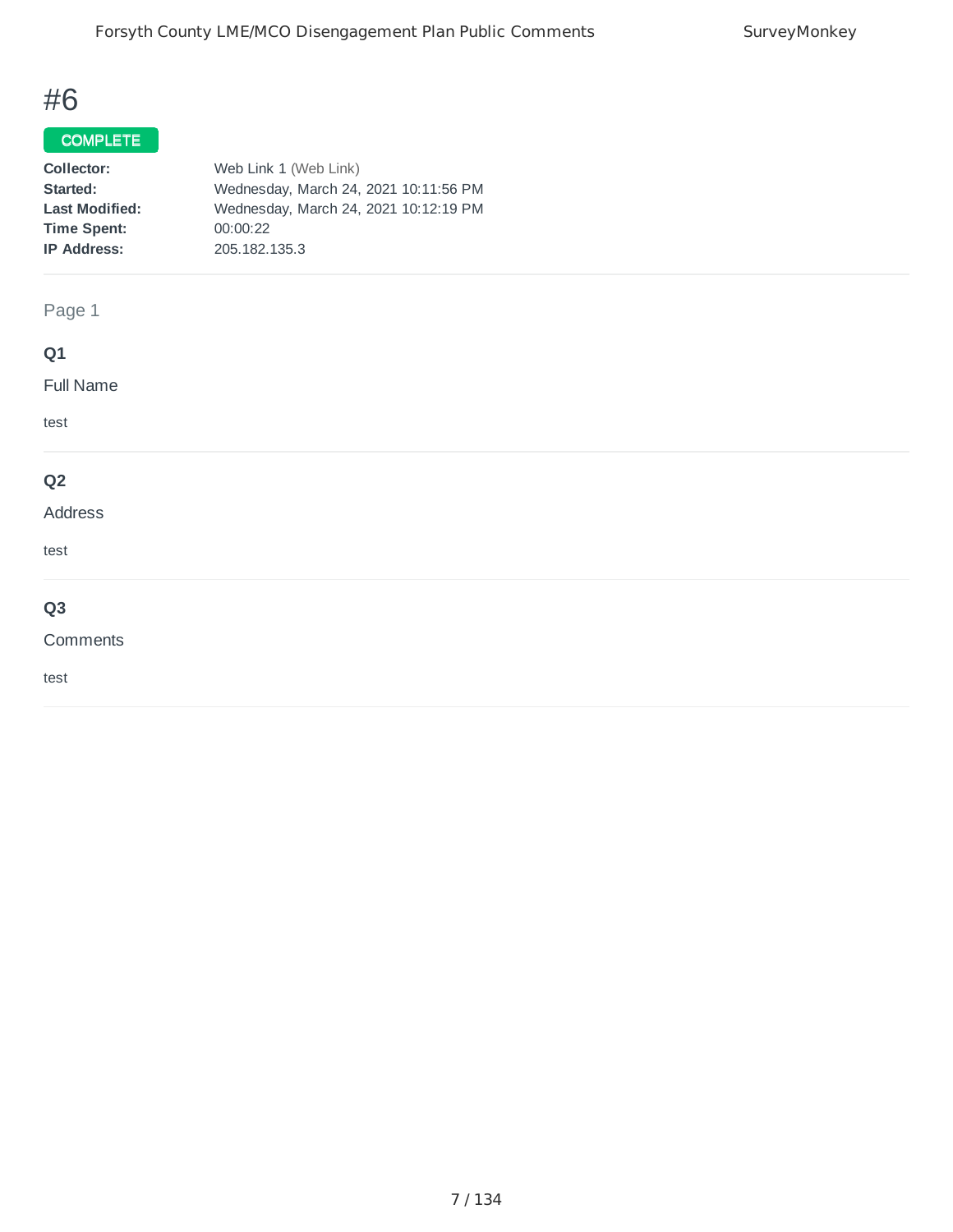#### COMPLETE

| Collector:            | Web Link 1 (Web Link)                 |
|-----------------------|---------------------------------------|
| Started:              | Wednesday, March 24, 2021 10:00:43 PM |
| <b>Last Modified:</b> | Wednesday, March 24, 2021 10:14:27 PM |
| <b>Time Spent:</b>    | 00:13:43                              |
| <b>IP Address:</b>    | 199.101.125.215                       |
|                       |                                       |

#### Page 1

#### **Q1**

Full Name

Sandra Judy

#### **Q2**

Address

620 Woodlake Park Drive Kernersville, NC 27284

### **Q3**

#### **Comments**

I am concerned about continuing changes to the LME/MCO's. A few years ago Centerpoint was going to merge with Partner's and Vaya and unfortunately ended up with Cardinal. I will say that thru lawsuits and changes of leadership Cardinal did improve some. My concern now is will Partners be one of the LME/MCO's that gets a contract for the Tailored Plan? If not will we go to another LME/MCO within a few months? Then after a few years with that LME/MCO it could change again possibly to a commercial MCO. It is very difficult as a parent to do future planning for my two children who have severe IDD and severe autism with the behavioral health system continuously changing. Bottom line I wish our county would have left Cardinal sooner and I hope there will be better outcomes with Partners.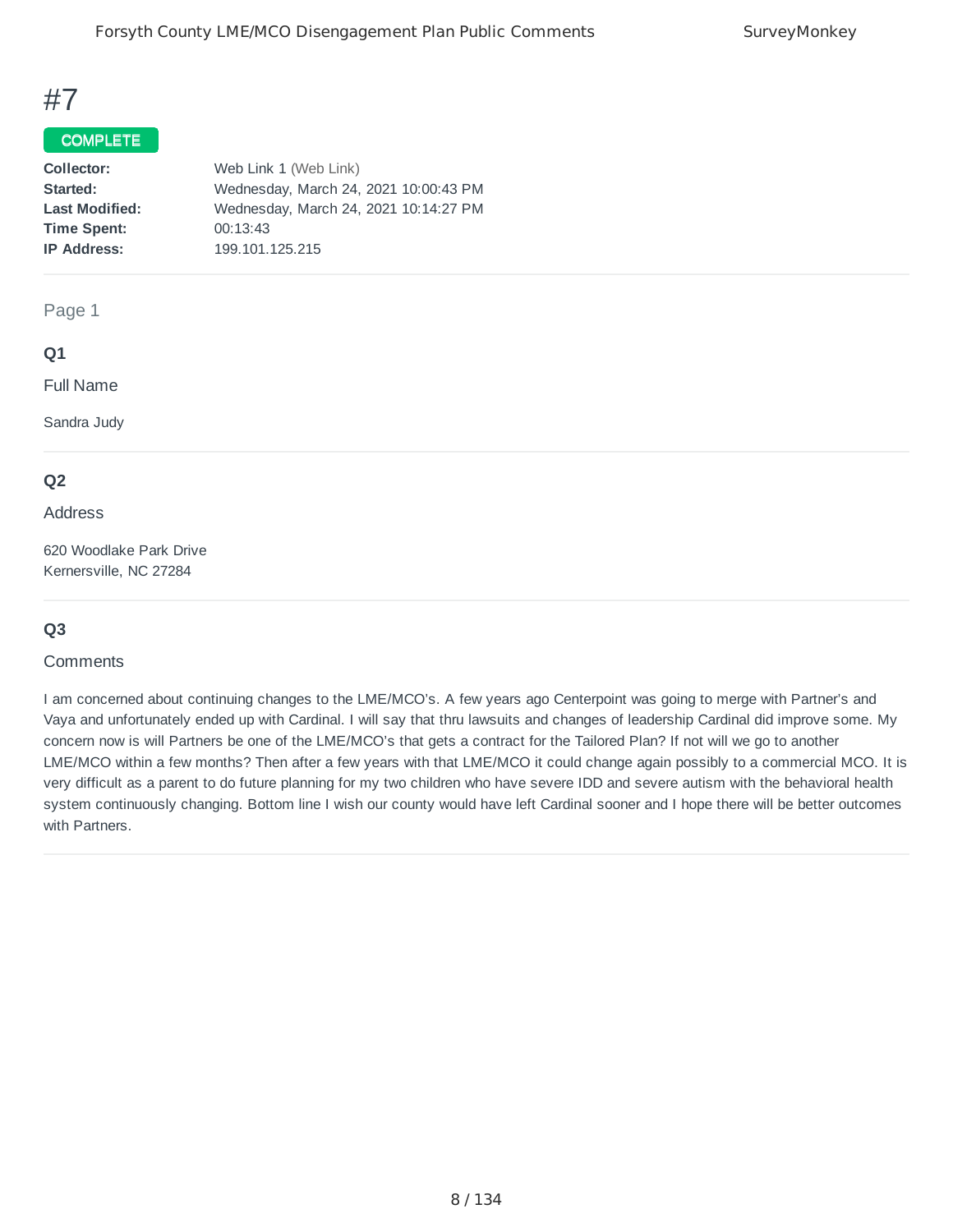#### COMPLETE

| Collector:            | Web Link 1 (Web Link)               |
|-----------------------|-------------------------------------|
| Started:              | Thursday, March 25, 2021 7:24:15 AM |
| <b>Last Modified:</b> | Thursday, March 25, 2021 7:32:28 AM |
| <b>Time Spent:</b>    | 00:08:13                            |
| <b>IP Address:</b>    | 45.36.34.184                        |
|                       |                                     |

Page 1

### **Q1**

Full Name

Michael Tyree

#### **Q2**

Address

614 Laverton Lane Rural Hall North Carolina 27045

## **Q3**

#### **Comments**

I think "Change" is very difficult as it, for those of us who aren't disabled.

So I can only imagine how devastating and disrupting this sort of change might be to someone who is disable or suffers with a mental disorder.

We should do whatever it takes to create a sense of normalcy for these individuals. Anything else would be cruel and inhumane.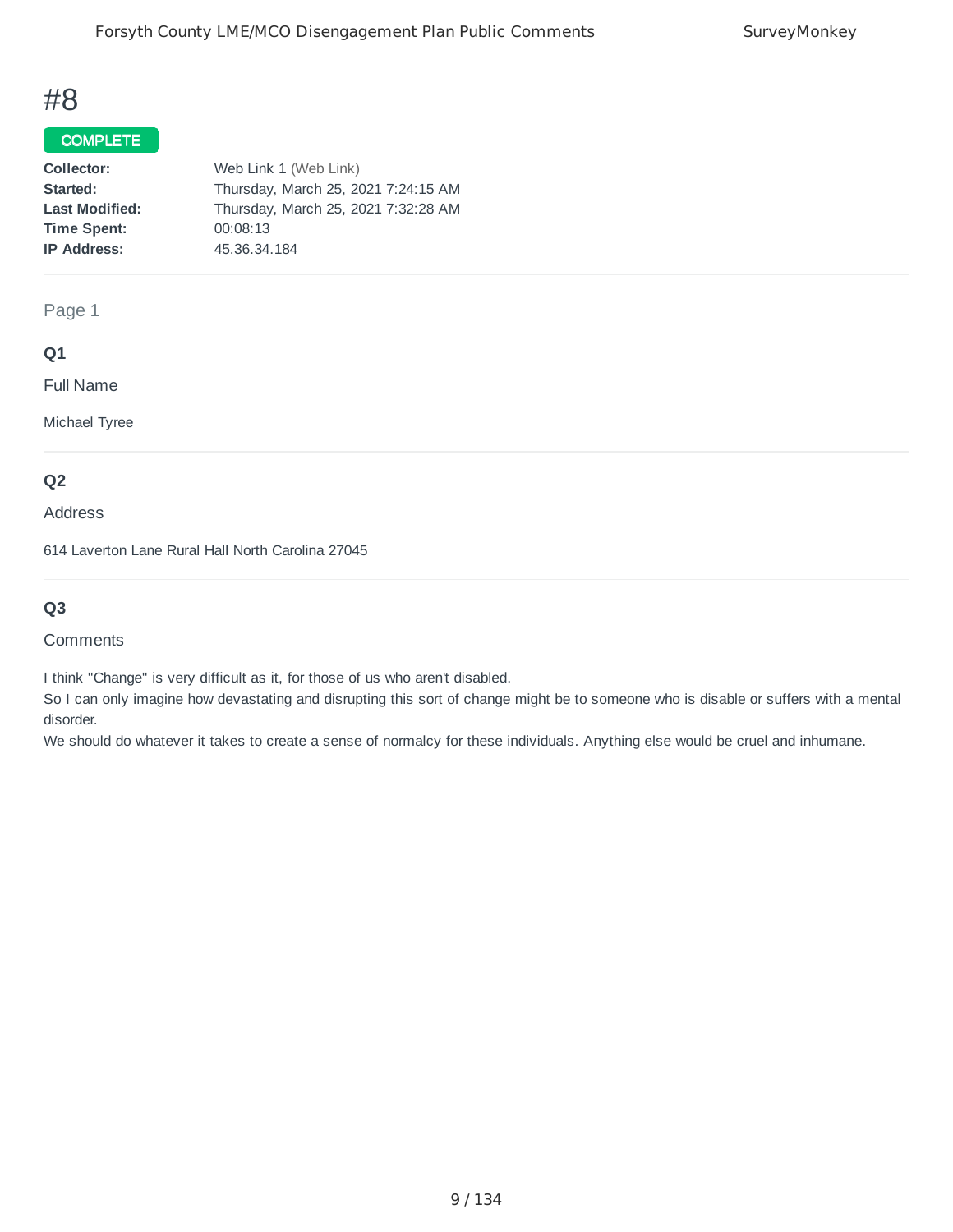#### COMPLETE

| Collector:            | Web Link 1 (Web Link)             |
|-----------------------|-----------------------------------|
| Started:              | Friday, March 26, 2021 6:18:26 AM |
| <b>Last Modified:</b> | Friday, March 26, 2021 6:20:08 AM |
| <b>Time Spent:</b>    | 00:01:42                          |
| <b>IP Address:</b>    | 70.231.72.94                      |
|                       |                                   |

#### Page 1

#### **Q1**

Full Name

Concerned

#### **Q2**

#### Address

Resident

#### **Q3**

#### **Comments**

Dear Forsyth Board of County Commissioners,

On behalf of Forsyth County, I am writing to express my concern for disengaging with Cardinal Innovations Healthcare.

This decision comes at a time when our state is undergoing two major public health events, we do not need to voluntarily add another. Dealing with our state's Medicaid transition and COVID-19 is enough.

Cardinal has been serving our community for years, and their work and the relationships care coordinators have made with members and their families should not be disrupted at a time like this.

The majority of Cardinal's members are not calling for this change, but they will be severely impacted by it. They are calling on this plan to stop. I would ask you to listen to their voices as well.

I urge you to reconsider this disengagement plan.

With regards, 2nd Chance Advocate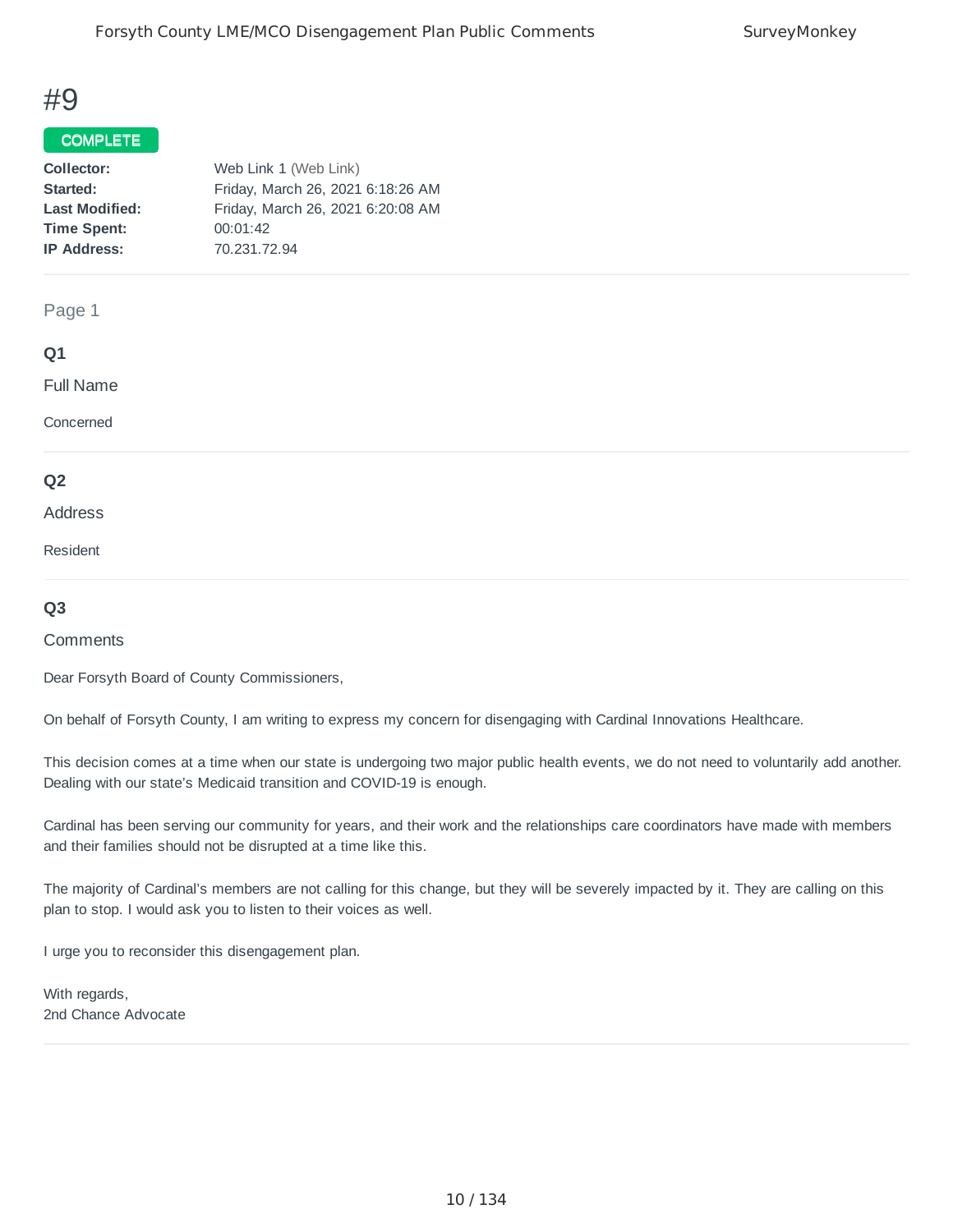#### COMPLETE

| Collector:            | Web Link 1 (Web Link)              |
|-----------------------|------------------------------------|
| Started:              | Friday, March 26, 2021 12:36:31 PM |
| <b>Last Modified:</b> | Friday, March 26, 2021 1:00:51 PM  |
| <b>Time Spent:</b>    | 00:24:19                           |
| <b>IP Address:</b>    | 72.15.255.84                       |
|                       |                                    |

#### Page 1

#### **Q1**

Full Name

Lindsay Locklear

#### **Q2**

#### Address

5637 Fairway Cove Ct Winston-Salem, NC 27105

#### **Q3**

#### **Comments**

I am a resident of Forsyth County and I have worked in the behavioral health field for almost 17 years in various capacities. I have been able to work with all of the MCO's in North Carolina. None of them are perfect and have their own sets of issues. What I can speak to is the chaos that ensues when change occurs for individuals with behavioral health concerns. The services that they rely on would be disrupted, the staff that they have been connected to for years would disappear, and more importantly no one will have a clue on who to speak to get their services reinstated. What you are proposing may have a positive effect on you but not to the people you have been elected to serve. Because I have been in the field, I can tell you that your issues on service array and provider networks are system issues. It will not be any better if you are able to align with another MCO. This decision does not seemed to be based in reality. If you are looking for a perfect entity there are none that exists and the grass is not necessarily greener. What you are looking for continues to be nonexistent because of the lack of funds North Carolina receives for these services. Every year it seems that a service has been discontinued or a provider has shut down due to lack of funding. This is a legislative concern that you should be addressing not the MCOs that receives those funds. As a member of this community and someone whose passion is to help others I feel strongly that this disengagement will have more of an negative impact than the positive one you are seeking. With all the additional confusion regarding Medicaid transformation this will be just more thing for individuals to stress over. People have difficulty navigating the system now imagine how hard it will be if there is no one there to guide them. This process to my understanding is a lengthy one and like when most changes occur many will fall through the cracks and not get their needs met. It is my hope that Forsyth County government will change their mind about this process and work through their issues with Cardinal instead of creating more by disengagement. Thank you.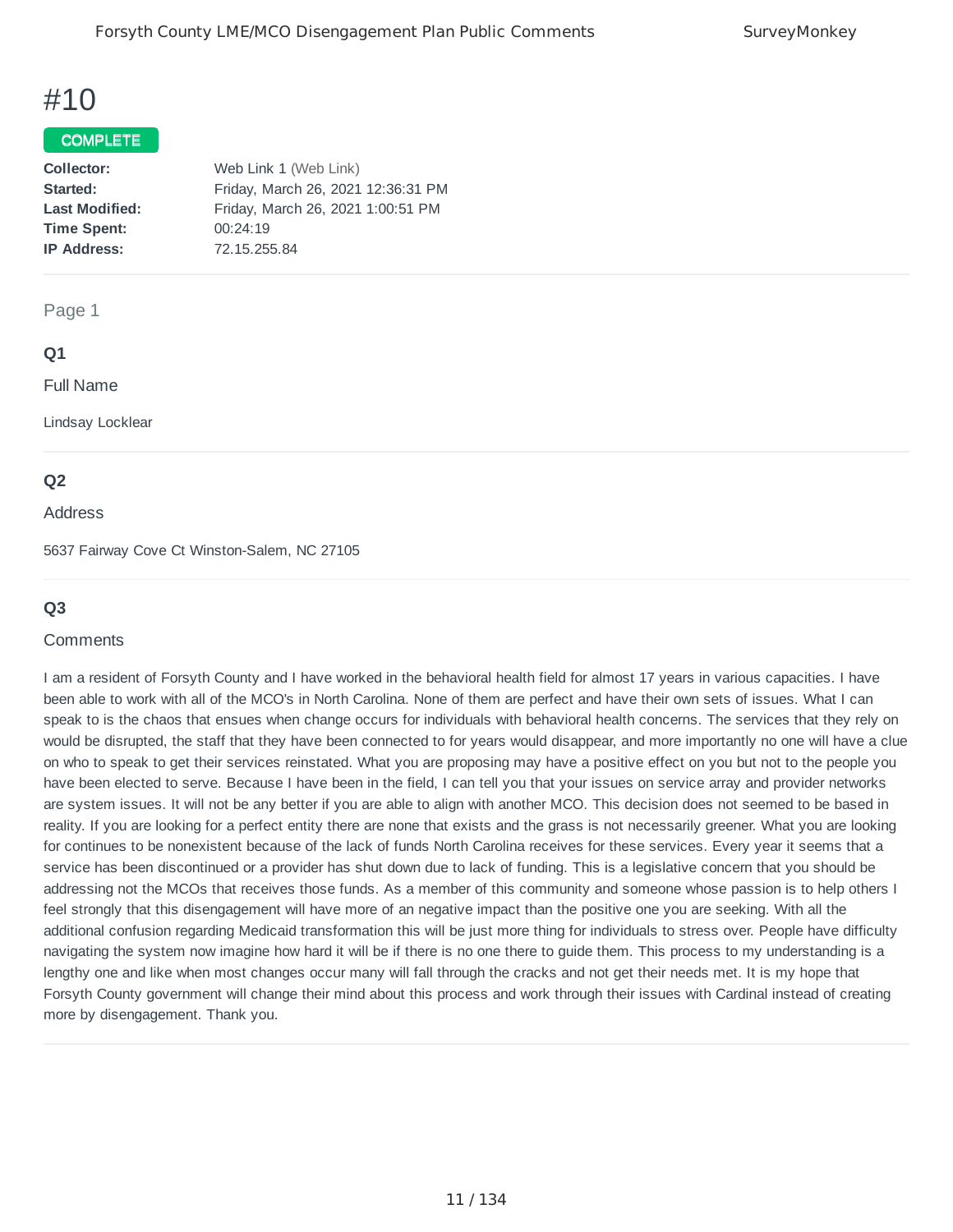## COMPLETE

| Collector:            | Web Link 1 (Web Link)             |
|-----------------------|-----------------------------------|
| Started:              | Friday, March 26, 2021 6:15:27 PM |
| <b>Last Modified:</b> | Friday, March 26, 2021 6:18:57 PM |
| <b>Time Spent:</b>    | 00:03:30                          |
| <b>IP Address:</b>    | 24.88.210.0                       |
|                       |                                   |

Page 1

## **Q1**

Full Name

s.jacobs

## **Q2**

Address

413 e 15th st w-s,nc

# **Q3**

#### **Comments**

i was suppose to see everyone that said they were my councilors. nobody wants to see me since like they say and they never will.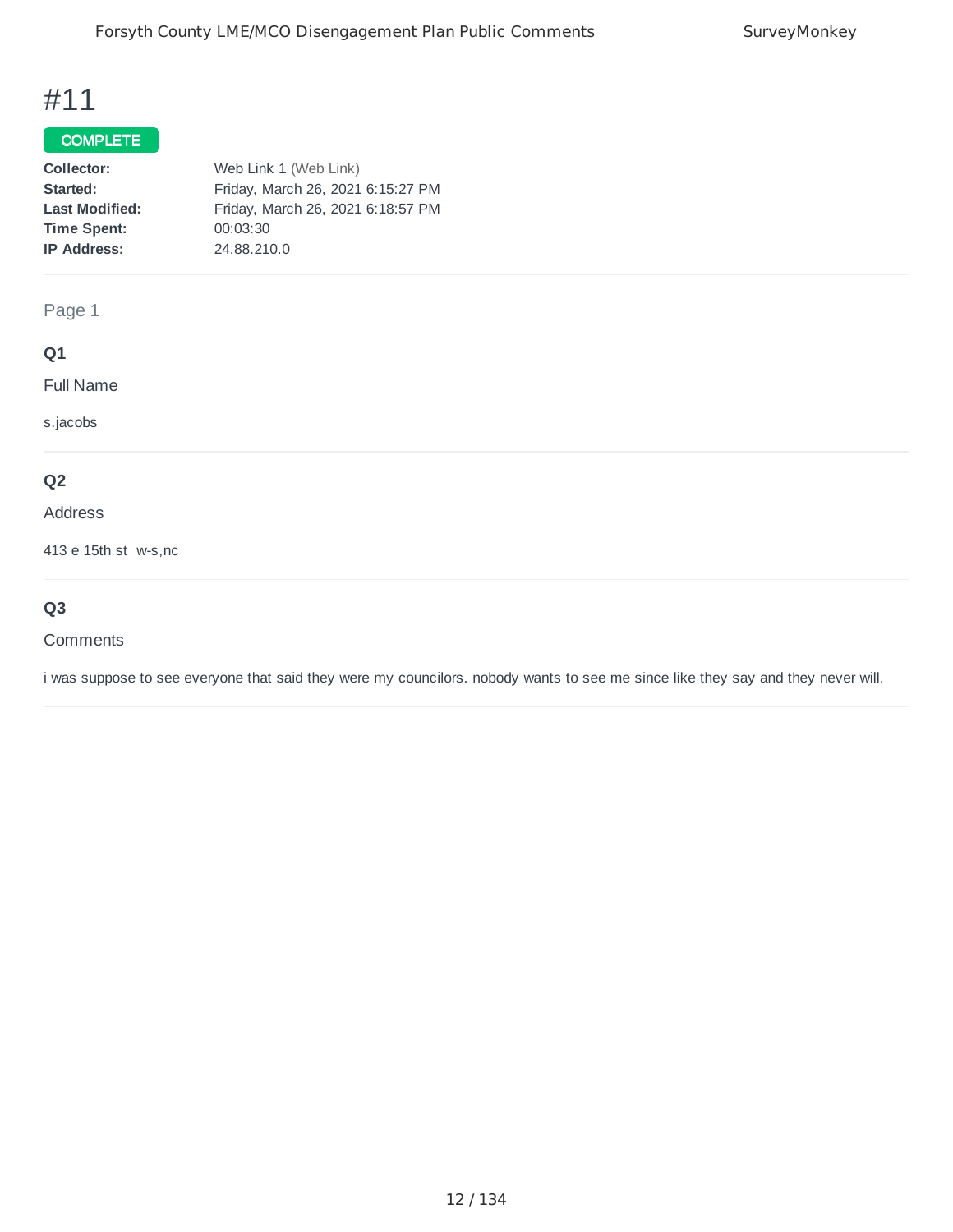## COMPLETE

| Collector:            | Web Link 1 (Web Link)             |
|-----------------------|-----------------------------------|
| Started:              | Friday, March 26, 2021 9:20:17 PM |
| <b>Last Modified:</b> | Friday, March 26, 2021 9:22:19 PM |
| <b>Time Spent:</b>    | 00:02:02                          |
| <b>IP Address:</b>    | 75.15.166.147                     |
|                       |                                   |

Page 1

# **Q1**

Full Name

Laura sebastian

## **Q2**

#### Address

2500 Miller park Circle Unit B Winston Salem NC 27103

# **Q3**

#### **Comments**

I am against the disengagement plan that will affect the disabled in Forsyth County.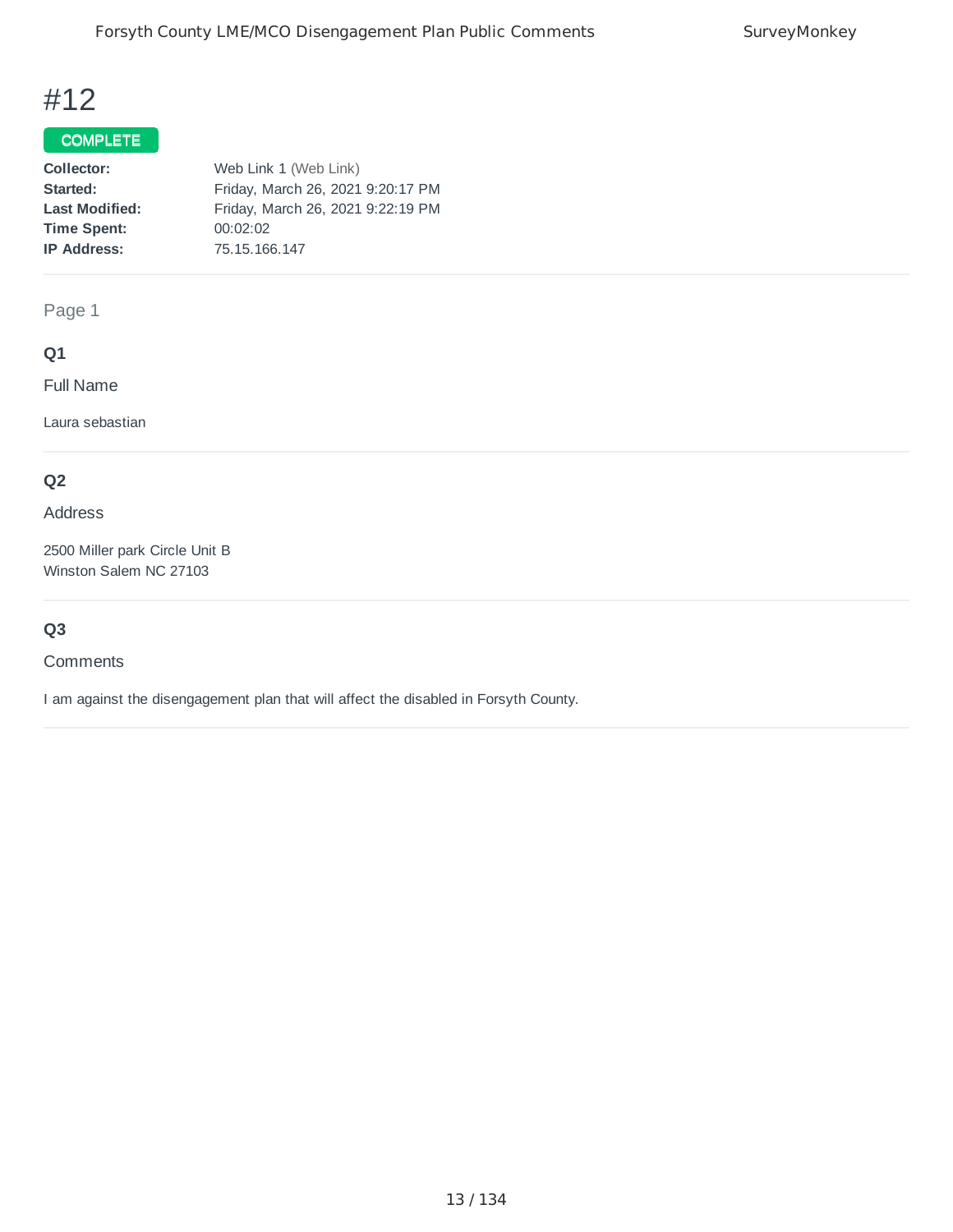# COMPLETE

| Web Link 1 (Web Link)                |
|--------------------------------------|
| Saturday, March 27, 2021 12:33:35 AM |
| Saturday, March 27, 2021 12:36:12 AM |
| 00:02:37                             |
| 174.111.45.88                        |
|                                      |

Page 1

## **Q1**

Full Name

Michael Murphy

## **Q2**

Address

3335 piney grove road Kernersville

## **Q3**

**Comments** 

I 100% support the decision to remove Cardinal. It is a horrible organization and does not really care about the people served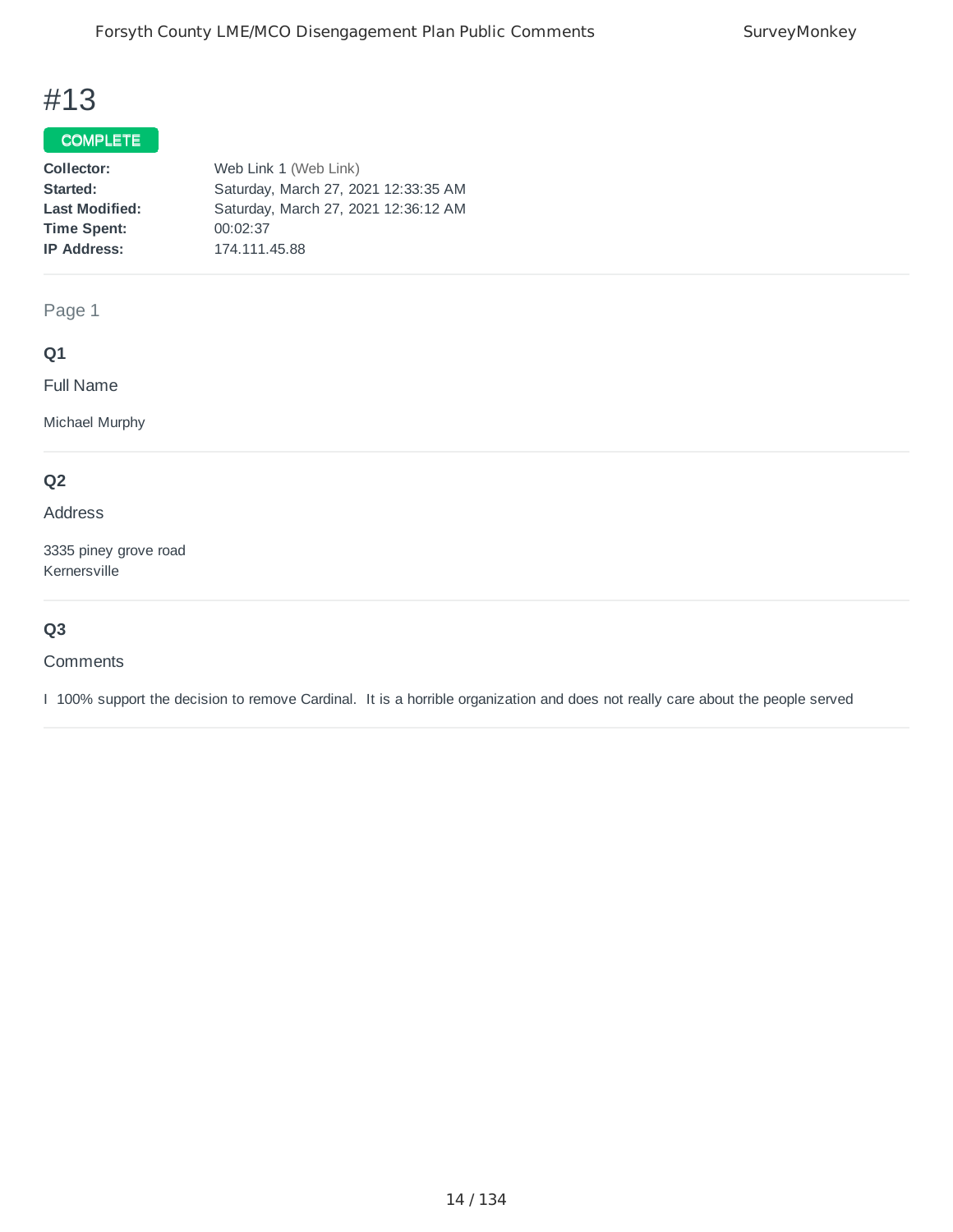#### COMPLETE

| Collector:            | Web Link 1 (Web Link)               |
|-----------------------|-------------------------------------|
| Started:              | Saturday, March 27, 2021 8:15:59 AM |
| <b>Last Modified:</b> | Saturday, March 27, 2021 8:35:41 AM |
| <b>Time Spent:</b>    | 00:19:41                            |
| <b>IP Address:</b>    | 24.88.189.218                       |
|                       |                                     |

#### Page 1

#### **Q1**

Full Name

Sharon A Rimm

#### **Q2**

#### Address

795 Lancaster Park Ct Winston-Salem, NC. 27103

### **Q3**

#### **Comments**

There is a reason that, several years back, CenterPoint, Partners and Vaya were considering a merger. All three had strong management, but this considered merger never occurred. CenterPoint unfortunately decided to merge instead into Cardinal, an MCO with counties scattered across the state, including in eastern North Carolina.

There is a reason so many counties are leaving or have already left Cardinal. Citizens are currently given few if any choice about their providers, as many providers choose not to do business with Cardinal or in the counties served by Cardinal. Recently Union, Cabarrus and Stanly Counties have all made the decision to leave, and Mecklenburg is considering the same.

Forsyth County is charged with finding the best care for its most vulnerable citizens. County government and the Forsyth County commissioners are right to seek instead a partnership with Partners MCO. They have a strong management style, service provision is carefully considered from the aspect of utilization management, thereby ensuring that appropriate services and level of service are authorized, and they have a strong Provider Network currently in the counties they manage.

Service disruption is likely to be minimal regarding clients who are currently served. Those employees will very likely continue working for their same provider, and the only difference will be that the provider for which they work will instead be contracting with Partners. In all likelihood, there may be an expansion of the Provider Network serving Forsyth County, as Partners has a good reputation and providers will be less reticent to contract with Partners as the MCO with which they are working.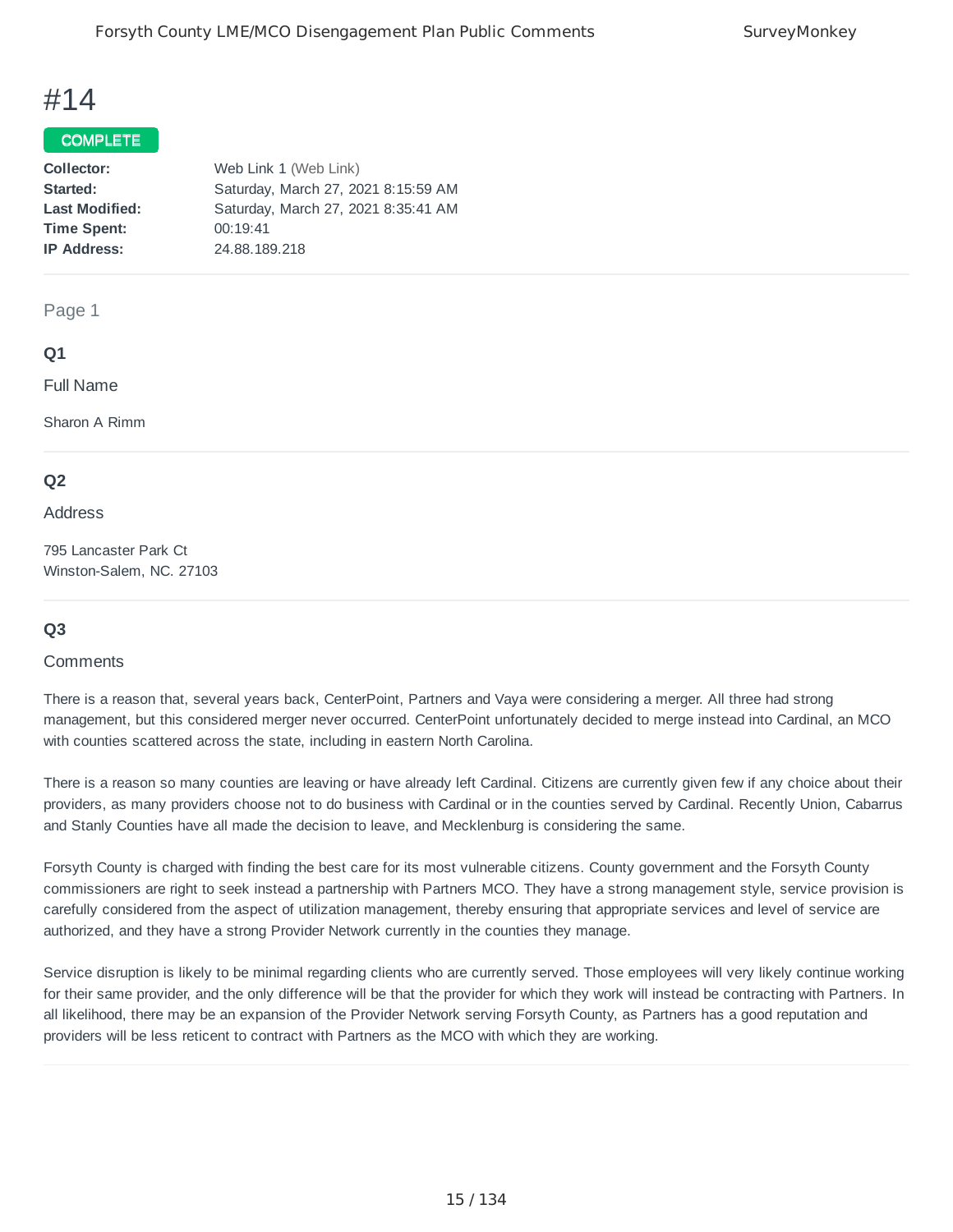## COMPLETE

| Collector:            | Web Link 1 (Web Link)               |
|-----------------------|-------------------------------------|
| Started:              | Saturday, March 27, 2021 4:46:27 PM |
| <b>Last Modified:</b> | Saturday, March 27, 2021 4:51:55 PM |
| <b>Time Spent:</b>    | 00:05:28                            |
| <b>IP Address:</b>    | 71.76.202.83                        |
|                       |                                     |

Page 1

### **Q1**

Full Name

Debra M Rhodes

## **Q2**

Address

6910 Terrence Knoll Road Belews Creek NC 27009

### **Q3**

#### **Comments**

The potential fallout to individuals, their families, & the staff of Cardinal Innovations, is immeasurable. Why? Why wasn't the community asked for their input prior to this decision? We have been well cared for all these years. Please, reconsider this decision. Thank you.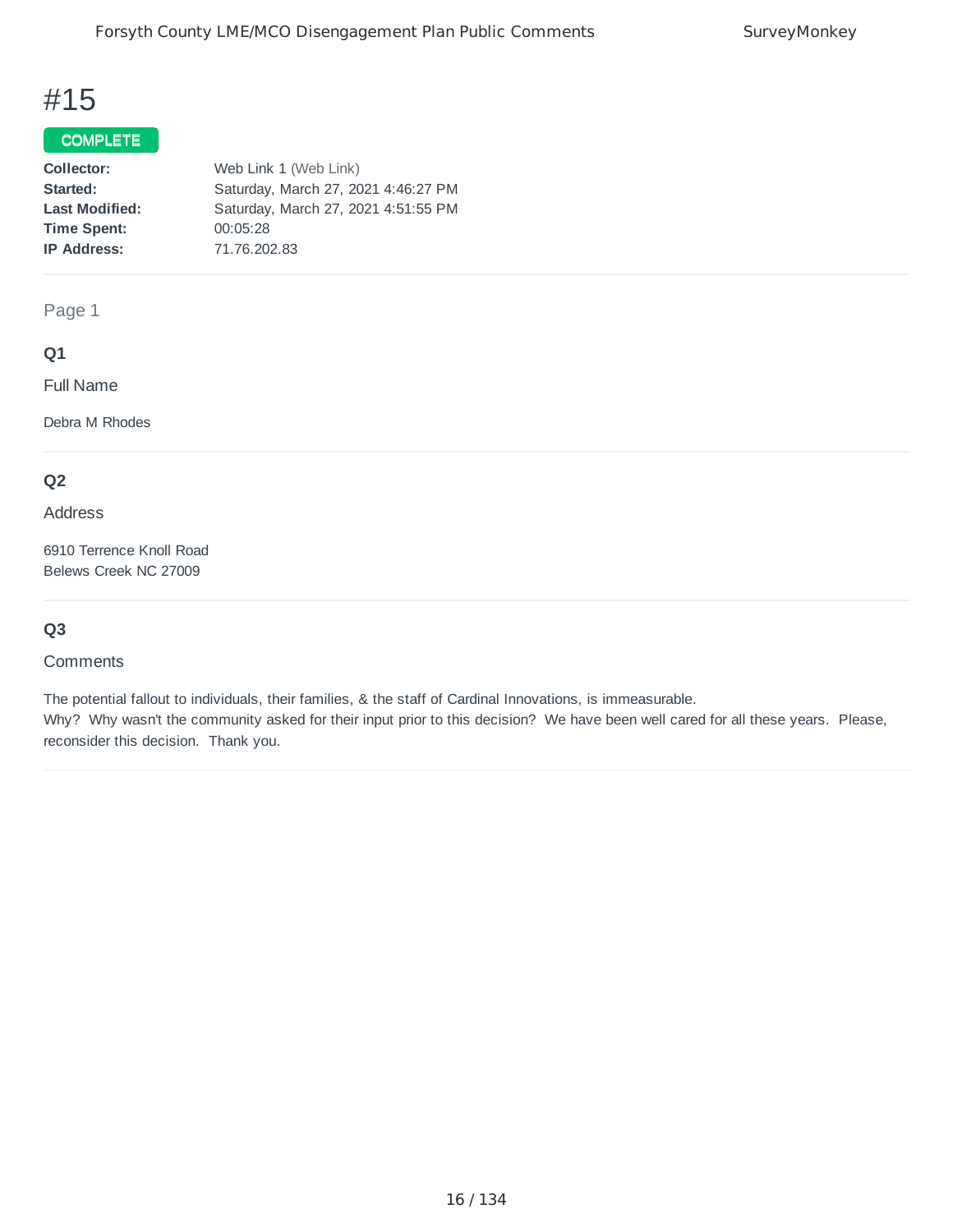#### COMPLETE

| Collector:            | Web Link 1 (Web Link)               |
|-----------------------|-------------------------------------|
| Started:              | Saturday, March 27, 2021 5:16:43 PM |
| <b>Last Modified:</b> | Saturday, March 27, 2021 5:37:23 PM |
| <b>Time Spent:</b>    | 00:20:40                            |
| <b>IP Address:</b>    | 173.94.6.190                        |
|                       |                                     |

#### Page 1

#### **Q1**

Full Name

Carolyn Myracle

### **Q2**

#### Address

4051 River Branch Lane Pfafftown, NC 2040

### **Q3**

#### **Comments**

I would like to voice support for Cardinal Innovations. My son has been receiving IDD Innovation services since he turned 18 and he is now 34. Centerpoint was his first provider and Cardinal has been far superior in its organizational approach, its' follow through and in its professionalism. My son's case manager has been excellent and always responds to my questions and concerns promptly. She has stayed in close contact during Covid and has provided us calm information and a sense of stability. I have found Cardinal to be accessible, caring and prompt in its services. I think that it is very important to maintain a solid service for those in need and to not change the provider.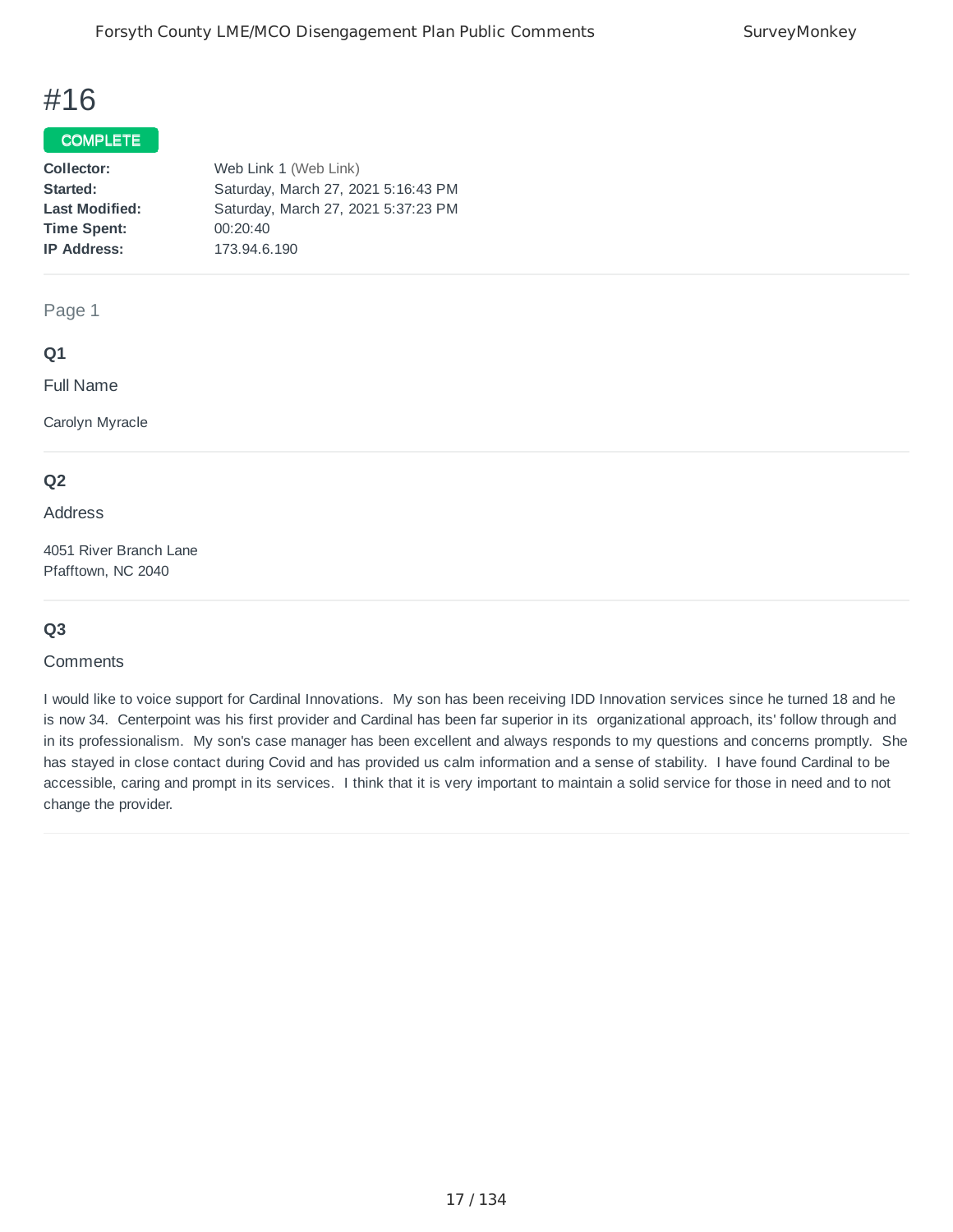### COMPLETE

| Collector:            | Web Link 1 (Web Link)              |
|-----------------------|------------------------------------|
| Started:              | Sunday, March 28, 2021 11:29:42 AM |
| <b>Last Modified:</b> | Sunday, March 28, 2021 11:33:02 AM |
| <b>Time Spent:</b>    | 00:03:19                           |
| <b>IP Address:</b>    | 75.183.41.202                      |
|                       |                                    |

Page 1

### **Q1**

Full Name

Lena M Amar Johnson

## **Q2**

#### Address

5764 Remington Drive

## **Q3**

#### **Comments**

If disengagement for Forsyth County means giving less than adequate support for those that are disabled, abandon the disengagement!

Public representatives have an obligation to make sure that our disabled are properly cared for and are obligated to work with others as a team to do so. No entity functions well as an island. We are always interdependent.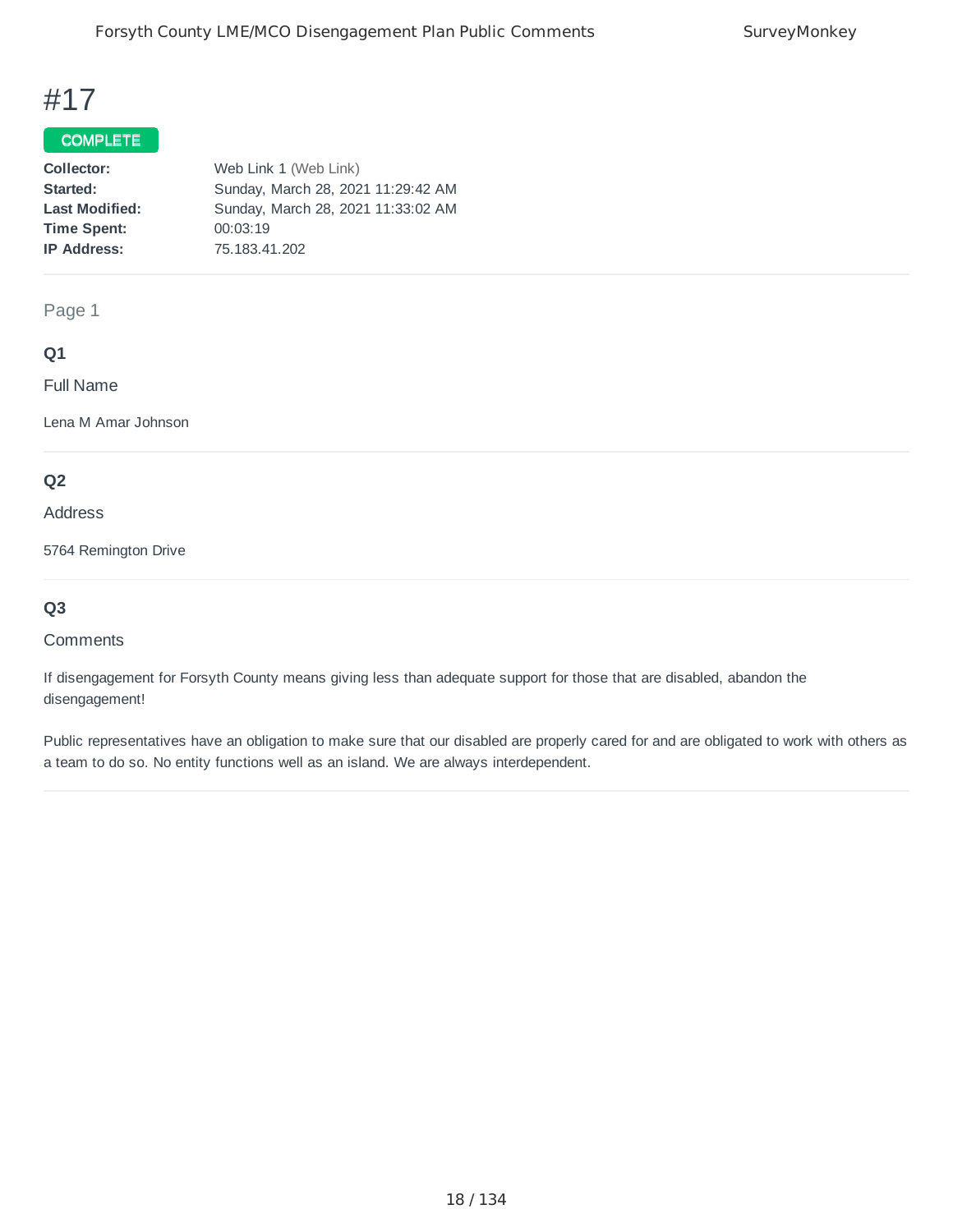## COMPLETE

| Collector:            | Web Link 1 (Web Link)             |
|-----------------------|-----------------------------------|
| Started:              | Monday, March 29, 2021 5:36:10 AM |
| <b>Last Modified:</b> | Monday, March 29, 2021 5:39:14 AM |
| <b>Time Spent:</b>    | 00:03:04                          |
| <b>IP Address:</b>    | 24.88.182.126                     |
|                       |                                   |

Page 1

### **Q1**

Full Name

Deidra Munford

## **Q2**

Address

4401 Carver School Road Winston Salem, NC 27104

## **Q3**

#### **Comments**

It's already been hard for over a year with COVID-19 and now you want to take away coordinators who have been a constant for them. What is wrong with our system! Leave it like it is for the sake of consistency in someone with a disability!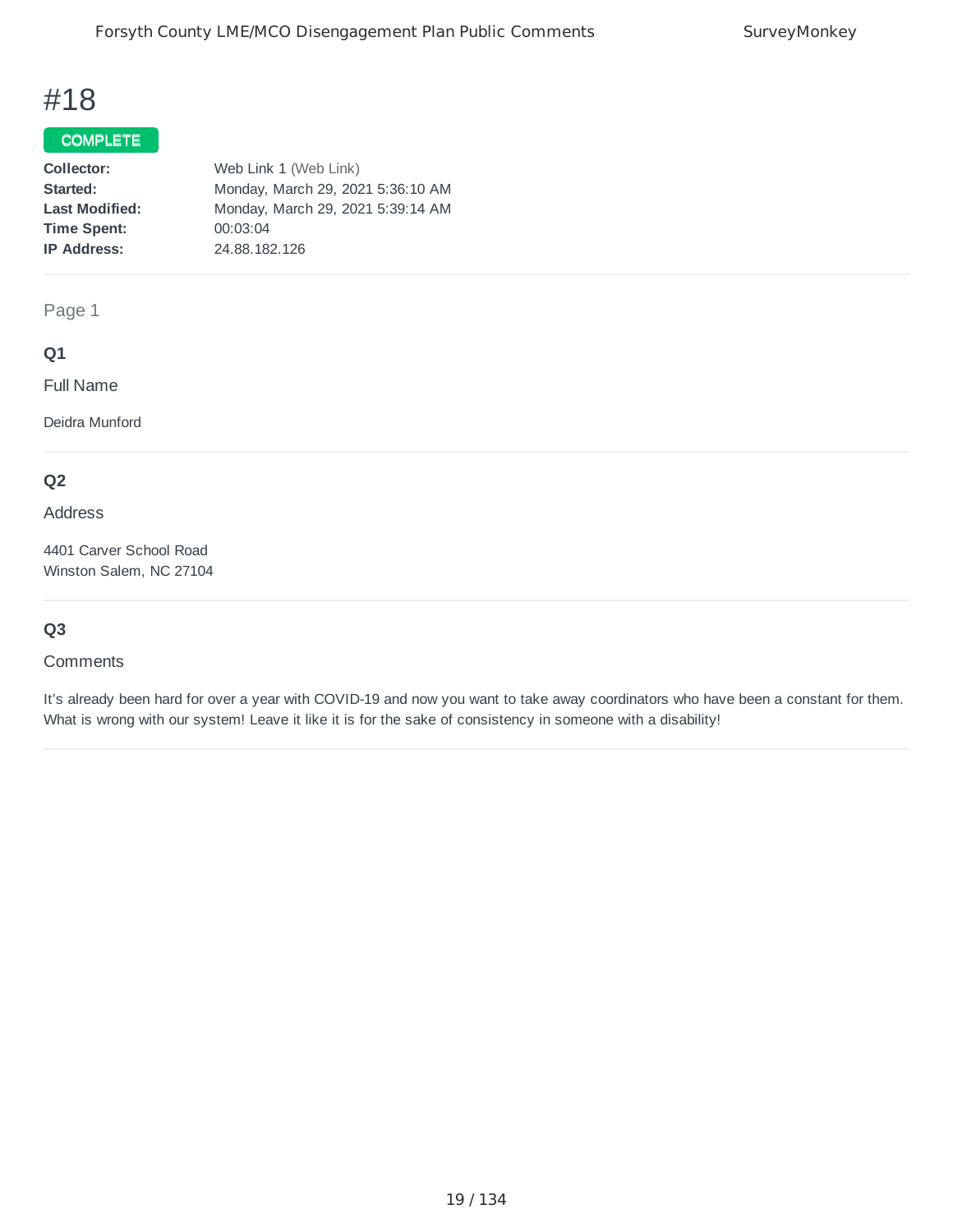### COMPLETE

| Collector:            | Web Link 1 (Web Link)              |
|-----------------------|------------------------------------|
| Started:              | Monday, March 29, 2021 10:06:39 AM |
| <b>Last Modified:</b> | Monday, March 29, 2021 10:19:54 AM |
| <b>Time Spent:</b>    | 00:13:14                           |
| <b>IP Address:</b>    | 172.58.157.55                      |
|                       |                                    |

#### Page 1

### **Q1**

Full Name

Jason Anthony Shookman

#### **Q2**

Address

620 Stephany Circle Rural Hall, NC 27045

### **Q3**

#### **Comments**

I am expressing my concerns for disengaging with Cardinal Innovations Healthcare. It is hard enough with Covid-19 and now this. Cardinal has helped and served my needs for years. I have grown fond of my care coordinator and I don't want see any changes. I am not calling for this change and it will severely impact my life. I am calling on this plan to stop. I would ask that you listen to our voices as well. I urge you to reconsider this disengagement plan. Thank you, Jason Shookman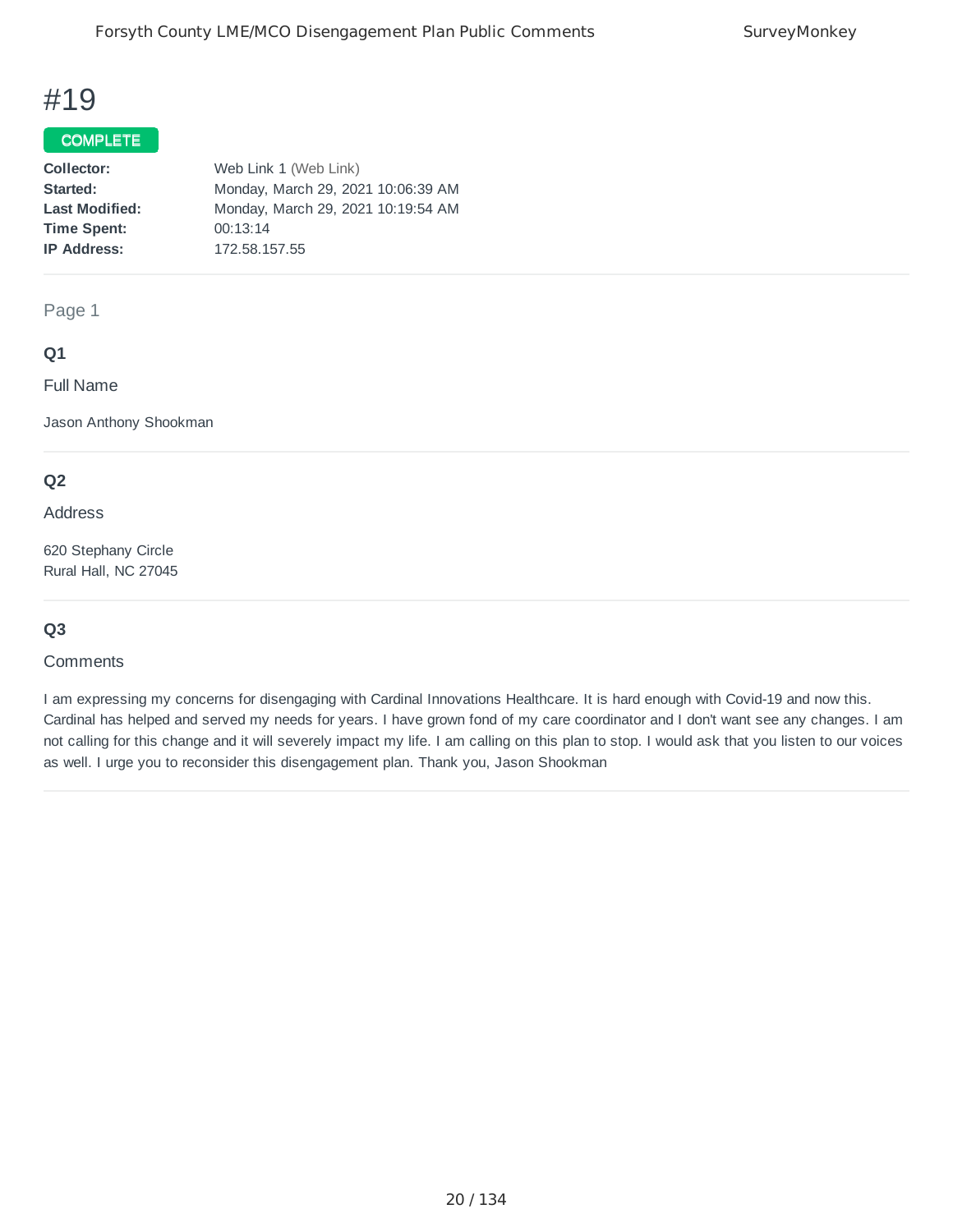#### COMPLETE

| Collector:            | Web Link 1 (Web Link)             |
|-----------------------|-----------------------------------|
| Started:              | Monday, March 29, 2021 1:25:23 PM |
| <b>Last Modified:</b> | Monday, March 29, 2021 1:29:52 PM |
| <b>Time Spent:</b>    | 00:04:28                          |
| <b>IP Address:</b>    | 104.138.212.90                    |
|                       |                                   |

Page 1

### **Q1**

Full Name

Corey Williams

### **Q2**

#### Address

455 S. Main Street, Apt. 313 Winston-Salem, NC 27101

### **Q3**

#### **Comments**

I am a person with disabilities and I do not want my care coordinator to change. I like her and have known her for about 8 years. She understands me and cares about me. Because of my autism, I have a hard time with change, and it upsets me and makes me angry and frustrated and sad. It sometimes gives me a meltdown. Please listen to the people who need Cardinal Innovation Services. We don't want to change and have to start all over again. Staying home because of Covid has been hard enough. I don't want to go through anything else that is frustrating. My feelings are important and I hope you are listening. (Typed with help from my mom)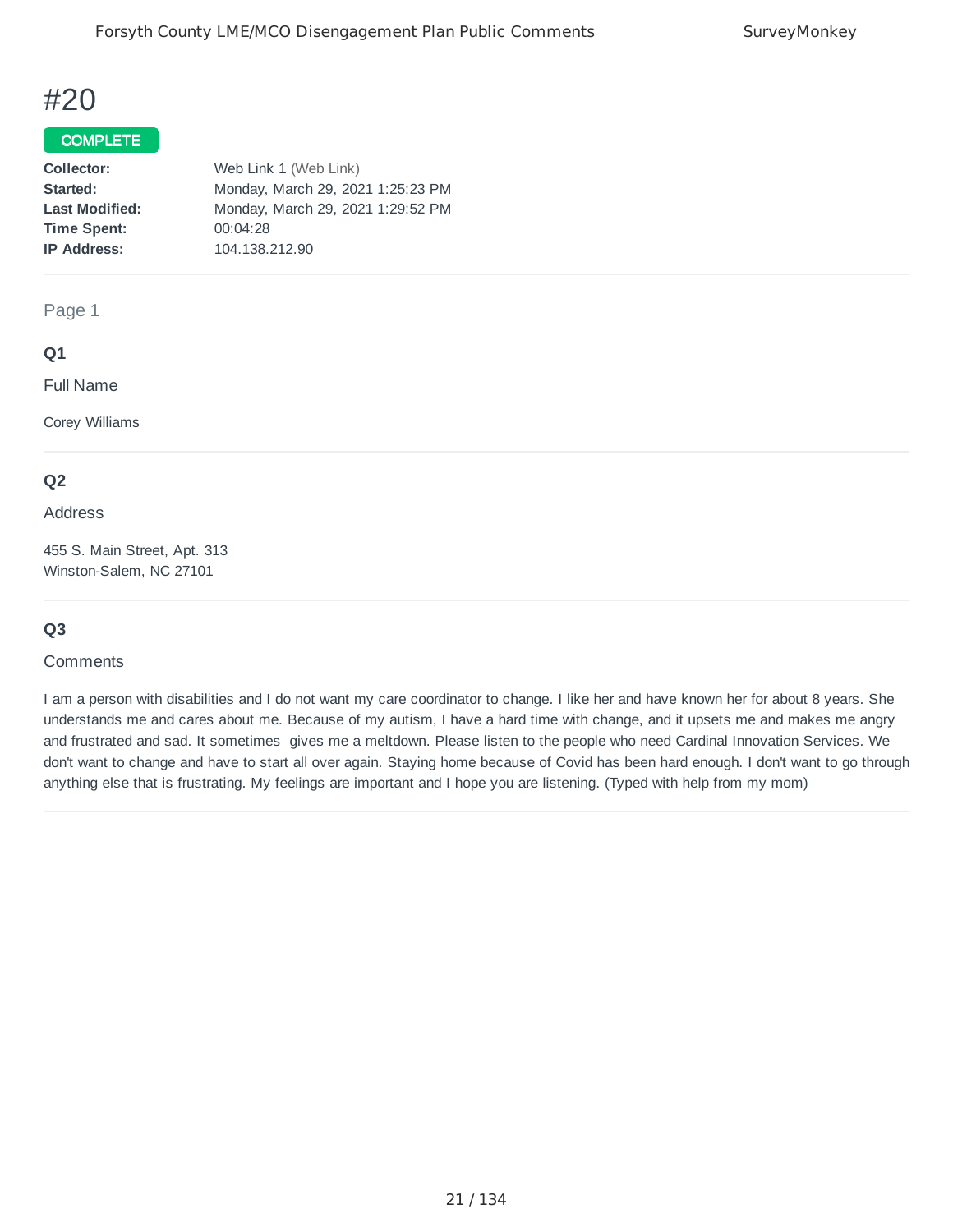### COMPLETE

| Collector:            | Web Link 1 (Web Link)             |
|-----------------------|-----------------------------------|
| Started:              | Monday, March 29, 2021 2:15:50 PM |
| <b>Last Modified:</b> | Monday, March 29, 2021 2:34:07 PM |
| <b>Time Spent:</b>    | 00:18:17                          |
| <b>IP Address:</b>    | 98.27.1.75                        |
|                       |                                   |

Page 1

## **Q1**

Full Name

von and cheryl mustin

## **Q2**

#### Address

171 carol rd winston salem 27106

## **Q3**

#### **Comments**

we are parents of a daughter with down syndrome. Rebecca is 37 years old and has been very happy and comfortable with her services and care that she has been receiving from Cardinal through wonderful people that she has learned to love over the years.any changes from the norm will be upsetting to her and seems uncalled for by us!

This is not good news at all! please reconsider your decision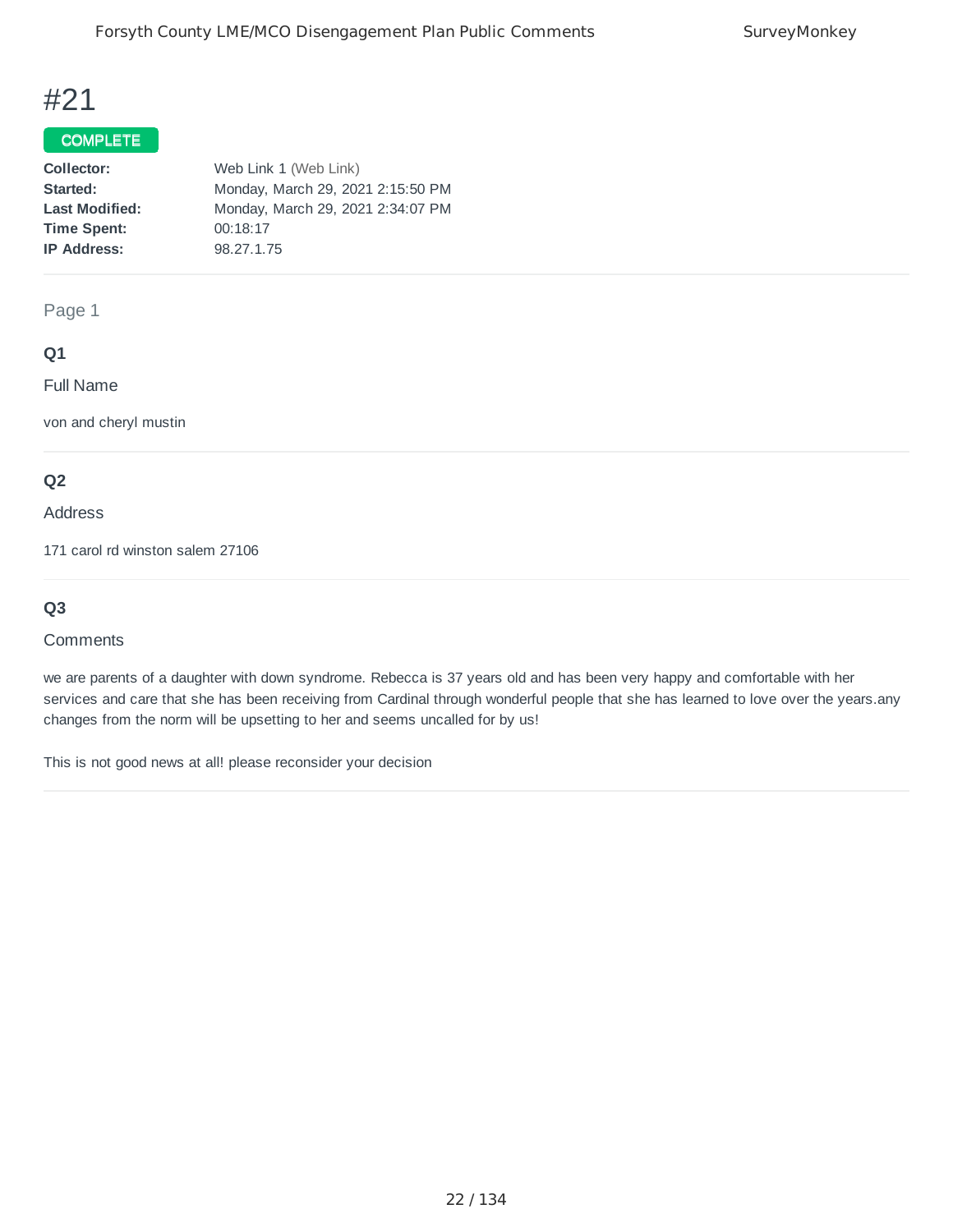## COMPLETE

| Collector:            | Web Link 1 (Web Link)              |
|-----------------------|------------------------------------|
| Started:              | Tuesday, March 30, 2021 1:50:23 AM |
| <b>Last Modified:</b> | Tuesday, March 30, 2021 1:51:46 AM |
| <b>Time Spent:</b>    | 00:01:23                           |
| <b>IP Address:</b>    | 75.61.146.55                       |
|                       |                                    |

Page 1

# **Q1**

Full Name

Joreen Ryan

## **Q2**

Address

4723 Misty Hill CirclClemmon, NC 27012

# **Q3**

#### **Comments**

I would like to know more to be involved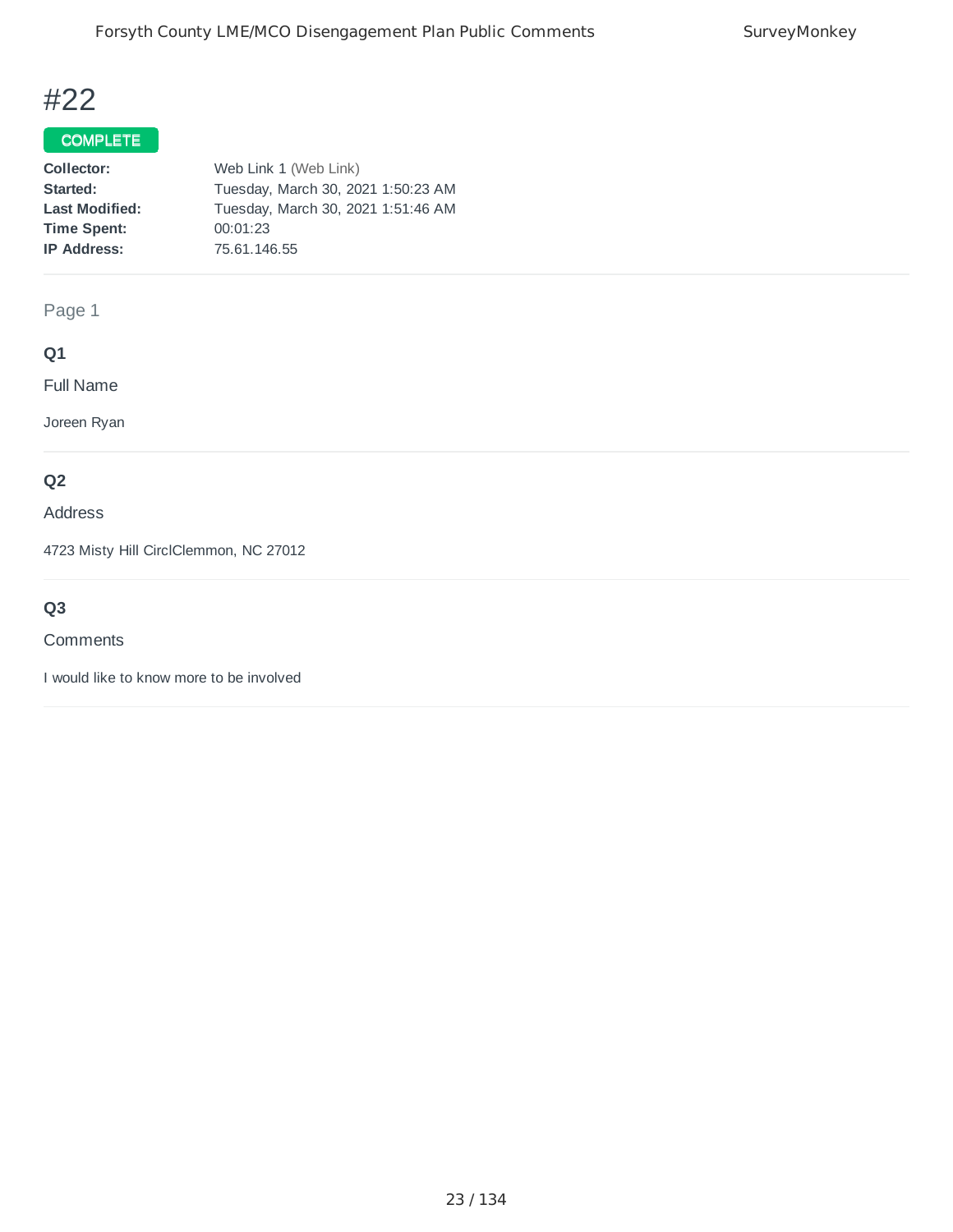#### COMPLETE

| Collector:            | Web Link 1 (Web Link)                 |
|-----------------------|---------------------------------------|
| Started:              | Wednesday, March 31, 2021 12:08:10 PM |
| <b>Last Modified:</b> | Wednesday, March 31, 2021 1:59:12 PM  |
| <b>Time Spent:</b>    | 01:51:01                              |
| <b>IP Address:</b>    | 24.163.14.47                          |
|                       |                                       |

Page 1

#### **Q1**

Full Name

Judith Johnson

#### **Q2**

#### Address

6048 Hedgerow Circle, Clemmons, NC 27012

### **Q3**

#### **Comments**

Our family member with a mental illness has used the Forsyth County and State designated services and benefits for a good while and it seems that each time the designated LME/MCO provider changes it is difficult for everyone to manage the benefits for a while. We have gone through these changes several times. Since Cardinal Innovations Healthcare has said they will make the changes that are needed that will meet with our approval, I think we should stay with Cardinal. If they do not comply, then BEFORE we make a change, a comprehensive plan with a new LME/MCO as to specifics on how the changes will be implemented, needs to be in place. This way changes in services should be a much smoother operation for everyone and individuals needs will not fall by the wayside. I am appealing to the Forsyth Board of County Commissioners to NOT make a change from Cardinal Innovations at this time. Thank You!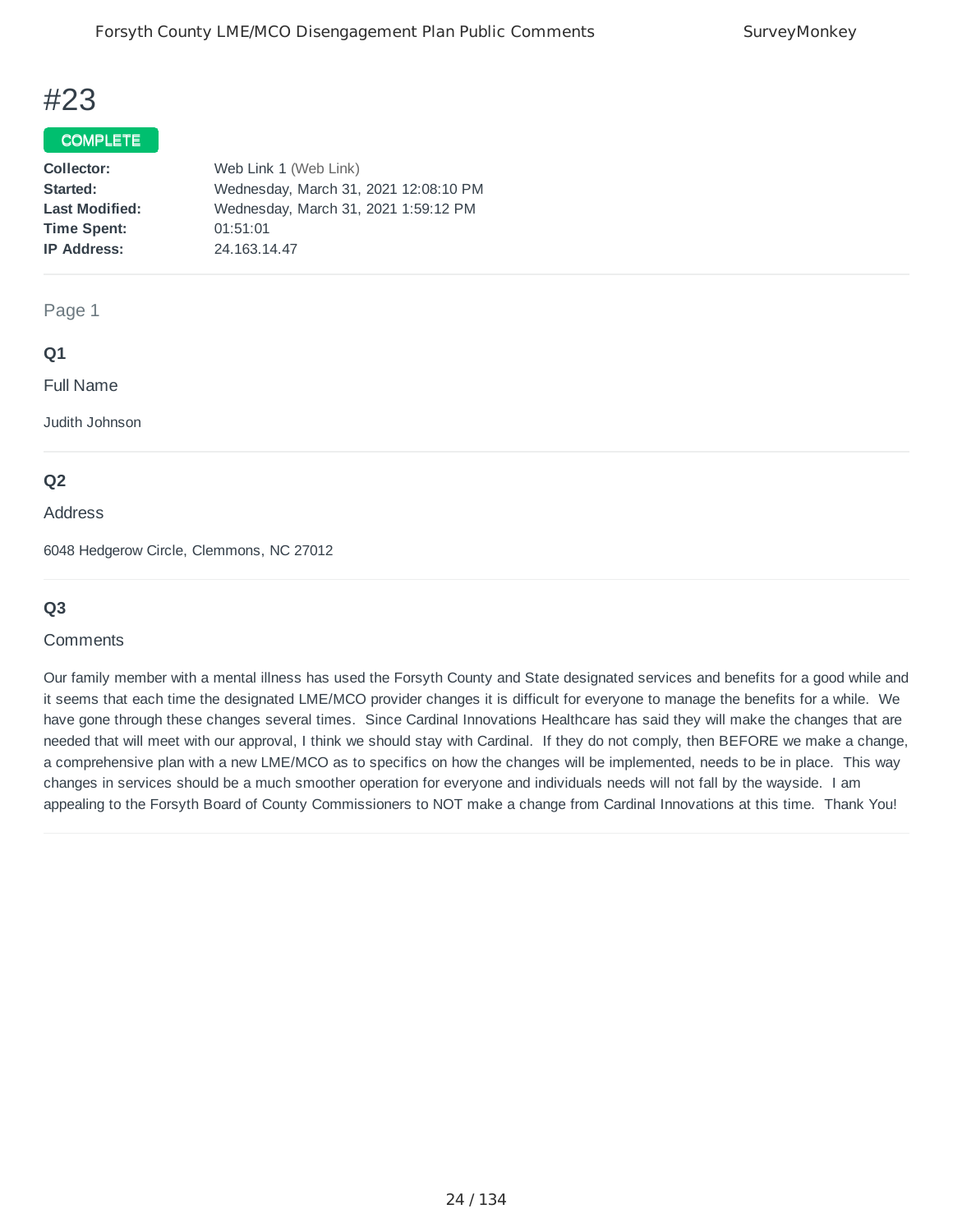### COMPLETE

| Collector:            | Web Link 1 (Web Link)                |
|-----------------------|--------------------------------------|
| Started:              | Wednesday, March 31, 2021 2:09:40 PM |
| <b>Last Modified:</b> | Wednesday, March 31, 2021 2:36:17 PM |
| <b>Time Spent:</b>    | 00:26:37                             |
| <b>IP Address:</b>    | 75.183.62.81                         |
|                       |                                      |

#### Page 1

#### **Q1**

Full Name

Sarah Potter

#### **Q2**

#### Address

3460 Dixiana Lane Pfafftown NC 27040

### **Q3**

#### **Comments**

I write with very mixed emotions. I value the work done by Shontell and her team. I also recognize that Cardinal has not done what is needed to fill critical gaps in service. Since taking over CenterPoint in 2016 and being chastised on numerous occasions over the years, they continued to fall short in their commitment to serve our county and its vulnerable citizens. However, I have real concerns about additional changes to a system already in the midst of a major transition. I have seen positive changes in Cardinal in recent months after a long period of frustration. There seems to be a difference in attitude and focus and a willingness to work closer with beneficiaries. They have some wonderful staff. I certainly cannot speak to all disability populations, but I do attend various meetings where improvements have been noted. With the Standard Plan going live on July 1, 2021 and the Tailored Plan due to go live a year later, is this a good time to add 4 additional counties to the Partners catchment area? I have the greatest respect for Partners, their CEO, staff, and community work, so I do believe they are the best choice. I simply cannot get over the nagging feeling that we are asking too much in an already chaotic environment and that perhaps we should take a little longer to improve what we have and rectify what is lacking. Maybe a postponement would be advisable. My first priority is those citizens in need of quality services. I am grateful for the oversight and dedication of the Forsyth County Commissioners, their staff, and the collaborating agencies. I will always do what I can to assist with a seamless transition as we move forward together regardless of the MCO in charge.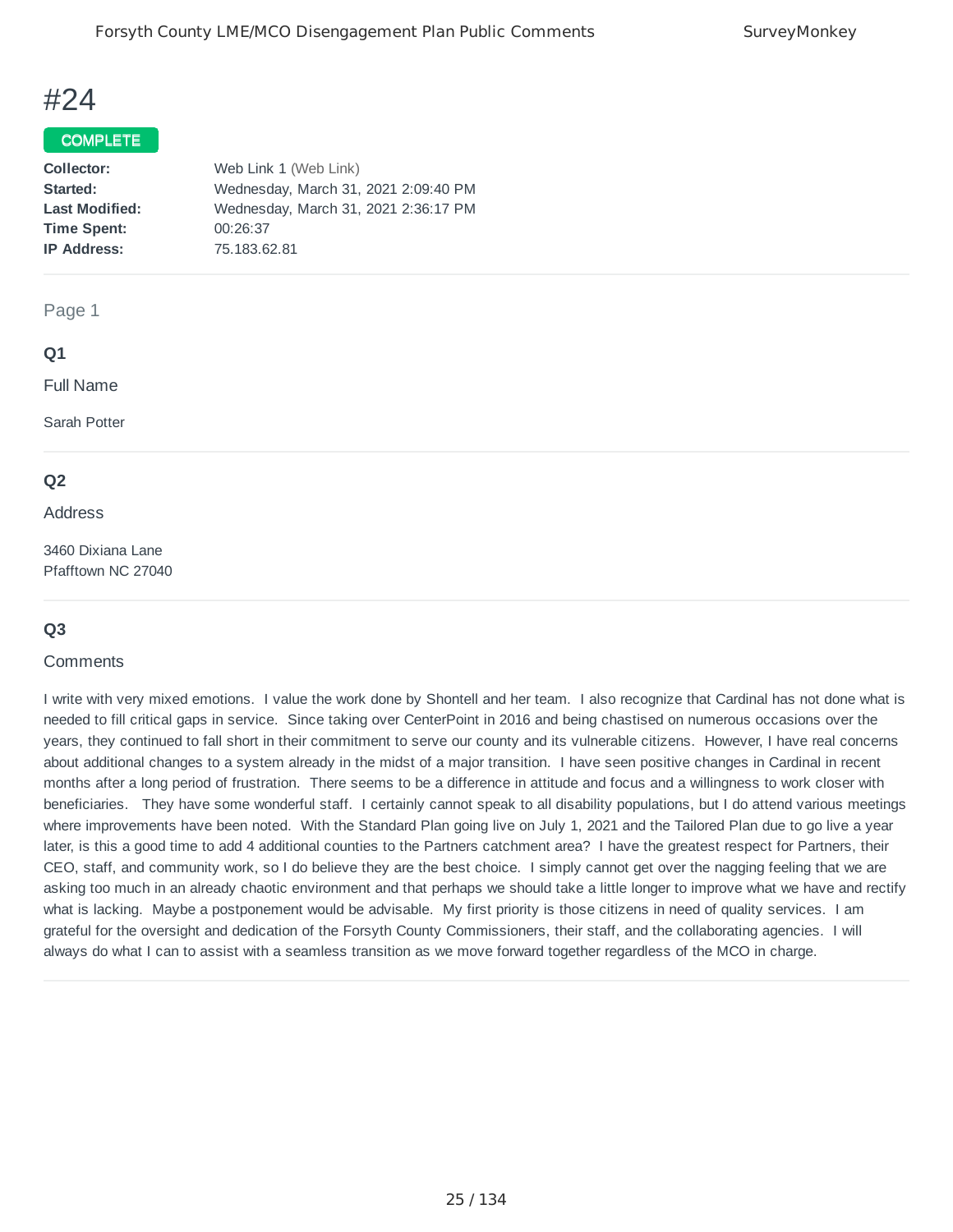## COMPLETE

| Collector:            | Web Link 1 (Web Link)               |
|-----------------------|-------------------------------------|
| Started:              | Thursday, April 01, 2021 8:14:23 AM |
| <b>Last Modified:</b> | Thursday, April 01, 2021 8:15:59 AM |
| <b>Time Spent:</b>    | 00:01:35                            |
| <b>IP Address:</b>    | 173.94.48.181                       |
|                       |                                     |

Page 1

# **Q1**

Full Name

Kathy Woodard

## **Q2**

#### Address

276 Melody Ln

# **Q3**

#### **Comments**

Our county needs to continue services as before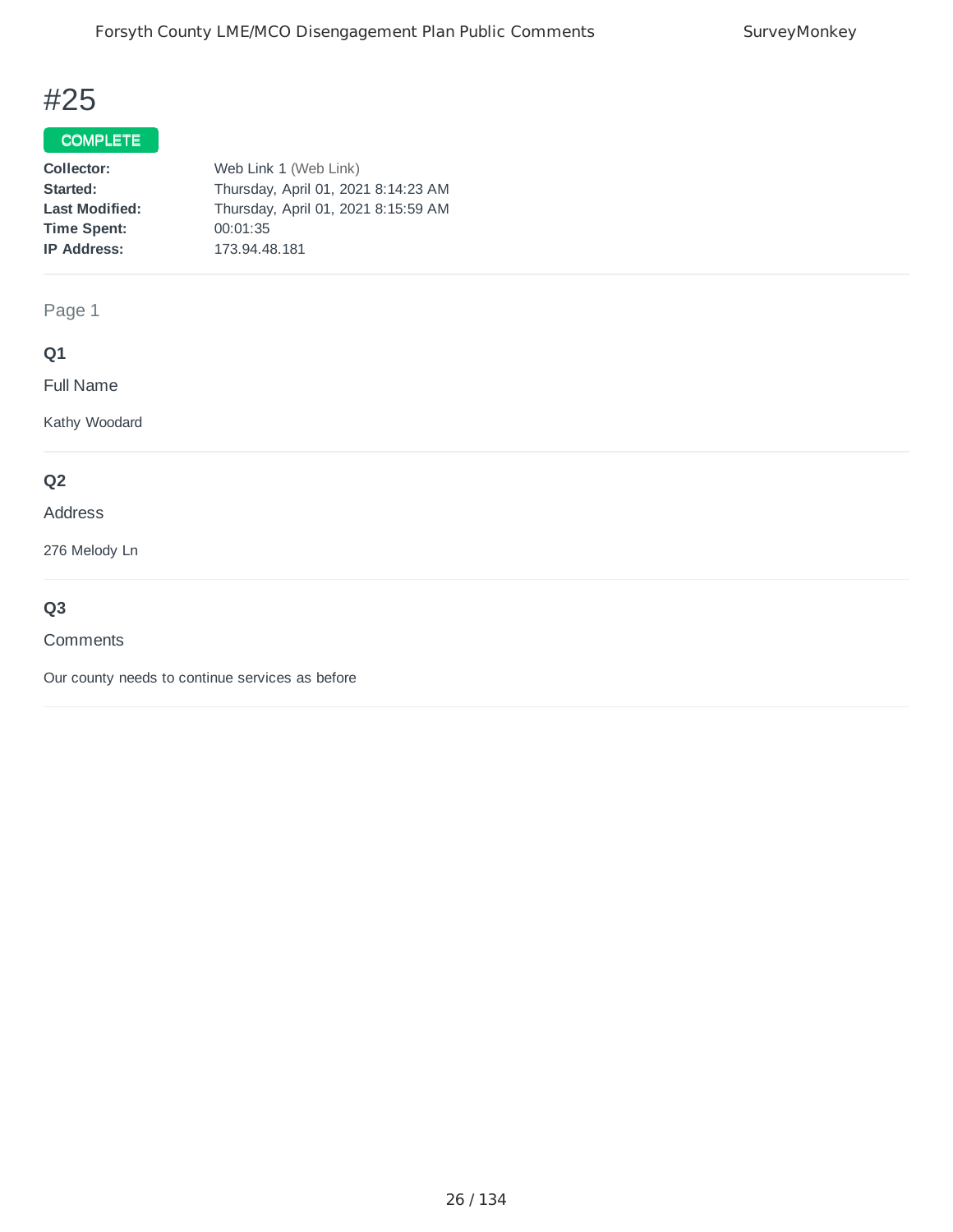### COMPLETE

| Collector:            | Web Link 1 (Web Link)                |
|-----------------------|--------------------------------------|
| Started:              | Thursday, April 01, 2021 10:30:17 AM |
| <b>Last Modified:</b> | Thursday, April 01, 2021 10:36:59 AM |
| <b>Time Spent:</b>    | 00:06:41                             |
| <b>IP Address:</b>    | 71.76.214.159                        |
|                       |                                      |

Page 1

### **Q1**

Full Name

Brenda Griffin

#### **Q2**

Address

3760 Hastings Rd. Kernersville NC 27284

## **Q3**

#### **Comments**

From a mother that has a mentally challenge son that is now 30. I can say by no means should they take away from disabled especially mentally challenged. This would be a cruel thing to do. Until you have a child with this you don't know the impact it has on the family both stress and financial. Please reconsider. Thank you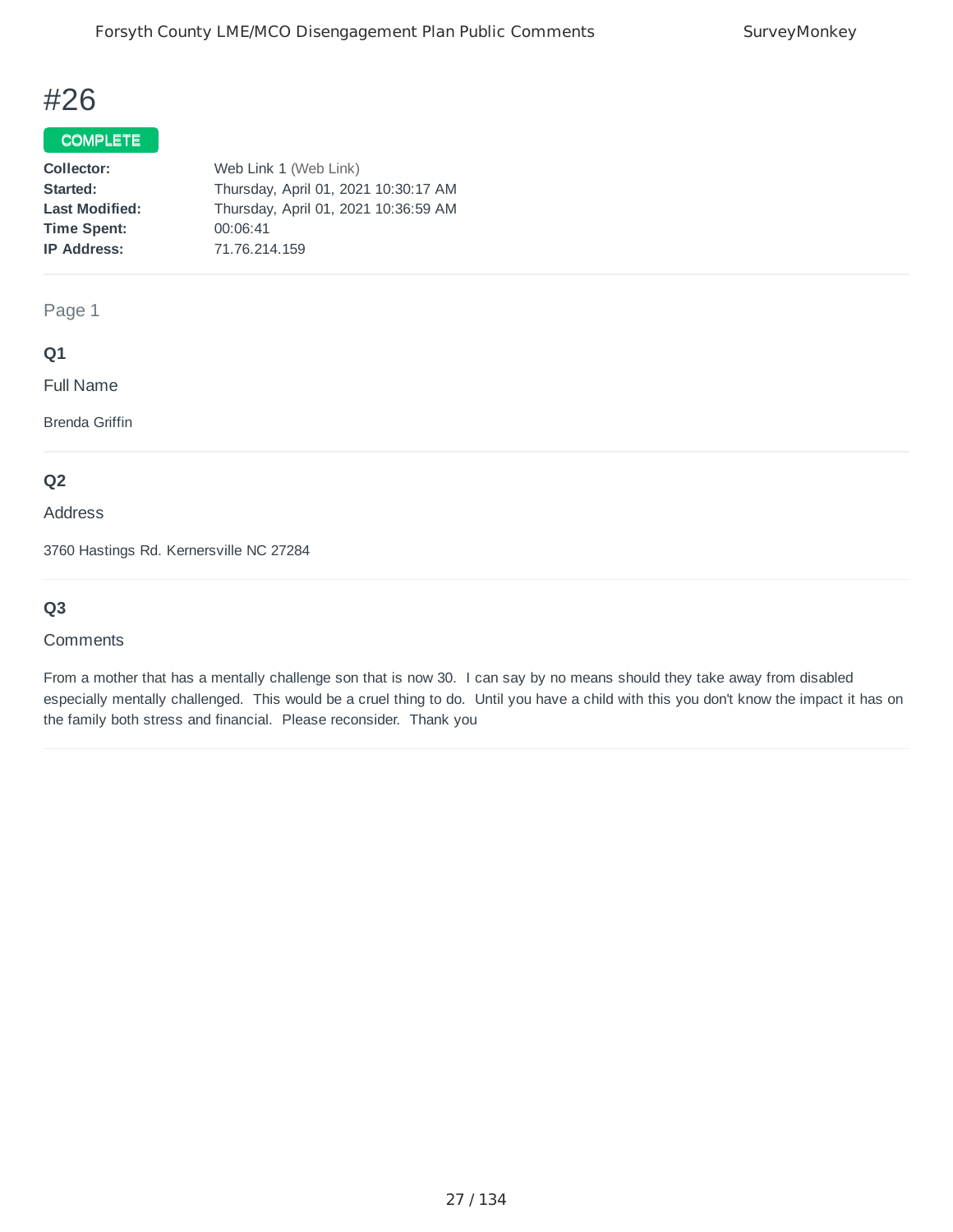## COMPLETE<sup>T</sup>

| Collector:            | Web Link 1 (Web Link)                |
|-----------------------|--------------------------------------|
| Started:              | Thursday, April 01, 2021 12:47:54 PM |
| <b>Last Modified:</b> | Thursday, April 01, 2021 1:14:27 PM  |
| <b>Time Spent:</b>    | 00:26:32                             |
| <b>IP Address:</b>    | 24.178.147.213                       |
|                       |                                      |

Page 1

#### **Q1**

Full Name

Dan Zorn - Provider

#### **Q2**

Address

8007 North Point Blvd, Winston-Salem, NC 27106

#### **Q3**

**Comments** 

Esteemed Board:

We respectfully ask that you put the brakes on the Cardinal Disengagement process at this particular moment in time.

Rationale:

1. Medicaid Transformation 2021 is in full play. I have personally been through 4 NC Reforms and they always take time to settle. Moving to another LME/MCO during this dust storm may cause significant confusion for Consumers, and the Providers who serve them.

2. Dust Storm: The MH/SA/IDD service community is on the cusp of changes in Child Welfare, Five New Insurance companies entering the State, changes in the eligibility of Consumers, changes in Case Management and other Service Delivery complications.

3. COVID: For almost a year we've been in a State Of Emergency. As Consumers and Providers start coming out into the light, now is a very fragile time for this dramatic shift.

Summary: We believe that all of our LME/MCO's have their strengths and areas of growth, and we are not asking you to choose. We are simply requesting that you consider the gravity of such a move at this particular time in NC Medicaid history. Once some of these immediate events transpire you would still have the option to leave.

Thank you so much for your time and energy on this very important matter.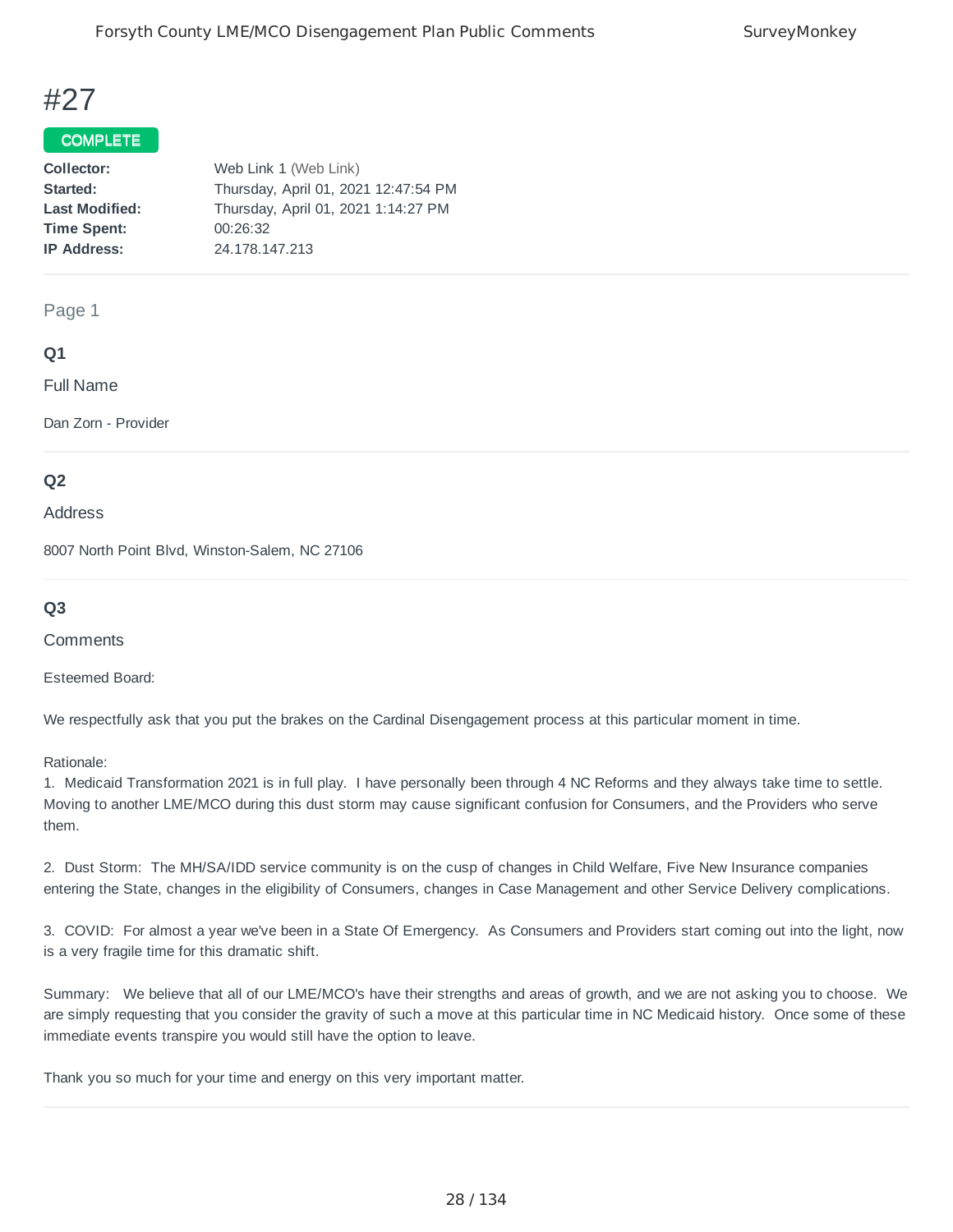### COMPLETE

| Collector:            | Web Link 1 (Web Link)               |
|-----------------------|-------------------------------------|
| Started:              | Thursday, April 01, 2021 1:50:20 PM |
| <b>Last Modified:</b> | Thursday, April 01, 2021 1:58:49 PM |
| <b>Time Spent:</b>    | 00:08:28                            |
| <b>IP Address:</b>    | 98.101.109.22                       |
|                       |                                     |

Page 1

### **Q1**

Full Name

Samantha Fields

### **Q2**

Address

1639 Haversham Park Drive Winston-Salem, NC 27127

### **Q3**

#### **Comments**

Cardinal Innovations has provided excellent care and services for my 28 year old son with intellectual and medical disabilities. The decision to disengage from Cardinal Innovations is inconsiderate and simply not a good one. It appears those most affected by the decision were not considered much at all. And that is a shame!

As many others have stated, change is extremely difficult for this population. Developing new relationships is certainly challenging for most of them. Please reconsider the disengagement process. Thank you.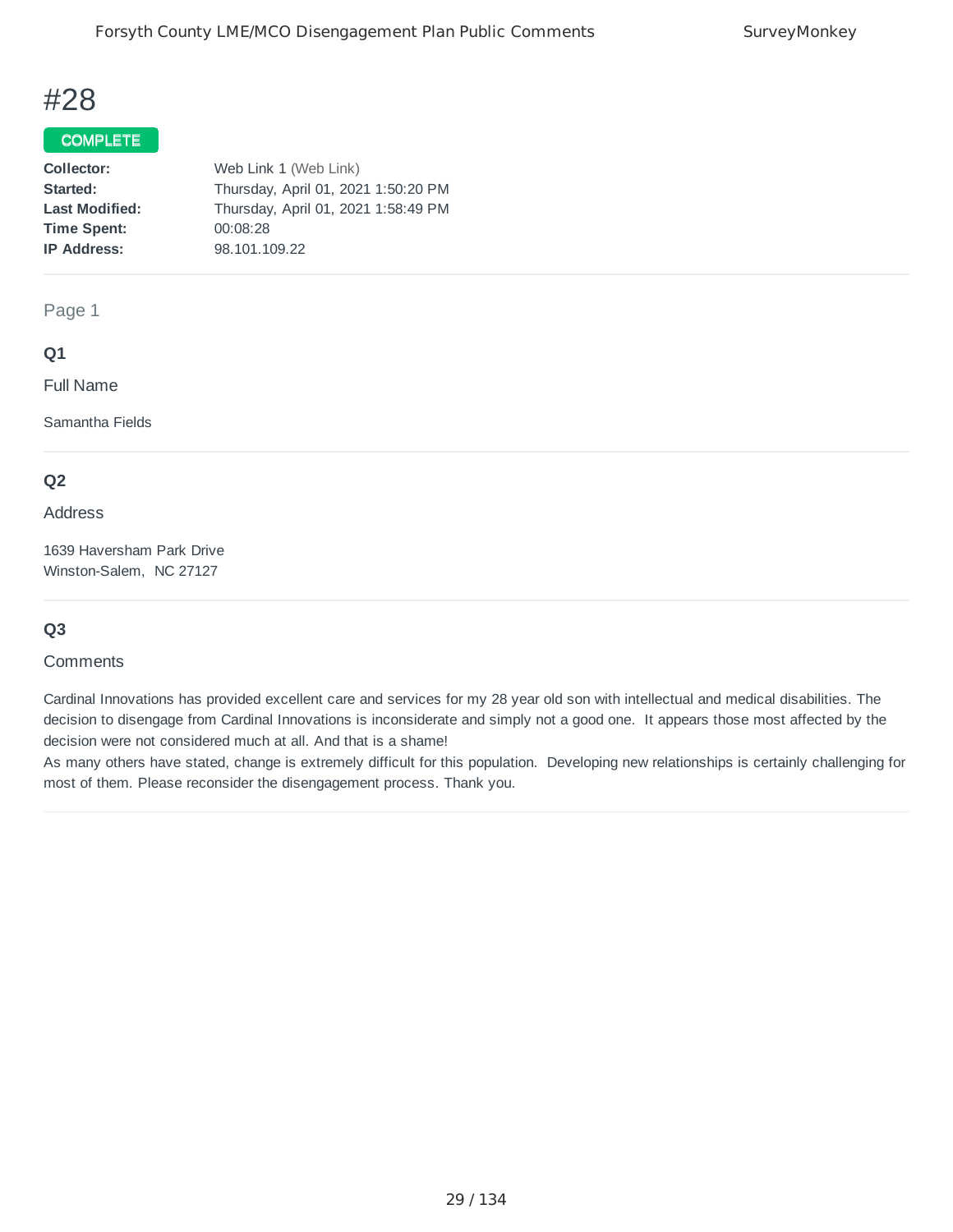## COMPLETE

| Collector:            | Web Link 1 (Web Link)              |
|-----------------------|------------------------------------|
| Started:              | Friday, April 02, 2021 11:42:24 PM |
| <b>Last Modified:</b> | Friday, April 02, 2021 11:43:39 PM |
| <b>Time Spent:</b>    | 00:01:14                           |
| <b>IP Address:</b>    | 174.194.4.171                      |
|                       |                                    |

## Page 1

## **Q1**

Full Name

Sara Lee

## **Q2**

Address

1254 County club Dr

## **Q3**

#### **Comments**

Cardinal is terrible! They're all about saving money and not providing the services needed for individuals.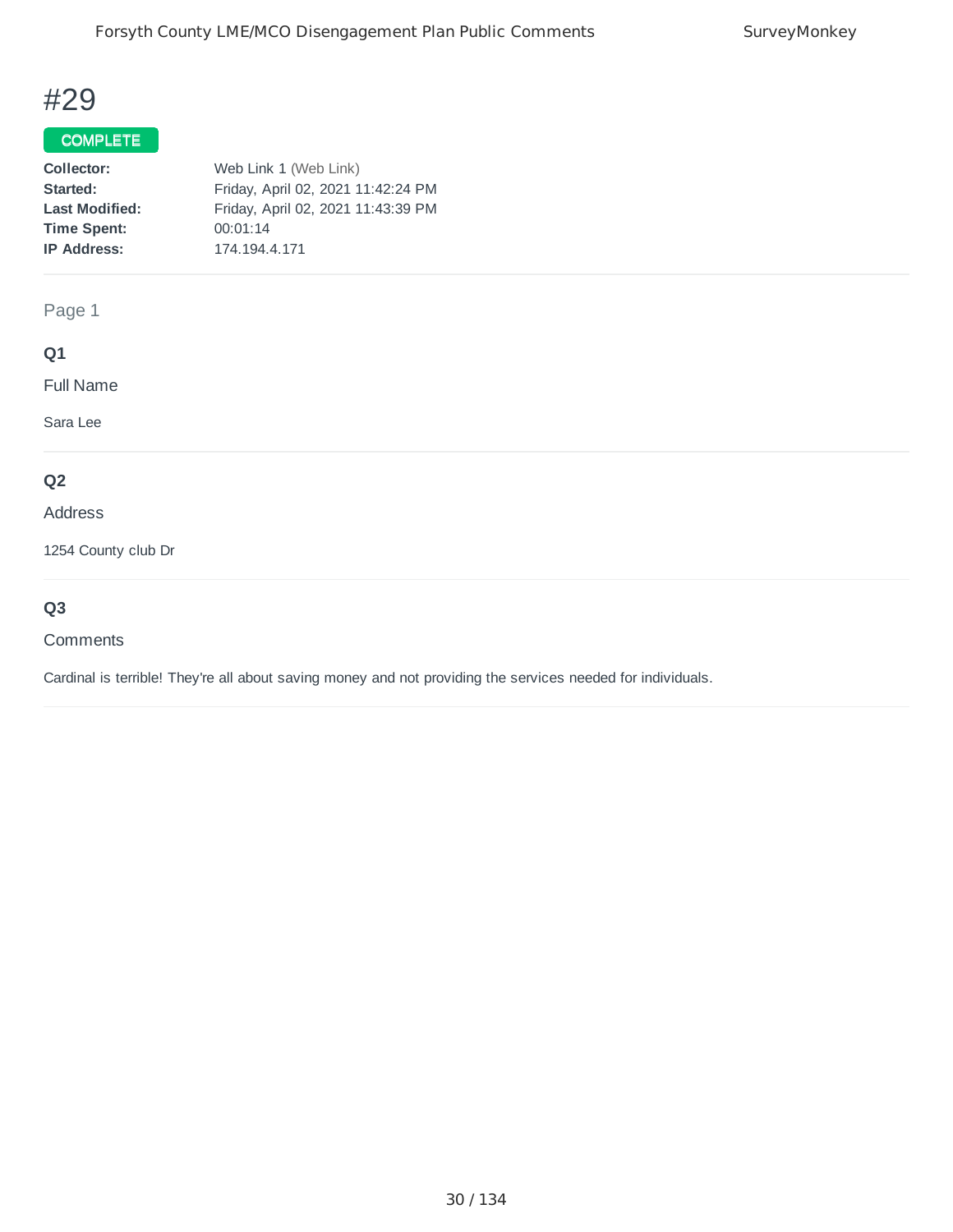### COMPLETE

| Collector:            | Web Link 1 (Web Link)                |
|-----------------------|--------------------------------------|
| Started:              | Saturday, April 03, 2021 11:18:49 AM |
| <b>Last Modified:</b> | Saturday, April 03, 2021 11:24:36 AM |
| <b>Time Spent:</b>    | 00:05:46                             |
| <b>IP Address:</b>    | 104.138.243.64                       |
|                       |                                      |

Page 1

### **Q1**

Full Name

Debora M Jensen

## **Q2**

Address

3032 Greenhouse Road Winston Salem NC 27127

### **Q3**

#### **Comments**

Please continue with the plan to disengage with Carnal. They have proven over time that they are not good for North Carolina. They do not meet our needs at this time. They are not good stewart's of our money.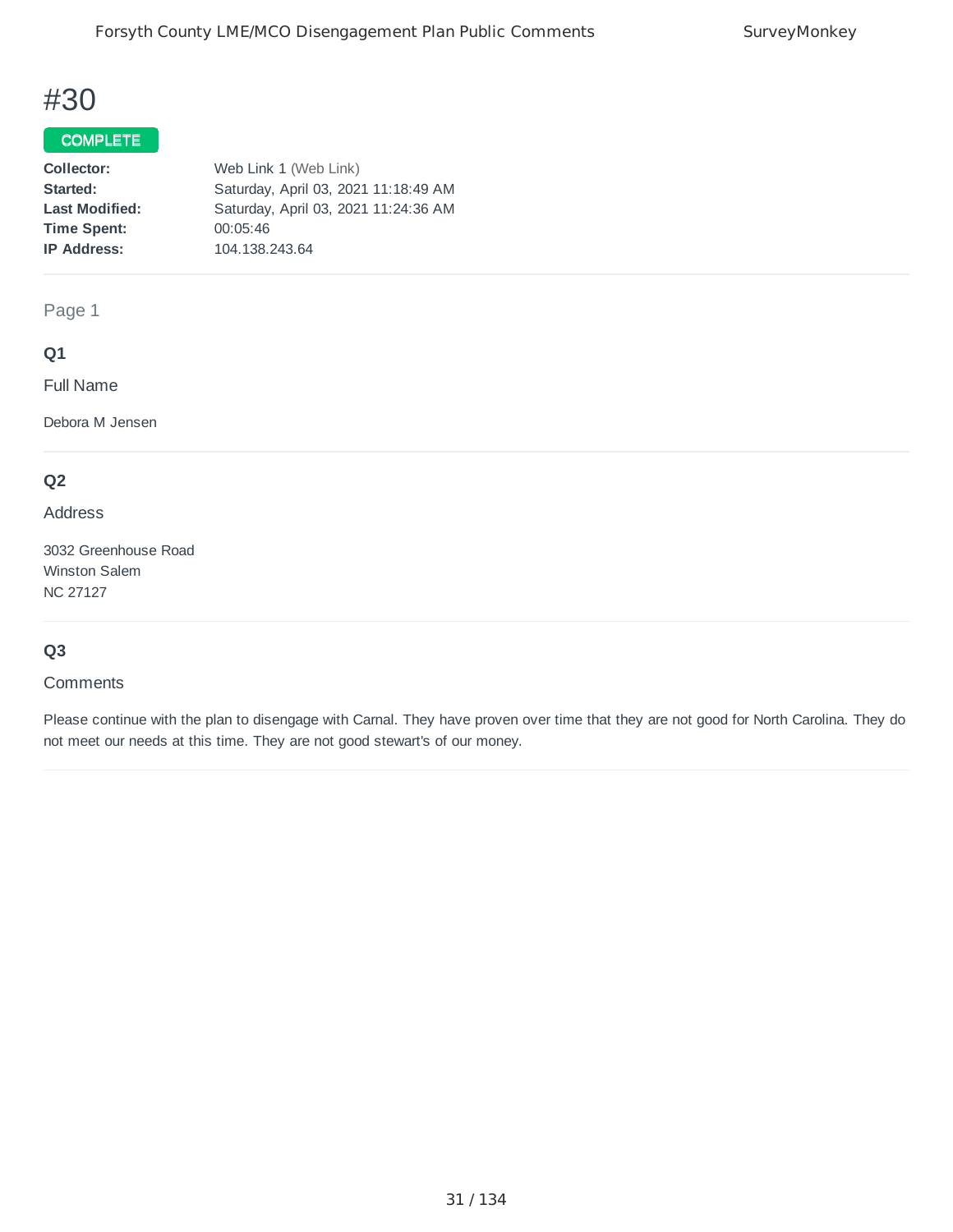## COMPLETE

| Collector:            | Web Link 1 (Web Link)                |
|-----------------------|--------------------------------------|
| Started:              | Saturday, April 03, 2021 10:32:21 PM |
| <b>Last Modified:</b> | Saturday, April 03, 2021 10:34:57 PM |
| <b>Time Spent:</b>    | 00:02:36                             |
| <b>IP Address:</b>    | 99.45.221.201                        |
|                       |                                      |

Page 1

# **Q1**

Full Name

Gloria Iris Moreno Tippenhaver

## **Q2**

#### Address

4800S.PINEISLAND RD.LOT 62

# **Q3**

#### **Comments**

HELP FINE A SECTION HOUSING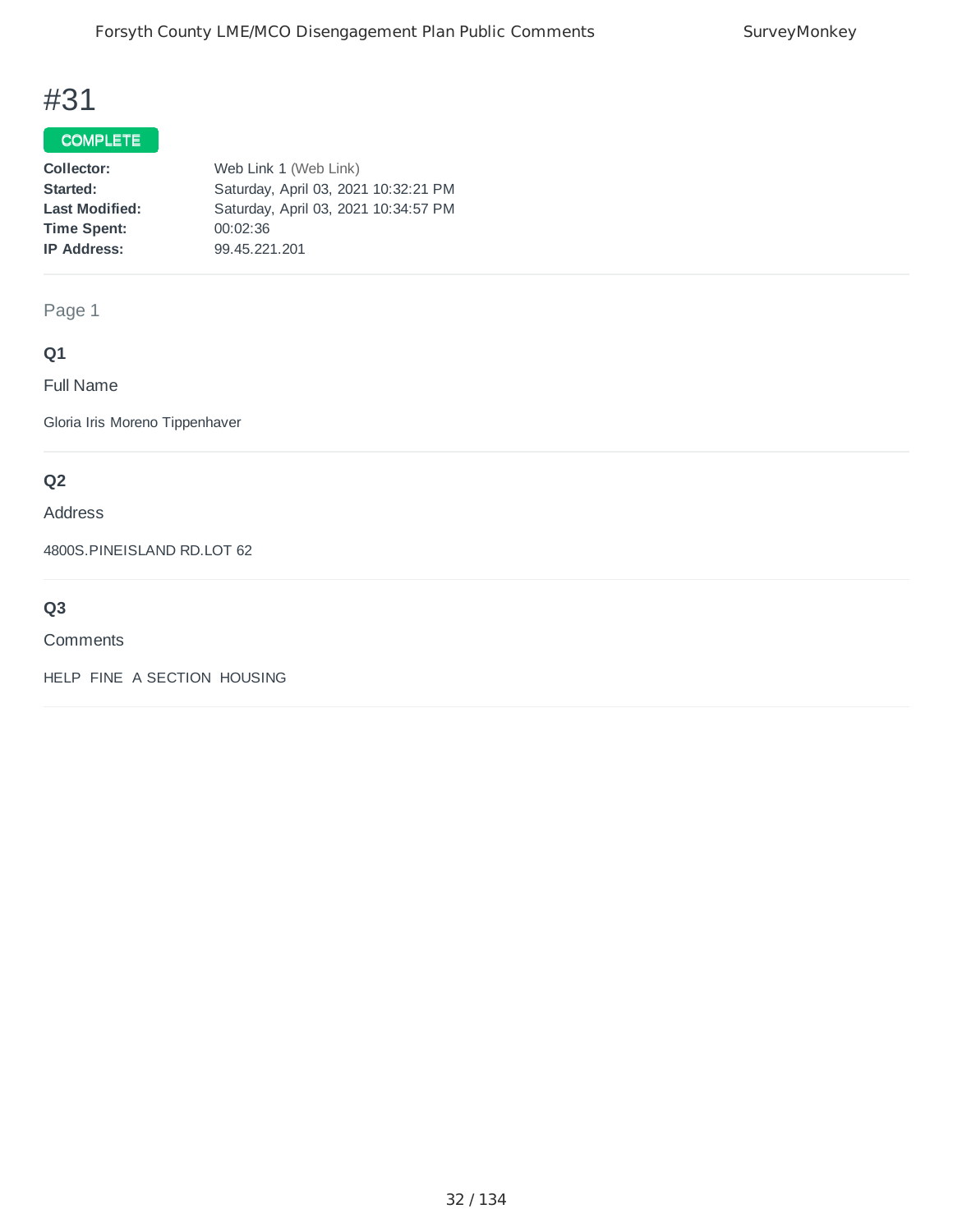## COMPLETE

| Collector:            | Web Link 1 (Web Link)                |
|-----------------------|--------------------------------------|
| Started:              | Saturday, April 03, 2021 11:43:59 PM |
| <b>Last Modified:</b> | Saturday, April 03, 2021 11:45:29 PM |
| <b>Time Spent:</b>    | 00:01:29                             |
| <b>IP Address:</b>    | 146.113.160.200                      |
|                       |                                      |

Page 1

# **Q1**

Full Name

LINDA MORGAN

## **Q2**

#### Address

North Shaver

# **Q3**

**Comments** 

LINDA MORGAN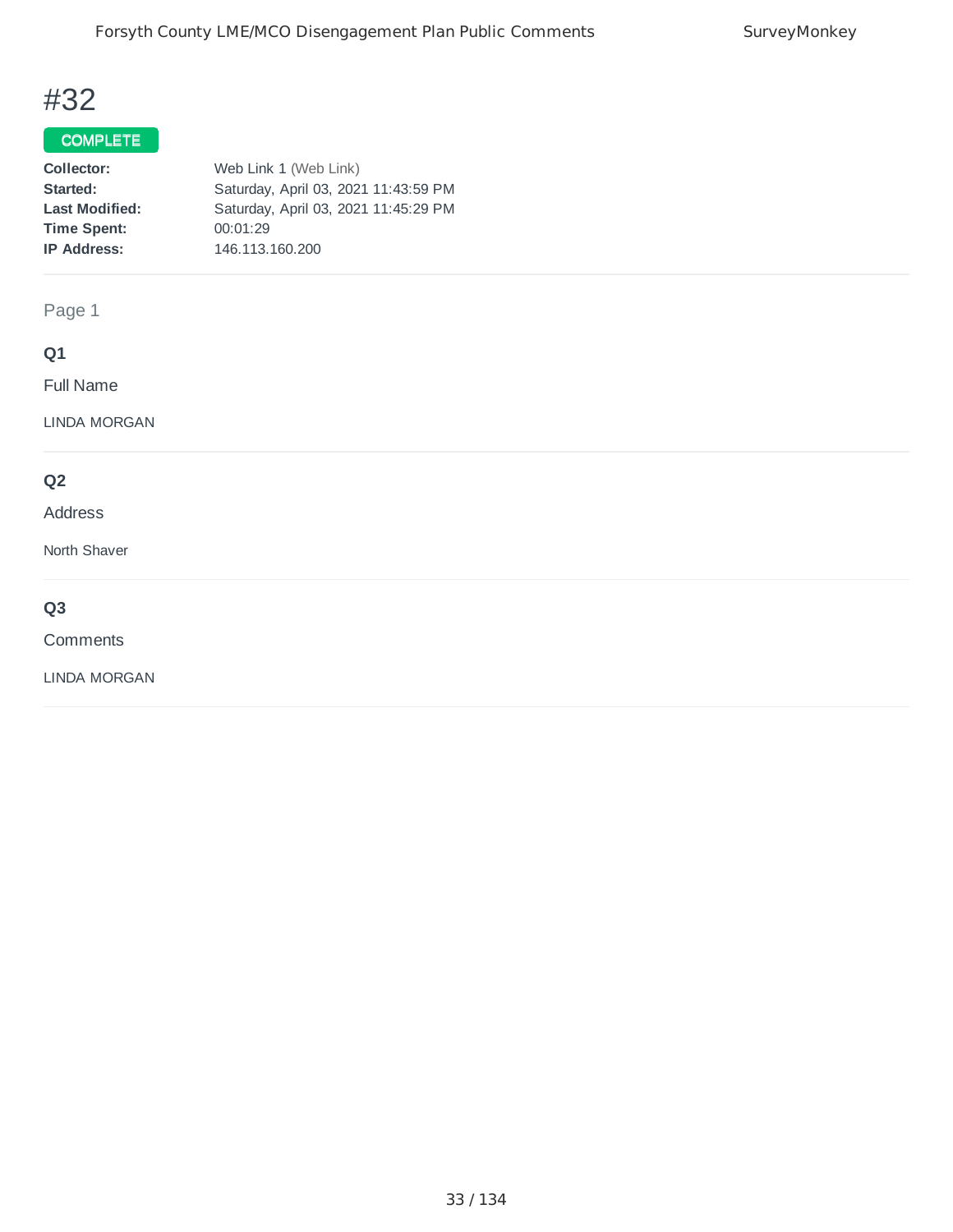## COMPLETE

| Collector:            | Web Link 1 (Web Link)              |
|-----------------------|------------------------------------|
| Started:              | Sunday, April 04, 2021 10:34:54 AM |
| <b>Last Modified:</b> | Sunday, April 04, 2021 10:35:51 AM |
| <b>Time Spent:</b>    | 00:00:57                           |
| <b>IP Address:</b>    | 174.108.102.111                    |
|                       |                                    |

Page 1

# **Q1**

Full Name

Lashonda Pettice

## **Q2**

#### Address

1036 N Wendover rd B

# **Q3**

**Comments** 

Help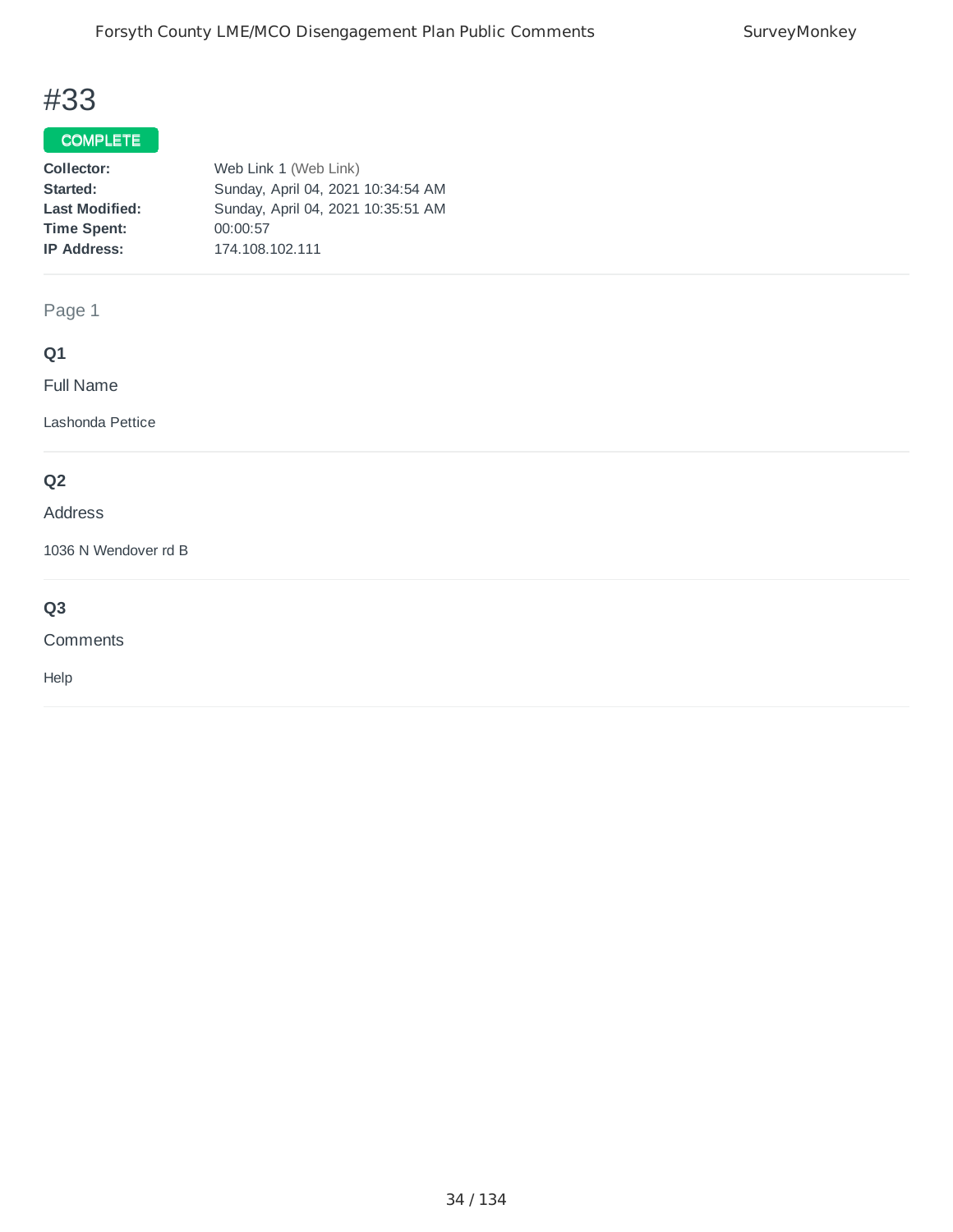### COMPLETE

| Collector:            | Web Link 1 (Web Link)             |
|-----------------------|-----------------------------------|
| Started:              | Monday, April 05, 2021 1:17:02 AM |
| <b>Last Modified:</b> | Monday, April 05, 2021 1:21:22 AM |
| <b>Time Spent:</b>    | 00:04:19                          |
| <b>IP Address:</b>    | 172.58.139.72                     |
|                       |                                   |

Page 1

## **Q1**

Full Name

Lady-Drew

## **Q2**

### Address

1006 E. Sprague St.

## **Q3**

#### Comments

We should never decrease nor stop any assistance to support the many individuals on any type of Social Security; Veterans nor, Railroad retirees.

We should support all lives in everyway that we can.

 $\Box$   $\copyright$   $\Box$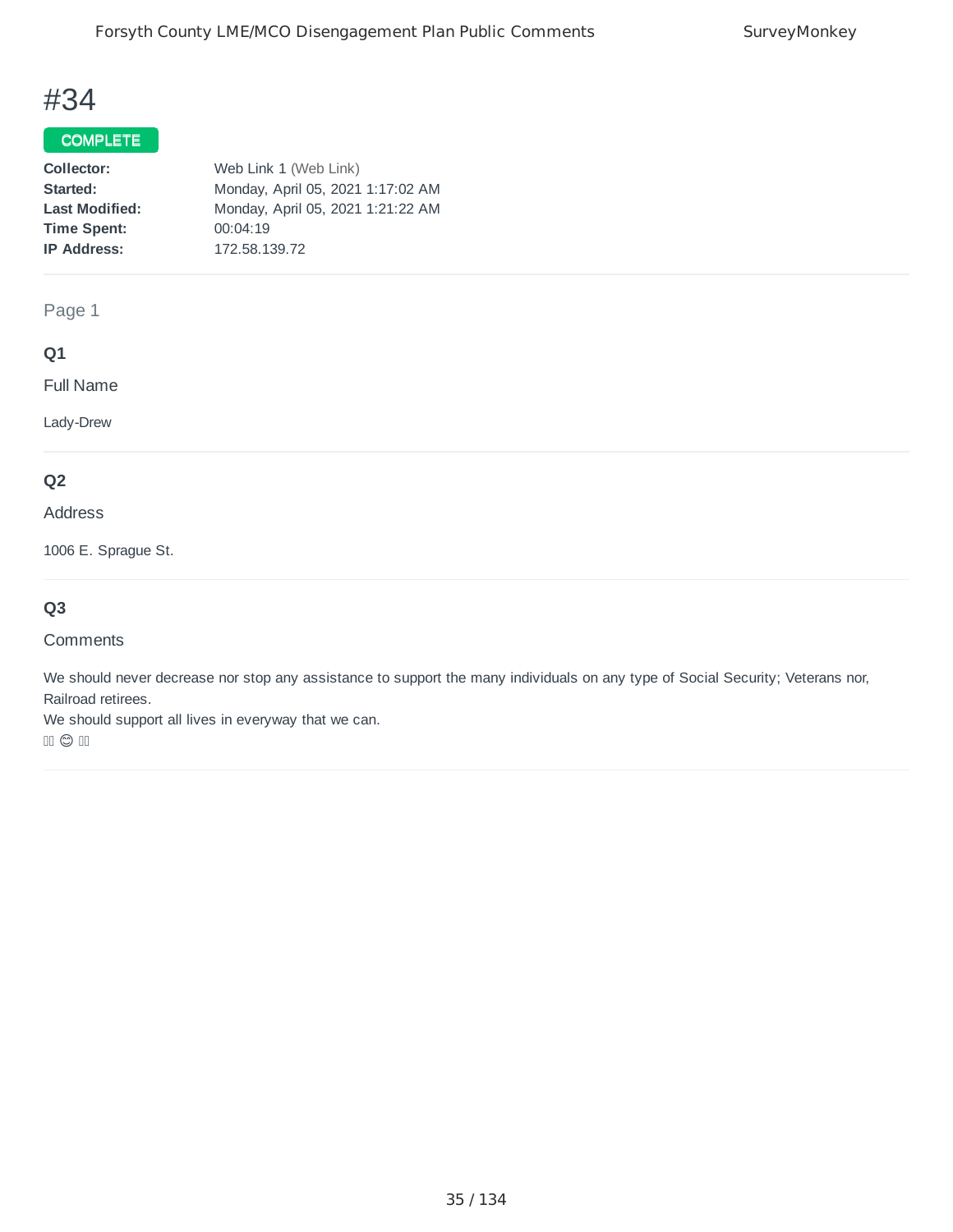## COMPLETE

| Collector:            | Web Link 1 (Web Link)              |
|-----------------------|------------------------------------|
| Started:              | Monday, April 05, 2021 11:10:24 AM |
| <b>Last Modified:</b> | Monday, April 05, 2021 11:13:47 AM |
| <b>Time Spent:</b>    | 00:03:22                           |
| <b>IP Address:</b>    | 66.26.99.34                        |
|                       |                                    |

Page 1

## **Q1**

Full Name

Maggi McCutchen

## **Q2**

#### Address

600 Hertford Road

## **Q3**

#### Comments

Please spend time pondering this How about more info through media. Let's not try to solve everything to the time of a dollar Bill. Also who else are you considering.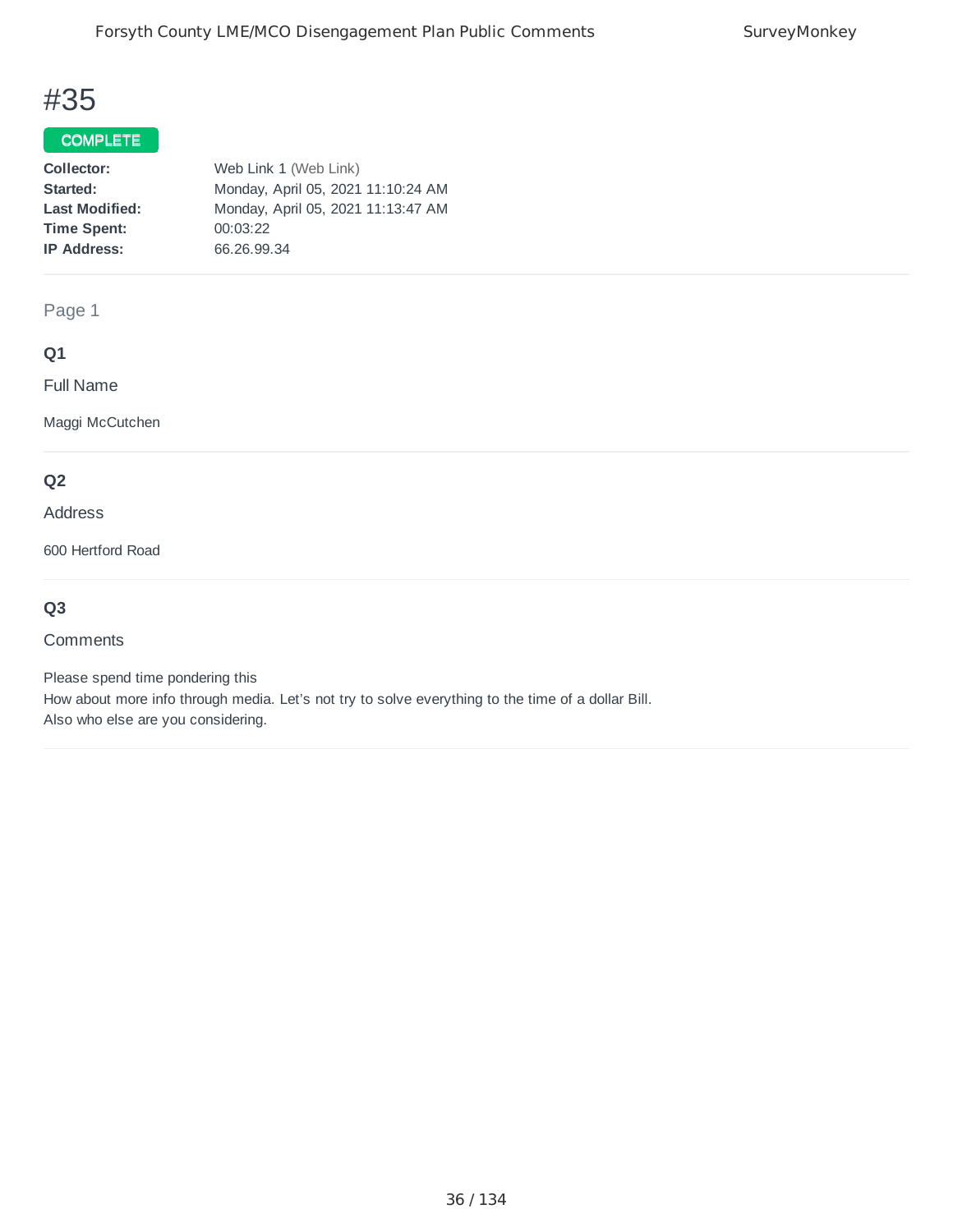#### COMPLETE

| Web Link 1 (Web Link)              |
|------------------------------------|
| Monday, April 05, 2021 12:40:53 PM |
| Monday, April 05, 2021 1:03:10 PM  |
| 00:22:16                           |
| 204.152.2.231                      |
|                                    |

Page 1

#### **Q1**

Full Name

Lisa V Menefee

#### **Q2**

#### Address

Hall of Justice

#### **Q3**

#### **Comments**

Since Cardinal has been with Forsyth County the children in our Courts have been underserved. There have been many conversations, meetings, promises and plans to change made with the Department of Social Services, the Guardian Ad Litem's office, parent attorneys and Judges all with little to no follow through. The result? Children not receiving timely and much needed treatment; children often left in inadequate placements and receiving little to no treatments; children self harming over and over again and others wreaking havoc in placements and to persons and the list continues.

The Courts have tried every possible way to available to us to have Cardinal to step up and actually serve the children in this community to no avail.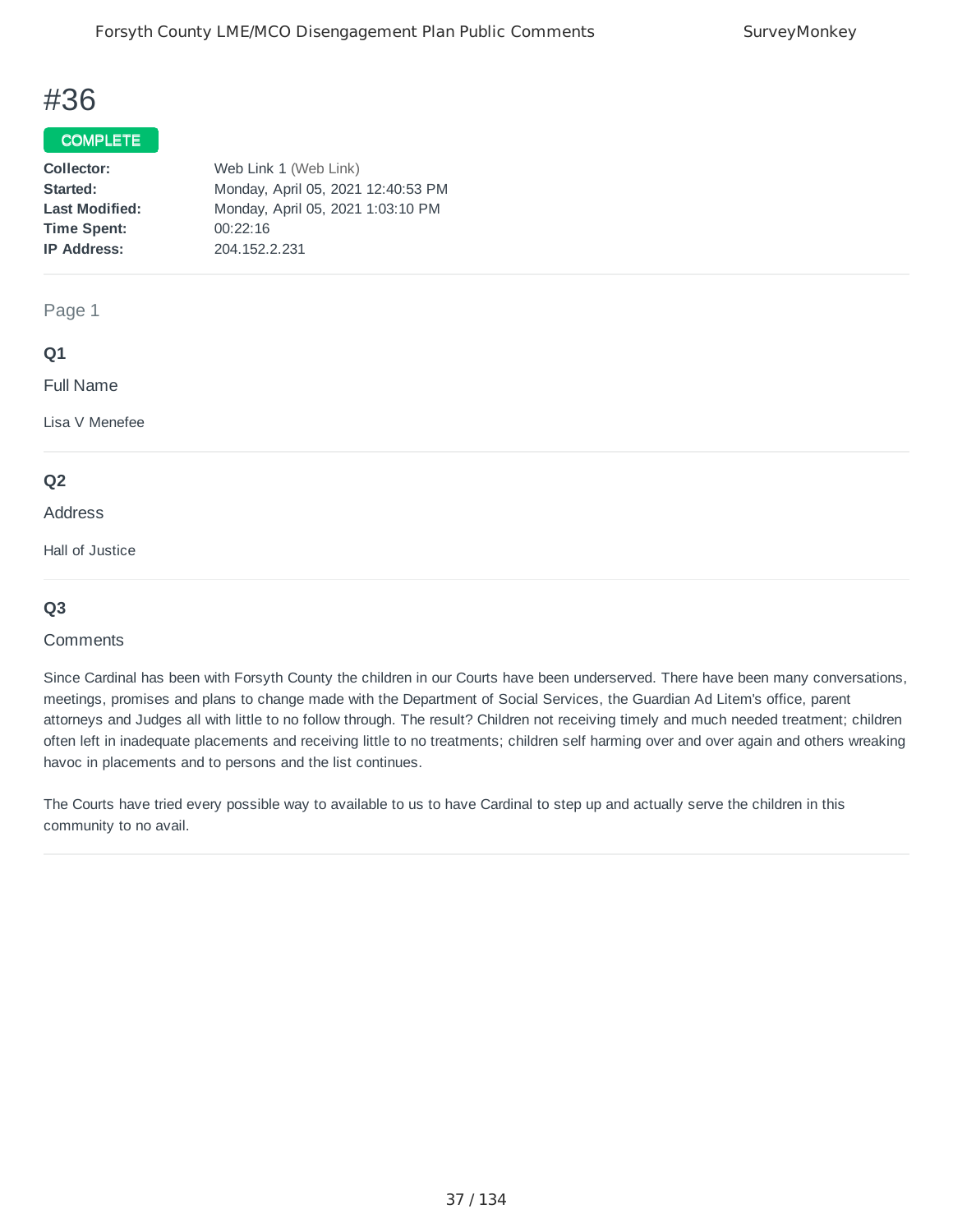## COMPLETE

| Collector:            | Web Link 1 (Web Link)             |
|-----------------------|-----------------------------------|
| Started:              | Monday, April 05, 2021 1:39:18 PM |
| <b>Last Modified:</b> | Monday, April 05, 2021 1:44:58 PM |
| <b>Time Spent:</b>    | 00:05:39                          |
| <b>IP Address:</b>    | 70.231.72.23                      |
|                       |                                   |

Page 1

## **Q1**

Full Name

Belinda C Lefevre

## **Q2**

#### Address

1436 Eldorada Road, Winston Salem, NC 27103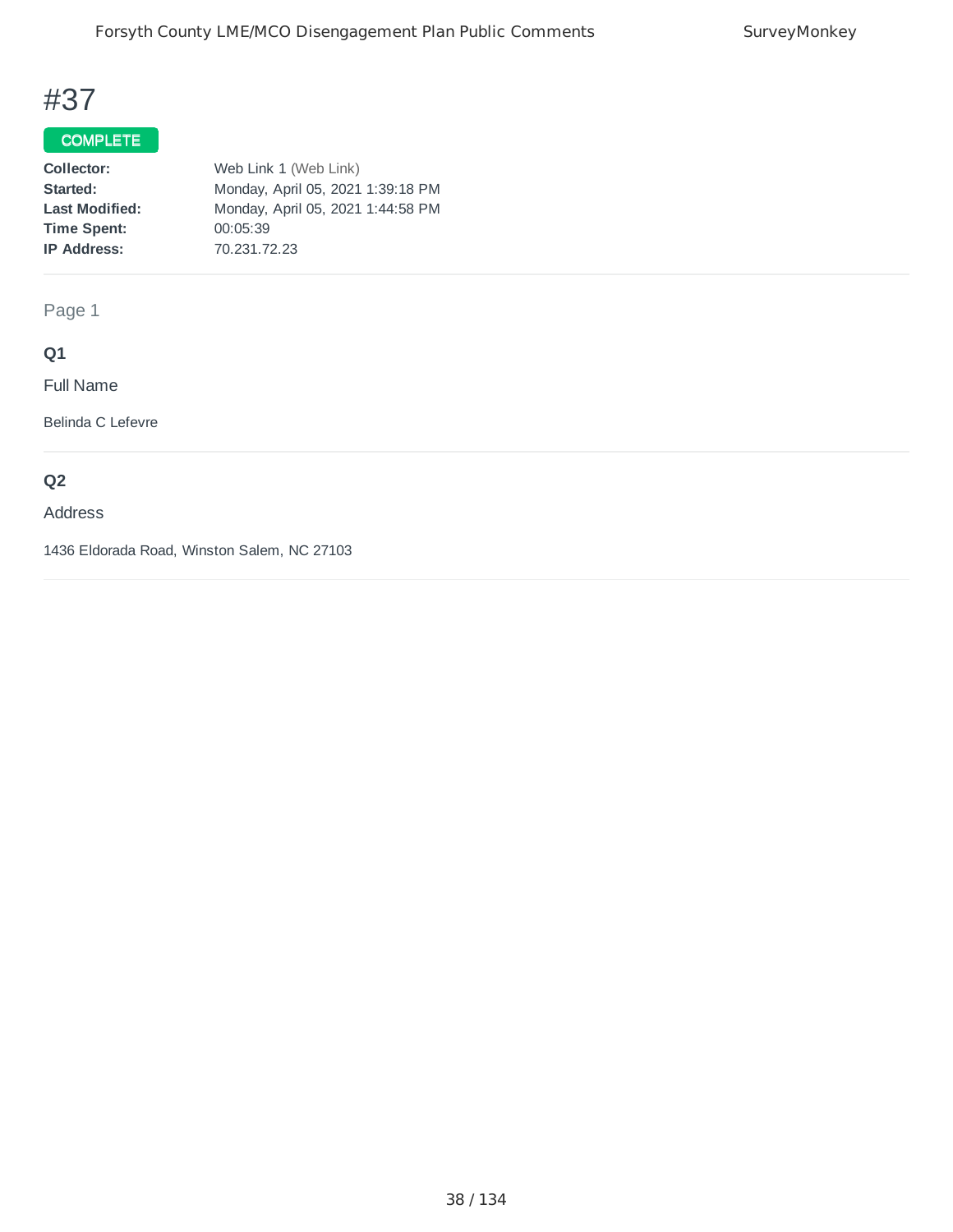#### **Q3**

#### **Comments**

I am writing regarding the motion for Forsyth County to disengage with Cardinal Innovations.

Cardinal requires too many guidelines in order to even decide on services; however, they do not utilize current documentation to come to their conclusions. Excuses of documentation not being uploaded into the system has been the standard reason for their inability to focus on the needs of the consumer.

In the last few years, Cardinal has been approving services and hours based on proven criteria (i.e., Doctors' notes, doctors' statements, medical documentation from other sources, etc.) presented by parents/guardians. In the next year, Cardinal denies those same services based on the information that they had previously approved those services. Cardinal claims to provide the services that their consumers need; however, they take any attempt to cut service hours.

When this decision is made, parents/guardians are then offered the opportunity to an appeal where they must re-present the same documentation to justify the need for services. In some cases, this appeal process works; however, in even more cases, parents/guardians must request a mediation.

Again parents/guardians must present documentation that has previously been presented. Those who represent Cardinal in meditation use outdated documentation to justify their decision. They state that current documentation has not been downloaded into their system. They also will focus only one portion of a person's disability rather than examining the whole composite of health issues and diagnoses.

If mediation does not settle the grievance, the parent/guardian can request a formal hearing. The hearing requires even more meticulous documentation in order for a judge to understand the entire situation.

Per the Forsyth County Commissioner's meeting on 4 March 2023, Ms. Jessica Moore stated that care coordinators were very important to the consumers by creating personal bonds. This statement is untrue. Care coordinators are told to be neutral and unattached with their consumers. Care coordinators are not allowed to advocate for their consumers. This puts the entire process of appeal, mediation, or formal hearing onto the parents/guardians who are already stressed enough.

Care coordinators are basically in place to do paperwork and regurgitate Cardinal rules, regulations, and guidelines. Each monthly visit requires the care coordinator to go through a check list of things to address. Losing the care coordinator should be low on the list of concerns regarding families who utilize Cardinal Innovations. Care coordinators come and go due to illness, retirement, promotion, resignation, termination, or death. Those are the factors of life. There are more pressing issues at Cardinal that need to be considered.

In the years that Cardinal has been in place, I have had approximately five (5) care coordinators. My family has managed to go through these transition periods. One care coordinator had ascertained that my son was high risk. Since there were certain care coordinators who took care of high-risk consumers, she had to leave our service. The new care coordinator was only in place for a few months. We never met her. The only two times I was in communication with her was when she told us she would be working with us, and when she came back from vacation to tell us that she was no longer our care coordinator. She did tell us she would be at my son's Individualized Service Plan (ISP) meeting, but was conveniently called away so that she could not attend. We met the new care coordinator who quickly managed to disqualify my son as high risk. I have had two more care coordinators since. Neither of them has been able to get my son re-classified as high risk. If care coordinators are advocates, wouldn't my son's status be re-certified as high risk?

Ms. Moore also stated that members of the IDD community will not improve and will constantly need services, yet Cardinal continues to try to cut services based on improvement.

Mr. Trey Suttons' attempt to pull at heart strings does not address the fact that Cardinal Innovations is not that "in tune" with their consumers. Each family with an IDD member has a story and a complicated situation in their home.

I strongly approve of Forsyth County disengaging from Cardinal Innovations. This incompetence in their services needs to stop.

Sincerely, Belinda C. Lefevre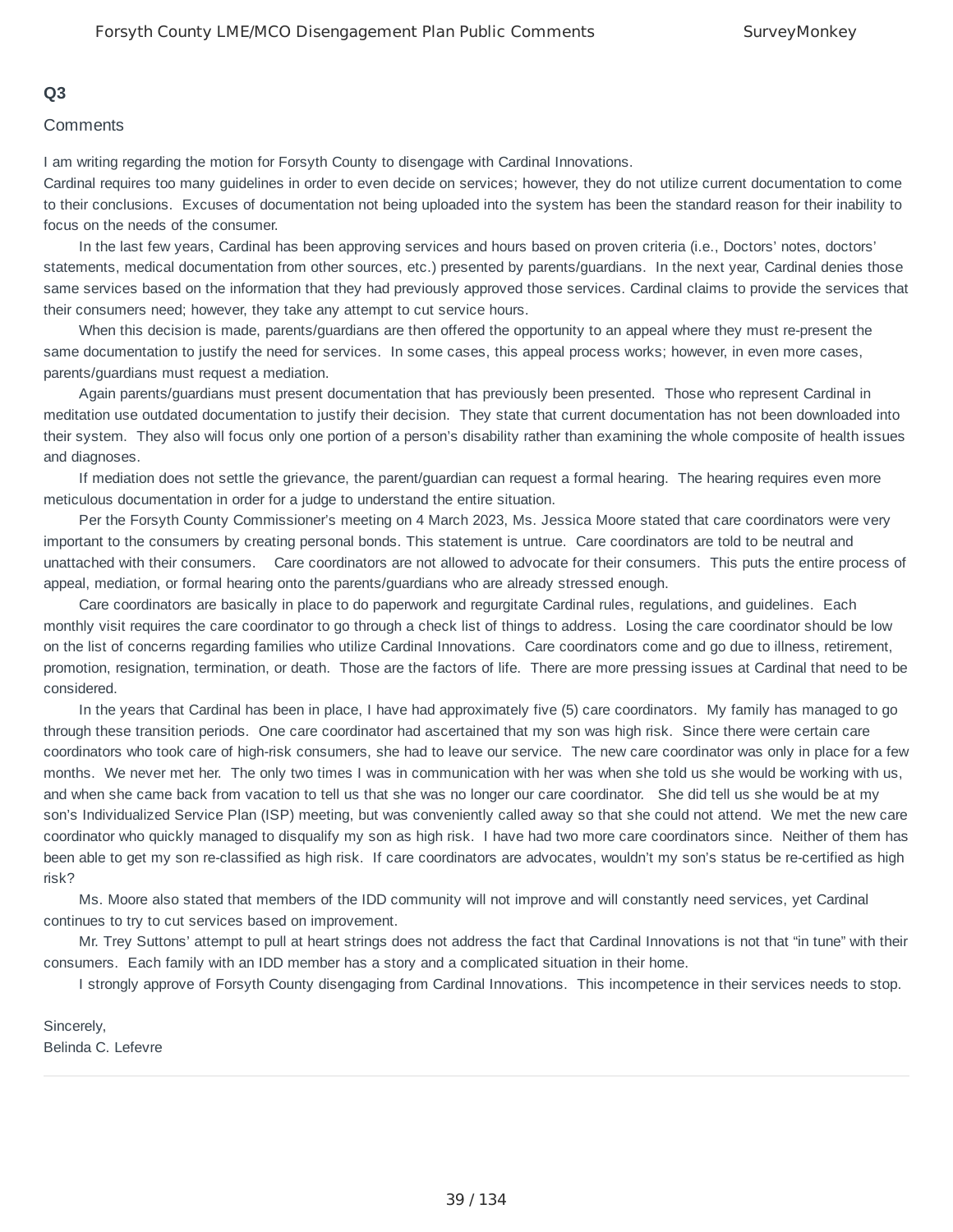### COMPLETE

| Collector:            | Web Link 1 (Web Link)             |
|-----------------------|-----------------------------------|
| Started:              | Monday, April 05, 2021 1:50:42 PM |
| <b>Last Modified:</b> | Monday, April 05, 2021 1:53:32 PM |
| <b>Time Spent:</b>    | 00:02:49                          |
| <b>IP Address:</b>    | 24.88.191.214                     |
|                       |                                   |

Page 1

## **Q1**

Full Name

Brigitte Lindsay

## **Q2**

#### Address

130 Davie Avenue Winston Salem, NC 27127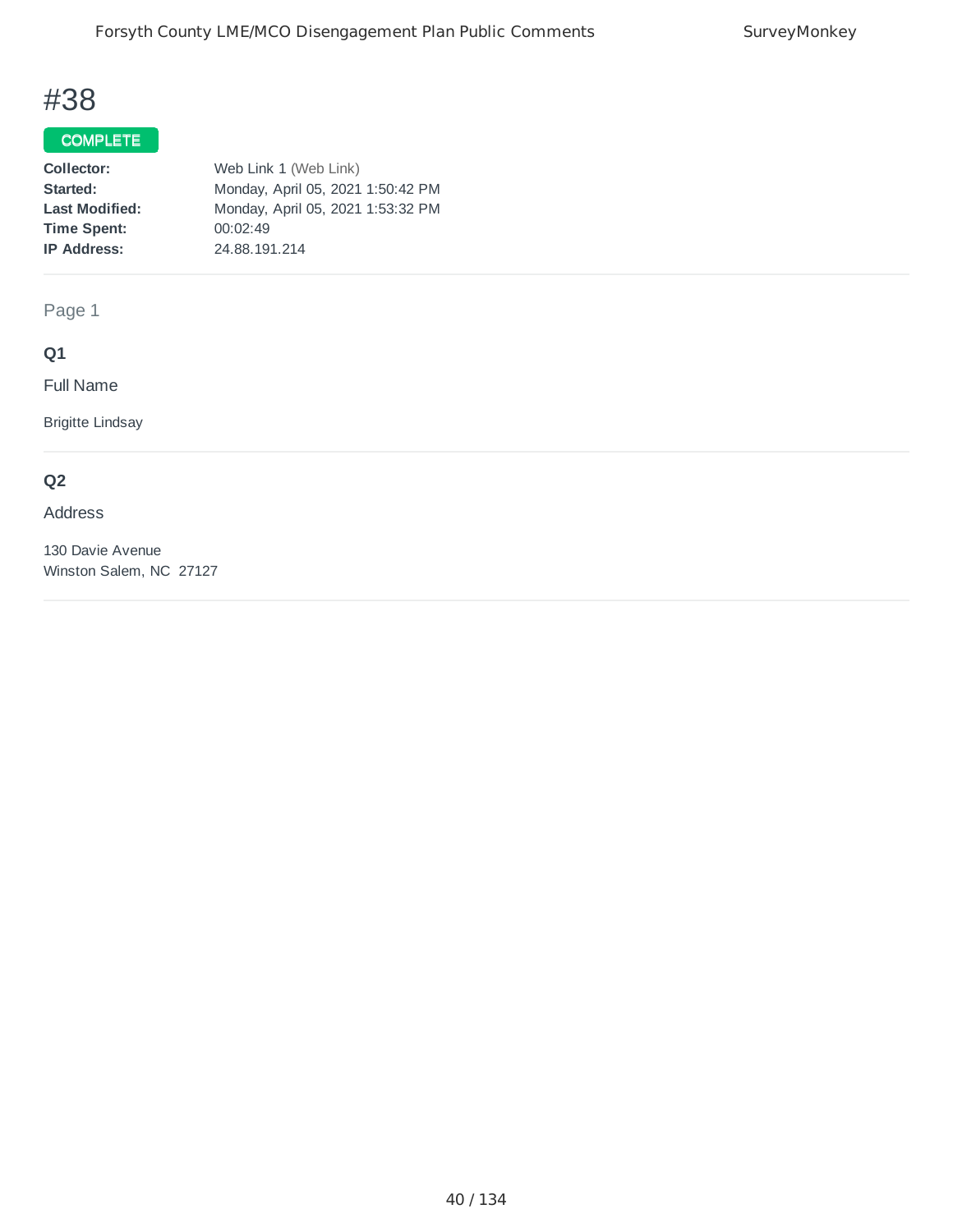#### **Q3**

**Comments** 

#### To Whom it May Concern

I want to comment on the Forsyth County LME/MCO Disengagement from Cardinal Innovations

I just watched the March 4, County Commissioners Meeting in complete disbelief when Jessica Moore and Trey Sutton spoke about care coordinators. It was stated that care coordinators were like part of the family and people have developed a strong bond with their care coordinators. First off the care coordinators cannot advocate for their clients. They cannot help families when a negative decision/denial of services from Cardinal. The care coordinator can only tell you to read the letter and follow the instructions. The care coordinator can listen to you when you have a complaint and pass it along to the powers to be; only to call you later and tell you where to send your letter of complaint. There is no advocacy. We have been with my care coordinator for over 10 years. Our family has a great relationship with her. Cardinal stated that they worked in coordination with communities when they transitioned with CenterPoint to make sure that care coordinators were hired to keep continuity. Should there not be a continuity of care when the transition to Partners occurs? What does the transition plan look like? If our care coordinator is unable to go to Partners, we will miss her. We will develop a good relationship with the new care coordinator – that is how life works.

Another thing Trey and Jessica have stated that for the Spanish speaking population there may not be anyone who speaks the language. Those are bold statements to be making. Is Cardinal the only LME that can only hire people who speak Spanish? Trey and Jessica seem to think that oh it is going to be such a disservice to the families that they will lose their care coordinator and families will be at such a disadvantage. My question is this: What happens to families where the care coordinator, retires, resigns, is fired or dies. The families will make the adjustment.

In dealing with Cardinal our experience has been quite challenging over the past several years. Some examples, Cardinal has approved the same service hours based on the documentation for one annual period, only to deny the same service hours using the same documentation for the next annual period. Services hours have been denied because of a change in the budget. Service hours have been denied because Cardinal did not upload the current documentation. Cardinal has denied hours because they did not look at current documentation. This is frustrating to go through the reconsideration process and then to go to mediation. It is in mediation that Cardinal has admitted to:

The services hours were cut to due to the budget;

The information was not uploaded: (which has happened a couple of times)

The documentation just does not support their original findings.

The same information is presented at mediation that has been submitted to Cardinal.

Cardinal seems to have several areas that need to be addressed as far as the IDD population is concerned. The least of the problems is the care coordinators. There needs to be accountability in the services delivery. Families should not have to go to mediation to get service. What happens to those families who do not know how to advocate for their IDD loved ones?

Our family strongly supports the Forsyth County decision to disengage from Cardinal Innovations. We are looking forward to some decency.

Brigitte Lindsay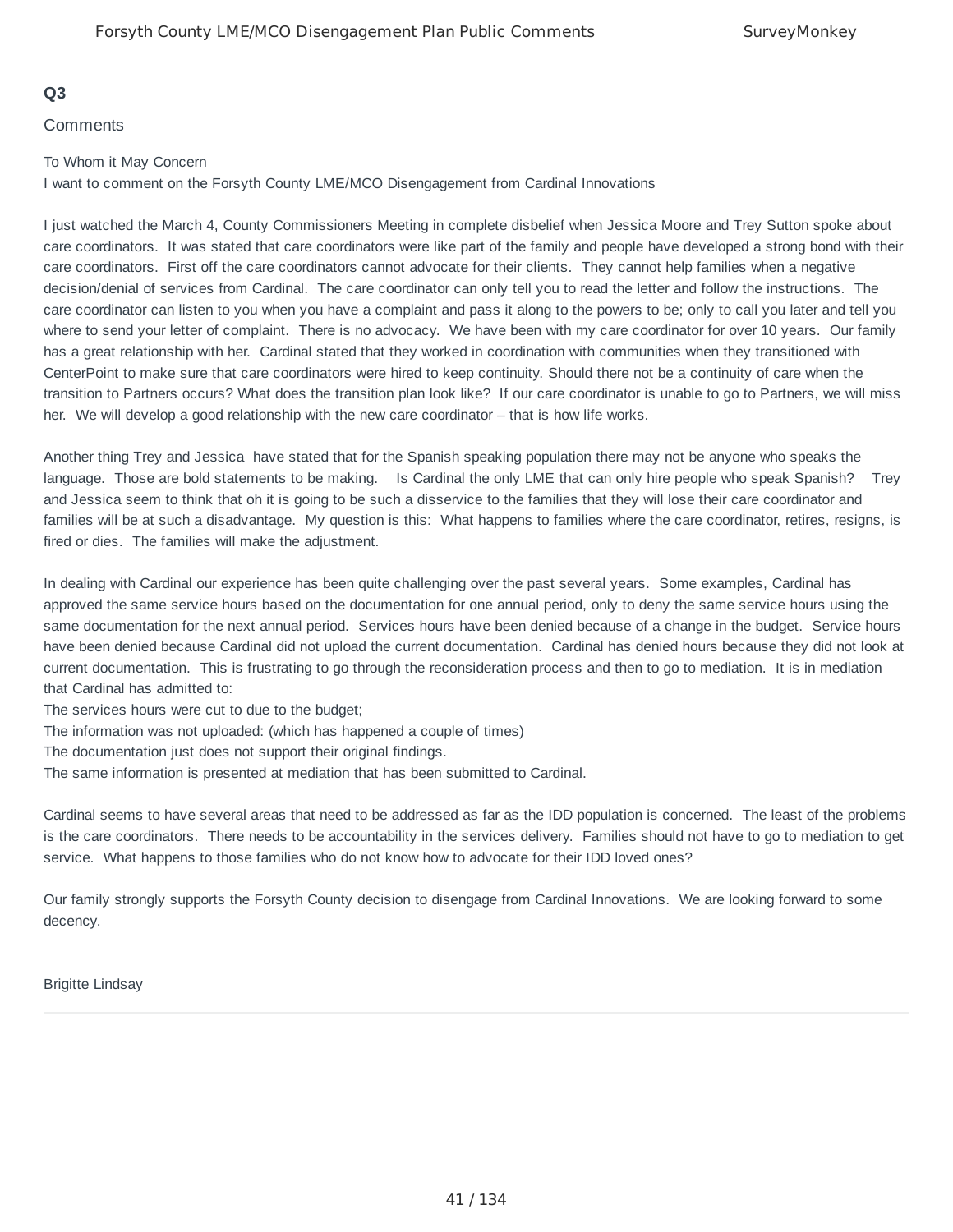#### COMPLETE

| Collector:            | Web Link 1 (Web Link)             |
|-----------------------|-----------------------------------|
| Started:              | Monday, April 05, 2021 3:14:20 PM |
| <b>Last Modified:</b> | Monday, April 05, 2021 3:27:29 PM |
| <b>Time Spent:</b>    | 00:13:09                          |
| <b>IP Address:</b>    | 75.183.3.185                      |
|                       |                                   |

Page 1

#### **Q1**

Full Name

Shanita Thompson for Richard Furches

#### **Q2**

#### Address

2278 Mueller Dr. Apt. 103 Winston-Salem, NC 27106

#### **Q3**

#### **Comments**

Everytime I turn around there are changes.

Why fix what's not broken? It's like, whatever or whichever way you can do this you always find some kind of way to lessen the cost of taking care of people with disabilities. It's a disgrace! You have no idea what and how much it cost for a person to care for a disabled person. The work is never done. You have to constently watch and clean up behind them. You have to do laundry every other day, and sometimes everyday. Who ever the next LME/MCO is, I hope you take into consideration of all the needs for the disabled.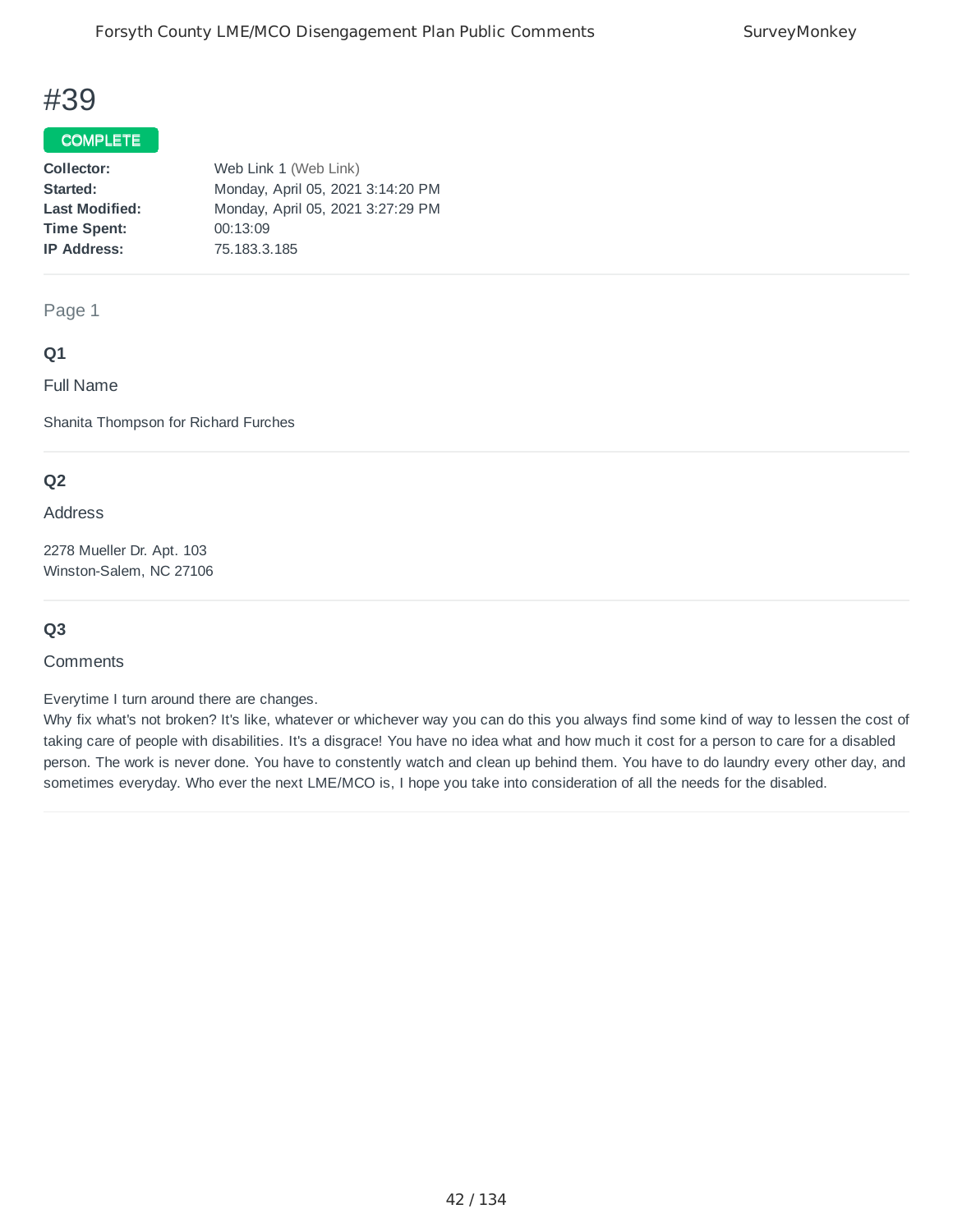#### COMPLETE

| Collector:            | Web Link 1 (Web Link)              |
|-----------------------|------------------------------------|
| Started:              | Tuesday, April 06, 2021 2:00:55 AM |
| <b>Last Modified:</b> | Tuesday, April 06, 2021 2:05:28 AM |
| <b>Time Spent:</b>    | 00:04:33                           |
| <b>IP Address:</b>    | 104.138.239.31                     |
|                       |                                    |

Page 1

## **Q1**

Full Name

Kevin W. Smith

## **Q2**

Address

2419 Waterbury Street WS NC 27107

## **Q3**

#### **Comments**

You all think we won't notice....... WE WILL NOTICE!!!! THE PEOPLE OF WINSTON-SALEM WILL NOTICE!!!! How does this make any sense? Will do like we did trump VOTE U OUT!!!! Shame on you elected officials!!!!! @@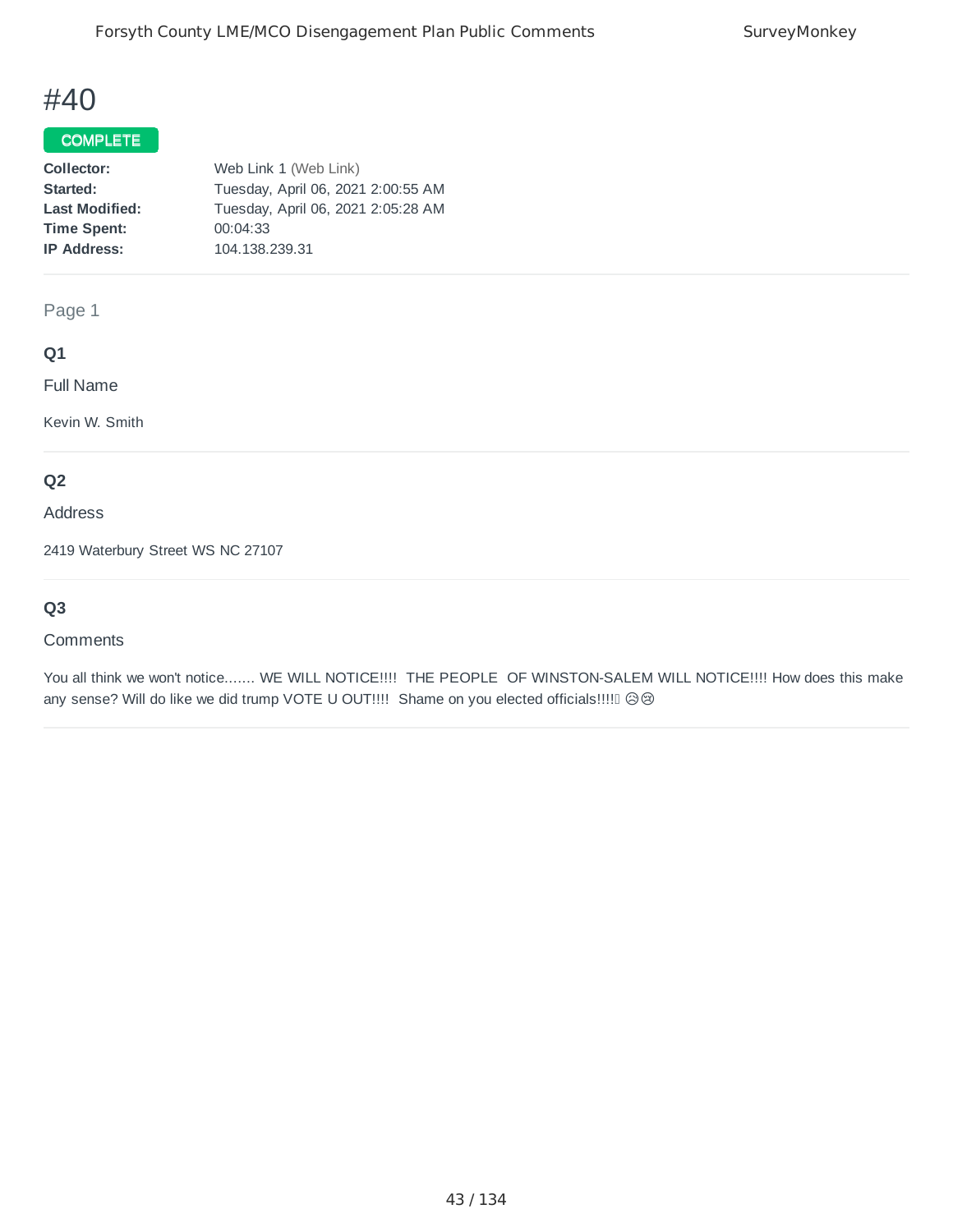#### COMPLETE

| Collector:            | Web Link 1 (Web Link)              |
|-----------------------|------------------------------------|
| Started:              | Tuesday, April 06, 2021 3:48:51 PM |
| <b>Last Modified:</b> | Tuesday, April 06, 2021 3:52:55 PM |
| <b>Time Spent:</b>    | 00:04:03                           |
| <b>IP Address:</b>    | 76.123.214.146                     |
|                       |                                    |

Page 1

### **Q1**

Full Name

Jo Pharr/Brett Pharr

#### **Q2**

Address

4813 Hawkwood Trail

### **Q3**

#### **Comments**

I am the Court appointed Guardian of a Person that has been in the Forsythe County Mental Health System for more than 30 years.

I do not agree with the proposed change. For the past 5 years the Cardinal Program, especially the Care Coordinator has provided the best service we have experienced in decades. The State Mandated reduction in Mental Health options have caused tremendous stress on the system. We finally have something that works. It is not broke! Leave it alone.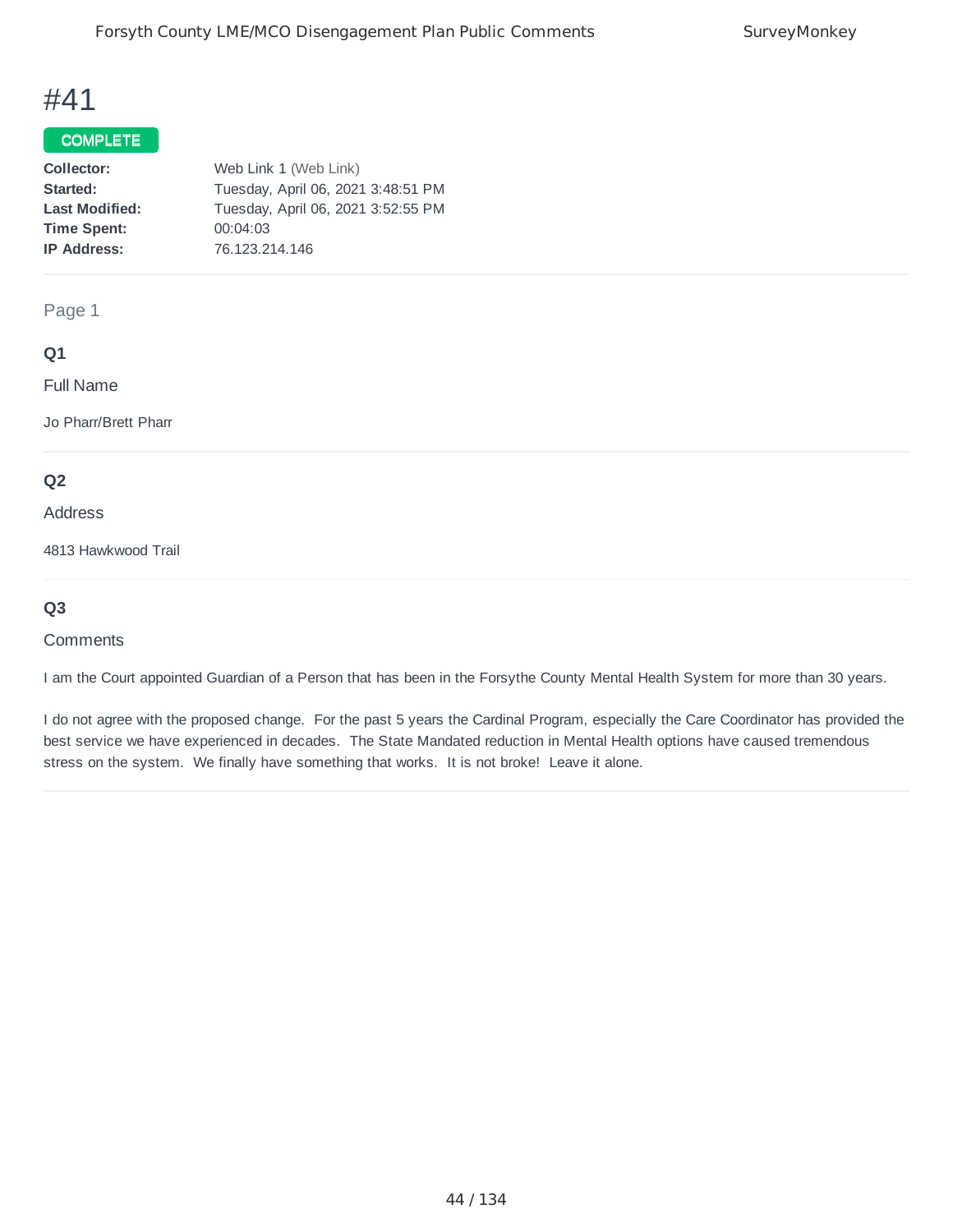### COMPLETE

| Collector:            | Web Link 1 (Web Link)                |
|-----------------------|--------------------------------------|
| Started:              | Wednesday, April 07, 2021 1:36:44 PM |
| <b>Last Modified:</b> | Wednesday, April 07, 2021 1:41:59 PM |
| <b>Time Spent:</b>    | 00:05:15                             |
| <b>IP Address:</b>    | 45.36.58.41                          |
|                       |                                      |

Page 1

#### **Q1**

Full Name

Caroline Lawson

#### **Q2**

Address

2393 Hilltop Dr. Winston-Salem, NC 27106

#### **Q3**

#### **Comments**

My son, Nolan Scott Lawson, DOB 4-14-98, has been served by Innovations for several years. The case manager he has now, Brenda Johnson, is the best one he has ever had. I feel very confident in her managing my son's case. As a parent of an adult disabled child, it is so comforting to know that someone I trust and is knowledgeable, is serving him. I really hope that she will be able to continue working with him.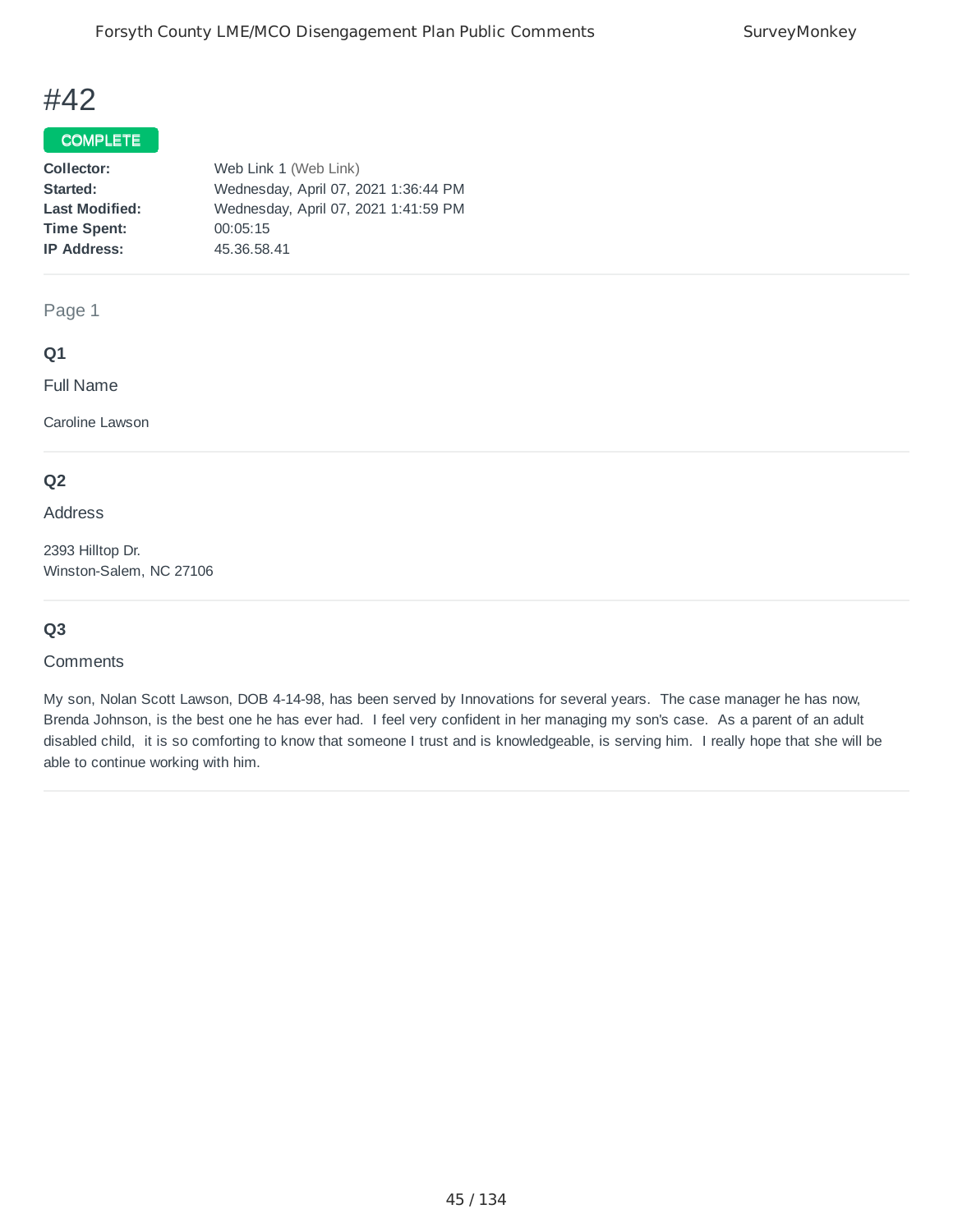## COMPLETE

| Collector:            | Web Link 1 (Web Link)                |
|-----------------------|--------------------------------------|
| Started:              | Wednesday, April 07, 2021 1:44:55 PM |
| <b>Last Modified:</b> | Wednesday, April 07, 2021 1:49:43 PM |
| <b>Time Spent:</b>    | 00:04:48                             |
| <b>IP Address:</b>    | 66.57.53.36                          |
|                       |                                      |

Page 1

## **Q1**

Full Name

David Krueger

## **Q2**

Address

4024 Fairwind Dr. Winston salem NC 27106

## **Q3**

#### **Comments**

A family member was at Old Vinyard for a week. (2 years ago) We noted a high level of care cleanliness and professionalism .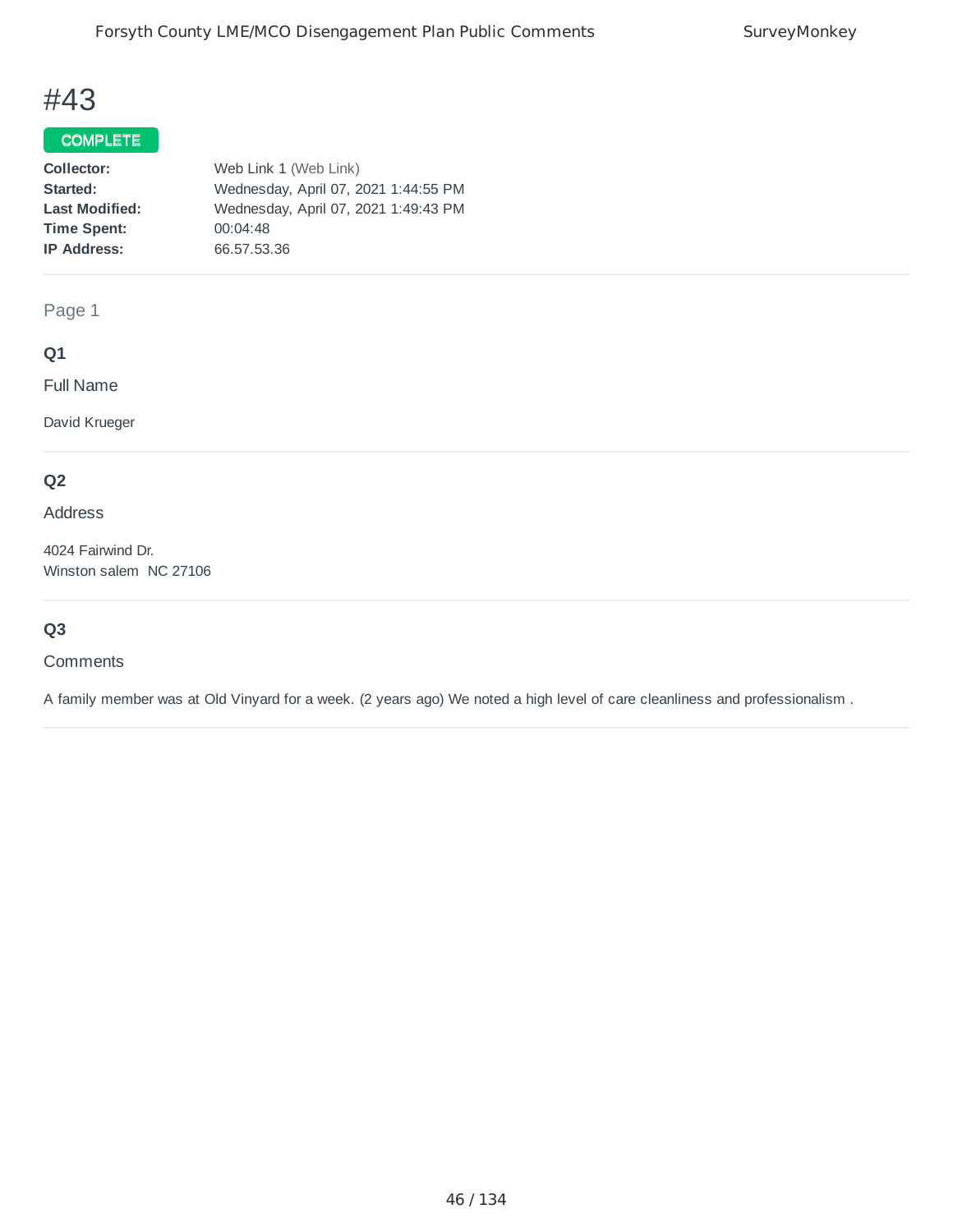## COMPLETE

| Collector:            | Web Link 1 (Web Link)                |
|-----------------------|--------------------------------------|
| Started:              | Wednesday, April 07, 2021 5:47:38 PM |
| <b>Last Modified:</b> | Wednesday, April 07, 2021 5:49:10 PM |
| <b>Time Spent:</b>    | 00:01:31                             |
| <b>IP Address:</b>    | 172.58.158.202                       |
|                       |                                      |

Page 1

## **Q1**

Full Name

Promis king

## **Q2**

#### Address

410 East 14th street ws nc 27105

## **Q3**

#### **Comments**

I wish for services to stay like they are its great help for my loved one ...NO Changes please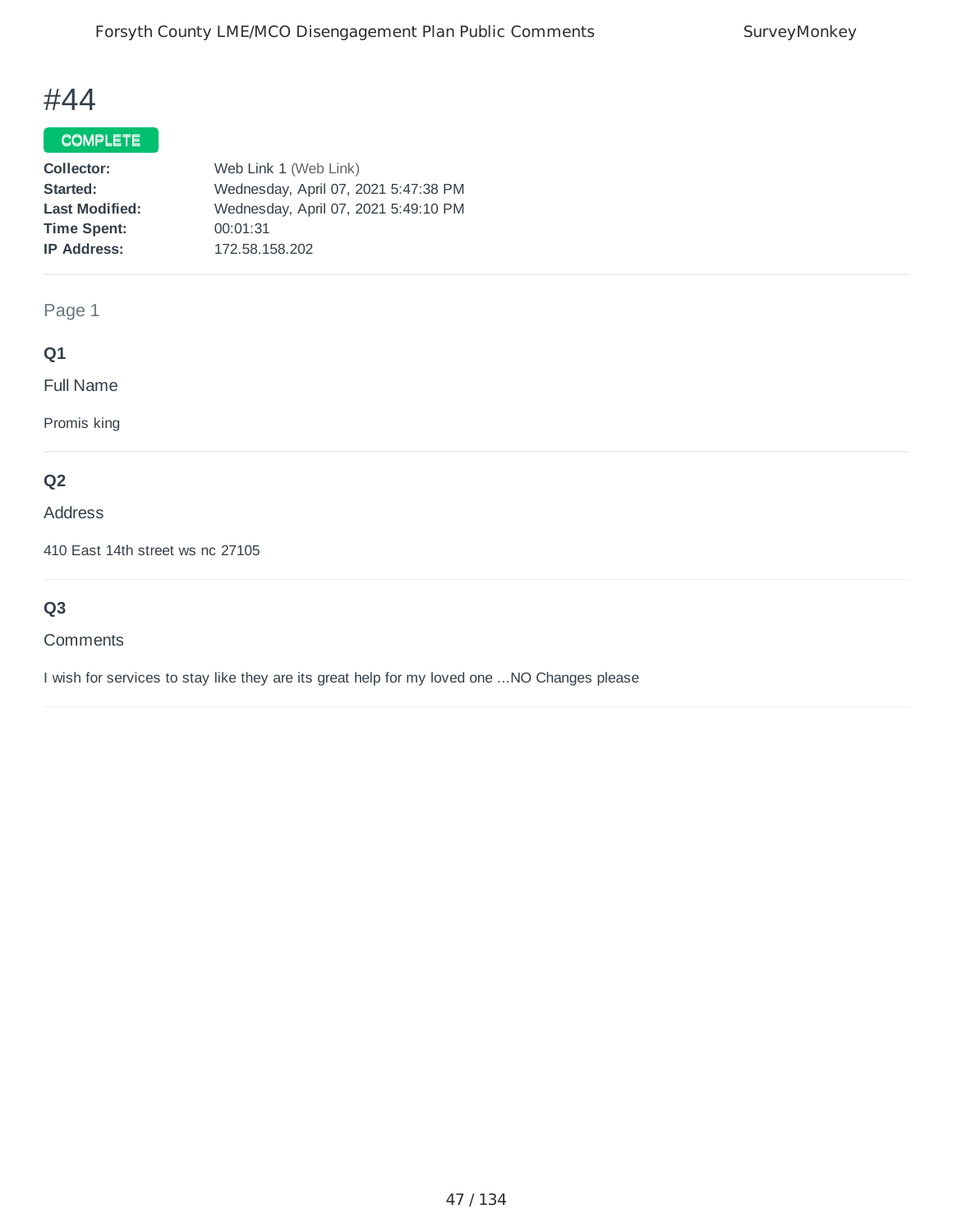### COMPLETE

| Web Link 1 (Web Link)                |
|--------------------------------------|
| Wednesday, April 07, 2021 6:04:27 PM |
| Wednesday, April 07, 2021 6:11:19 PM |
| 00:06:52                             |
| 24.88.171.5                          |
|                                      |

Page 1

#### **Q1**

Full Name

Brenda M Foster

## **Q2**

Address

2731 Hope Church Rd Winston Salem N C 27127

## **Q3**

#### **Comments**

I am very well pleased with Victory Jackson who had worked with my daughter Nicole Foster . She has gone above and beyond for her calls to ask if we need anything . Please do not do anything to change these services Thanks . Brenda Foster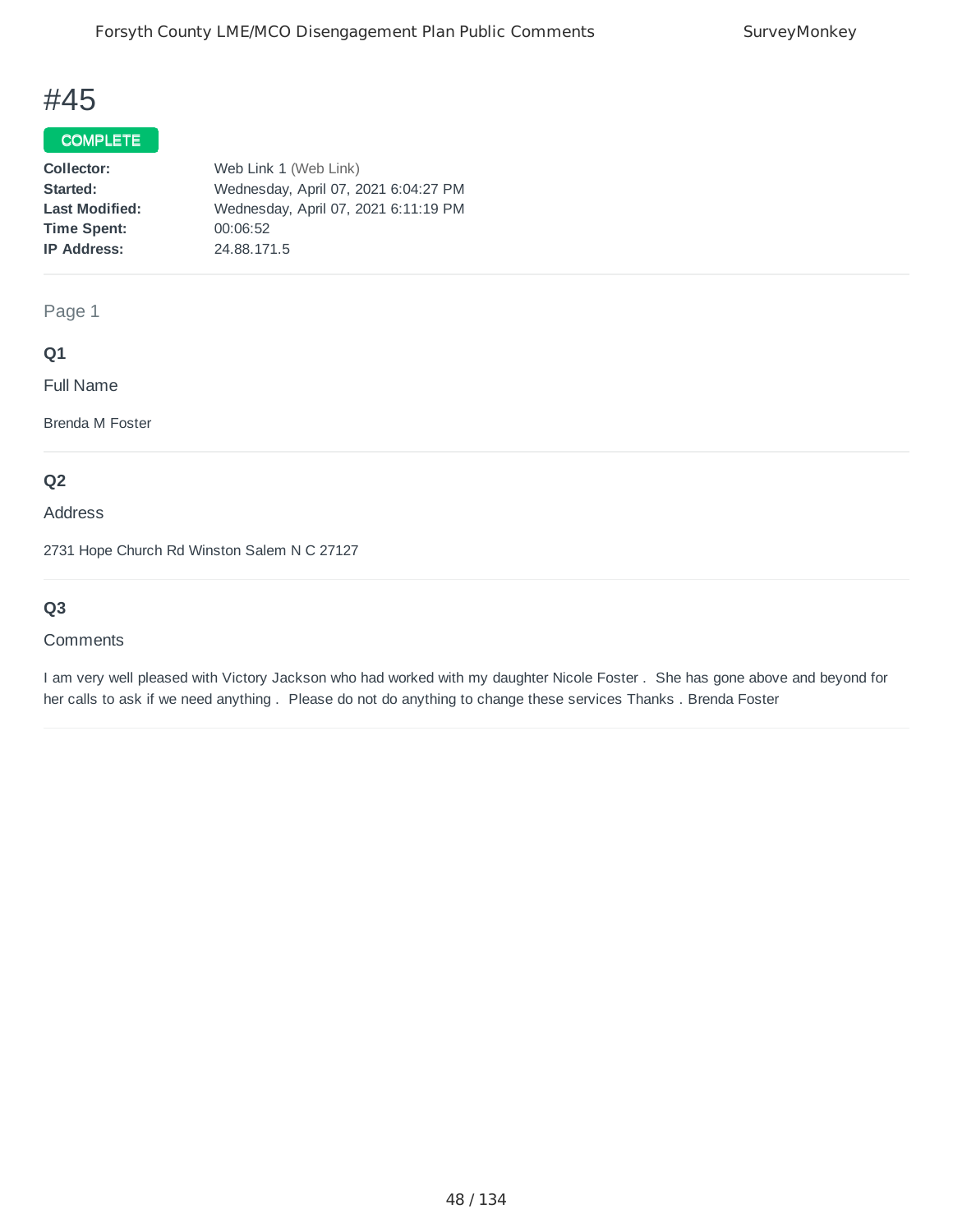### COMPLETE

| Collector:            | Web Link 1 (Web Link)                |
|-----------------------|--------------------------------------|
| Started:              | Wednesday, April 07, 2021 6:40:14 PM |
| <b>Last Modified:</b> | Wednesday, April 07, 2021 6:43:15 PM |
| <b>Time Spent:</b>    | 00:03:01                             |
| <b>IP Address:</b>    | 174.193.8.210                        |
|                       |                                      |

Page 1

## **Q1**

Full Name

Than Giao

### **Q2**

Address

155 Miller Crossing Ct Winston- Salem NC 27103

## **Q3**

#### **Comments**

I would like to keep everything the same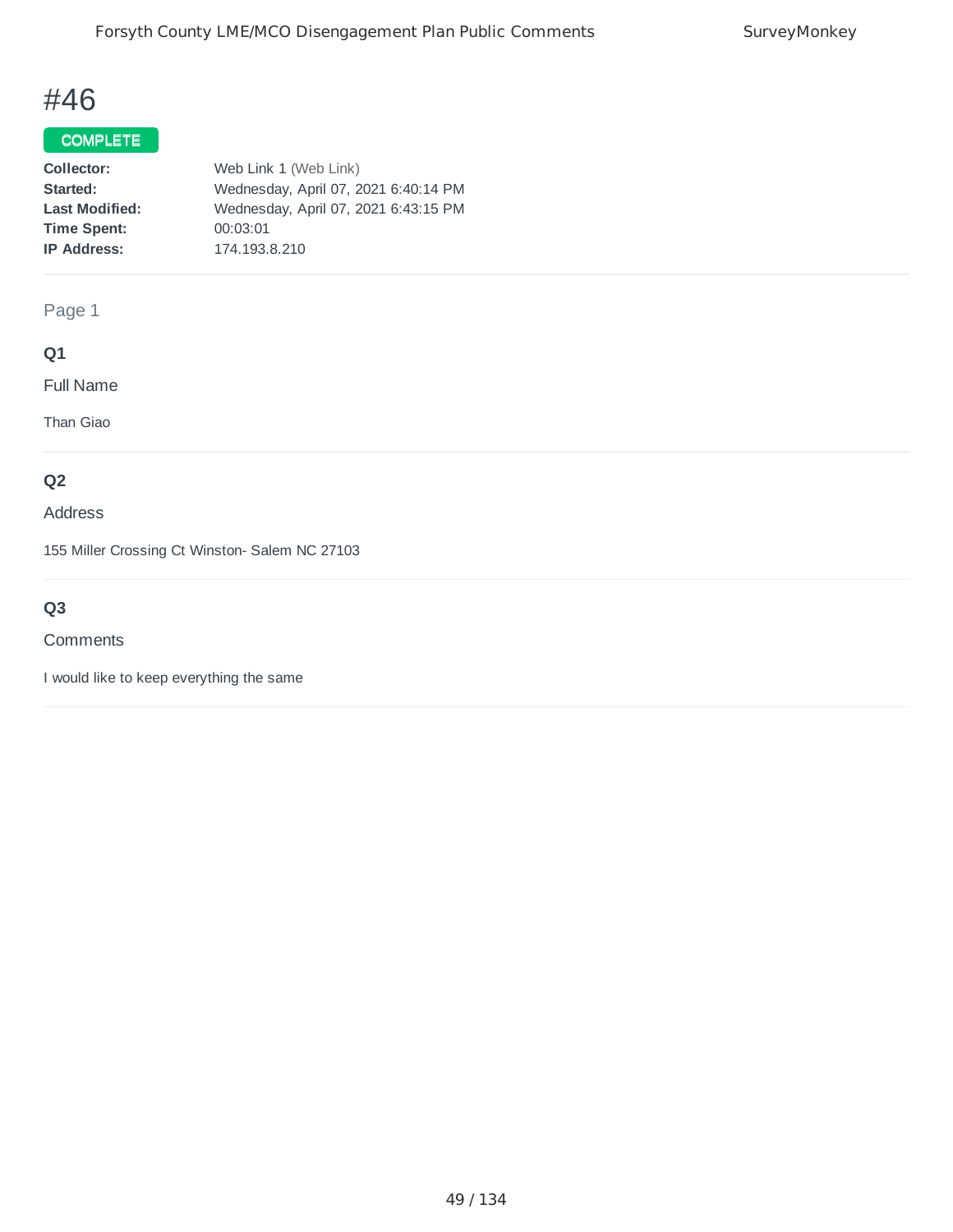## COMPLETE

| Collector:            | Web Link 1 (Web Link)                |
|-----------------------|--------------------------------------|
| Started:              | Wednesday, April 07, 2021 6:45:09 PM |
| <b>Last Modified:</b> | Wednesday, April 07, 2021 6:53:16 PM |
| <b>Time Spent:</b>    | 00:08:06                             |
| <b>IP Address:</b>    | 174.193.8.210                        |
|                       |                                      |

### Page 1

## **Q1**

Full Name

Than Giao

### **Q2**

#### Address

155 Miller Crossing Ct Winston Salem NC 27103

## **Q3**

#### Comments

I do not want to change. I would like to keep everything the same and I want Mrs Victoria Jacson work with us . She is a very good person . We like her personally.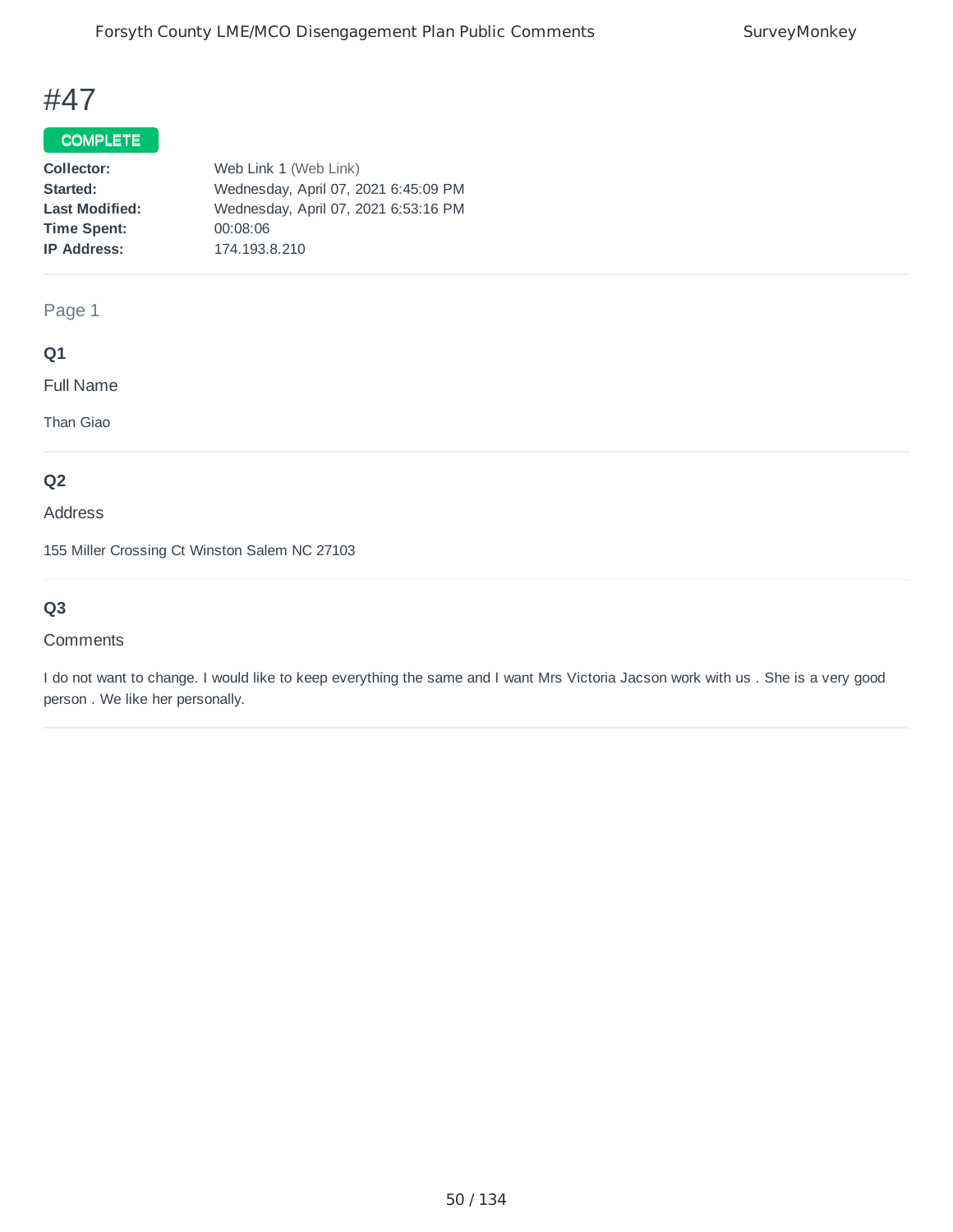## COMPLETE

| Collector:            | Web Link 1 (Web Link)                |
|-----------------------|--------------------------------------|
| Started:              | Thursday, April 08, 2021 10:11:45 AM |
| <b>Last Modified:</b> | Thursday, April 08, 2021 10:41:17 AM |
| <b>Time Spent:</b>    | 00:29:32                             |
| <b>IP Address:</b>    | 70.231.78.74                         |
|                       |                                      |

Page 1

## **Q1**

Full Name

Laurie Coker

## **Q2**

Address

2701 Stockton Street Winston-Salem, NC 27127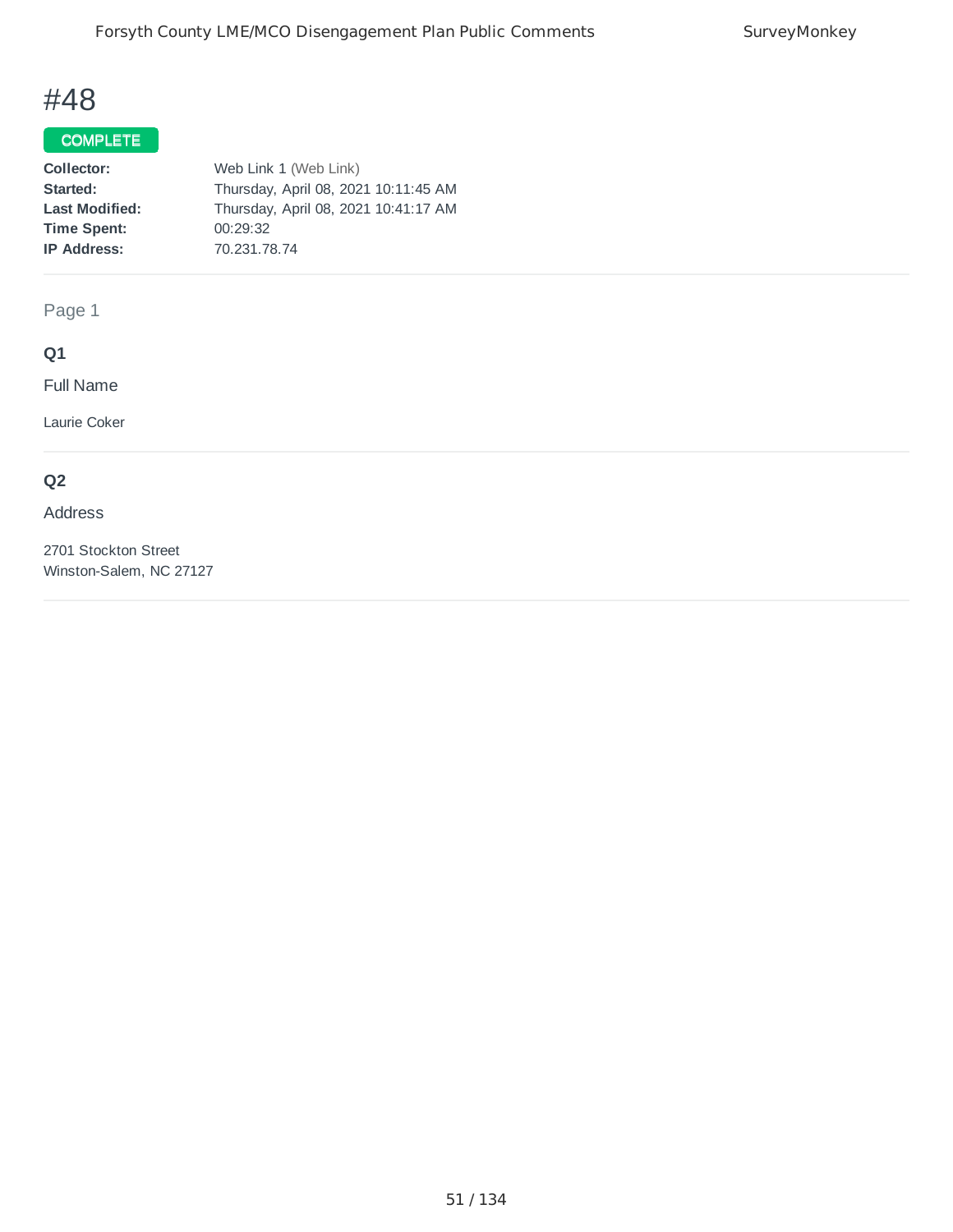#### **Q3**

#### **Comments**

Forsyth County must proceed with its plan to shift the responsibility of managing local mental health, developmental disabilities, and substance use services to Partners Behavioral Health Management. While this decision was difficult for county leaders, the results of remaining passive on this would continue to be harmful to our local citizens who must depend on public services.

I encounter probably close to fifty individuals monthly through my efforts at our peer support center. What we have learned from assisting them to have needs met and to advocate for themselves is that, in spite of how much time has passed since our current management (Cardinal Innovations) has known of the service access and quality disparities in this system, nothing is different on the ground. People's needs for the treatment and support they deserve and what they experience trying to access services In fact, there are citizens who have opted to stop using services in our community because of the challenges presented and who find the lack of accountability adds to the burden of being a mental health client. It can add insult to injury, so to speak. These are individuals who are so marginalized in our community and the dehumanizing effort is found not to be worth the risk by some. Perhaps this is a factor in why the numbers of Medicaid eligible folks have declined annually.

Recently I have become aware that Partners Behavioral Health Management has exceeded average state performance levels in many more areas than Cardinal has regarding the implementation of an important mandated initiative. This is significant to me because it presumes that Partners "gets it" as far as implementing projects in a responsive manner and that it bases its efforts on a higher regard for the individuals being served.

Until our public dollars are purchasing services that are having demonstrable positive impact in people's lives, we have a low value system. This will not change until we have more responsive and engaged system administration at the community level.

I urge County Commissioners and Secretary Cohen to proceed with allowing our community to transition to system management that our local citizens need and deserve!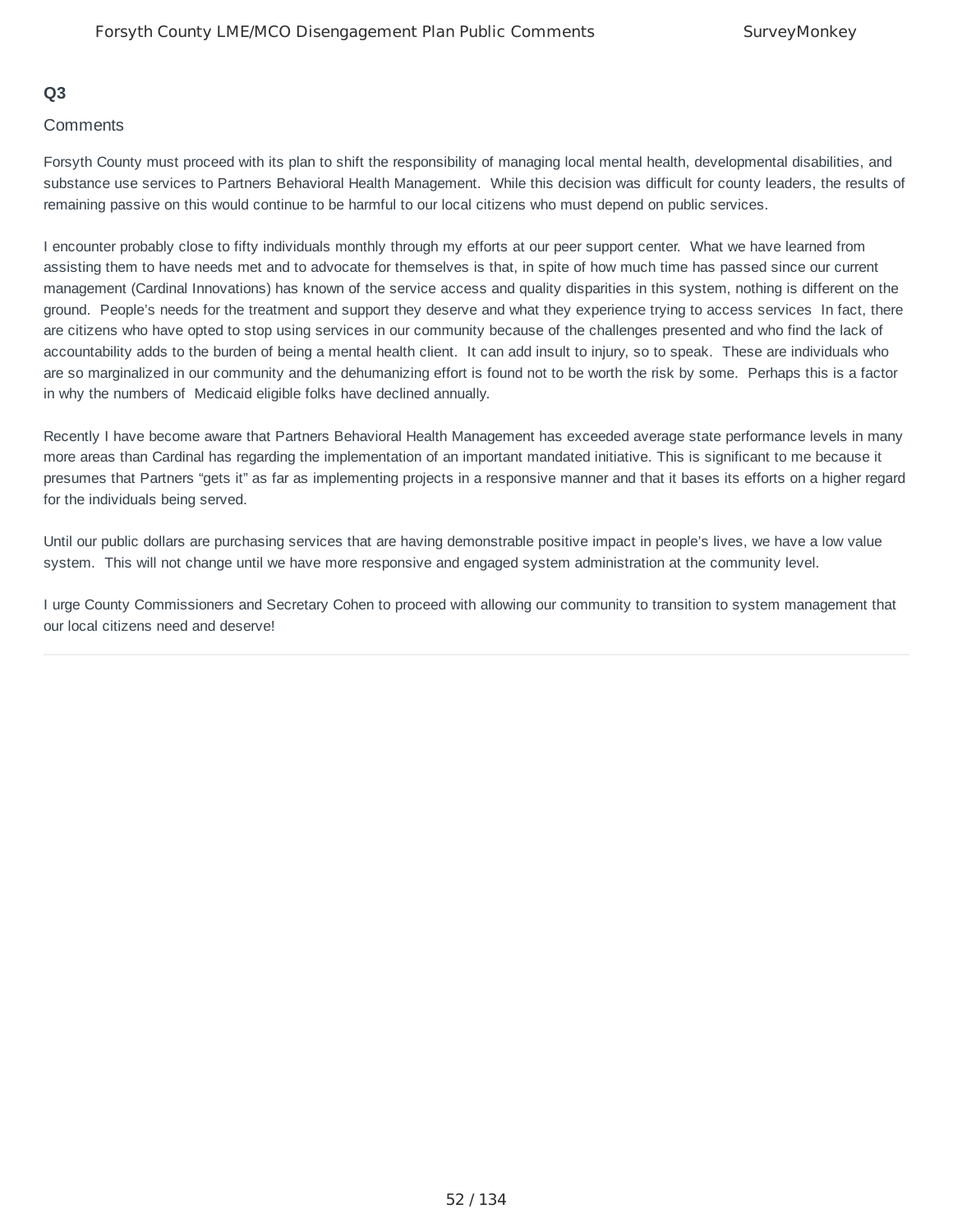#### COMPLETE

| Collector:            | Web Link 1 (Web Link)                |
|-----------------------|--------------------------------------|
| Started:              | Thursday, April 08, 2021 10:32:32 AM |
| <b>Last Modified:</b> | Thursday, April 08, 2021 10:46:17 AM |
| <b>Time Spent:</b>    | 00:13:45                             |
| <b>IP Address:</b>    | 45.27.226.202                        |
|                       |                                      |

#### Page 1

#### **Q1**

Full Name

myra smoot

#### **Q2**

#### Address

2205 NE 24th street

#### **Q3**

#### **Comments**

I personally have a son that was hit by a car when he was around 7 yrs old, the results of the accident was brain injuries. at the time of that I was a single parent struggling and juggling trying to make ends meet for me and my children's, however because of the accident and Charles psychological weakness it was hard for me to balance things to keep him maintain safe, and most of all to provide him with all the resources available to him as well as others. Charles is now forty years old and has dreams and goals that he would like to try to achieve in his life to have a purpose and fullness to his being. my child is stable in where he's at now in life, he alone with others do not need any disturbances to their lives. Medicaid is very essential for him and many many more in this world, so unless its being changed for the better then it doesn't need any alterations.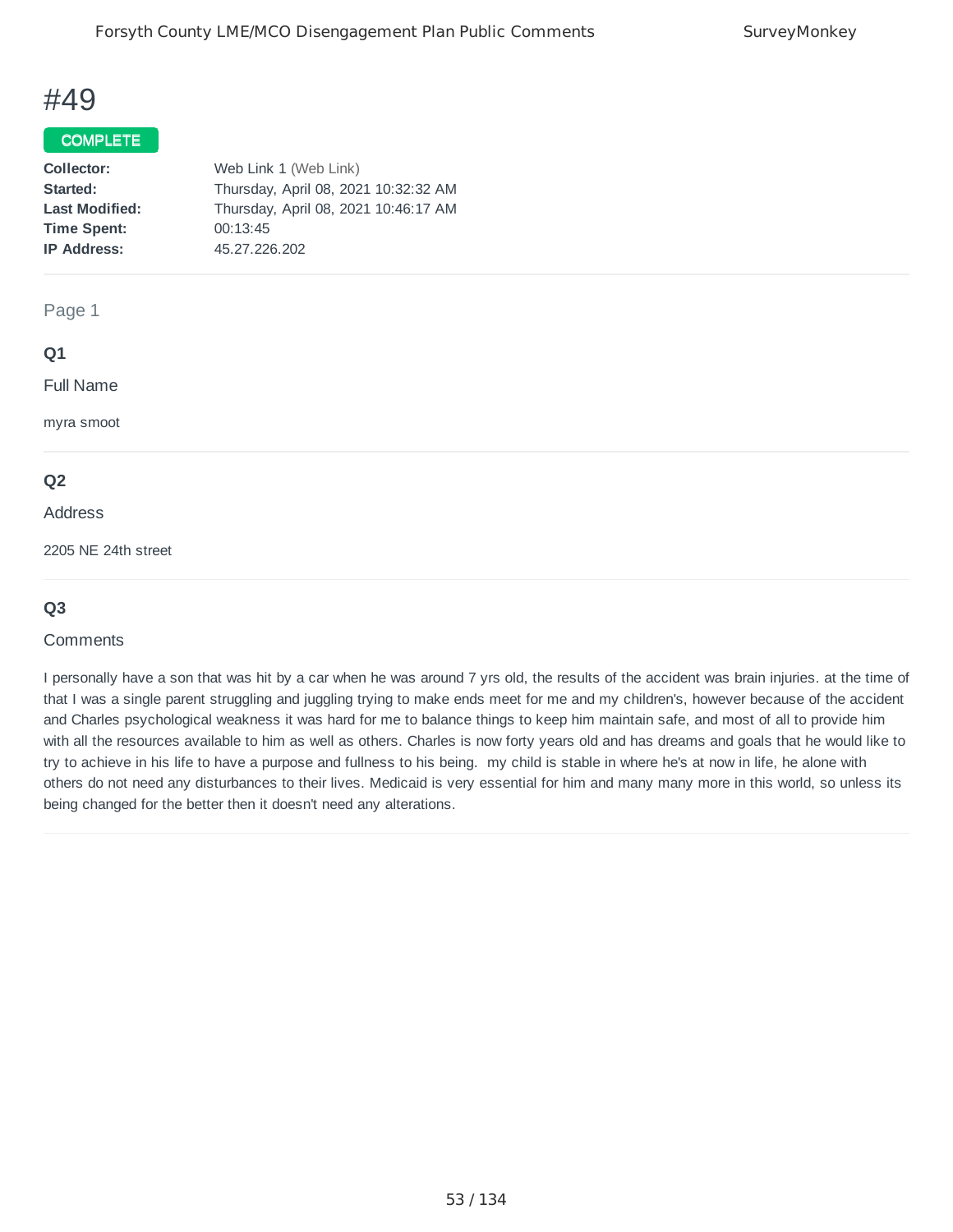### COMPLETE

| Collector:            | Web Link 1 (Web Link)             |
|-----------------------|-----------------------------------|
| Started:              | Friday, April 09, 2021 8:19:37 AM |
| <b>Last Modified:</b> | Friday, April 09, 2021 8:21:04 AM |
| <b>Time Spent:</b>    | 00:01:26                          |
| <b>IP Address:</b>    | 104.138.239.186                   |
|                       |                                   |

Page 1

## **Q1**

Full Name

Jennifer Manning

### **Q2**

#### Address

1236 Pinebluff Rd

## **Q3**

#### **Comments**

Please do not disengage with Cardinal as many need their specific services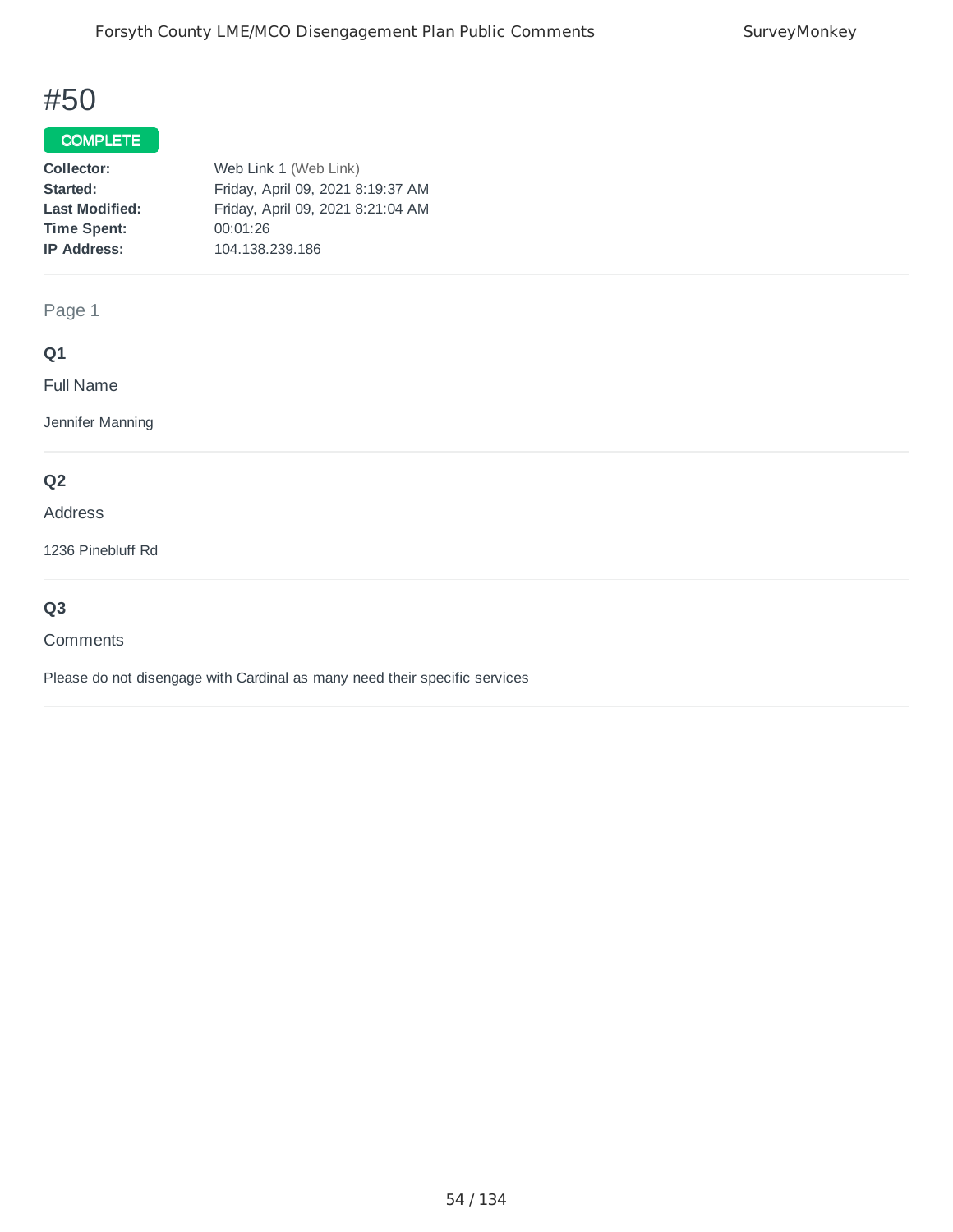## COMPLETE

| Collector:            | Web Link 1 (Web Link)              |
|-----------------------|------------------------------------|
| Started:              | Friday, April 09, 2021 12:29:58 PM |
| <b>Last Modified:</b> | Friday, April 09, 2021 12:47:02 PM |
| <b>Time Spent:</b>    | 00:17:03                           |
| <b>IP Address:</b>    | 163.116.146.115                    |
|                       |                                    |

Page 1

#### **Q1**

Full Name

Valetie West Rucker

#### **Q2**

Address

5 Northwest 30th Street Winston Salem NC 27105

#### **Q3**

#### **Comments**

I am a mother of a special need adult whom Cardinal Innovations have played a big part of my son life and mined as well for many years. They have help me with the services that they provide for my son when I did not have the help to find. Programs to help with the care of my son and a great group home close to me that gives him awesome care. My Care Coordinator is awesome she checks with me every month and make sure everything is going fine if I have concerns about anything concerning my son well being. This would be a great mistake to take this program away from families who Cardinal works with and as a parent have gotten to know and trust.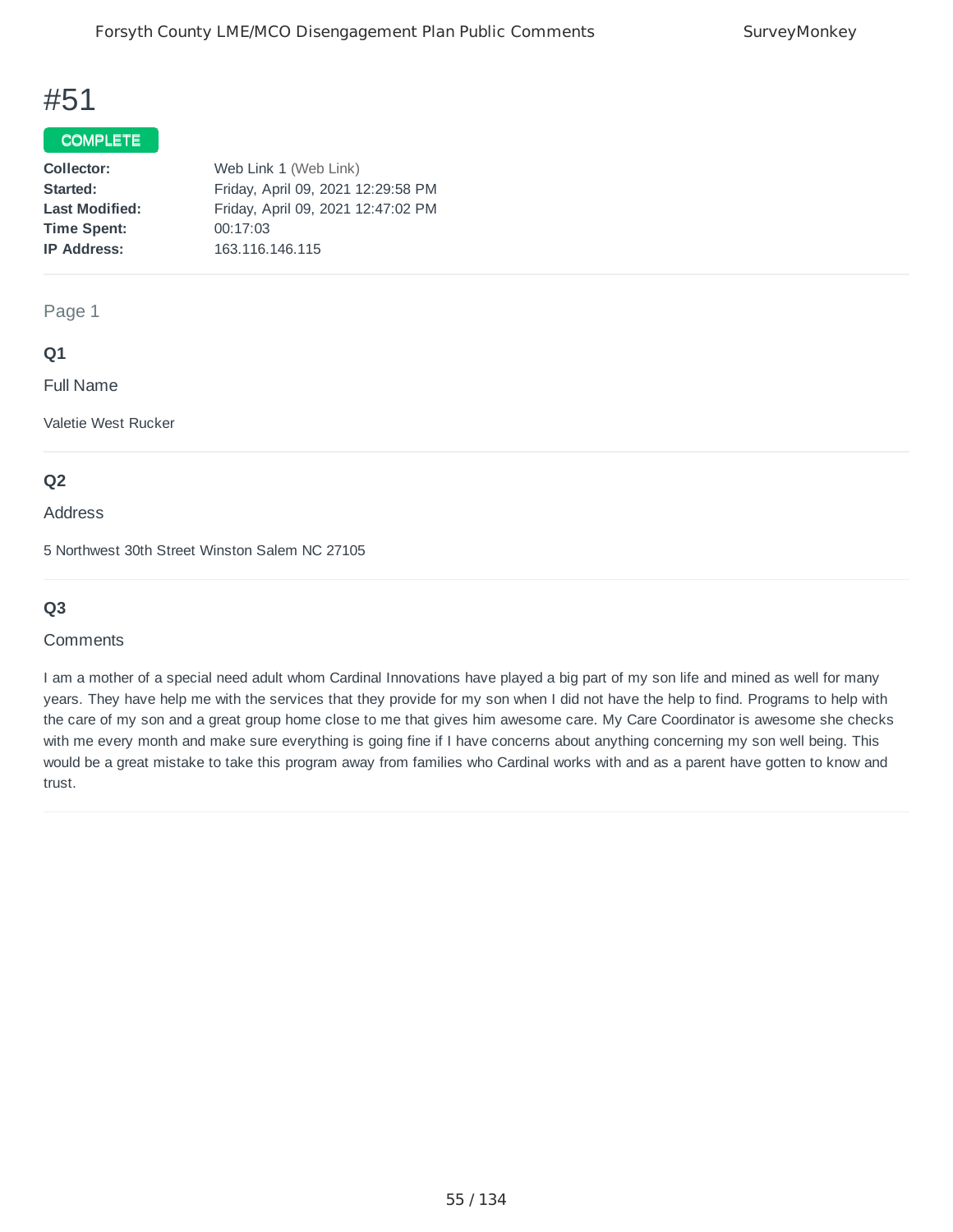#### COMPLETE

| Collector:            | Web Link 1 (Web Link)             |
|-----------------------|-----------------------------------|
| Started:              | Friday, April 09, 2021 3:52:38 PM |
| <b>Last Modified:</b> | Friday, April 09, 2021 4:04:22 PM |
| <b>Time Spent:</b>    | 00:11:44                          |
| <b>IP Address:</b>    | 45.36.134.217                     |
|                       |                                   |

#### Page 1

#### **Q1**

Full Name

Karen Glenn

#### **Q2**

#### Address

829 Woodview Ridge Trl Lewisville, NC 27023

#### **Q3**

#### **Comments**

Cardinal Innovations has done a great job in Forsyth County since the merger with CenterPoint in 2016. The focus is clearly on the members served and quality services by the Network providers. It would be a travesty for not only the members served but also the contracted providers for the county to disengage. The disruption is unnecessary and uncalled for. Cardinal has provided excellent support and resources to this community and should be allowed to continue its work in this county.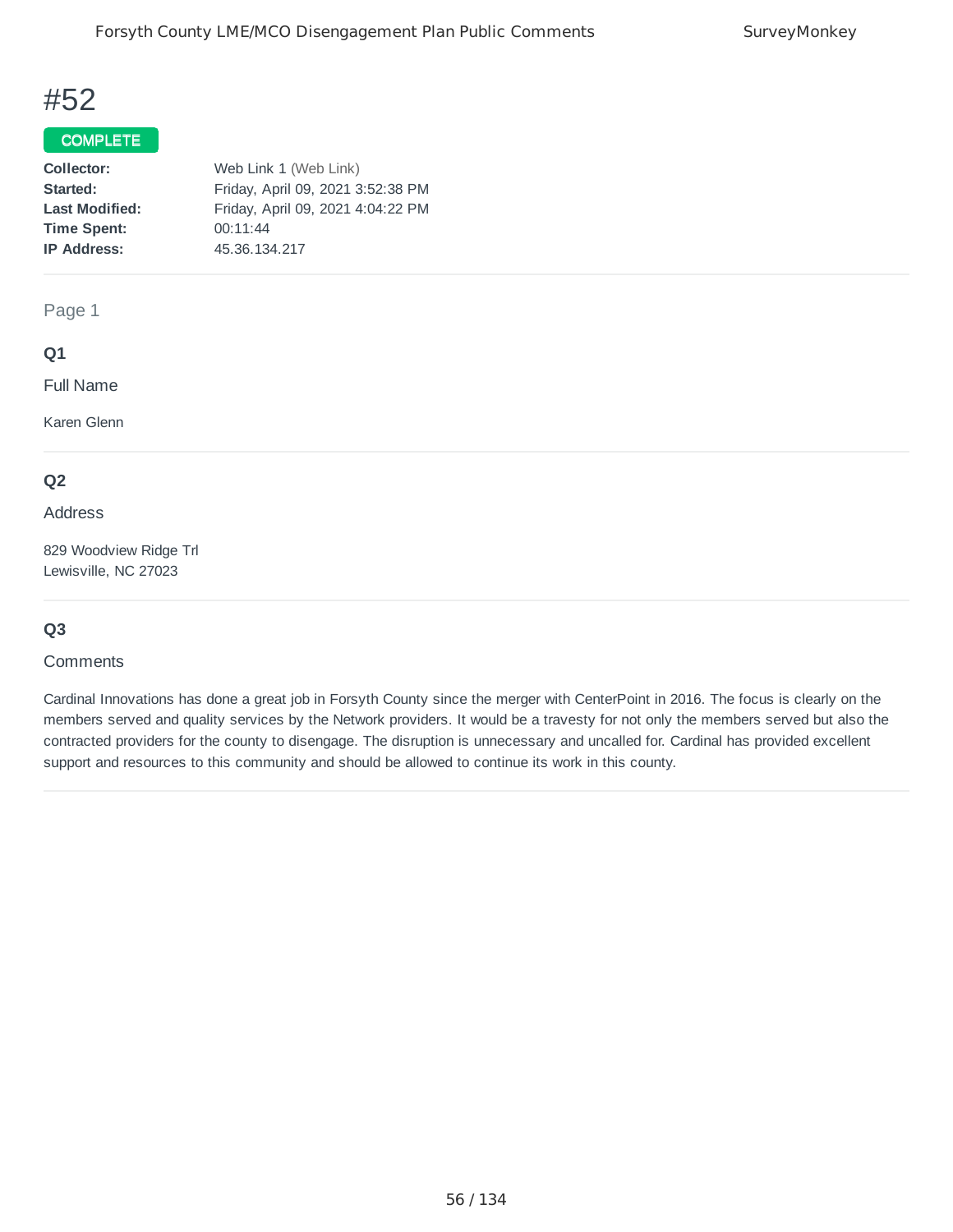#### COMPLETE

| Collector:            | Web Link 1 (Web Link)             |
|-----------------------|-----------------------------------|
| Started:              | Friday, April 09, 2021 9:35:59 PM |
| <b>Last Modified:</b> | Friday, April 09, 2021 9:45:53 PM |
| <b>Time Spent:</b>    | 00:09:54                          |
| <b>IP Address:</b>    | 66.110.252.194                    |
|                       |                                   |

#### Page 1

#### **Q1**

Full Name

Amy Rendon

#### **Q2**

Address

2046 Rougemount Ln Kernersville nc 27284

#### **Q3**

#### **Comments**

Please fire Cardinal! None of our kids have gotten the supports they need, have been denied services, have gotten worse waiti g for help. We have not been informed of services that could have helped and only found out about so.e by being persistent and tracking them down ourselves. One of our some is on his 6th residential treatment, he has been out of our ho.e more than in it and will likely continue the pattern under cardinal of a year in residential, does ok (not good), so is then sent home without proper supports, only to return to residential and start the cycle all over again. He needs long term care or one on one support in home. Instead, he is discharged, family is traumatized and he is returned to the hospital. Last ti.e he was discharged ho.e while activly stating how he was going to harm us including small children. Another sone is 8yo and bipolar, we were told by cardinal that he was approved for ncstart but that there was a wait list....ncstart informed us there was no wait list that cardinal was just sitti g on the referral for up to a year!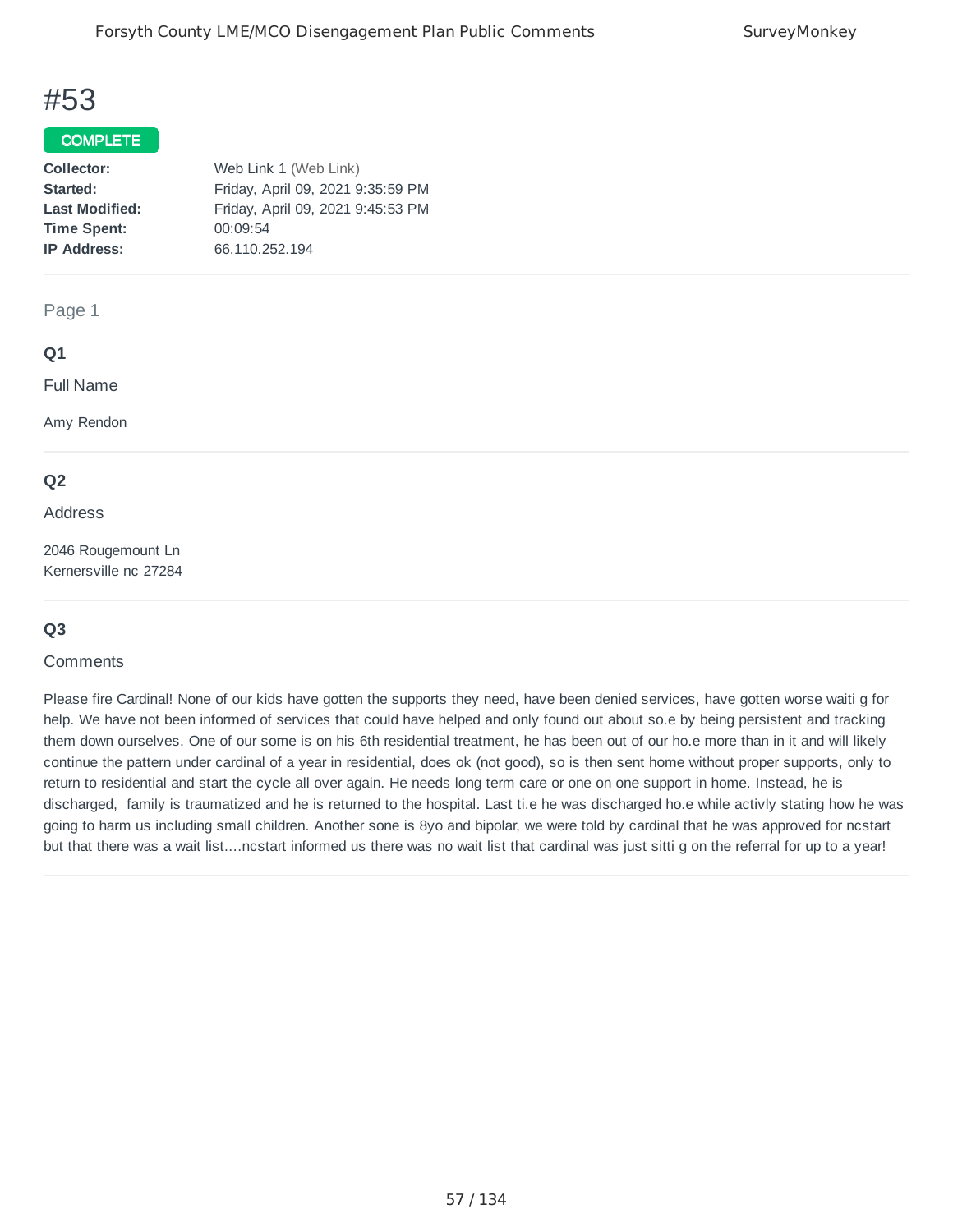## COMPLETE

| Collector:            | Web Link 1 (Web Link)               |
|-----------------------|-------------------------------------|
| Started:              | Saturday, April 10, 2021 5:49:45 AM |
| <b>Last Modified:</b> | Saturday, April 10, 2021 5:50:30 AM |
| <b>Time Spent:</b>    | 00:00:45                            |
| <b>IP Address:</b>    | 45.36.197.52                        |
|                       |                                     |

Page 1

## **Q1**

Full Name

Frances young

### **Q2**

#### Address

1001crown dr

## **Q3**

Comments

None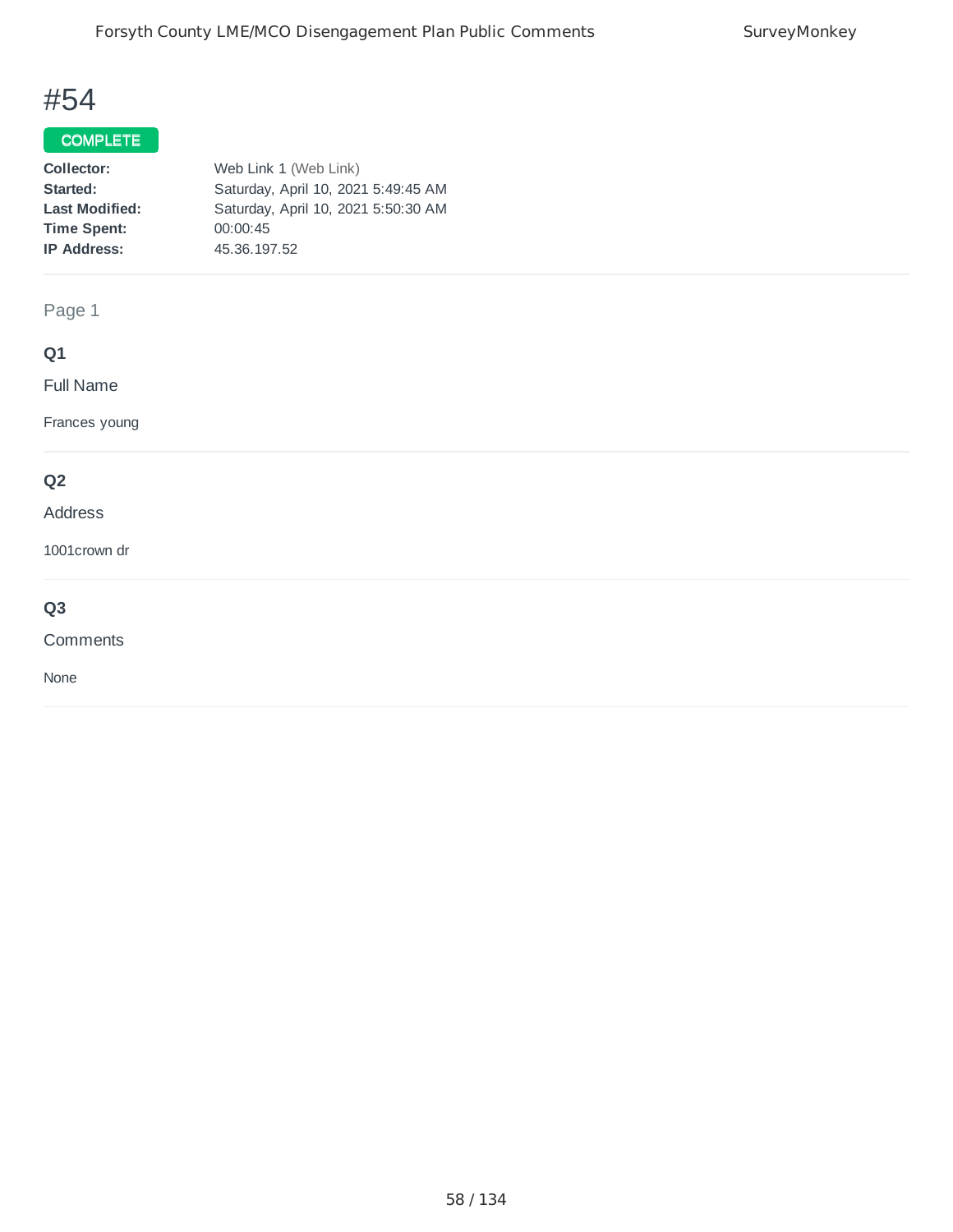## COMPLETE

| Collector:            | Web Link 1 (Web Link)               |
|-----------------------|-------------------------------------|
| Started:              | Saturday, April 10, 2021 2:35:51 PM |
| <b>Last Modified:</b> | Saturday, April 10, 2021 2:54:19 PM |
| <b>Time Spent:</b>    | 00:18:27                            |
| <b>IP Address:</b>    | 75.182.180.231                      |
|                       |                                     |

Page 1

## **Q1**

Full Name

Rudolph V Kuser

## **Q2**

Address

4144 Tolley Ridge Lane Winston Salem NC 27106

## **Q3**

#### **Comments**

In the time frame Cardinal has existed in Forsyth County, there are still too many people on the waiting list for service. That is unacceptable!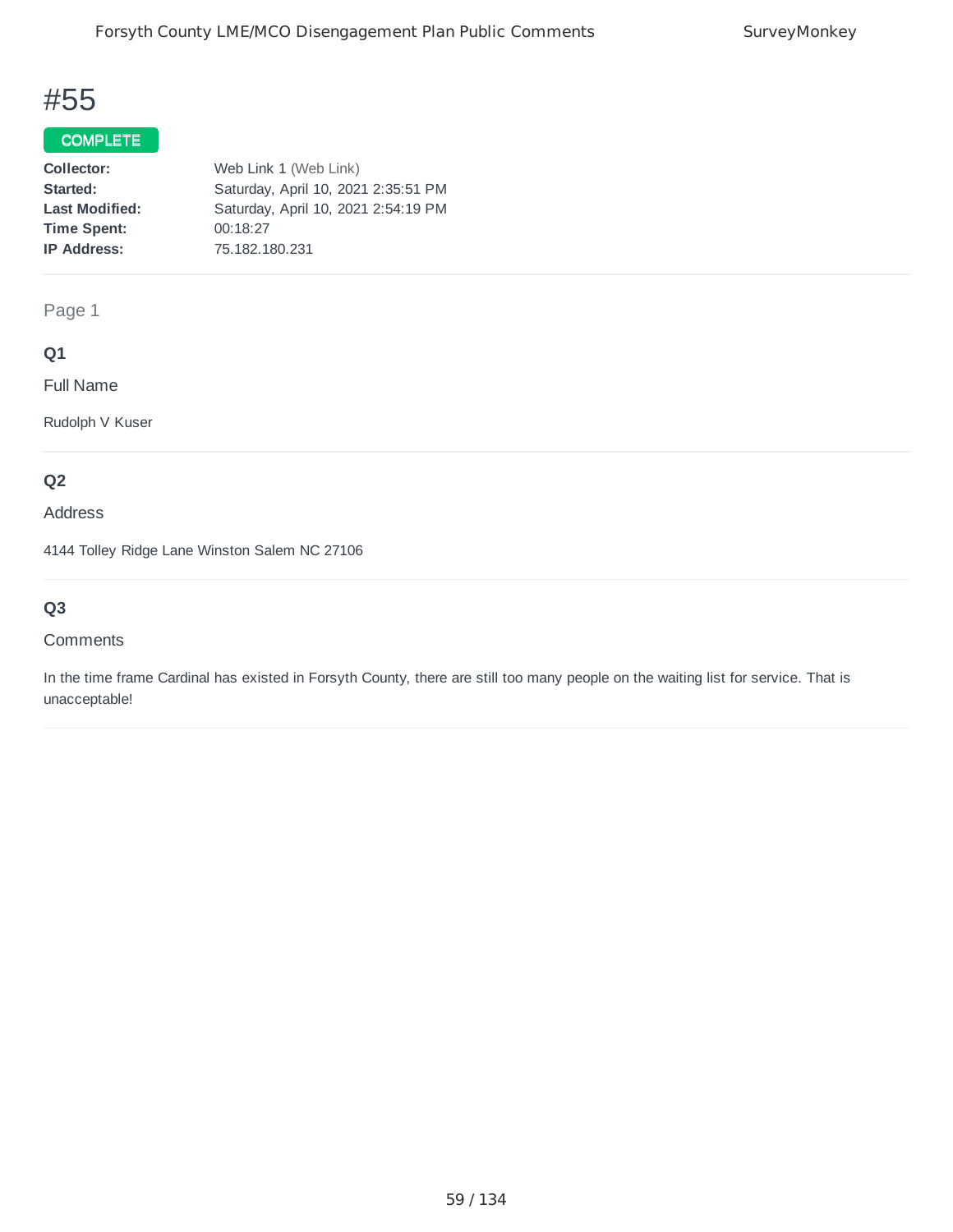### COMPLETE

| Collector:            | Web Link 1 (Web Link)               |
|-----------------------|-------------------------------------|
| Started:              | Saturday, April 10, 2021 3:21:33 PM |
| <b>Last Modified:</b> | Saturday, April 10, 2021 3:30:09 PM |
| <b>Time Spent:</b>    | 00:08:36                            |
| <b>IP Address:</b>    | 75.182.180.231                      |
|                       |                                     |

Page 1

#### **Q1**

Full Name

Marlene Kuser

## **Q2**

Address

4144 Tolley Ridge Lane, Winston Salem, NC 27106

## **Q3**

#### **Comments**

Since Cardinal has taken over for Centerpoint, Cardinal has not shown that they are doing a better job. There are still way too many people on the wait list - some are waiting 10 years or more!!! How could this be? We need to disengage from them!!!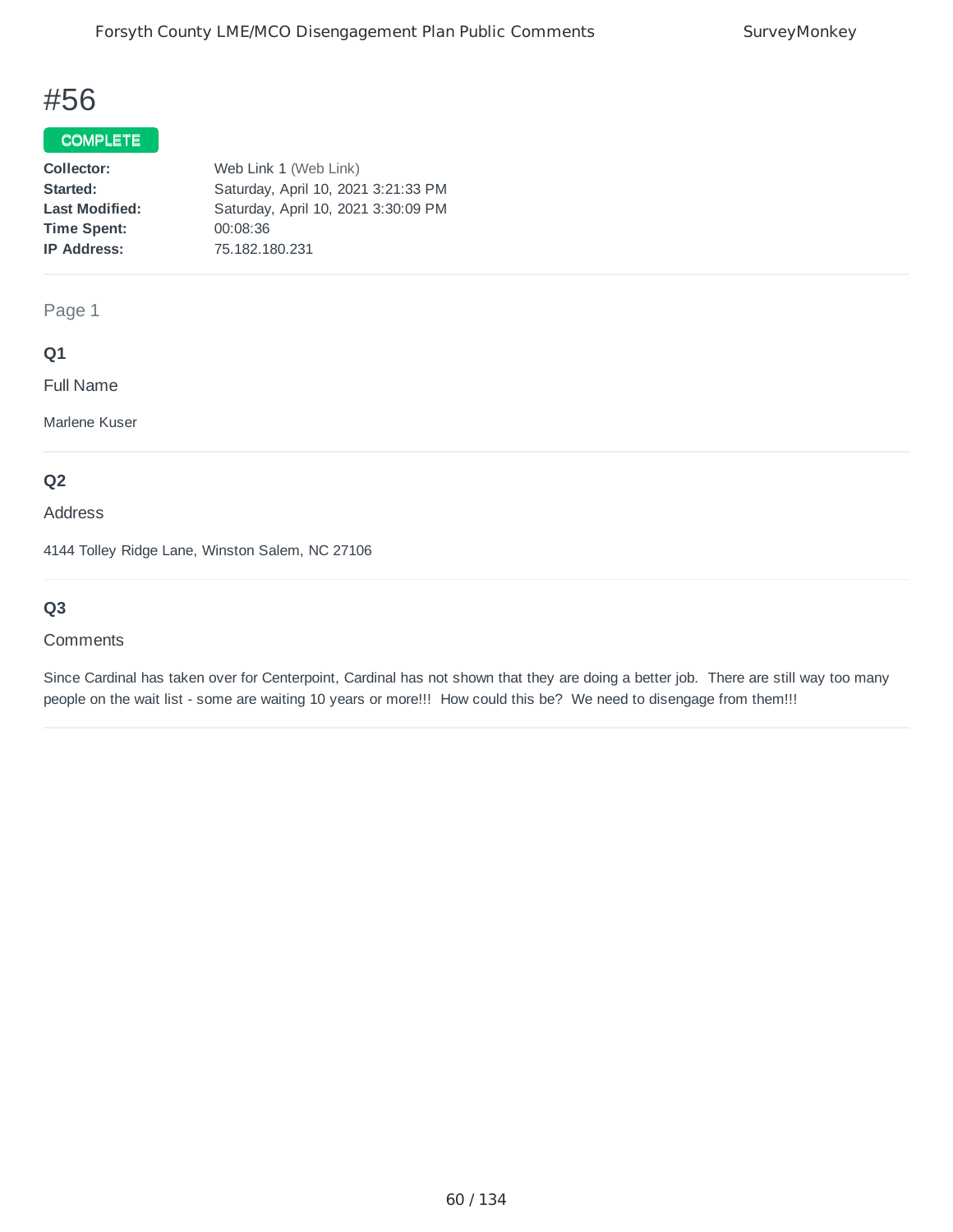#### COMPLETE

| Collector:            | Web Link 1 (Web Link)                |
|-----------------------|--------------------------------------|
| Started:              | Wednesday, April 07, 2021 5:51:30 PM |
| <b>Last Modified:</b> | Saturday, April 10, 2021 9:14:32 PM  |
| <b>Time Spent:</b>    | Over a day                           |
| <b>IP Address:</b>    | 104.62.154.19                        |
|                       |                                      |

Page 1

#### **Q1**

Full Name

Pamela Corbett

#### **Q2**

Address

3560 Buena Vista Rd. Winston Salem, NC 27107

#### **Q3**

#### **Comments**

Our community has suffered poor access to mental health care since transformation in 2000. Poor leadership at CenterPoint. Financial mismanagement in Cardinal's first years. And egregious shortchanging eligible consumers needing MH/DD/SA care after DHHS forced a change in leadership at Cardinal a couple of years ago.

While I didn't think it was possible, MH/DD/SA services only worsened with each transition over these 20 years. This time, however, Forsyth County leadership stepped in. And when Cardinal failed to deliver on their promises, the County followed through on theirs. Forsyth County Commissioners have requested permission to change providers.

This time, I think our citizens needing MH/DD/SA care have a chance of getting it. Please grant Forsyth County's request to change providers to Partners. After 20 years, we deserve the possibility of getting the services for those who desperately need them.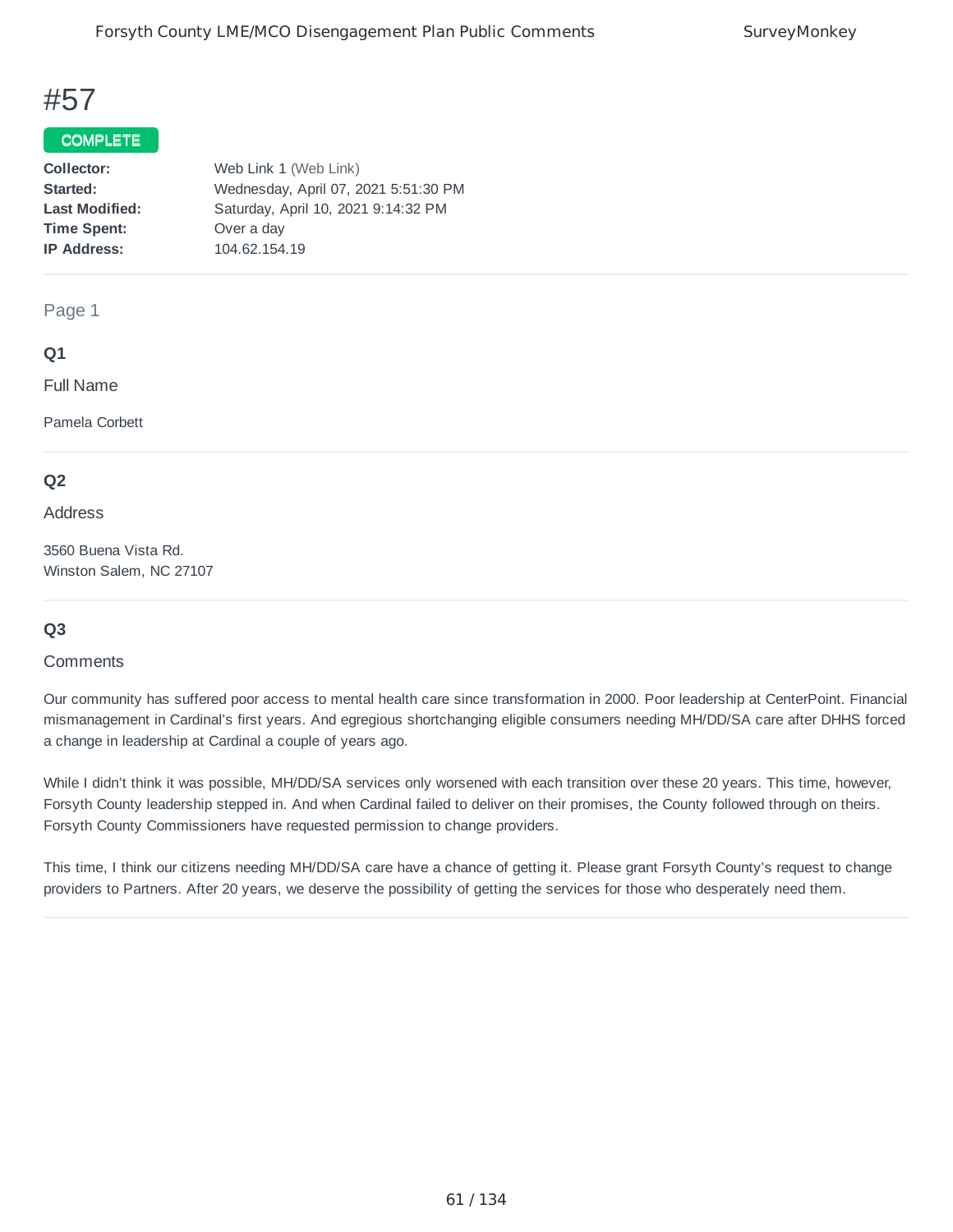#### COMPLETE

| Collector:            | Web Link 1 (Web Link)             |
|-----------------------|-----------------------------------|
| Started:              | Sunday, April 11, 2021 1:14:04 PM |
| <b>Last Modified:</b> | Sunday, April 11, 2021 1:16:23 PM |
| <b>Time Spent:</b>    | 00:02:19                          |
| <b>IP Address:</b>    | 174.193.19.93                     |
|                       |                                   |

Page 1

#### **Q1**

Full Name

Kim Greer

### **Q2**

Address

905 Park Place Dr.

## **Q3**

#### Comments

This is the beat thing that can happen. Please urge Forsyth County to partner with Sandhills. Cardinal is a nightmare to work with. I am a social worker for children in therapeutic foster care and the case managers are not available or active most of the time.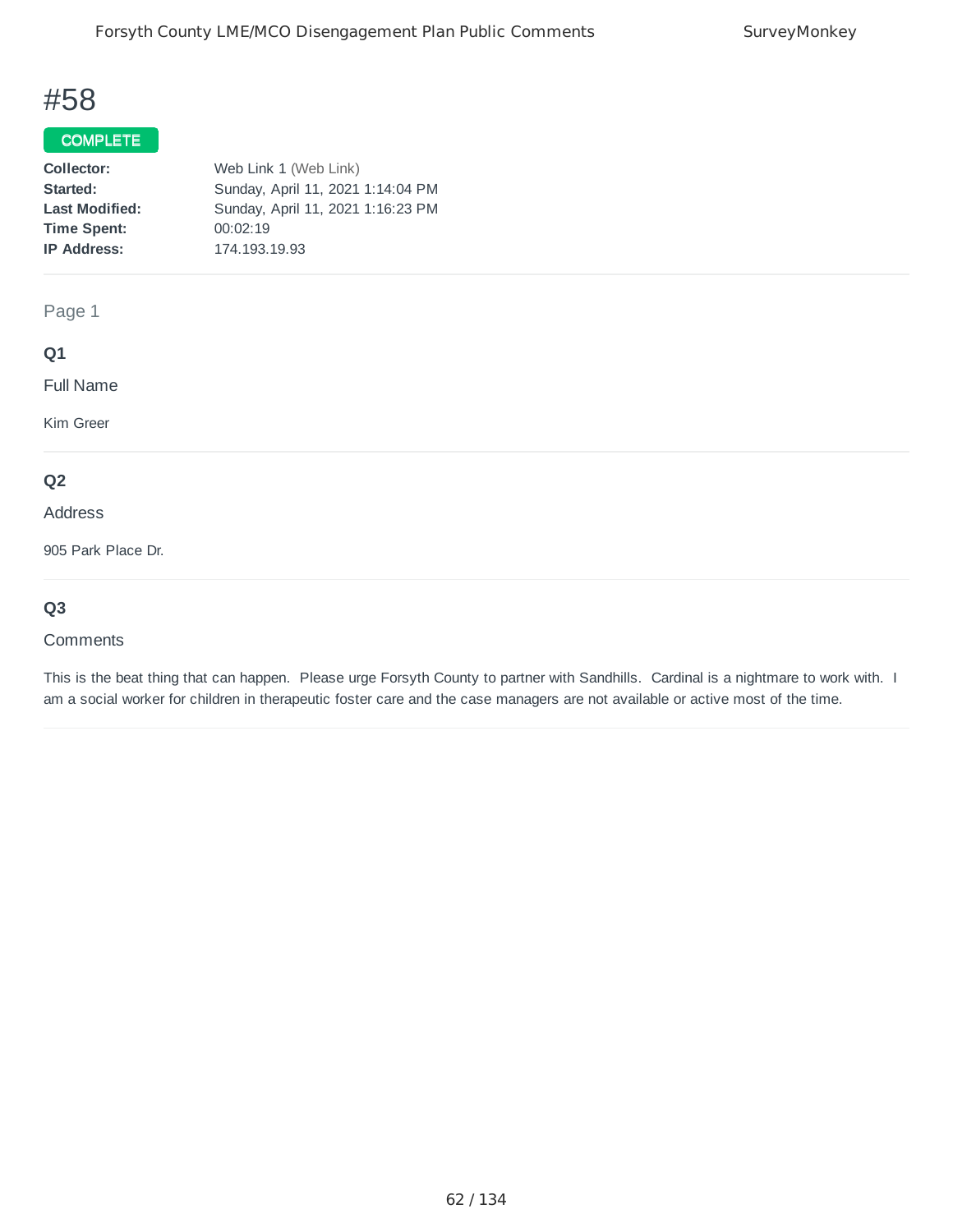#### COMPLETE

| Collector:            | Web Link 1 (Web Link)             |
|-----------------------|-----------------------------------|
| Started:              | Sunday, April 11, 2021 7:00:14 PM |
| <b>Last Modified:</b> | Sunday, April 11, 2021 8:40:37 PM |
| <b>Time Spent:</b>    | 01:40:22                          |
| <b>IP Address:</b>    | 104.138.170.205                   |
|                       |                                   |

Page 1

#### **Q1**

Full Name

Rep. Evelyn Terry

#### **Q2**

#### Address

1224 Reynolds Forest Drive Winston-Salem, NC 27107

#### **Q3**

#### **Comments**

Thanks for the opportunity to comment publicly about this issue on behalf of many citizens who remain voiceless to speak on it for themselves. As a former member and once chair of our local DSS Board, I write to break the silence of complicity by requesting your serious consideration to follow through with Forsyth County's disengagement process begun last November. Enough is enough: there must be an end point when actions continually disprove words. For the number of years the current provider has had to correct its actions, with very little improvement, the time is now for this County to take action to disengage. We owe as much to those who continue to suffer from medical and health trauma, by promises poorly kept. Enough Public Relations; "for everything there is a season". Finally let me say that this is malice toward none, rather it is just about doing what is right by those who have no voice to speak for themselves.

Again, I thank everyone for addressing the gravity of this conundrum and hopefully to do the right thing.

Very respectfully, Evelyn Abrams Terry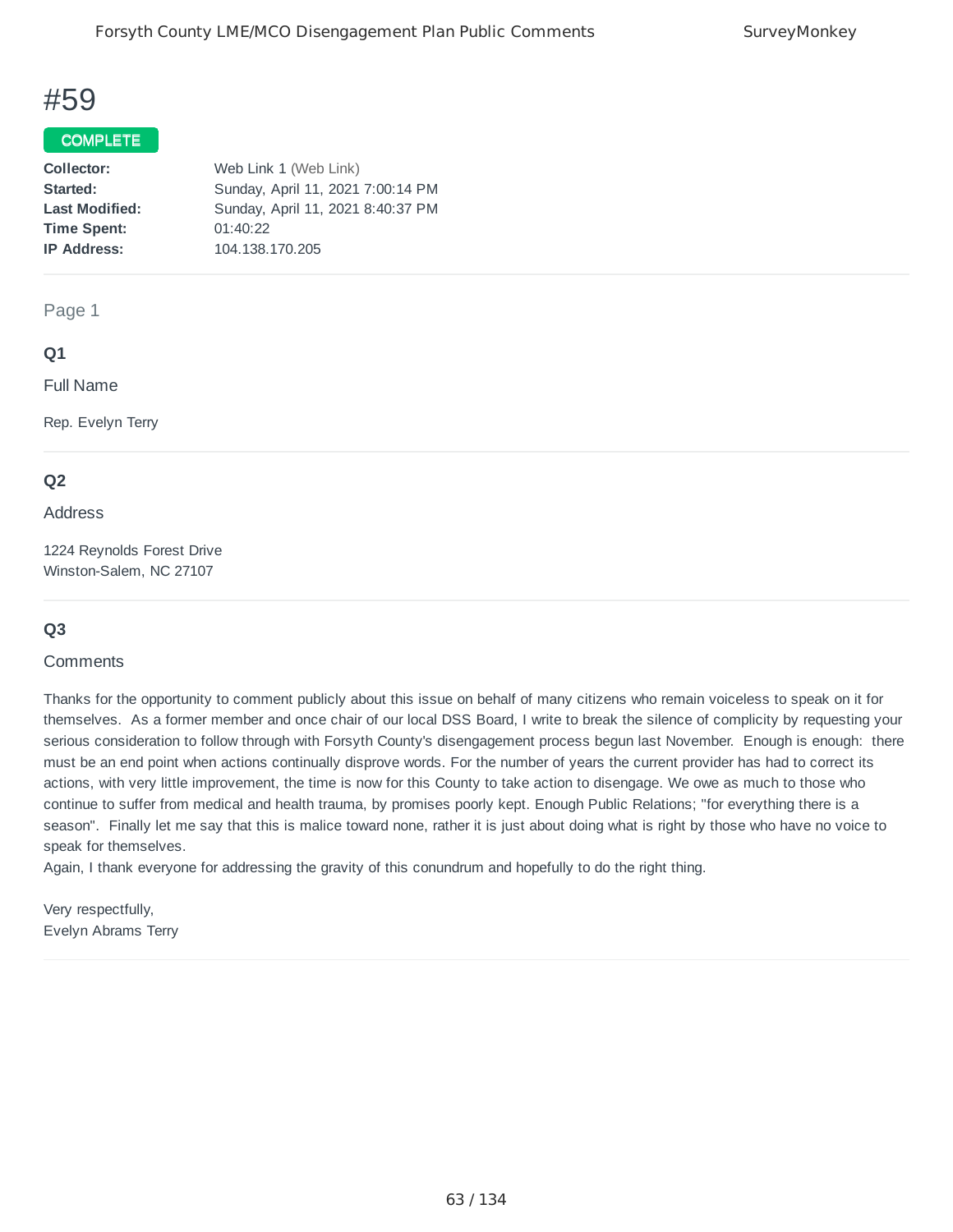### COMPLETE

| Collector:            | Web Link 1 (Web Link)             |
|-----------------------|-----------------------------------|
| Started:              | Monday, April 12, 2021 2:03:01 PM |
| <b>Last Modified:</b> | Monday, April 12, 2021 2:10:23 PM |
| <b>Time Spent:</b>    | 00:07:22                          |
| <b>IP Address:</b>    | 70.61.127.10                      |
|                       |                                   |

Page 1

## **Q1**

Full Name

Christian Evans

## **Q2**

#### Address

artist7.cdre@yahoo.com

## **Q3**

#### **Comments**

I don't want change! I'm happy with my worker!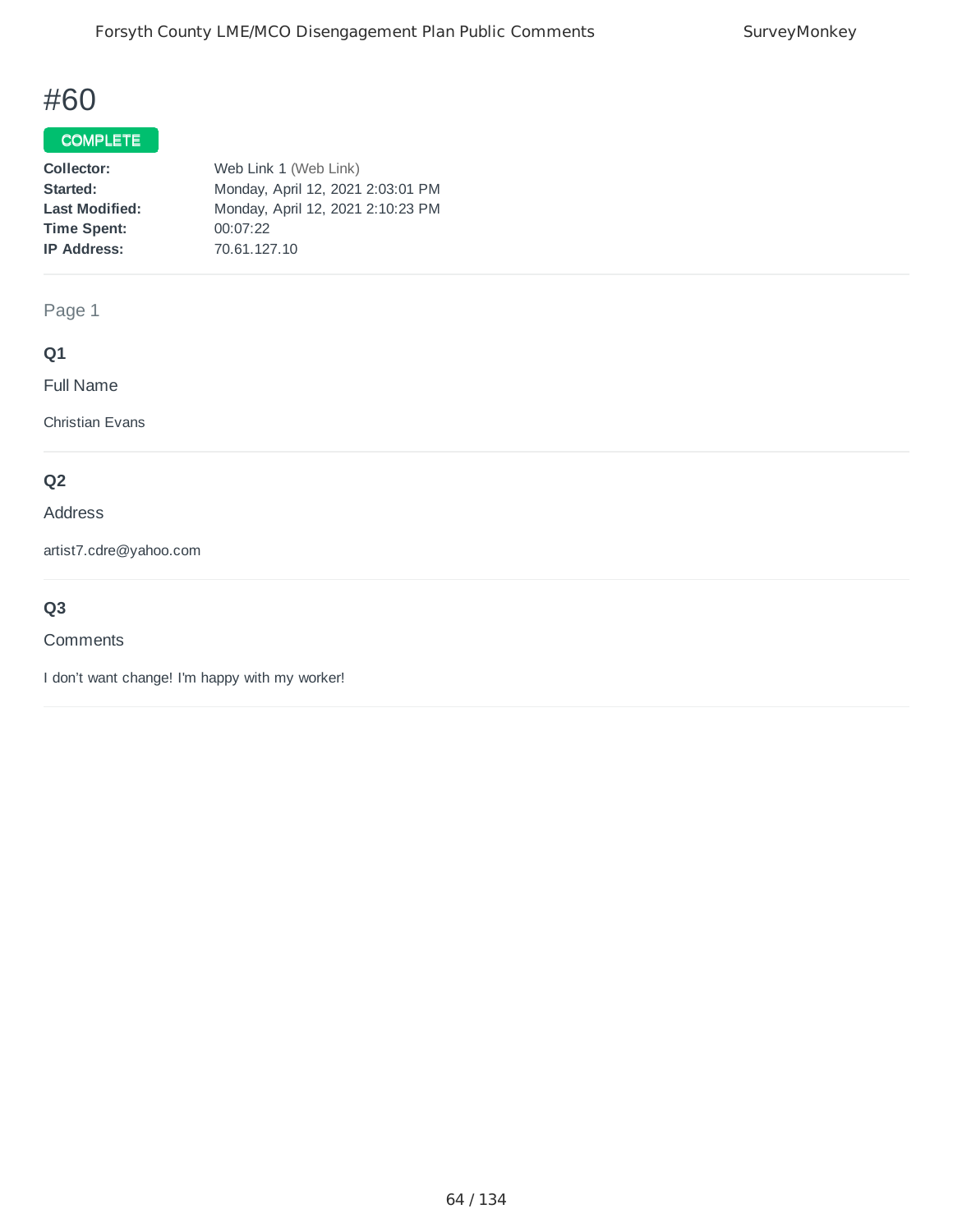## COMPLETE

| Collector:            | Web Link 1 (Web Link)             |
|-----------------------|-----------------------------------|
| Started:              | Monday, April 12, 2021 2:03:07 PM |
| <b>Last Modified:</b> | Monday, April 12, 2021 2:10:50 PM |
| <b>Time Spent:</b>    | 00:07:43                          |
| <b>IP Address:</b>    | 24.88.170.114                     |
|                       |                                   |

Page 1

#### **Q1**

Full Name

Atessia Murphy-Cole

#### **Q2**

#### Address

445 Salem Vista Court

#### **Q3**

#### **Comments**

I feel that disengaging would mean a whole new host of people our special community will have to be introduced to and get accustomed to. Our special people both young and old do not care for change and like a great deal of stability in their routine. I have an adult special needs person of my own and my experience has been that a constant change of new people coming and going in her life upsets her greatly. I truly hope my words carry some weight as we would like to keep Cardinal as our care coordinator. We have been given a case manager that cares and does all that they can to make sure that our needs are met. And we really would hate to have to get used to a new company as well as care coordinator.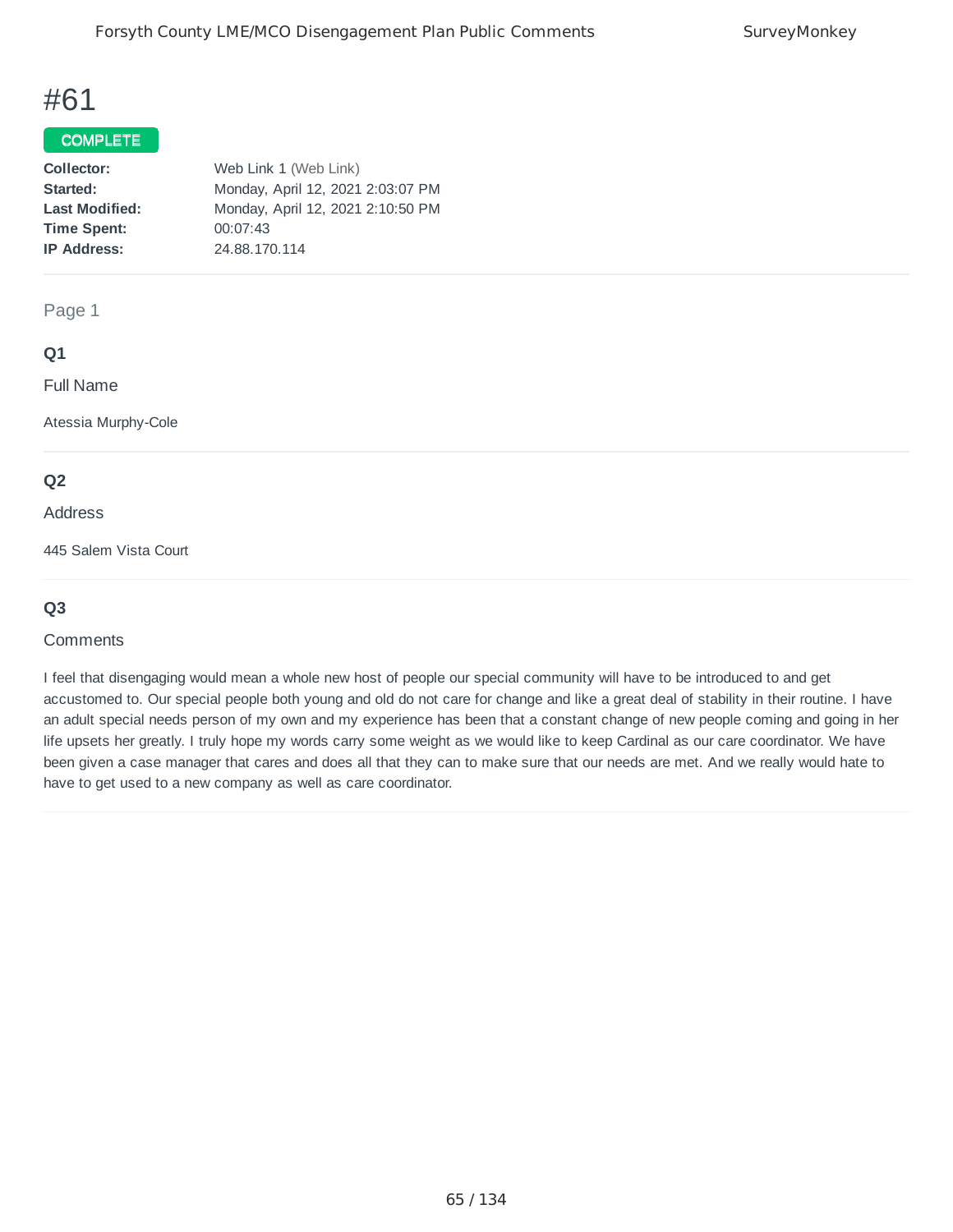### COMPLETE

| Collector:            | Web Link 1 (Web Link)             |
|-----------------------|-----------------------------------|
| Started:              | Monday, April 12, 2021 3:26:34 PM |
| <b>Last Modified:</b> | Monday, April 12, 2021 3:28:20 PM |
| <b>Time Spent:</b>    | 00:01:45                          |
| <b>IP Address:</b>    | 71.71.43.22                       |
|                       |                                   |

Page 1

## **Q1**

Full Name

Vera Scobey

## **Q2**

Address

1550 Carters Grove Road Clemmons NC 27012

## **Q3**

#### **Comments**

I would rather have my niece stay with Cardinal. We are very satisfied with their service.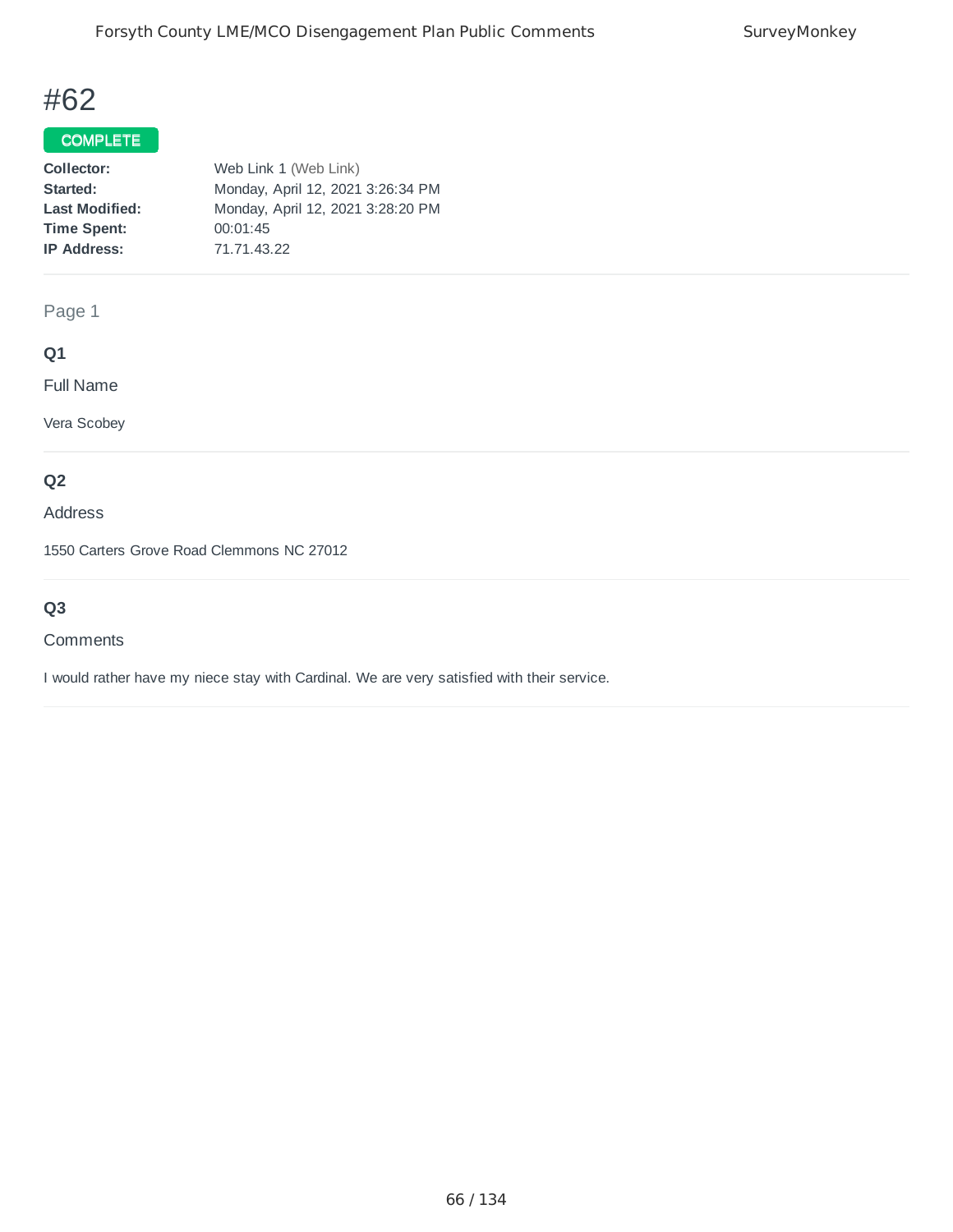#### COMPLETE

| Collector:            | Web Link 1 (Web Link)             |
|-----------------------|-----------------------------------|
| Started:              | Monday, April 12, 2021 7:35:34 PM |
| <b>Last Modified:</b> | Monday, April 12, 2021 8:07:46 PM |
| <b>Time Spent:</b>    | 00:32:12                          |
| <b>IP Address:</b>    | 66.26.226.3                       |
|                       |                                   |

Page 1

#### **Q1**

Full Name

LeeAnn Ronin

#### **Q2**

#### Address

1842 Wallburg High Point Rd. High Point NC 27265

#### **Q3**

#### **Comments**

My name is LeeAnn Ronin. My brother Henry Silvernail and I am co-guardian's for Gregory Silvernail. My brother Gregory Silvernail is at a Group Home under Stillwell Innovations in Forsythe County. Our coordinator for Gregory's special needs is:

Victoria Jackson BS QP, I/DD Care Coordinator – Triad Community Office Cardinal Innovations Healthcare Forsyth Wellness at Highland Ave. 650 Highland Ave, Suite 130 Winston-Salem, NC 27101

She has been with us for years. I have only great things to say for her exceptional ability to find and provide any care for my brother. She keeps in contact with us and advocates for him in all his needs.

This Disengagement plan has very little value to our special population. I can speak with experience when I say that changing this will cause confusion for my brother Gregory and many others. The change will show in the ways care can fall through the cracks. Planning a disruption in services to implement another set of services is truly taking a risk with the needs of this population.

As a guardian for my family member I say Absolutely No to the plan

I Do Not want to lose a coordinator such as Victoria Jackson because someone wants to change what is so obviously working.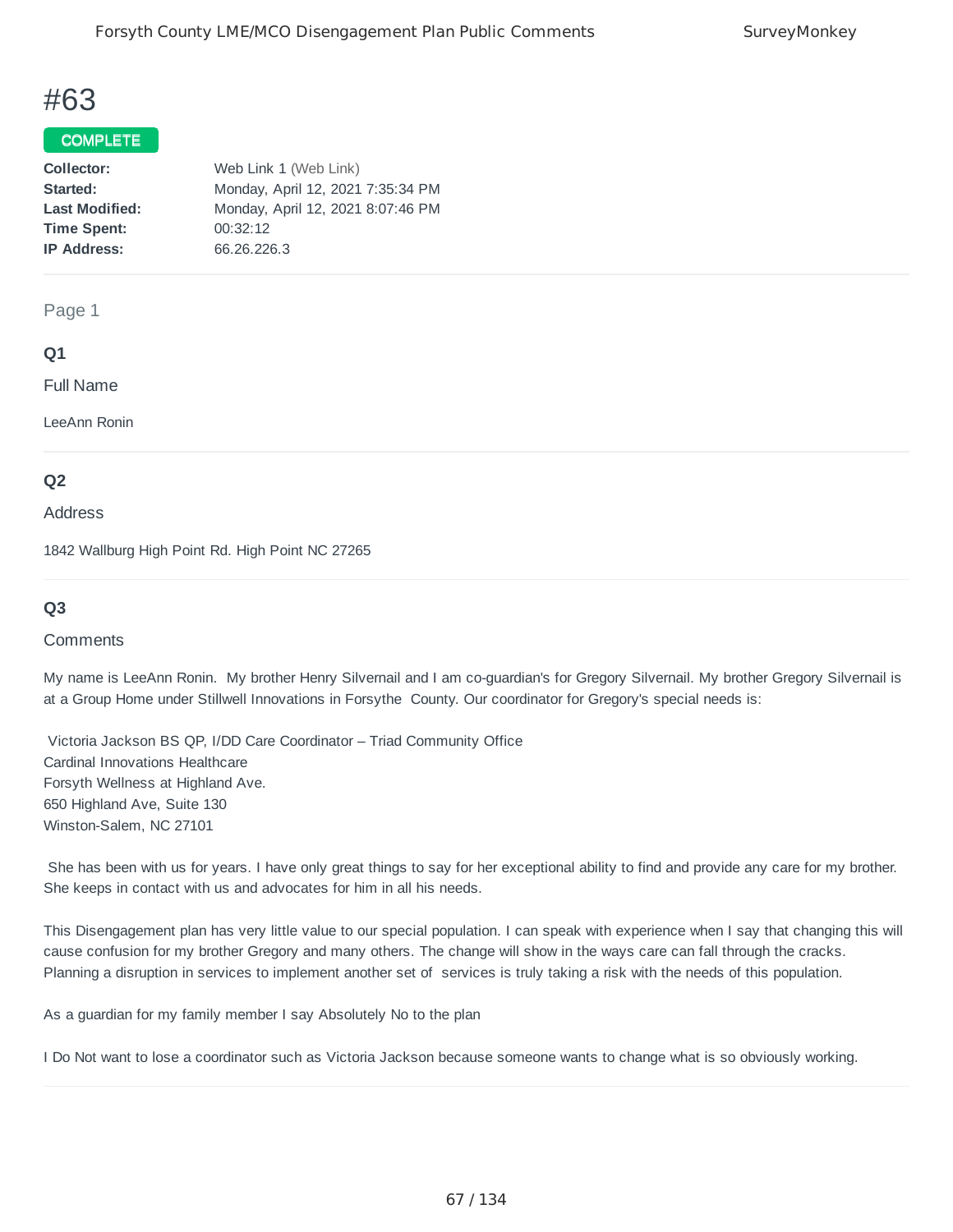## COMPLETE

| Collector:            | Web Link 1 (Web Link)              |
|-----------------------|------------------------------------|
| Started:              | Tuesday, April 13, 2021 9:22:48 AM |
| <b>Last Modified:</b> | Tuesday, April 13, 2021 9:34:43 AM |
| <b>Time Spent:</b>    | 00:11:55                           |
| <b>IP Address:</b>    | 66.57.68.54                        |
|                       |                                    |

Page 1

#### **Q1**

Full Name

Lucille Brooks

## **Q2**

Address

731 Ontario Street, Winston-Salem NC 27105

## **Q3**

#### Comments

As a parent of a down syndrome young adult, I am happy with my care coordinator of 3 years, and QP since 2008. Please re-consider keeping Cardinal Innovations around.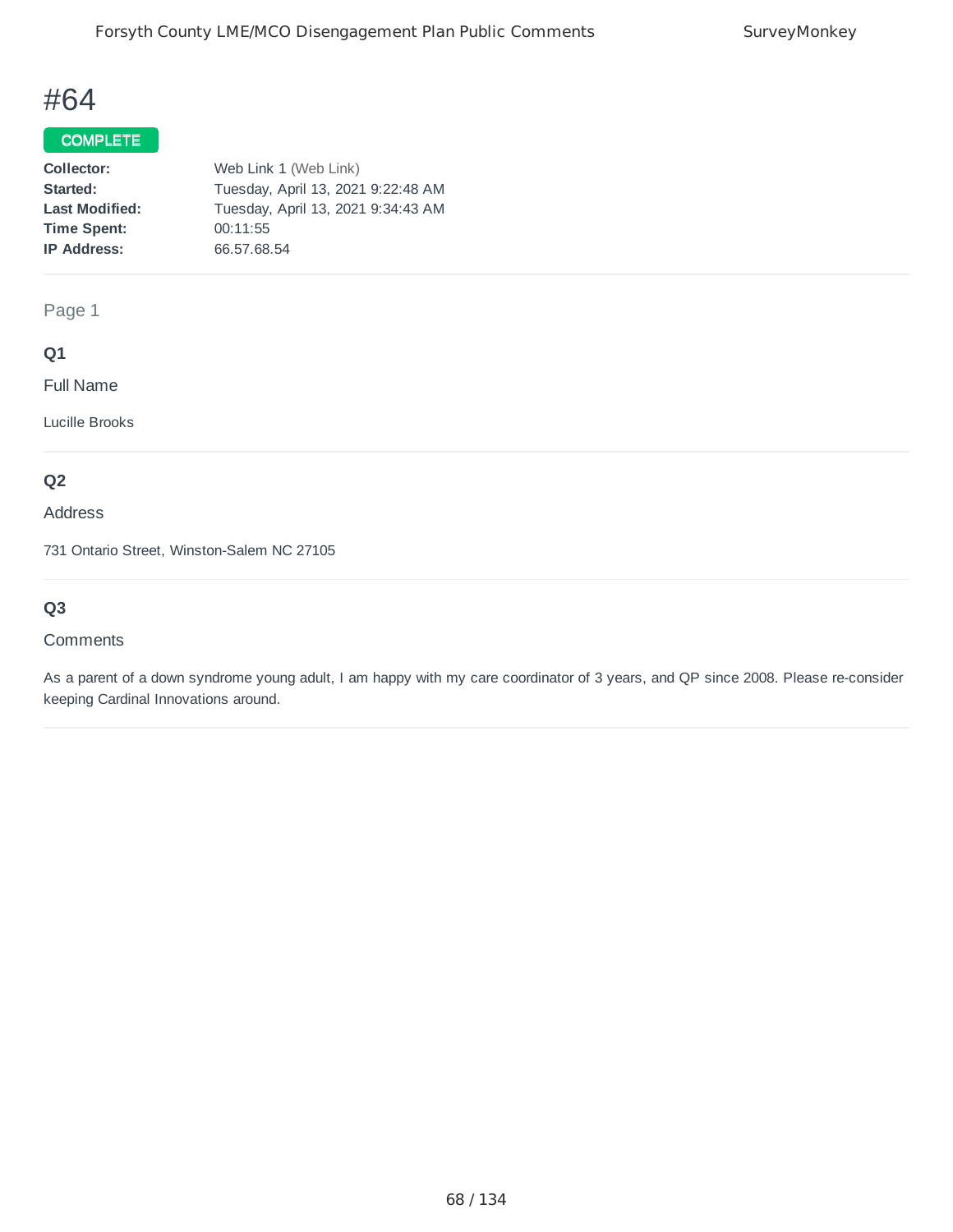### COMPLETE

| Collector:            | Web Link 1 (Web Link)               |
|-----------------------|-------------------------------------|
| Started:              | Tuesday, April 13, 2021 11:53:31 AM |
| <b>Last Modified:</b> | Tuesday, April 13, 2021 11:59:07 AM |
| <b>Time Spent:</b>    | 00:05:36                            |
| <b>IP Address:</b>    | 75.15.167.135                       |
|                       |                                     |

Page 1

#### **Q1**

Full Name

Natalie McQueen

#### **Q2**

Address

2912 NE Bon Air Avenue WSNC 27105

## **Q3**

#### **Comments**

I have a family member in the program, he has grown so much despite his disability. This is a wonderful program I pray we don't lose. I'm satisfied with each care coordinator they keep me updated on everything even if it's something I don't understand. Please keep things like they are. We all will suffer a great deal if things were to change.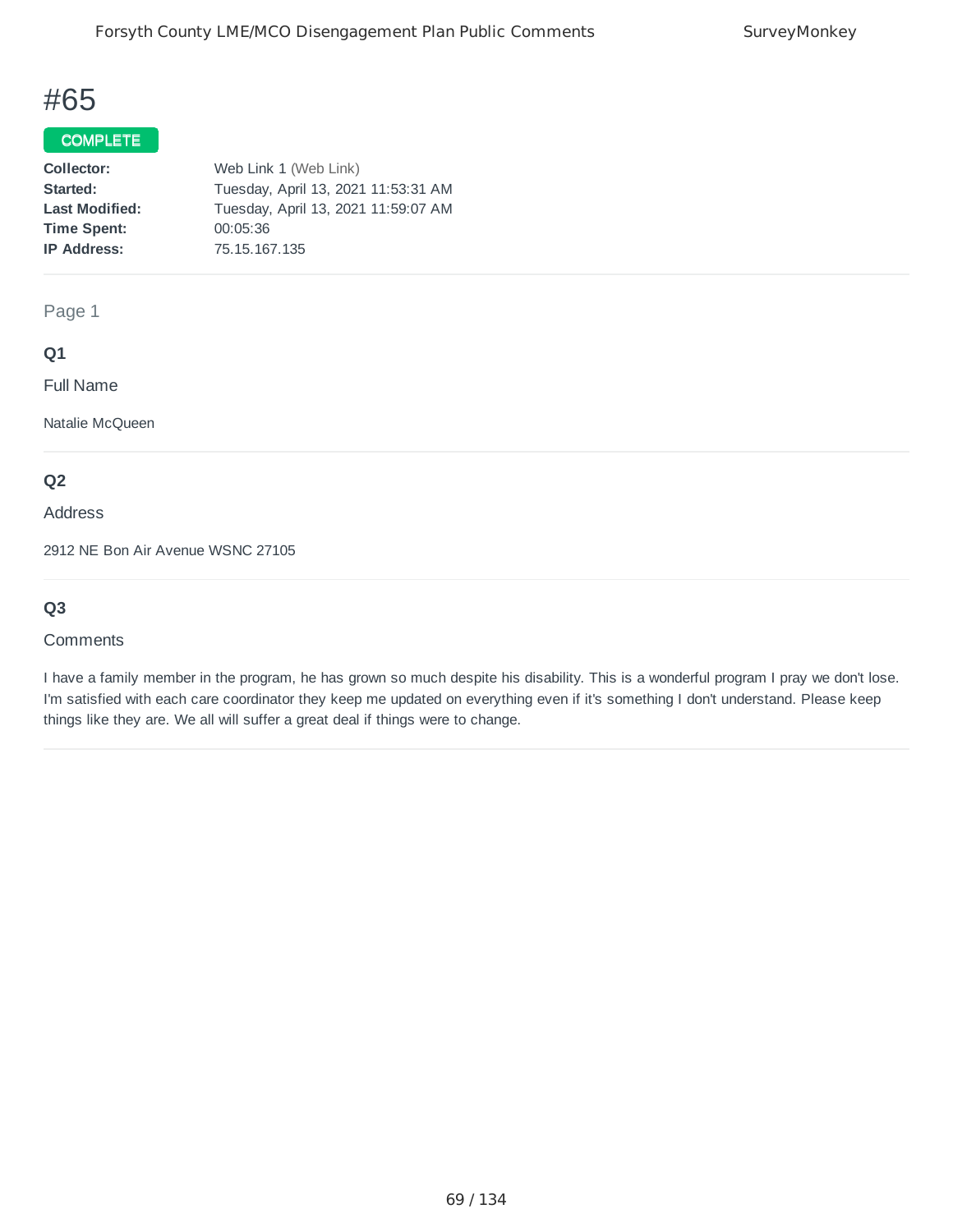#### COMPLETE

| Web Link 1 (Web Link)              |
|------------------------------------|
| Tuesday, April 13, 2021 1:02:50 PM |
| Tuesday, April 13, 2021 1:19:41 PM |
| 00:16:50                           |
| 66.226.63.213                      |
|                                    |

Page 1

#### **Q1**

Full Name

Linda Pauley

#### **Q2**

#### Address

PO Box 132 Boonville N.C. 27011

#### **Q3**

#### **Comments**

Disengagement with Cardinal is wise. In April 2019 they conducted a fraudulent audit on Rescare (Winston). They were well aware of the legally binding state contractual discrepancies with Rescare and Cardinal with Medicaid funding. Cardinals Lawyer Justin Richman , Tony Martin UM, Scott Evans UM were well aware of the fraud with Medicaid funding over a two year period. Randy Pelham, a Cardinal Investigator, actually bullied and threatened me to comply. Pre Covid, as a parent, we went without seeing a QP for supervision for a year, as one example of the fraud. It was documented with Rescare that we did, and audited by Cardinal. Sheryl Zerbe and Micheal Penland with Rescare are also well aware of their companies involvement in the fraudulent documentation and funding. I have two years of documentation and emails to back my claims. Thank you for an opportunity to speak in this matter. **LWPauley**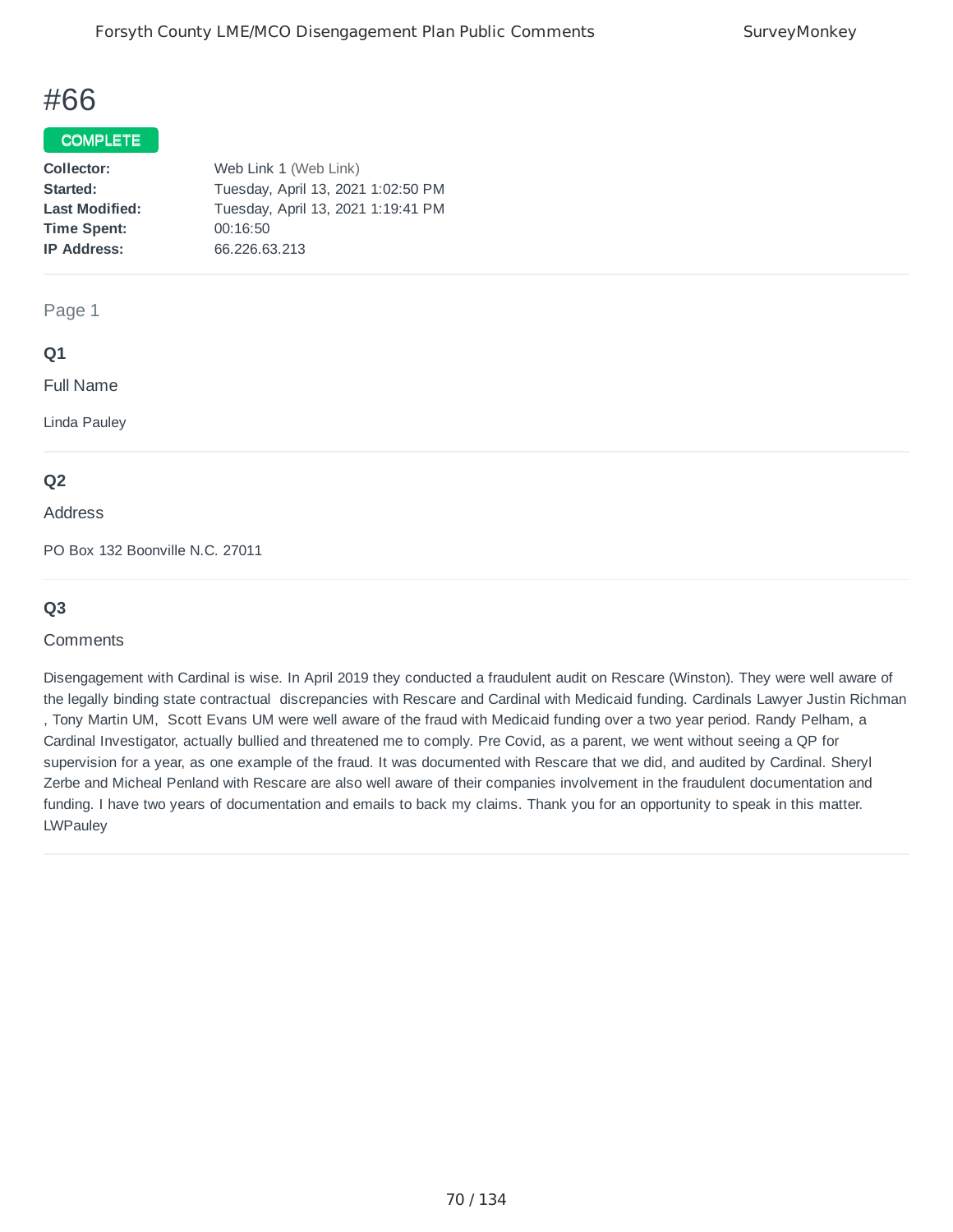## COMPLETE

| Collector:            | Web Link 1 (Web Link)              |
|-----------------------|------------------------------------|
| Started:              | Tuesday, April 13, 2021 4:28:16 PM |
| <b>Last Modified:</b> | Tuesday, April 13, 2021 4:30:02 PM |
| <b>Time Spent:</b>    | 00:01:46                           |
| <b>IP Address:</b>    | 99.167.224.158                     |
|                       |                                    |

Page 1

## **Q1**

Full Name

Mildred Perez

## **Q2**

Address

2218 Waughtown street Winston Salem Nc 27107

## **Q3**

#### **Comments**

Please reconsider the Disengagement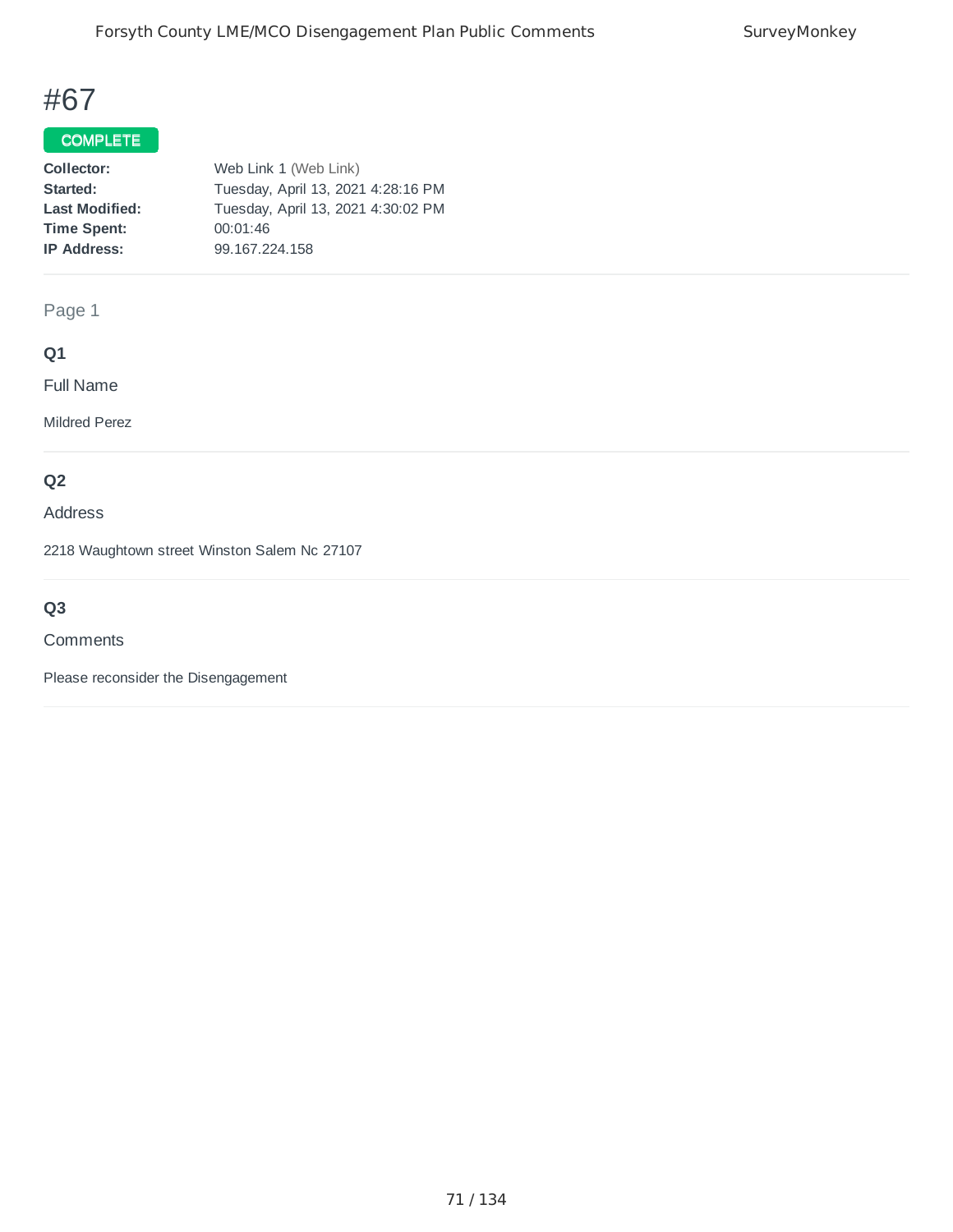### COMPLETE

| Collector:            | Web Link 1 (Web Link)                 |
|-----------------------|---------------------------------------|
| Started:              | Wednesday, April 14, 2021 12:05:36 AM |
| <b>Last Modified:</b> | Wednesday, April 14, 2021 12:11:28 AM |
| <b>Time Spent:</b>    | 00:05:51                              |
| <b>IP Address:</b>    | 172.58.139.127                        |
|                       |                                       |

Page 1

#### **Q1**

Full Name

Lady-Drew Boger

## **Q2**

Address

1006 East Sprague Street Winston-Salem; North Carolina 27107-3429

## **Q3**

**Comments** 

Stop hurting the Disabled lives.

Stop harming any lives.

You are suppose to: protect, honor, cherish, respect, assist including, serve all lives for their Safety and, betterment.

Sincerely; **IIILady-Drew BogerIII**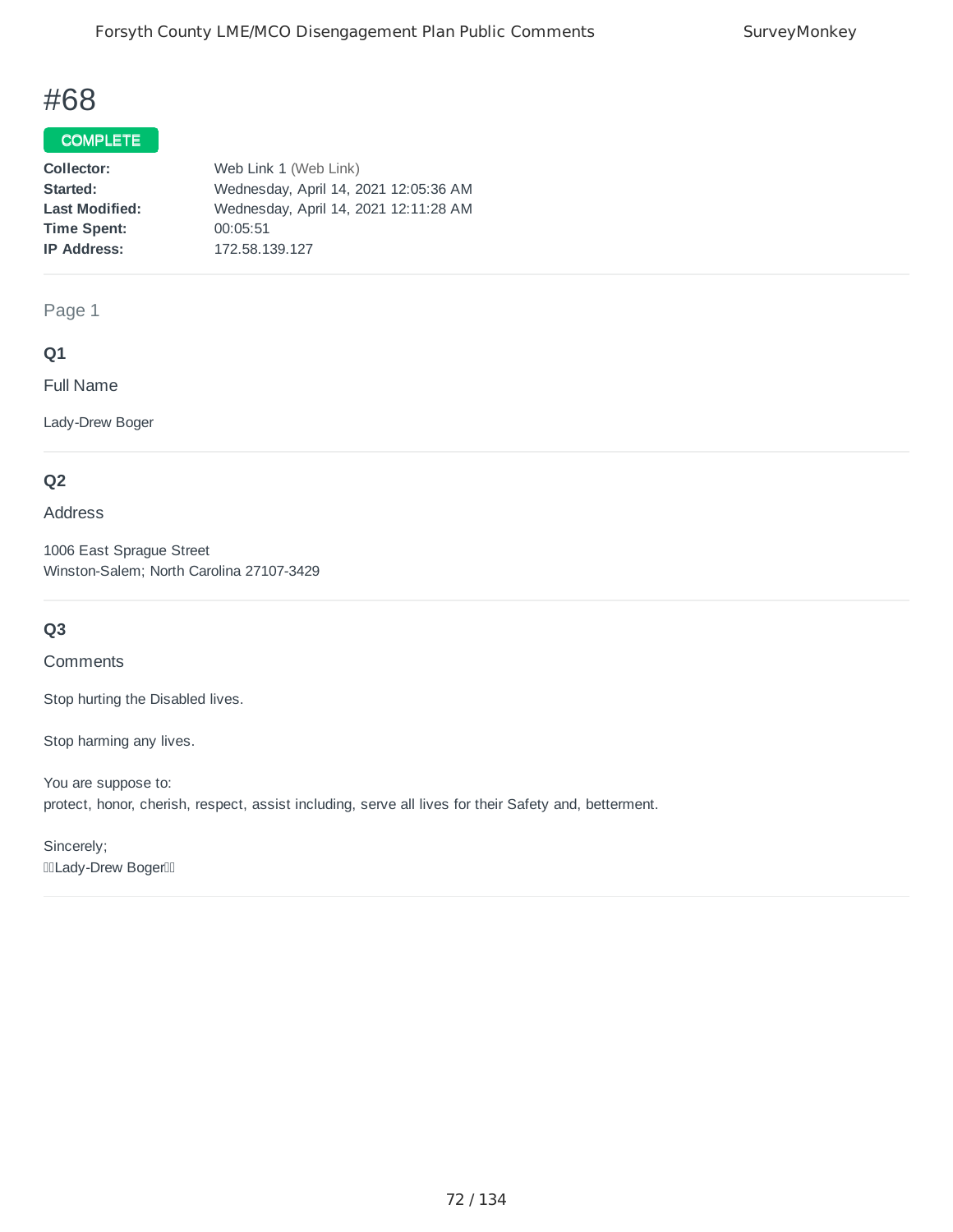## COMPLETE

| Collector:            | Web Link 1 (Web Link)                |
|-----------------------|--------------------------------------|
| Started:              | Wednesday, April 14, 2021 7:04:53 PM |
| <b>Last Modified:</b> | Wednesday, April 14, 2021 7:08:21 PM |
| <b>Time Spent:</b>    | 00:03:28                             |
| <b>IP Address:</b>    | 174.111.33.242                       |
|                       |                                      |

Page 1

## **Q1**

Full Name

Susanne Eaton

# **Q2**

#### Address

681 sun meadows dr

## **Q3**

#### **Comments**

My son receives service through Cardinal. He has a wonderful case manager. She is very helpful, she always returns calls promptly and provides excellent service for my son. We are very thankful for her.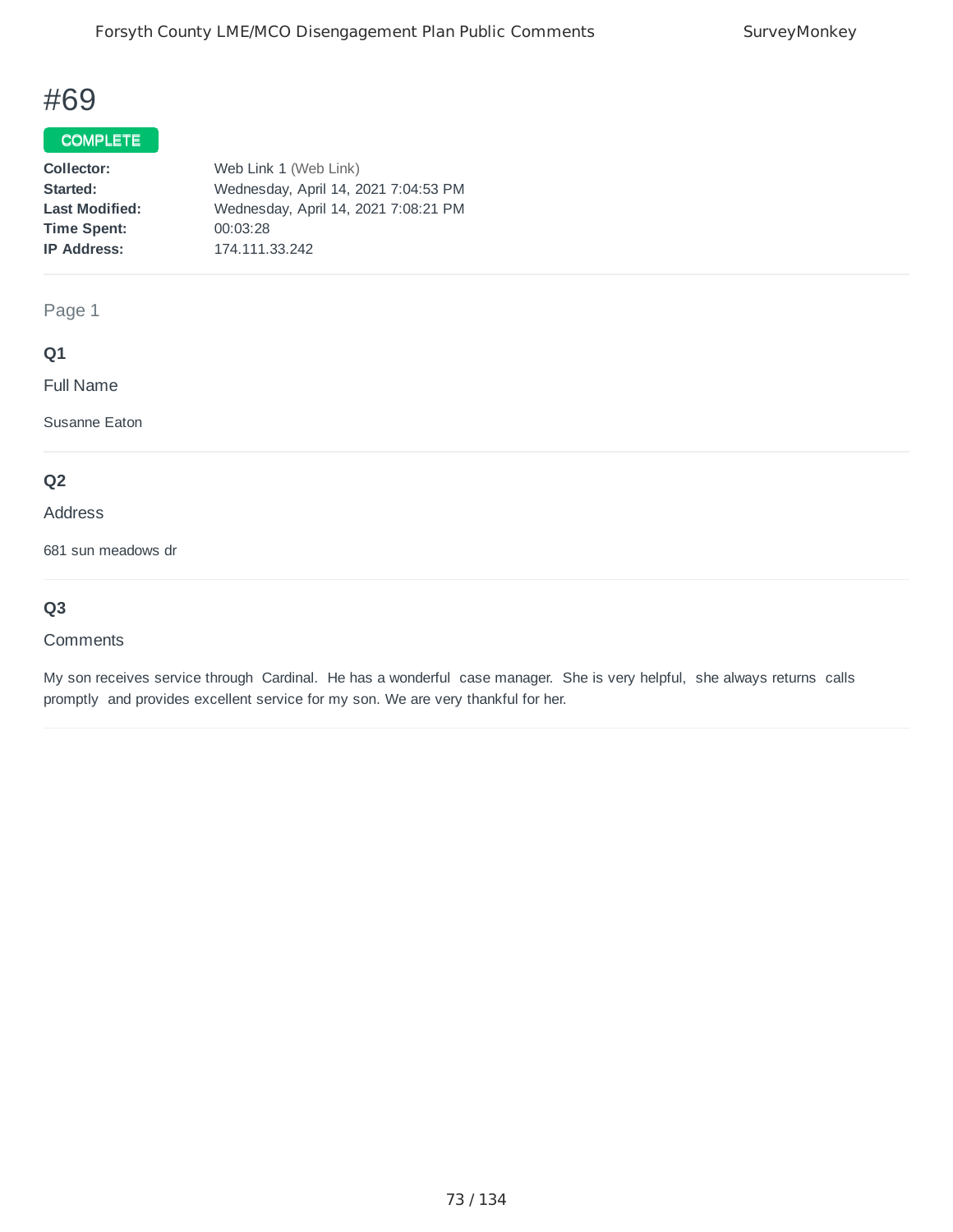# COMPLETE

| Collector:            | Web Link 1 (Web Link)               |
|-----------------------|-------------------------------------|
| Started:              | Thursday, April 15, 2021 4:26:43 PM |
| <b>Last Modified:</b> | Thursday, April 15, 2021 4:30:34 PM |
| <b>Time Spent:</b>    | 00:03:50                            |
| <b>IP Address:</b>    | 162.224.201.254                     |
|                       |                                     |

#### Page 1

## **Q1**

Full Name

Victoria Patterson /for Justen Patterson

## **Q2**

Address

3136 Luther St Winston-Salem, NC 27127

## **Q3**

#### **Comments**

Everything is working GREAT with Cardinal! Do not change!! The person working with us works so well with my son and myself. She knows him and his special needs and ways to work with him, which can only be accomplished by consistently being with him, obtaining his TRUST! She always advises me of anything new and offers to do what ever it takes to take care of Justen! DON'T change anything! Why mess with something that is working so great??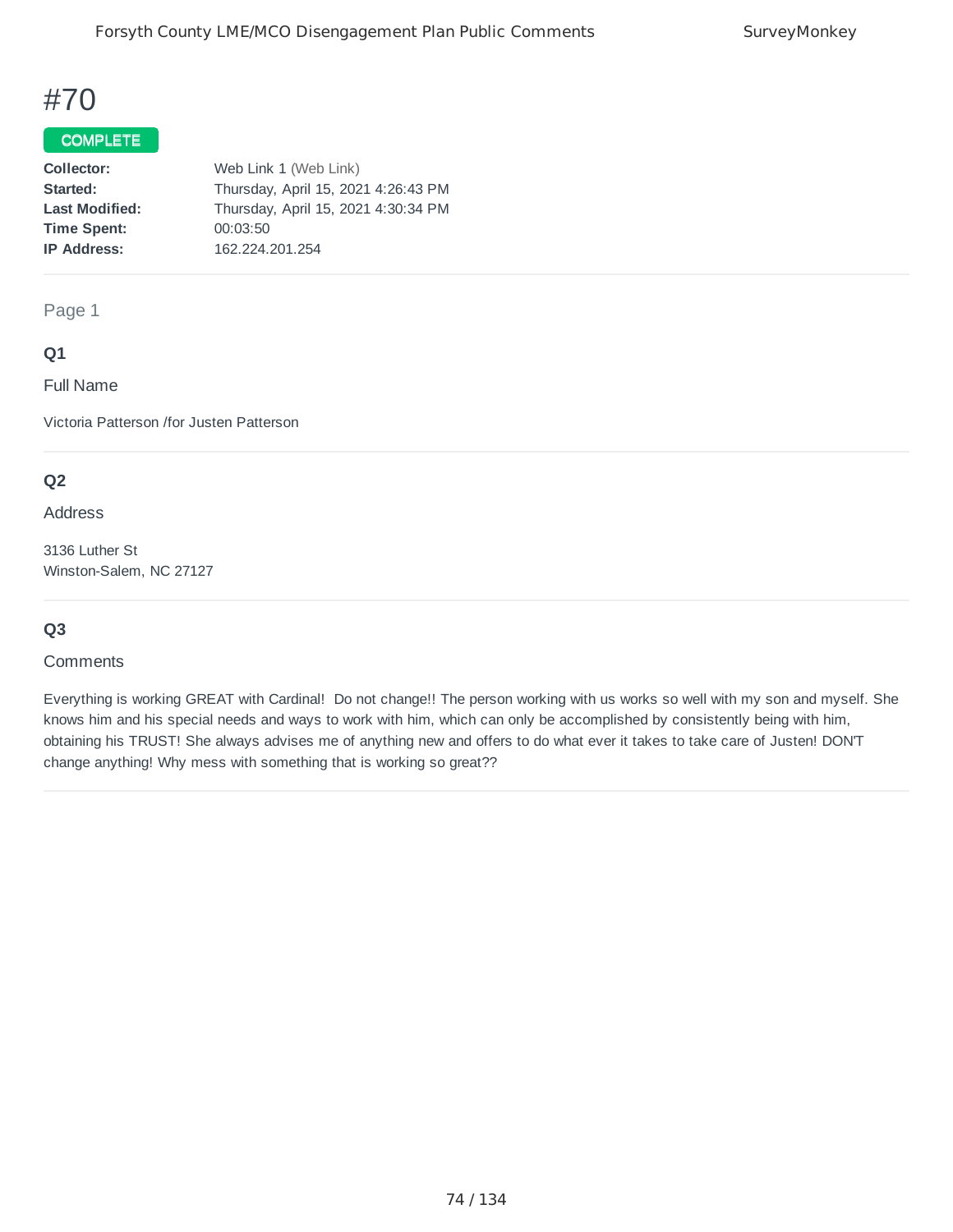### COMPLETE

| Collector:            | Web Link 1 (Web Link)               |
|-----------------------|-------------------------------------|
| Started:              | Thursday, April 15, 2021 4:39:25 PM |
| <b>Last Modified:</b> | Thursday, April 15, 2021 5:08:13 PM |
| <b>Time Spent:</b>    | 00:28:47                            |
| <b>IP Address:</b>    | 98.26.162.81                        |
|                       |                                     |

Page 1

## **Q1**

Full Name

Unhappy Parent

### **Q2**

Address

King Nc

## **Q3**

#### **Comments**

What can partners do that Cardinal can not. My child has IDD and any change can destroy him. You are not thinking of all the clients but really it is the MH side that is unhappy. Please reconsider and have people look at state rules. The state determines the services and rules not Cardinal. I am 100% against this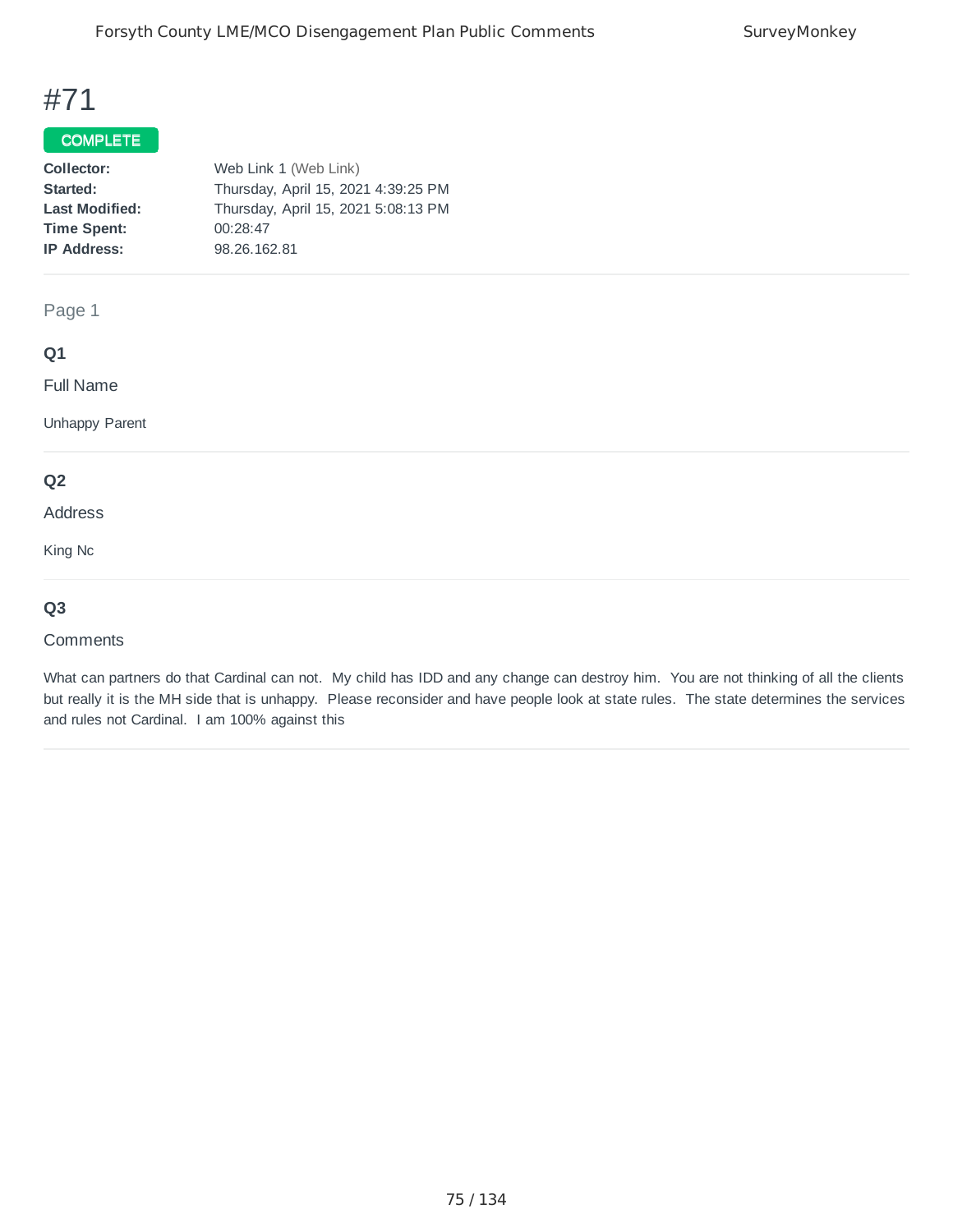## COMPLETE

| Collector:            | Web Link 1 (Web Link)               |
|-----------------------|-------------------------------------|
| Started:              | Thursday, April 15, 2021 6:42:53 PM |
| <b>Last Modified:</b> | Thursday, April 15, 2021 6:47:18 PM |
| <b>Time Spent:</b>    | 00:04:25                            |
| <b>IP Address:</b>    | 216.213.12.223                      |
|                       |                                     |

Page 1

## **Q1**

Full Name

Herman Shouse

# **Q2**

#### Address

221 Long Fork rd.

# **Q3**

#### **Comments**

My daughter Sarah Shouse is a client and I want her to stay with Cardinal because she knows the staff that does for her one thing she does not take very good too changes and I dont want to put my daughter through any of that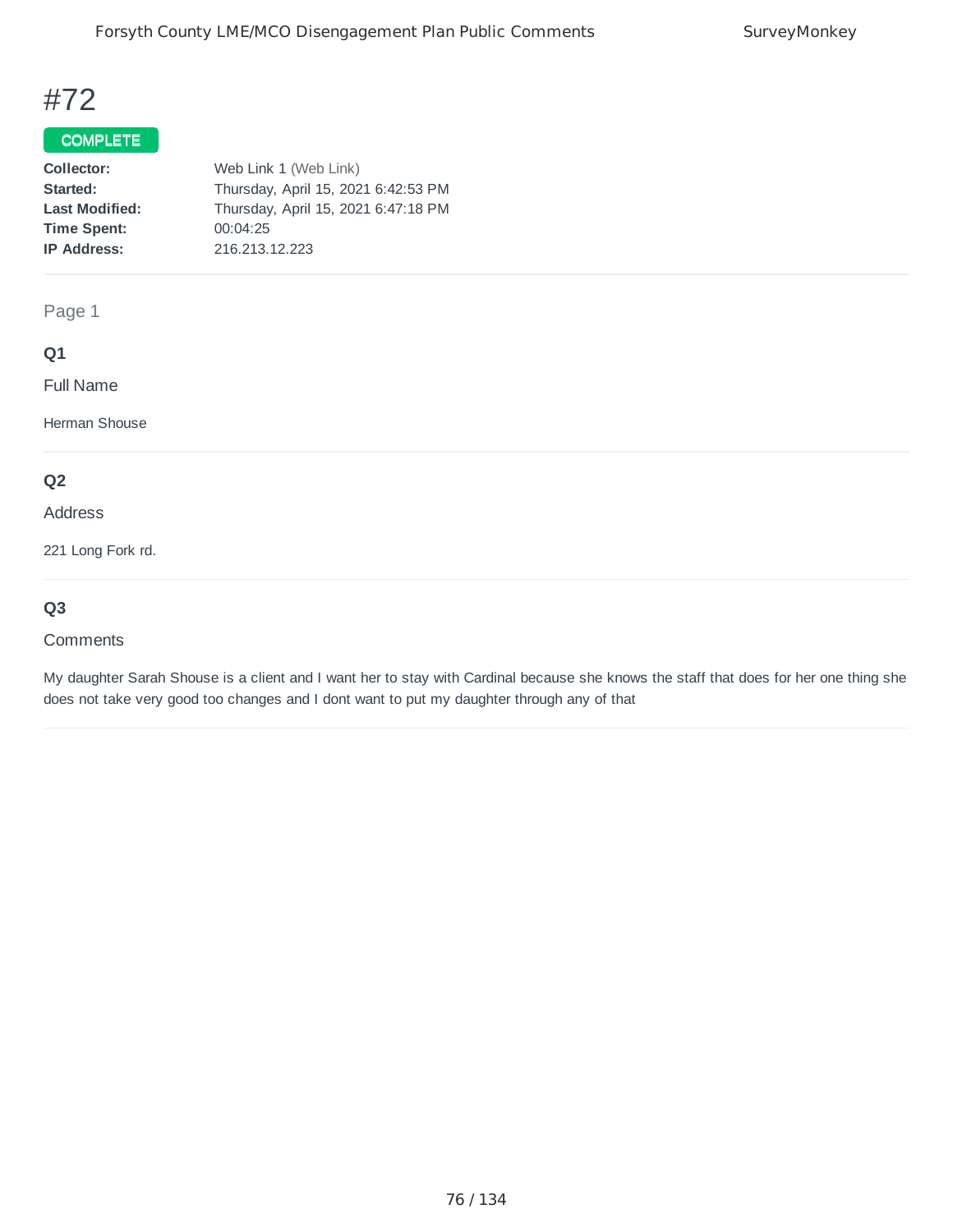## COMPLETE

| Collector:            | Web Link 1 (Web Link)              |
|-----------------------|------------------------------------|
| Started:              | Friday, April 16, 2021 10:41:06 AM |
| <b>Last Modified:</b> | Friday, April 16, 2021 10:43:08 AM |
| <b>Time Spent:</b>    | 00:02:01                           |
| <b>IP Address:</b>    | 45.36.149.48                       |
|                       |                                    |

Page 1

## **Q1**

Full Name

Raymond C McAleer

# **Q2**

Address

6221 Stanleyville Dr, Rural Hall, NC 27045

# **Q3**

#### **Comments**

Cardinal is mismanaged from top to bottom and care at the client level is atrocious. I have to deal with and I know no one who likes how they do things. Make the change to Partners happen.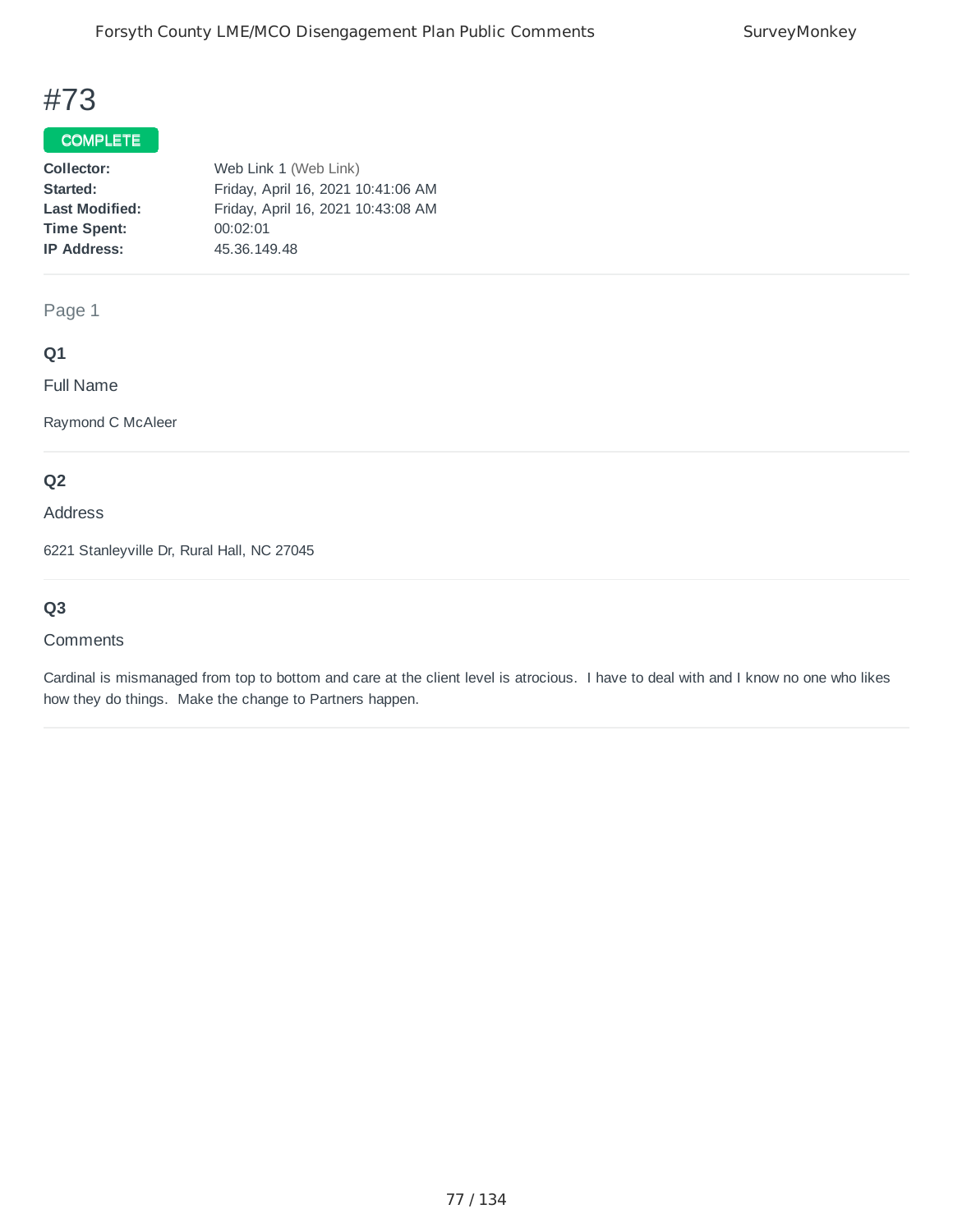# COMPLETE

| Collector:            | Web Link 1 (Web Link)              |
|-----------------------|------------------------------------|
| Started:              | Friday, April 16, 2021 11:04:59 AM |
| <b>Last Modified:</b> | Friday, April 16, 2021 11:17:35 AM |
| <b>Time Spent:</b>    | 00:12:35                           |
| <b>IP Address:</b>    | 172.58.155.158                     |
|                       |                                    |

Page 1

# **Q1**

Full Name

Jason Judd

# **Q2**

### Address

943 apple Street Winston, NC 27101

# **Q3**

#### Comments

You really need to reconsider any other options that are available. Thanks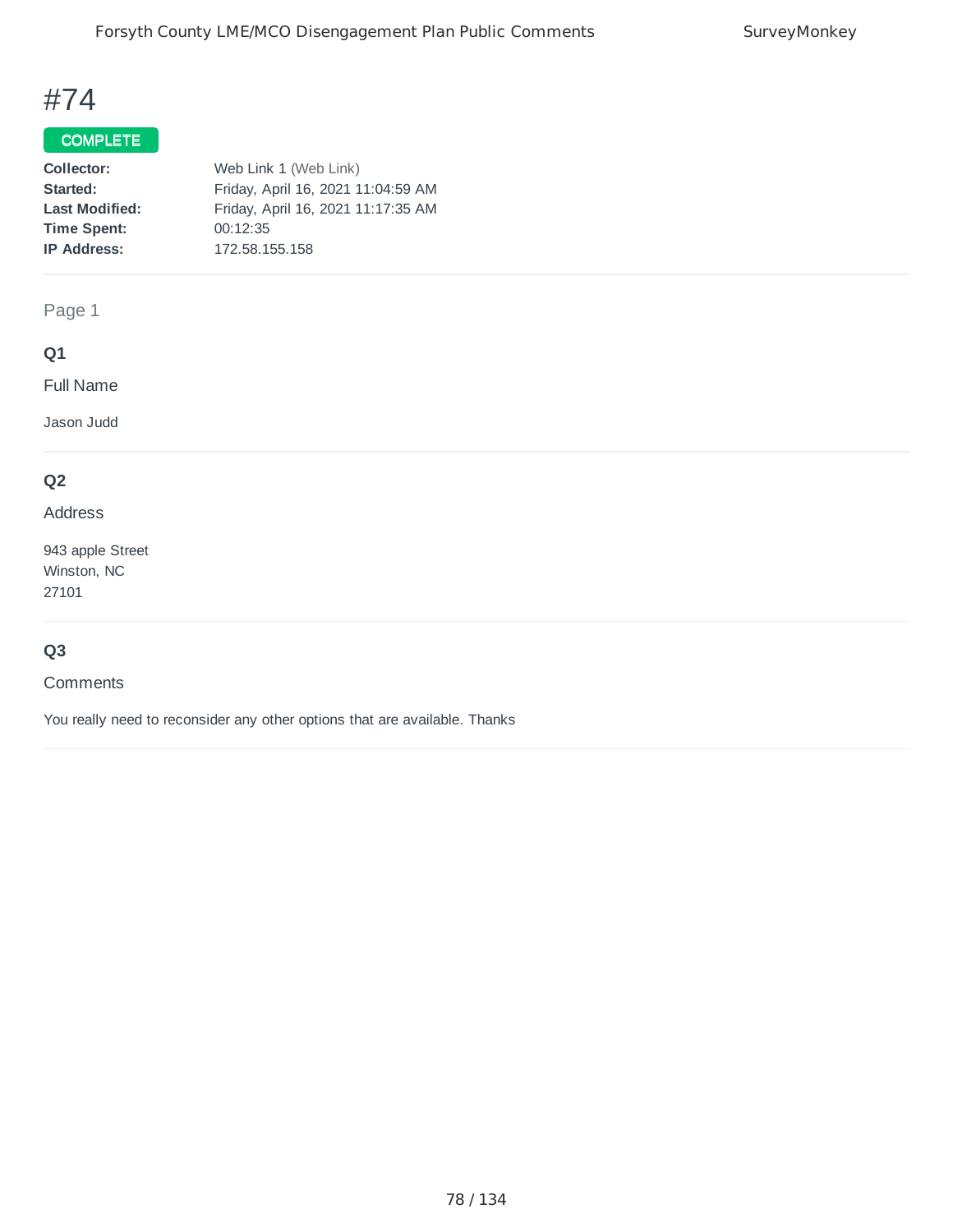## COMPLETE

| Collector:            | Web Link 1 (Web Link)                |
|-----------------------|--------------------------------------|
| Started:              | Saturday, April 17, 2021 10:35:48 AM |
| <b>Last Modified:</b> | Saturday, April 17, 2021 10:42:05 AM |
| <b>Time Spent:</b>    | 00:06:16                             |
| <b>IP Address:</b>    | 24.88.213.40                         |
|                       |                                      |

Page 1

## **Q1**

Full Name

Jeanette Brown

### **Q2**

Address

1146 E 5th Street

## **Q3**

#### **Comments**

My son has been a patient at cardinal every since they open, I think this mental health facility is much needed, for Our residence here in Forsyth County. Please by all means lets keep this organization for the Health of Our Patients in family. NOw I do think that, Guardian of the Patients should be able to go back to talk to the Dr. about what has been going on with the patient since they or also a major part of the patients life. Please by all means let's keep the behavioral center to help everyone that needs the help in Forsyth **Couty**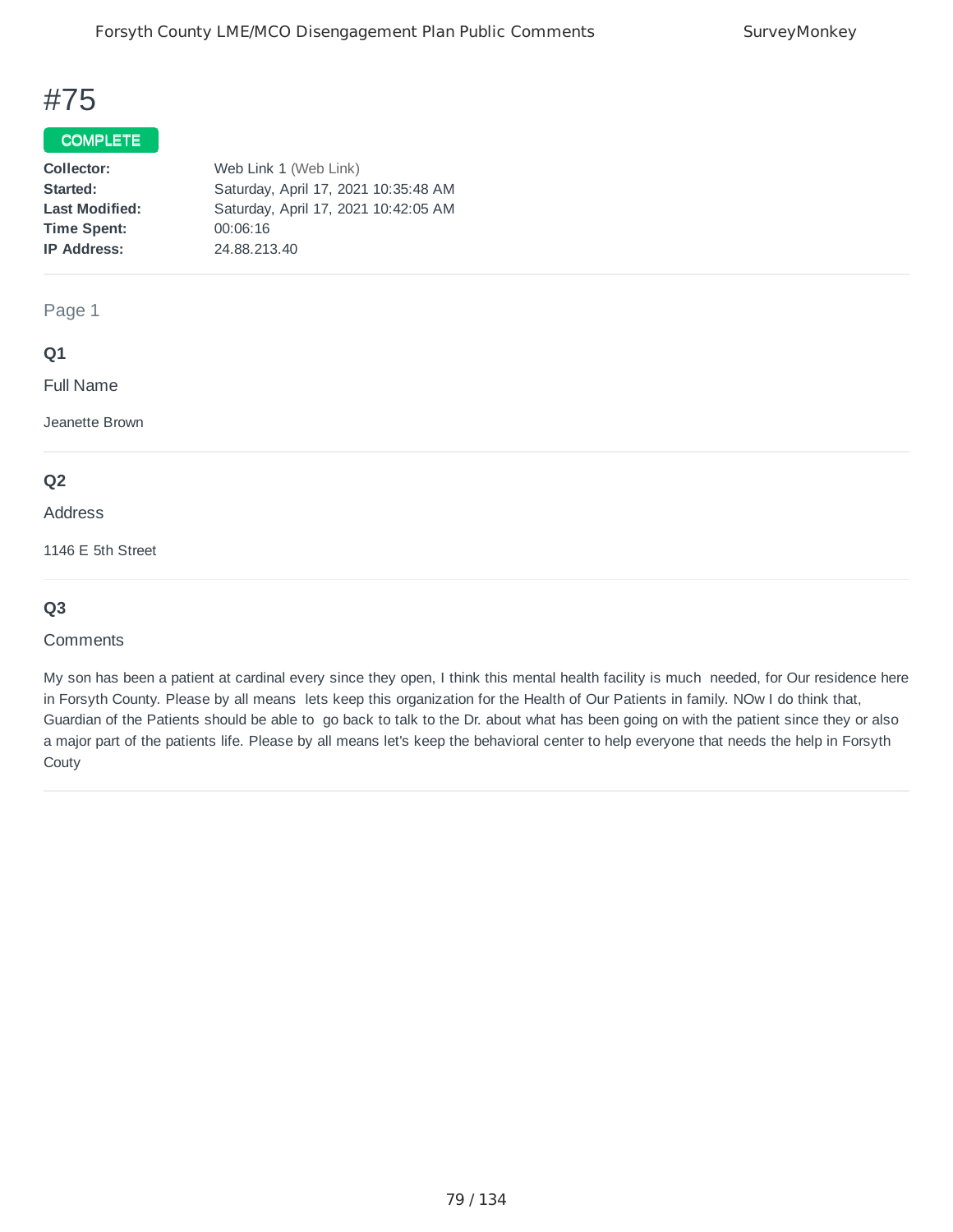## COMPLETE

| Web Link 1 (Web Link)              |
|------------------------------------|
| Sunday, April 18, 2021 12:26:58 AM |
| Sunday, April 18, 2021 12:33:06 AM |
| 00:06:08                           |
| 24.163.20.70                       |
|                                    |

#### Page 1

## **Q1**

Full Name

Michelle

### **Q2**

#### Address

6868 Orchard Path Dr Clemmons, NC 27012

## **Q3**

#### **Comments**

It is vital that Forsyth County disengage with Cardinal Innovations to ensure that families who have been on the waiting list for 12 years with no services in sight receive services. Cardinal Innovations has not been good stewards of our resources as noted many times in our media. My son has currently been on the list for 12 years and we were just called a few weeks ago by Cardinal Innovations stating that they do not anticipate he will have services by the time he turns 18. Something corrupt is going on! Please continue with the disengagement!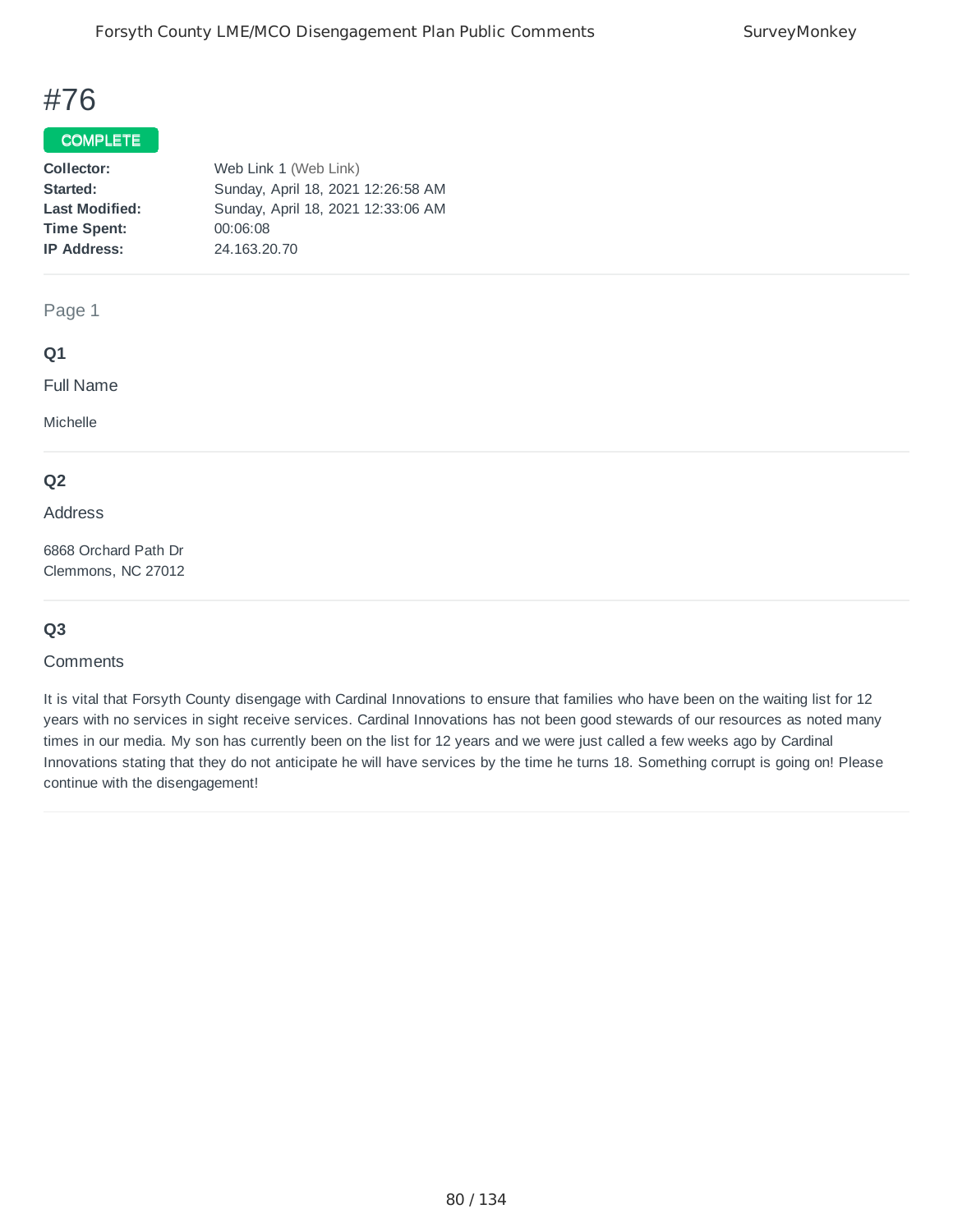## COMPLETE

| Collector:            | Web Link 1 (Web Link)             |
|-----------------------|-----------------------------------|
| Started:              | Sunday, April 18, 2021 7:54:32 AM |
| <b>Last Modified:</b> | Sunday, April 18, 2021 7:56:30 AM |
| <b>Time Spent:</b>    | 00:01:57                          |
| <b>IP Address:</b>    | 134.56.27.188                     |
|                       |                                   |

Page 1

# **Q1**

Full Name

Yolanda ESmith

# **Q2**

Address

2424 Glenn Avenue Winston Salem North Carolina 27105

# **Q3**

Comments

Please Do Not Disengage!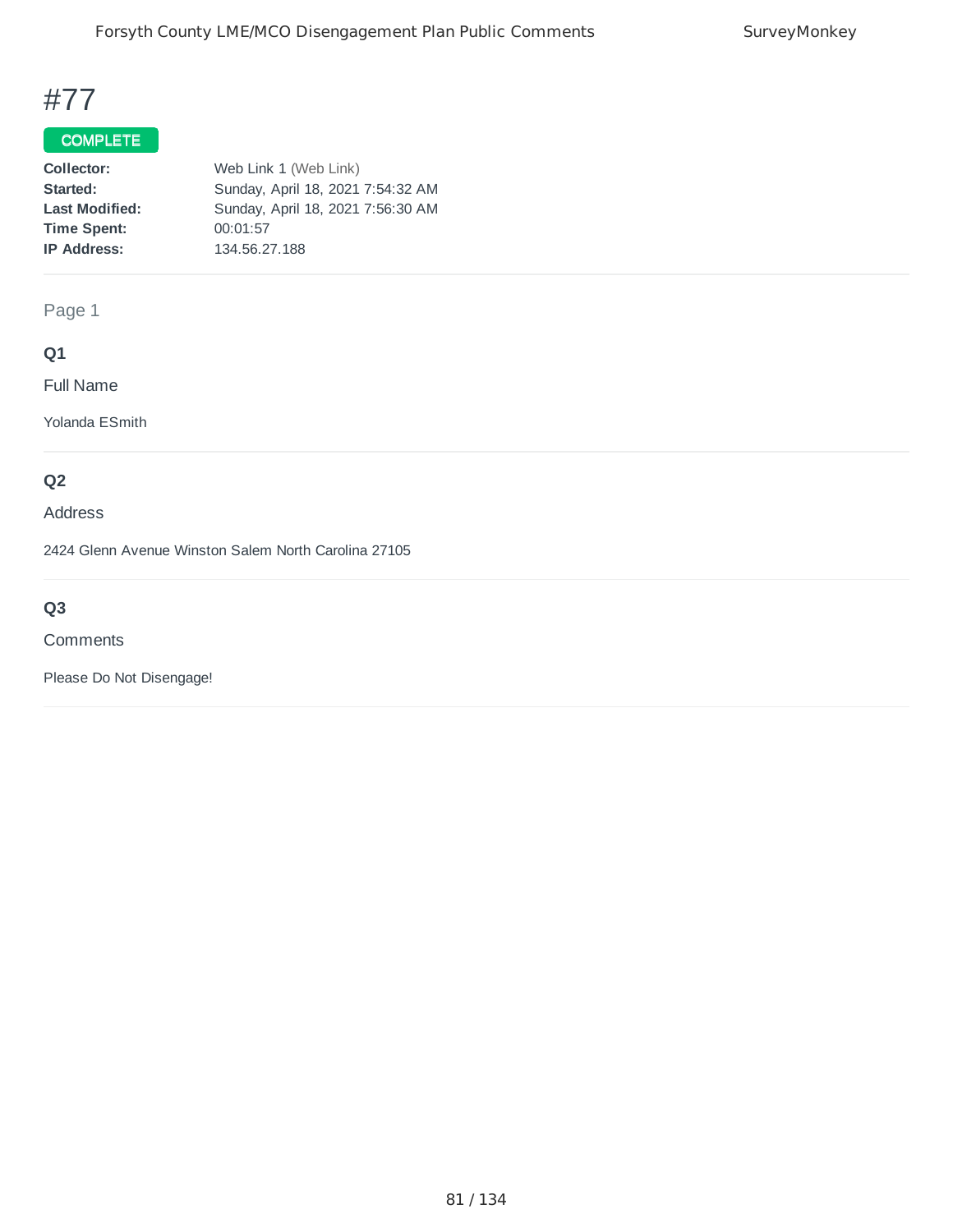### COMPLETE

| Collector:            | Web Link 1 (Web Link)             |
|-----------------------|-----------------------------------|
| Started:              | Monday, April 19, 2021 9:52:58 AM |
| <b>Last Modified:</b> | Monday, April 19, 2021 9:55:47 AM |
| <b>Time Spent:</b>    | 00:02:48                          |
| <b>IP Address:</b>    | 75.183.36.68                      |
|                       |                                   |

#### Page 1

### **Q1**

Full Name

Myra Greene

## **Q2**

Address

6430 WHITE PINES LN Pfafftown, NC

# **Q3**

#### **Comments**

I urge you to continue with your plan to disengage business with Cardinal Innovations. As stated multiple times in the media, they have misappropriated funds, which has prevented many families of children with disabilities to EVER get services. My grandson has been on the waiting list for Cardinal Innovation services for 12 years, and his mother was just informed by Cardinal Innovations staff that he probably will not receive services until after he is over 18. Over 18 years is an unreasonable amount of time to wait to receive the services that are needed to provide for a growing child. Their greedy misappropriation of funds have left many families, who already have a lot of stress on them struggling. Once again I urge you to continue with your plan to disengage your relationship with Cardinal Innovations.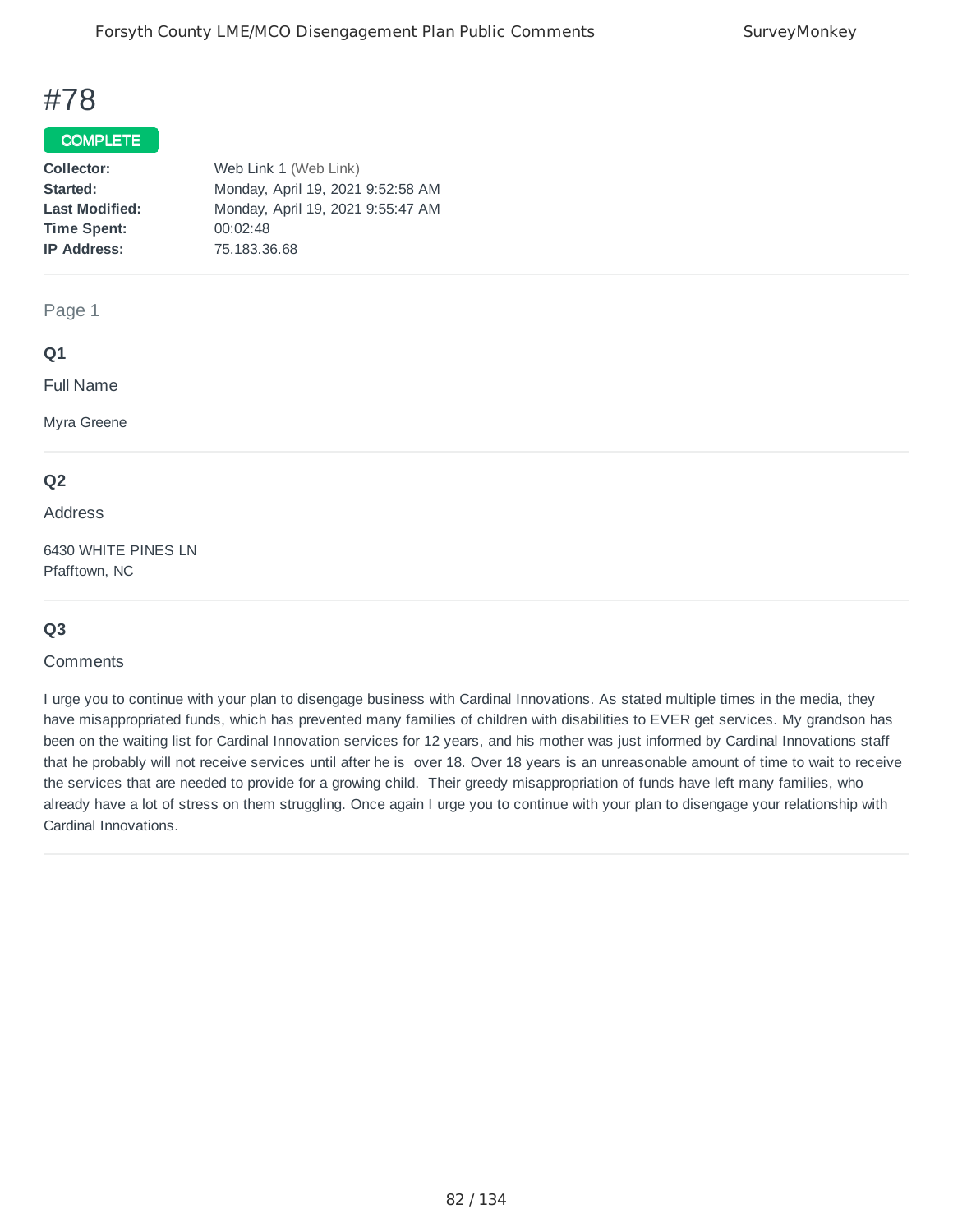#### COMPLETE

| Collector:            | Web Link 1 (Web Link)             |
|-----------------------|-----------------------------------|
| Started:              | Monday, April 19, 2021 3:48:09 PM |
| <b>Last Modified:</b> | Monday, April 19, 2021 4:04:03 PM |
| <b>Time Spent:</b>    | 00:15:53                          |
| <b>IP Address:</b>    | 162.236.37.47                     |
|                       |                                   |

#### Page 1

### **Q1**

Full Name

Jeanne Lenham

### **Q2**

#### Address

2680 Belwick Dr. Winston Salem, NC 27106

## **Q3**

#### **Comments**

I was not pleased at all with the recent past news about the mismanagement of state funds by Cardinal. My daughter is a recipient of the Innovations waiver and has received wonderful care from the state. Personally, our case manager at Cardinal is spectacular, and she has not ever been invited to any of the CEO's 5 STAR Christmas parties. However, I cannot deny I have other friends with ID/DD children who also deserve what I receive. If Cardinal's actions can be overseen by someone who can hold them accountable for every cent they receive for their participants, they should be allowed to exist. However, if they are going to continue to spend monies in frivolous, unaccountable ways, which take the needs of my child and my friends' children away, they should dissolve and the money these special needs clients receive for the pros to manage their funding for their lives should be given to another company to handle more honestly and appropriately.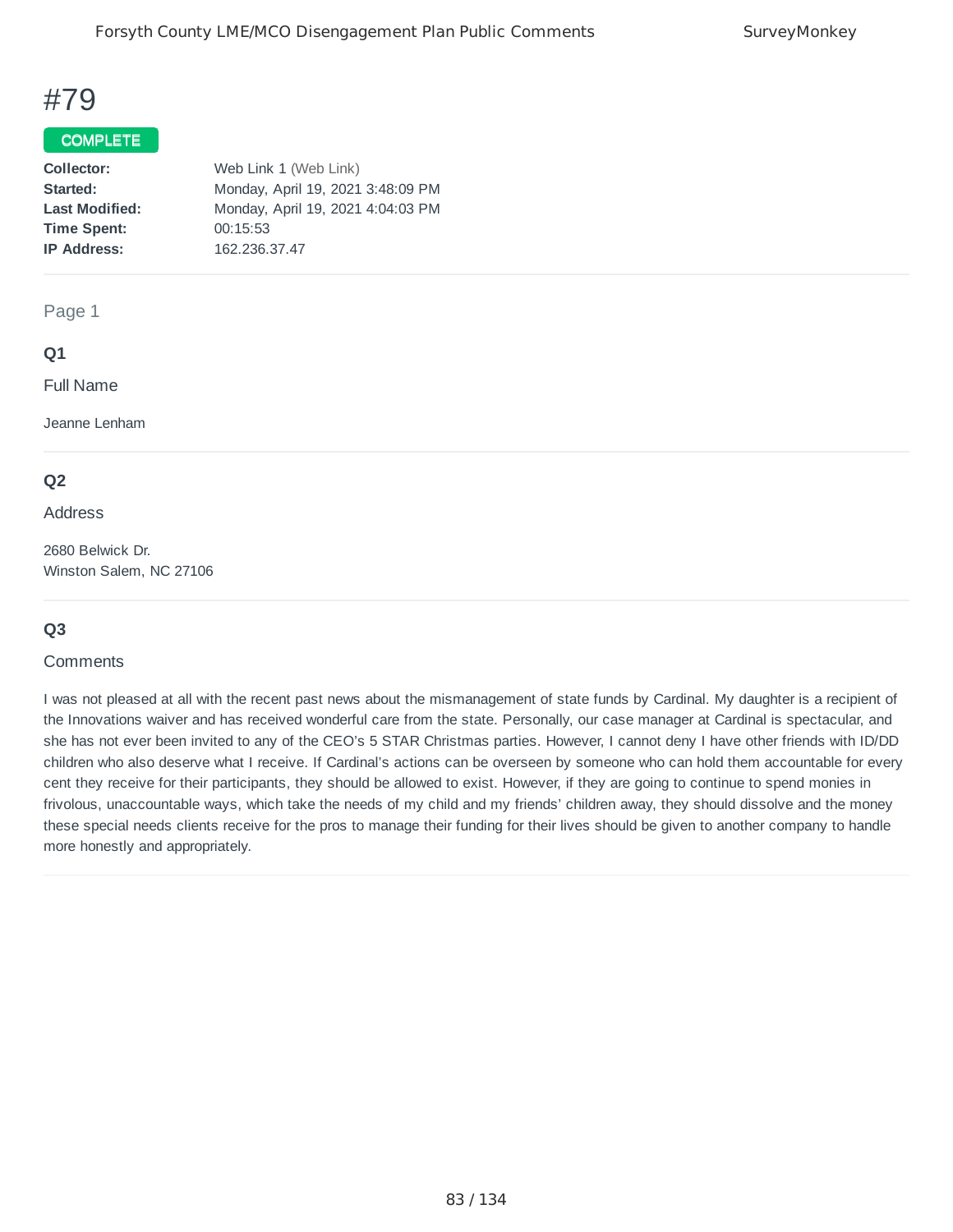## COMPLETE

| Collector:            | Web Link 1 (Web Link)             |
|-----------------------|-----------------------------------|
| Started:              | Monday, April 19, 2021 5:28:45 PM |
| <b>Last Modified:</b> | Monday, April 19, 2021 5:35:58 PM |
| <b>Time Spent:</b>    | 00:07:12                          |
| <b>IP Address:</b>    | 174.193.15.155                    |
|                       |                                   |

Page 1

## **Q1**

Full Name

Jeremy ray isley

## **Q2**

Address

5641 Gumtree rd. Winston Salem,NC 27107

## **Q3**

#### **Comments**

I have been with Cardinal Innovations for my whole life,27 yrs. I have only had 2 coordinators in those years and Sharmin Porto is my longest term coordinator I've had, she started with me when I was 3yrs old, and has been with me now for the past 15 years , after a brief time with Bonnie Booker. I would be very upset to loose my service coordinator from Cardinal Innovations Sharmin knows me and my family very well,and has always been a great help with all my transitions. I hope to keep Cardinal and Sharmin Porto in the future.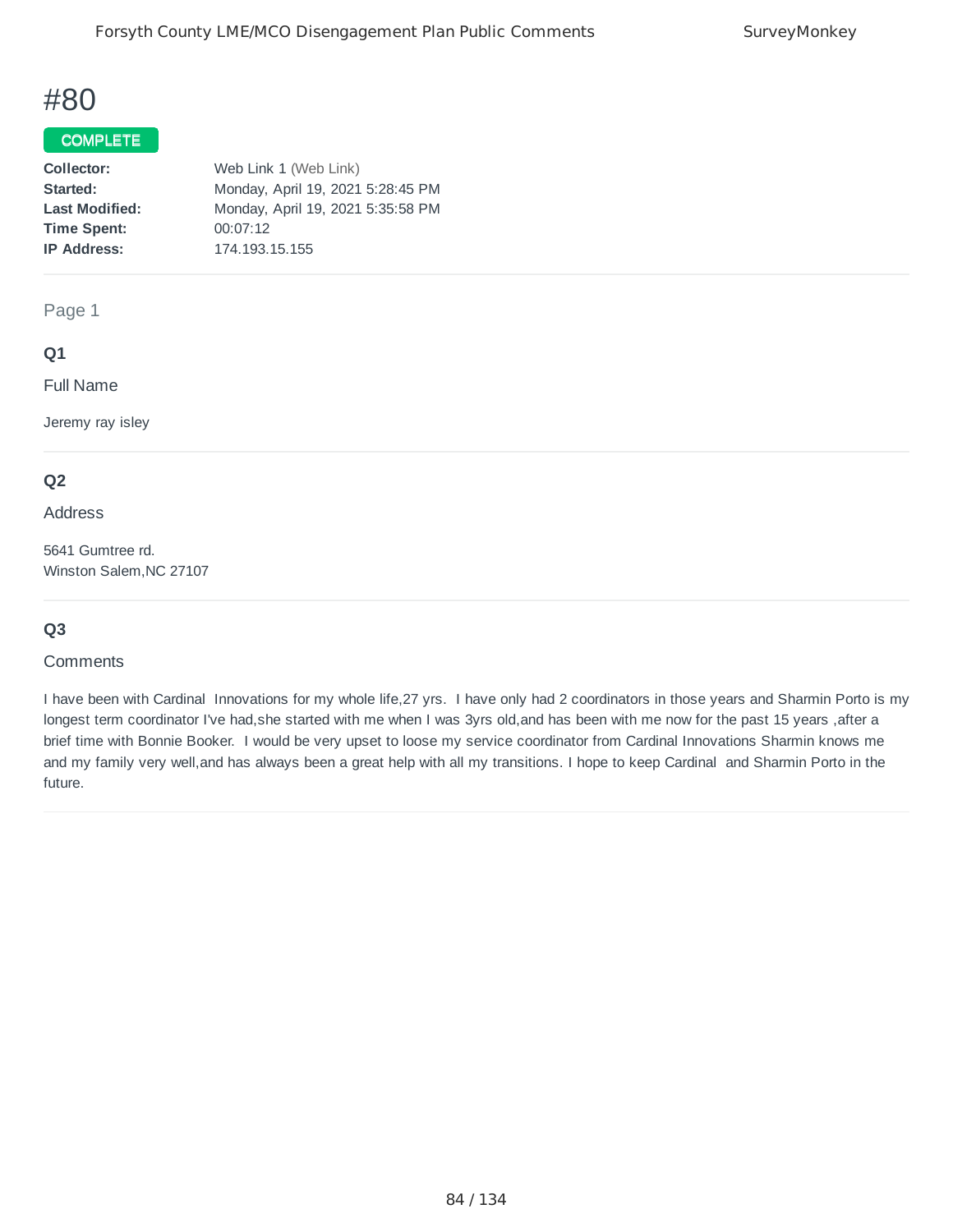## COMPLETE

| Collector:            | Web Link 1 (Web Link)              |
|-----------------------|------------------------------------|
| Started:              | Monday, April 19, 2021 10:16:08 PM |
| <b>Last Modified:</b> | Monday, April 19, 2021 10:18:45 PM |
| <b>Time Spent:</b>    | 00:02:36                           |
| <b>IP Address:</b>    | 172.58.159.200                     |
|                       |                                    |

Page 1

# **Q1**

Full Name

Jimmy Davis

# **Q2**

#### Address

704 B Cole Ridge Court Winston-Salem,N.C. 27107

## **Q3**

**Comments** 

Cardinal need's to lose their contract.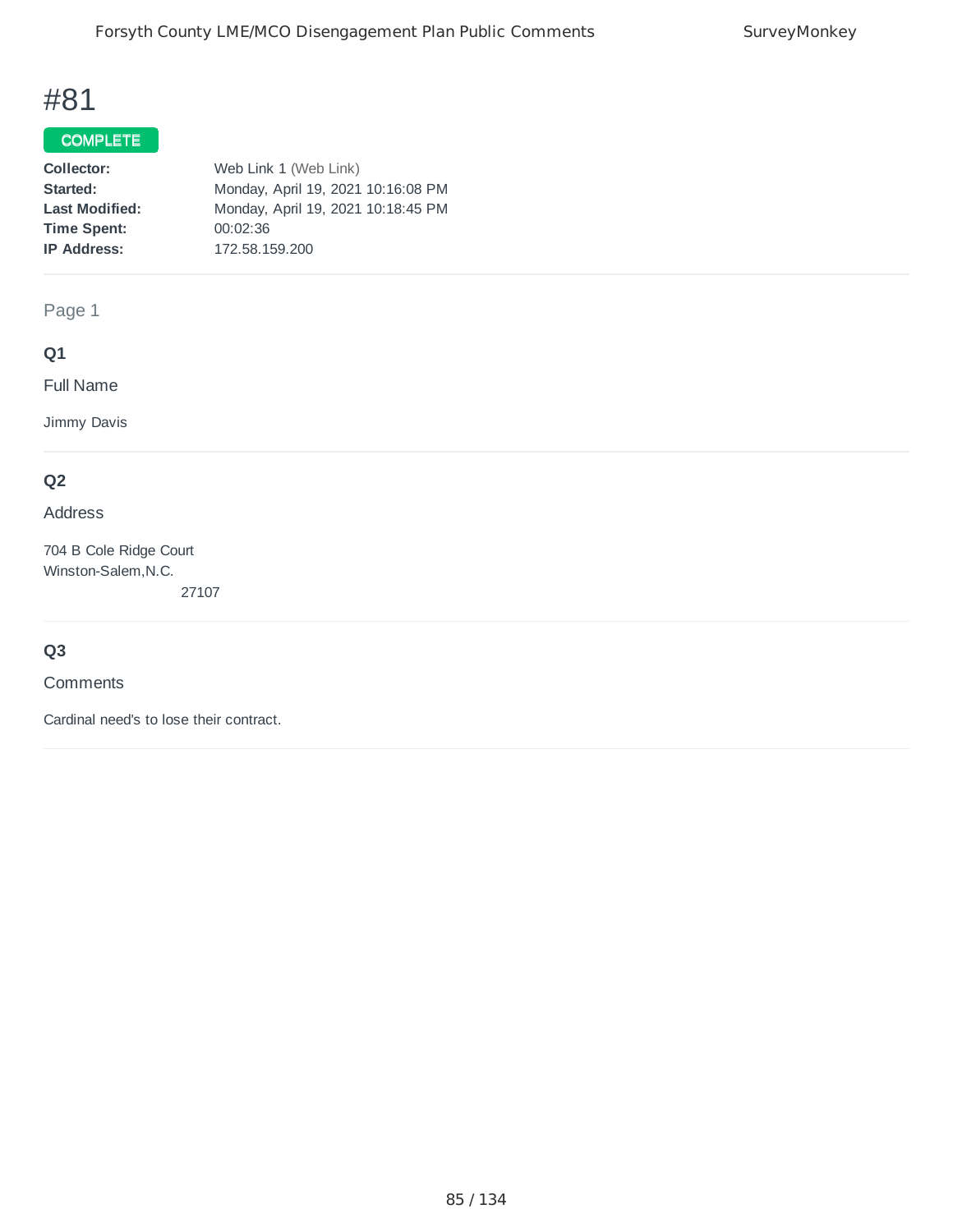# COMPLETE

| Collector:            | Web Link 1 (Web Link)              |
|-----------------------|------------------------------------|
| Started:              | Tuesday, April 20, 2021 3:52:00 PM |
| <b>Last Modified:</b> | Tuesday, April 20, 2021 3:58:32 PM |
| <b>Time Spent:</b>    | 00:06:32                           |
| <b>IP Address:</b>    | 107.77.235.52                      |
|                       |                                    |

## Page 1

# **Q1**

Full Name

Brendolyn

# **Q2**

Address

120b Crafton Street

# **Q3**

#### Comments

Change would be very bad fit Charles. McKay now he has been with this company since he was18 and now almost 39years has been pleased mimiium wage need to be address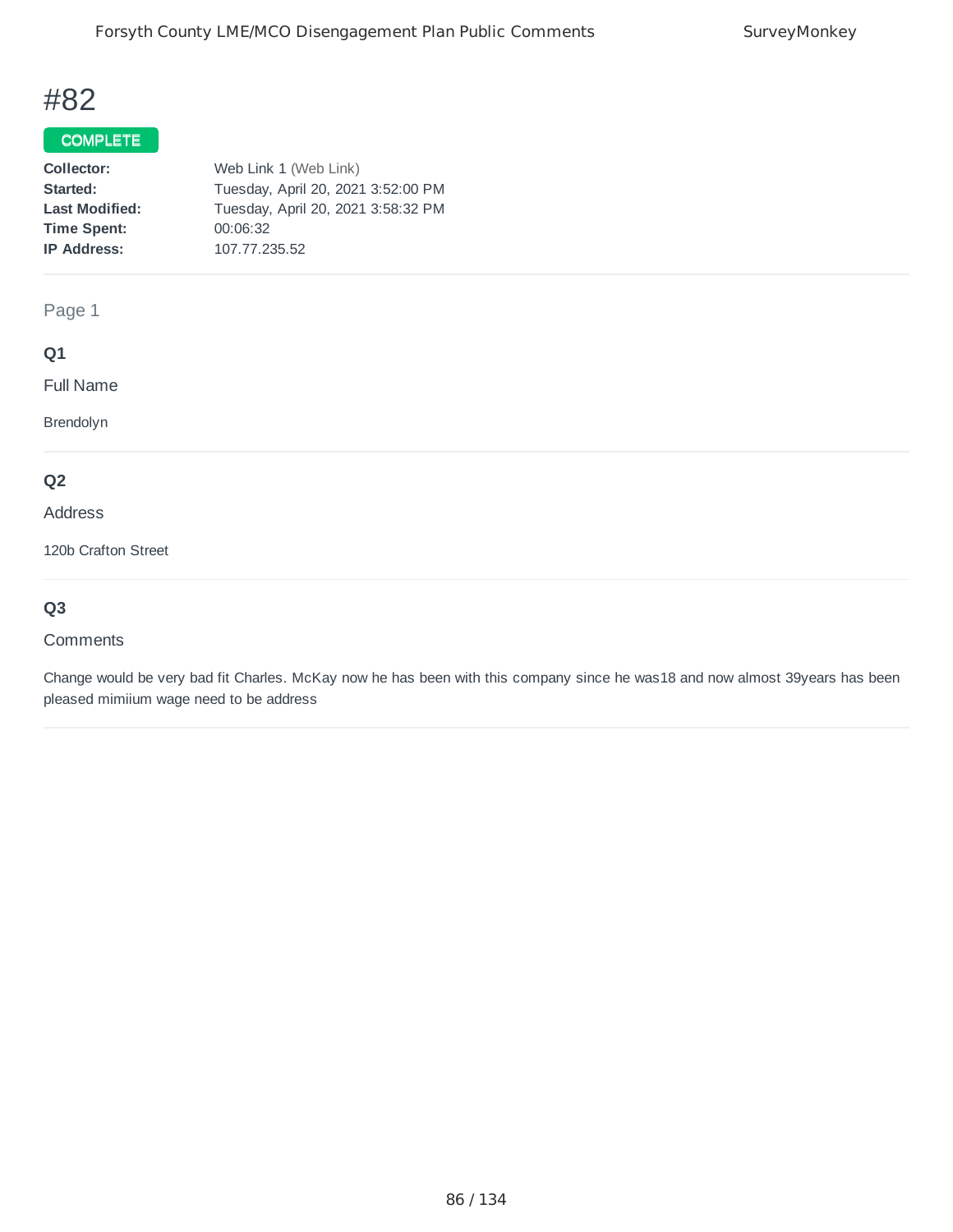## COMPLETE

| Collector:            | Web Link 1 (Web Link)              |
|-----------------------|------------------------------------|
| Started:              | Tuesday, April 20, 2021 6:03:44 PM |
| <b>Last Modified:</b> | Tuesday, April 20, 2021 6:05:40 PM |
| <b>Time Spent:</b>    | 00:01:56                           |
| <b>IP Address:</b>    | 174.247.14.216                     |
|                       |                                    |

Page 1

## **Q1**

Full Name

Amber McBride

# **Q2**

Address

3925 Hastings Rd Walkertown, NC 27051

# **Q3**

#### **Comments**

I oppose this change. We have been with our current case manager for years and she knows my sister well. We do not want to change and I think this will be detrimental to her and to the special needs community.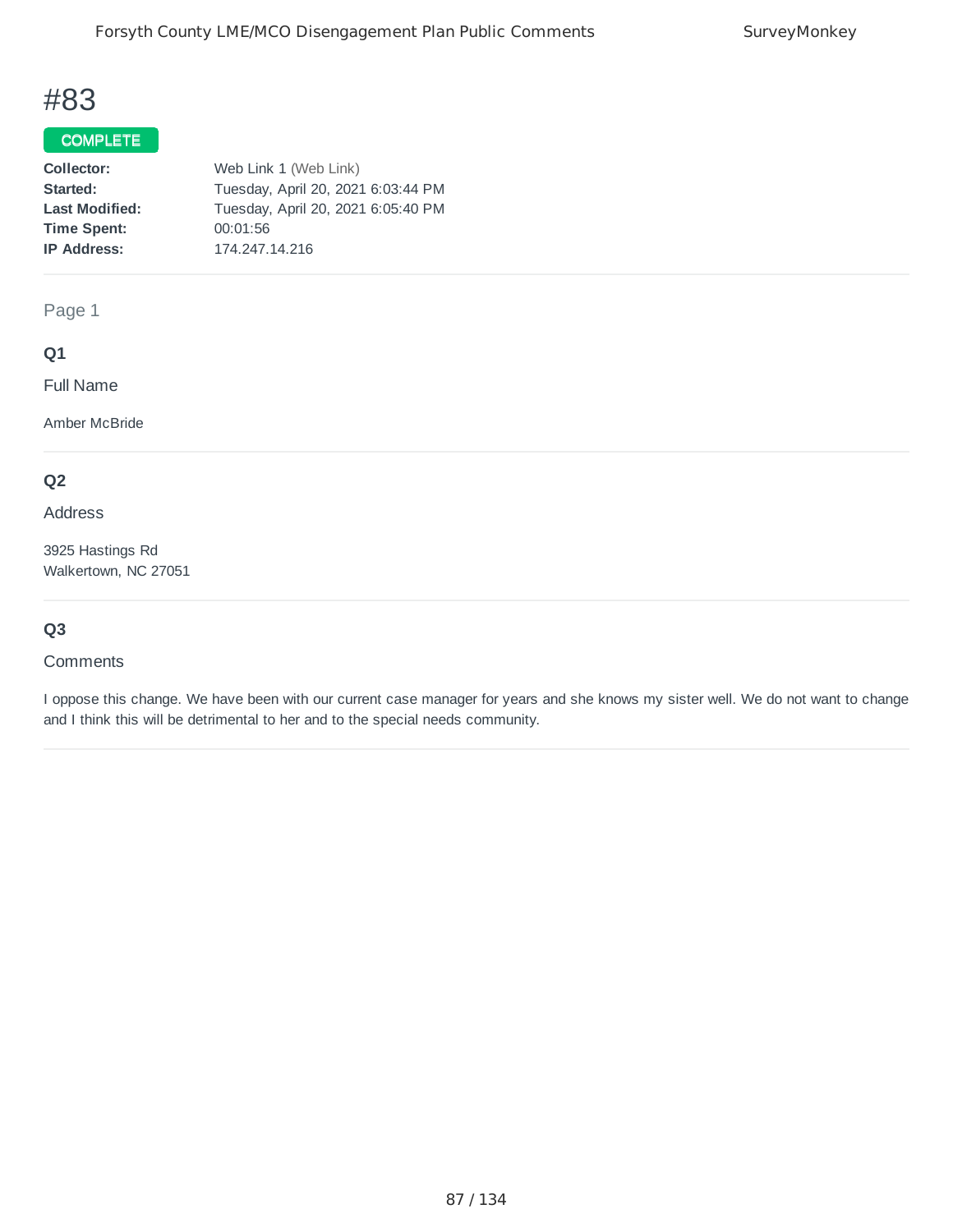## COMPLETE

| Collector:            | Web Link 1 (Web Link)                |
|-----------------------|--------------------------------------|
| Started:              | Wednesday, April 21, 2021 8:59:24 AM |
| <b>Last Modified:</b> | Wednesday, April 21, 2021 9:04:20 AM |
| <b>Time Spent:</b>    | 00:04:56                             |
| <b>IP Address:</b>    | 45.36.34.227                         |
|                       |                                      |

Page 1

## **Q1**

Full Name

Linda Cook

# **Q2**

Address

1627 Weatherend Drive Rural Hall NC 27015

# **Q3**

#### **Comments**

This is Linda an Donald Cook we want to keep our Case Manager Melissa Horton. She is a WONDERFUL case manger. The BEST at her job. Please reconsider changing Cardinal. Thank You And God Bless.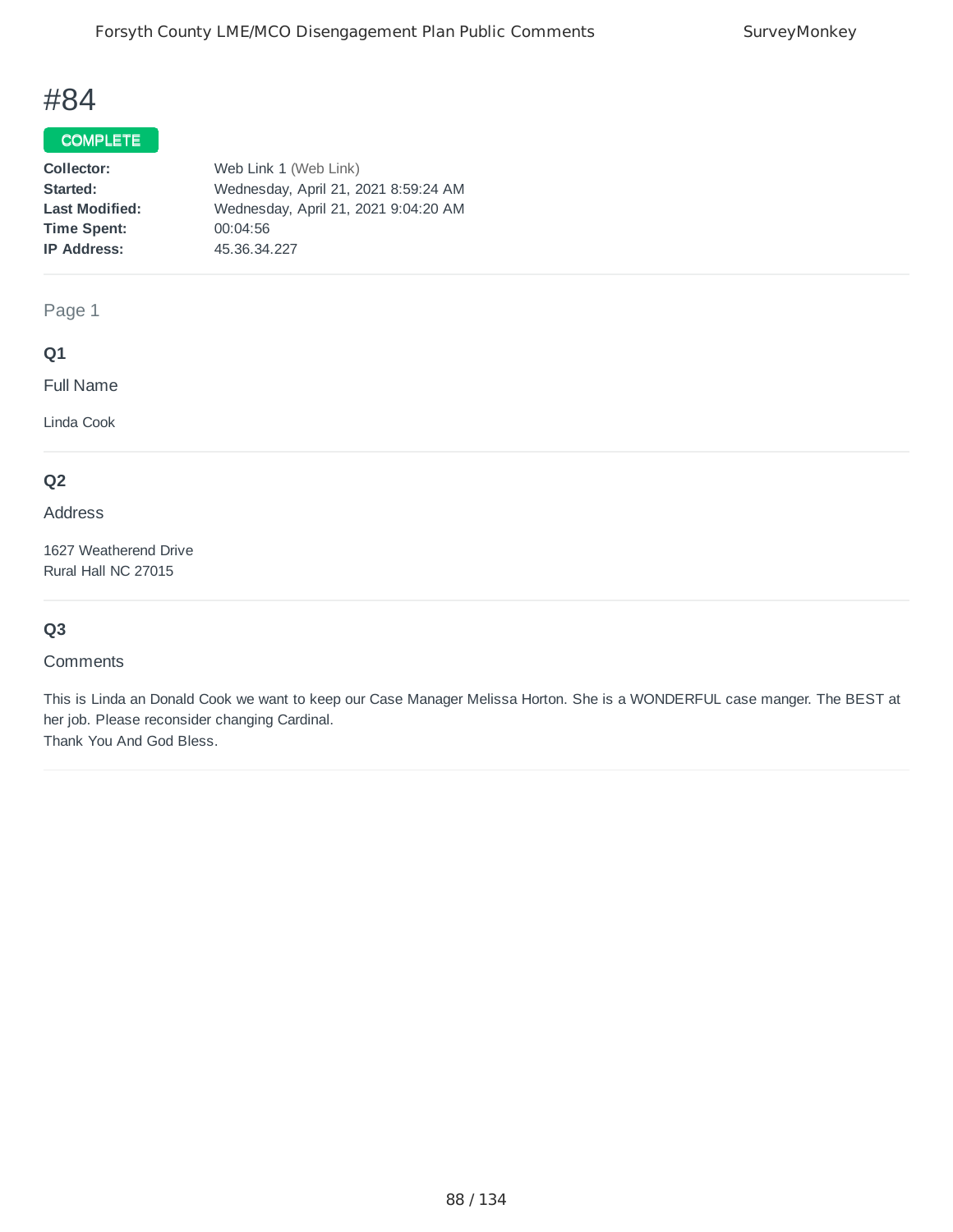#### COMPLETE

| Collector:            | Web Link 1 (Web Link)                 |
|-----------------------|---------------------------------------|
| Started:              | Wednesday, April 21, 2021 11:36:29 AM |
| <b>Last Modified:</b> | Wednesday, April 21, 2021 12:18:16 PM |
| <b>Time Spent:</b>    | 00:41:46                              |
| <b>IP Address:</b>    | 24.88.164.17                          |
|                       |                                       |

#### Page 1

#### **Q1**

Full Name

Mary Moore

### **Q2**

#### Address

2804 Lomond St

### **Q3**

#### **Comments**

My son, David Lamonte Moore (he goes by Lamonte) has been under Cardinal for many years and has been with his current care coordinator, Jennifer Snipes for over four years. He is a disabled adult with mental and physical disabilities and has recently been diagnosed with pancreatic cancer. The relationship that he has built with her is invaluable and essential to his health and well being. Lamonte does not adapt to change well AT ALL and losing her as his care coordinator will have a harmful impact on the progress he has made being under her care. He will not communicate with others and will shut down, causing stress that could induce seizures as an epileptic and possible other health issues. Lamonte recently suffered a mental breakdown that led to hospitalization and time away from his family and she was there with him every step of the way. I feel that her being there and being that familiar face helped get him back to where he needed to be. Now he is back home and stable with his mental and physical health. Any change that Lamont may experience is always a struggle to adapt whether its a new coat or pair of shoes, but taking Jennifer out of his life, I feel will be detrimental. He has had a difficult time these past couple of years and he needs her in life to continue forward and not regress. She is more than just a care coordinator to Lamonte, she is essential to his health and well being. There have been times when he will not communicate with me or any family but she is there and he will talk to her. Taking her away from Lamonte will have a negative lasting impact on his health and well being and is something we can not let happen. He has had to endure a lot with his mental and physical health and I feel that Jennifer is just as important to him as any prescribed medication for treatment. You would not just change his medication without considering all the possible outcomes or negative side effects and the thought of switching her out his life should also be considered with the same precautions. Please consider my son, David Lamonte Moore, personally when making this decision, please understand that Jennifer is a very vital and important part in his journey to his mental and his physical health.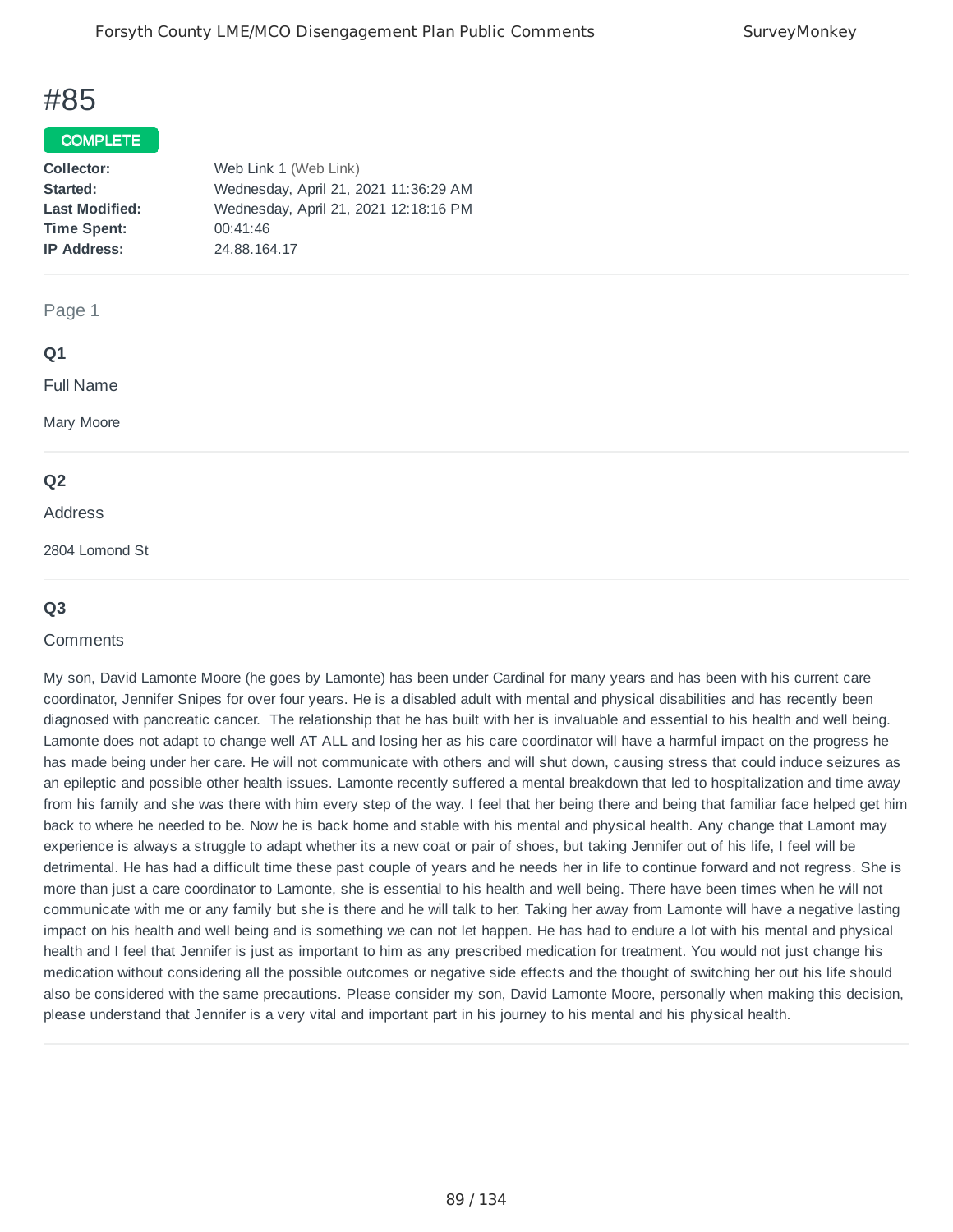## COMPLETE

| Collector:            | Web Link 1 (Web Link)                 |
|-----------------------|---------------------------------------|
| Started:              | Wednesday, April 21, 2021 10:16:42 AM |
| <b>Last Modified:</b> | Wednesday, April 21, 2021 9:30:19 PM  |
| <b>Time Spent:</b>    | 11:13:36                              |
| <b>IP Address:</b>    | 75.183.3.185                          |
|                       |                                       |

Page 1

## **Q1**

Full Name

Shanita Thompson for Richard Furches

## **Q2**

Address

2278 Mueller Dr Apt103

Winston Salem, NC 27106

## **Q3**

#### **Comments**

Why change something that's working? It seems like you are trying to get a Healthcare system in place to get lower cost to the people that care for these clients. Working with children/adults is a very hard job and your work is never done. I fee like I should be gettting more than I do because the work i do is incredble. Please think about what you are doing!!!!!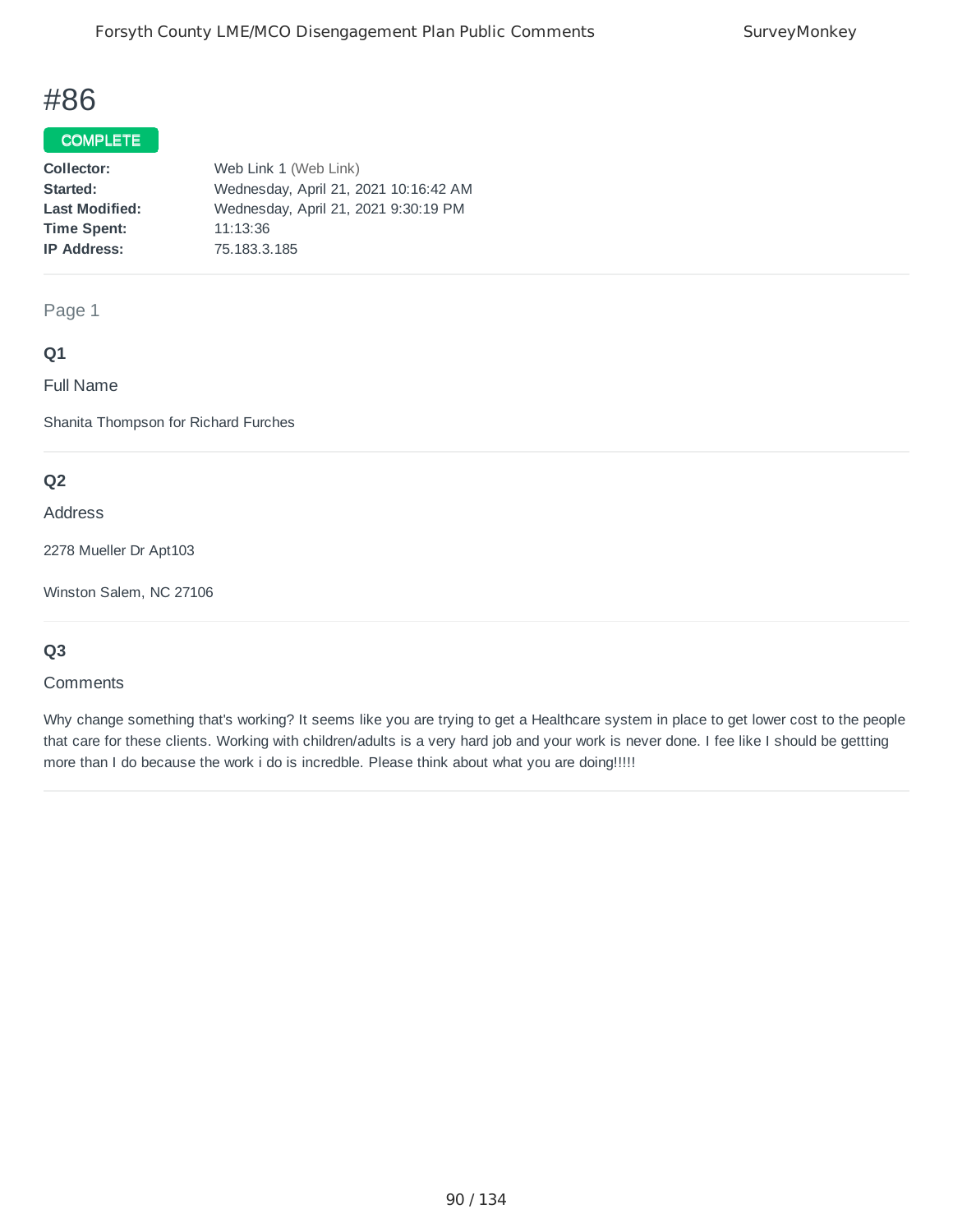# COMPLETE

| Collector:            | Web Link 1 (Web Link)               |
|-----------------------|-------------------------------------|
| Started:              | Thursday, April 22, 2021 8:33:16 AM |
| <b>Last Modified:</b> | Thursday, April 22, 2021 8:48:49 AM |
| <b>Time Spent:</b>    | 00:15:33                            |
| <b>IP Address:</b>    | 24.163.28.60                        |
|                       |                                     |

Page 1

# **Q1**

Full Name

Nancy Miller

# **Q2**

### Address

Box 1826 Clemmons, NC 27012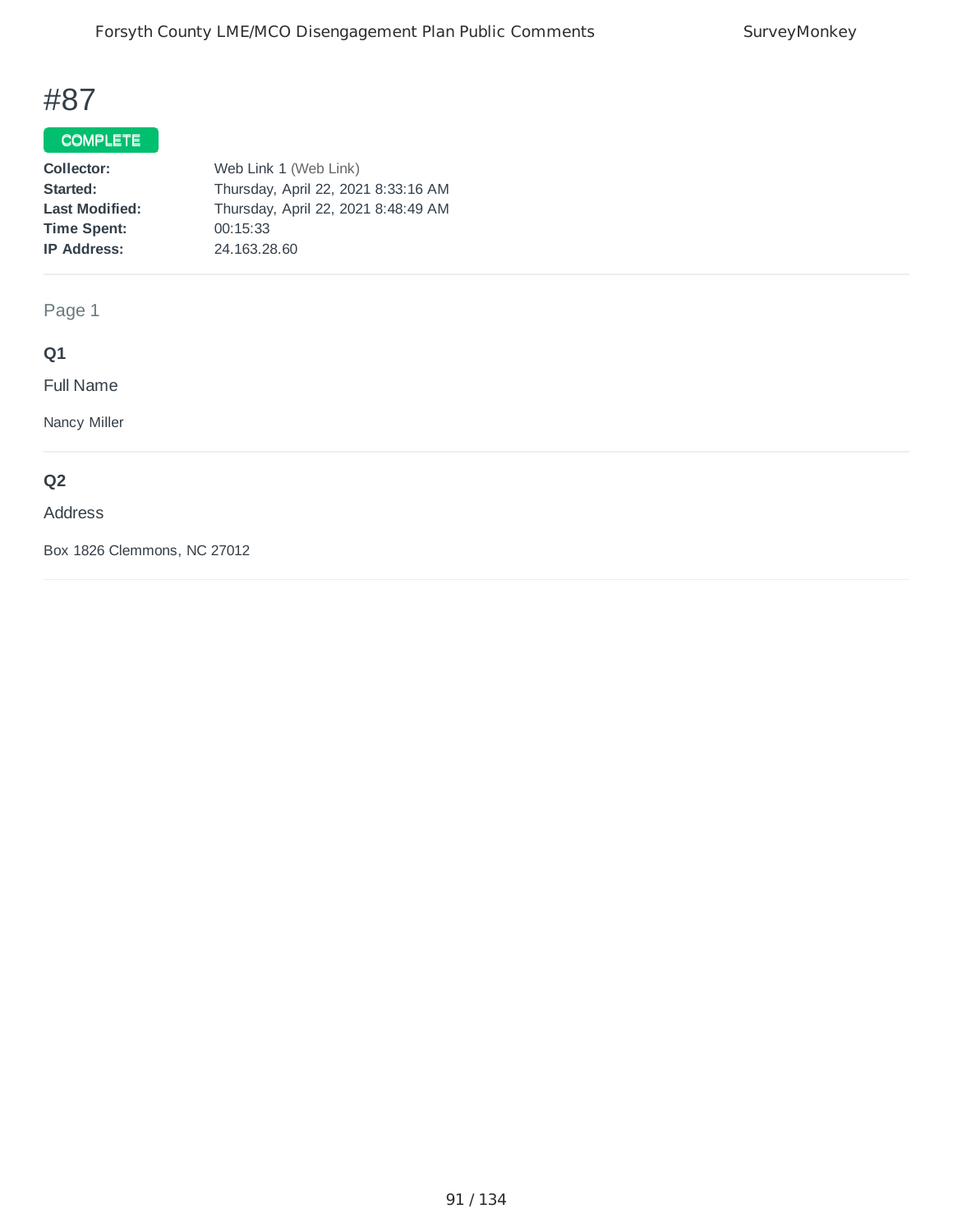### **Q3**

#### **Comments**

Hello,

We do not support leaving Cardinal but can agree that changes should be considered. My understanding is this movement away is for about 1% of the clients....many are foster clients...but, not the majority of those served. We have had some conflict with Cardinal so it has not been a perfect relationship BUT in the end, we retained our hours.

We don't like their headquarters being in the NASCAR building with the luscious surroundings and the image that portrays. Think of a family who has two disabled children trying to grocery shop. The young woman throws herself on the floor of the grocery store and just lays there for 10 minutes. Yes, I witnessed this last week and all I could think of is all the families with NO services....and the NASCAR building.

The complaint of not finding homes for foster clients must be addressed. How do other states manage this successfully? Cardinal should adapt these strategies immediately.

For our family, we do not want to lose our case manager who is excellent and is with Cardinal. The pay and benefits with Partners is not a match with Cardinal and losing her is a real possibility.

The bottom line for us to stick with Cardinal...have a lot more accountability....open up a forum to families to talk to the leadership....make real changes to serving the foster population and avoid the horrendous changes families will have to make. Most of us are trying to survive and we do NOT want more changes , paperwork, meetings, mistakes in processing and more chaos. What if I move to one of the two counties already with Partners??? Then, I start all over.

It's too much when the problem is managing Cardinal in a more responsible and innovative manner. Let's go that route and not throw the baby out with the bath water.

Dr. David E Miller, Nancy S Miller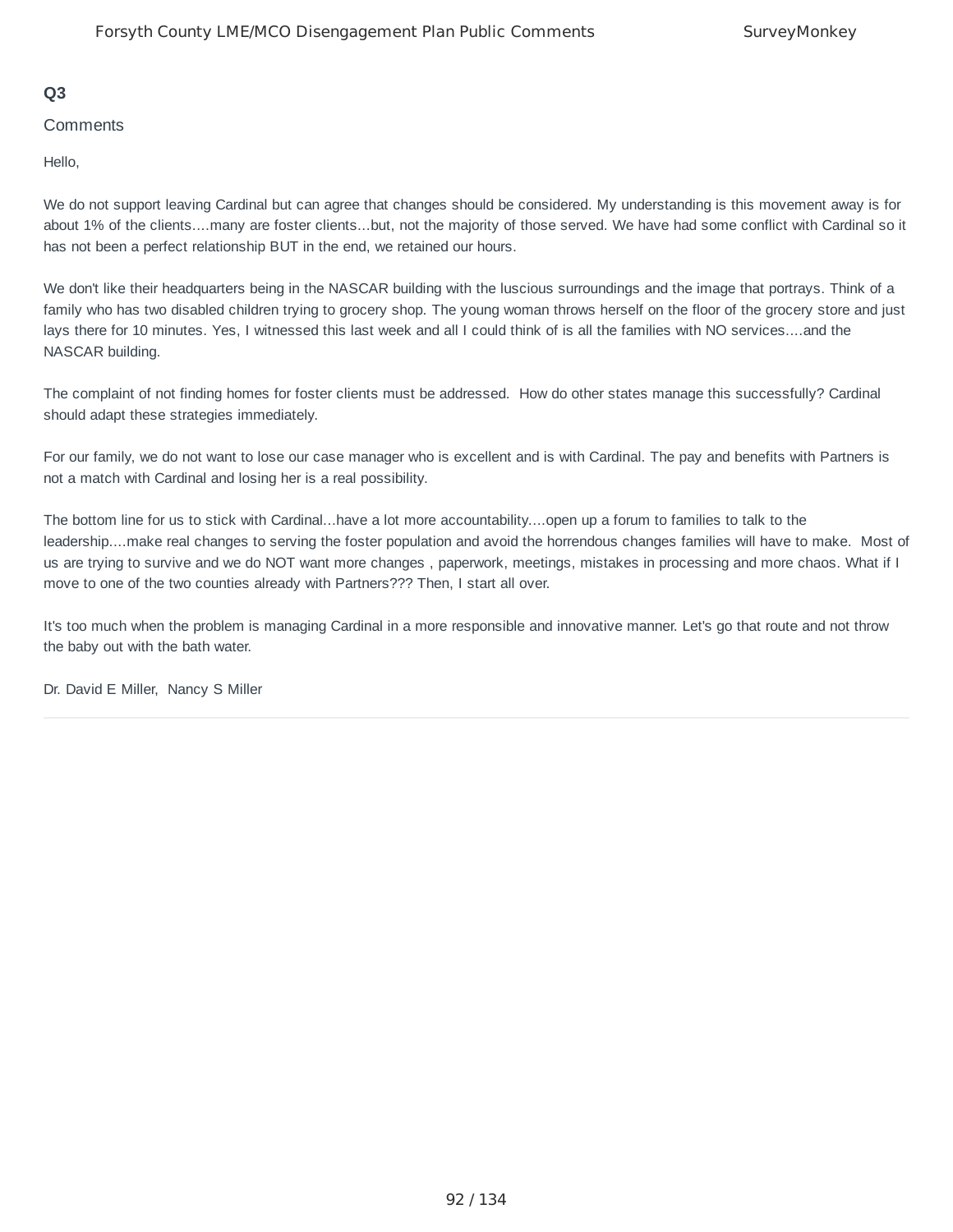## COMPLETE

| Collector:            | Web Link 1 (Web Link)               |
|-----------------------|-------------------------------------|
| Started:              | Thursday, April 22, 2021 8:49:41 AM |
| <b>Last Modified:</b> | Thursday, April 22, 2021 8:55:29 AM |
| <b>Time Spent:</b>    | 00:05:48                            |
| <b>IP Address:</b>    | 174.194.8.254                       |
|                       |                                     |

Page 1

## **Q1**

Full Name

Alicia Simmons

# **Q2**

Address

1059 Whicker Rd Walnut Cove NC 27052

# **Q3**

#### **Comments**

Melissa Horton is a WONDERFUL case manager. She's the BEST at here job and really care about her clients. You couldn't ask for a better person. With that being said she's just and AWESOME person. Thank You an God Bless.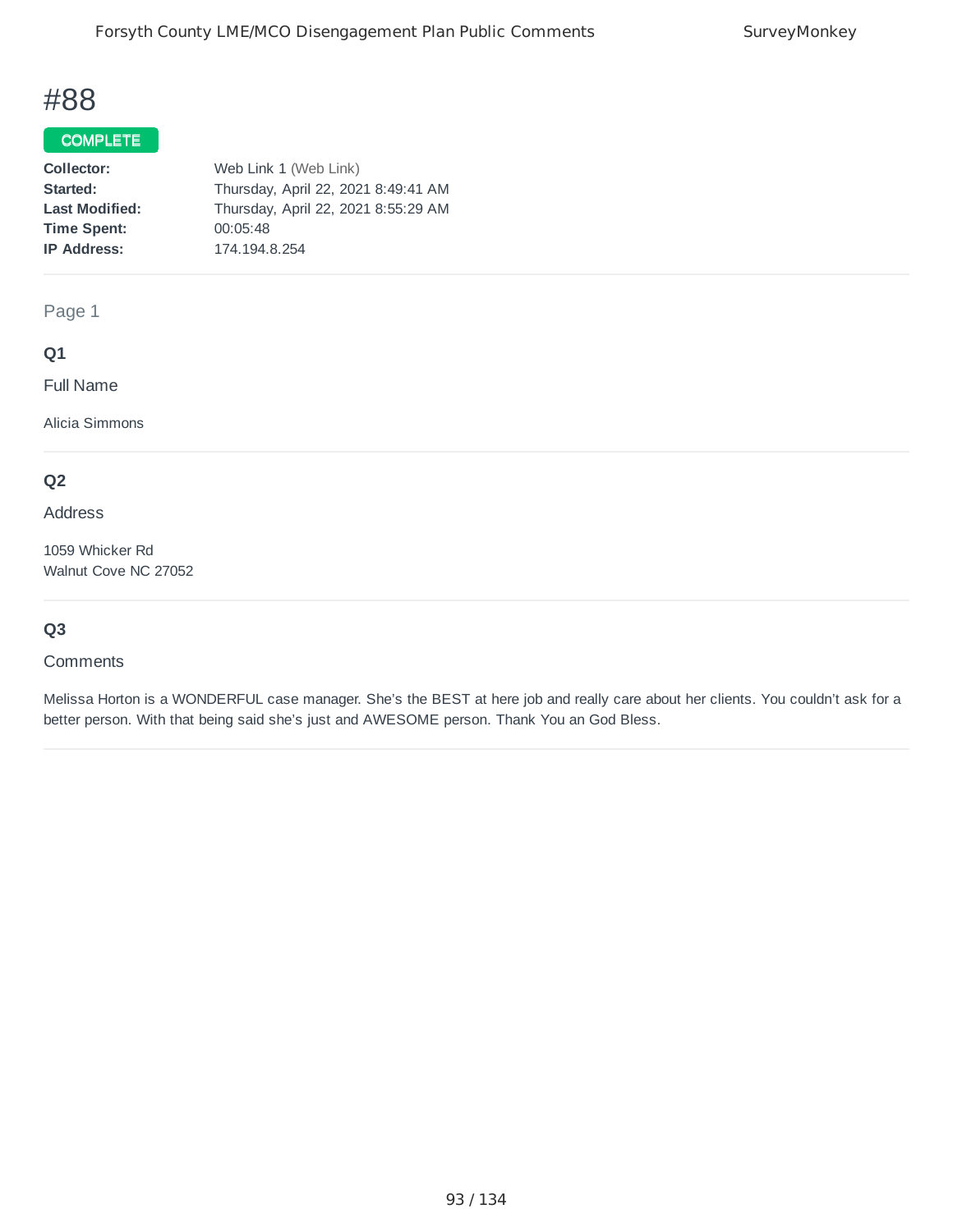## COMPLETE

| Collector:            | Web Link 1 (Web Link)                |
|-----------------------|--------------------------------------|
| Started:              | Thursday, April 22, 2021 9:58:26 AM  |
| <b>Last Modified:</b> | Thursday, April 22, 2021 10:06:42 AM |
| <b>Time Spent:</b>    | 00:08:15                             |
| <b>IP Address:</b>    | 74.120.64.247                        |
|                       |                                      |

Page 1

# **Q1**

Full Name

Scott W Davis

# **Q2**

#### Address

6153 Glen Way Drive Winston-Salem, NC 27107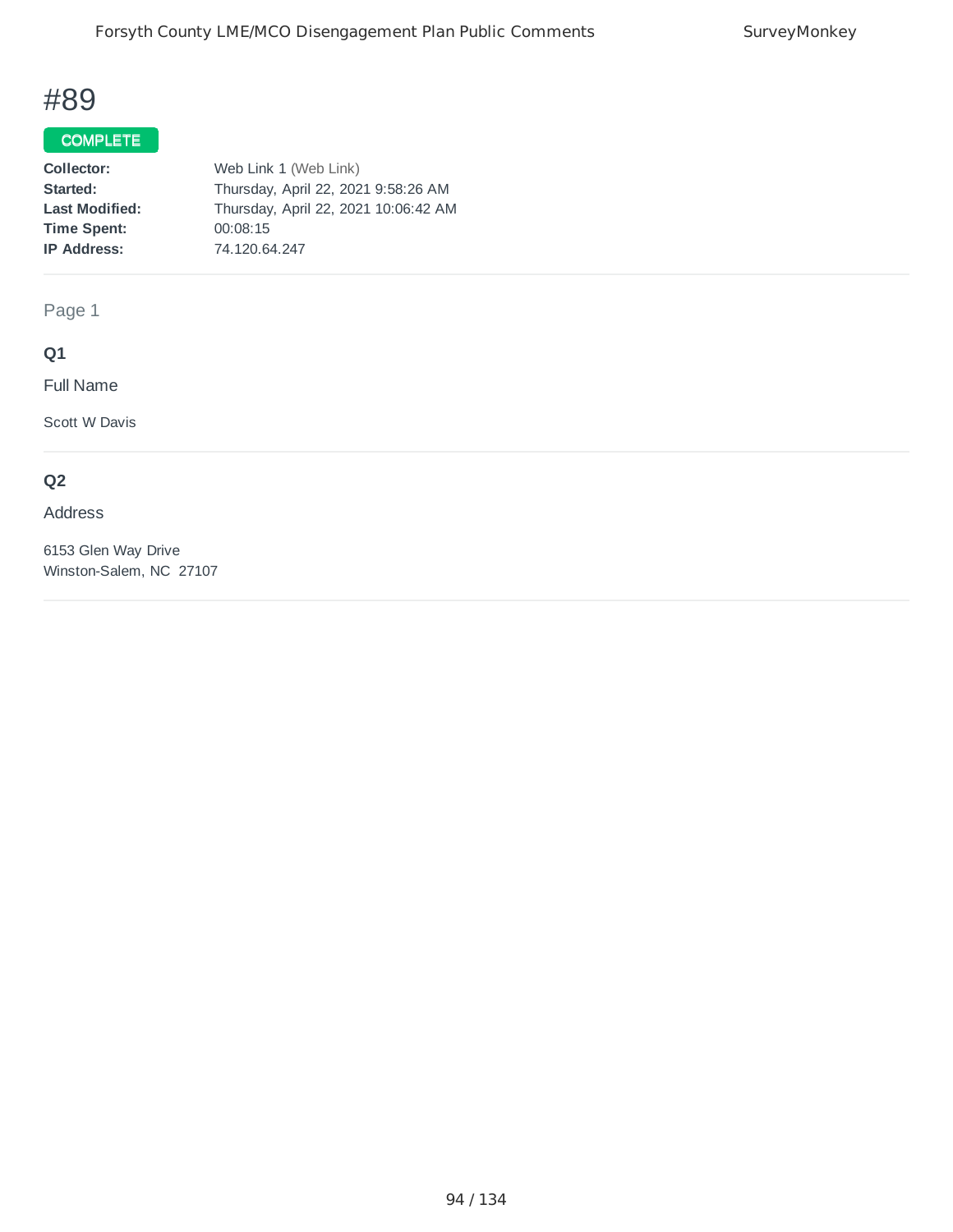### **Q3**

**Comments** 

Dear Forsyth Board of County Commissioners,

On behalf of Forsyth County, I am writing to express my concern for disengaging with Cardinal Innovations Healthcare.

This decision comes at a time when our state is undergoing two major public health events, we do not need to voluntarily add another. Dealing with our state's Medicaid transition and COVID-19 is enough.

My handicapped son has had an exceptional experience with the Cardinal Innovations managed care organization/process and the assigned Case Worker has been outstanding. Given my son's disability (Fragile X Syndrome and epilepsy), it would be detrimental to change from his current care team with Cardinal and the success of his ISP plan - this is something, as his parent, I cannot support when considering his overall well-being!

Cardinal has been serving our community for years, and their work and the relationships care coordinators have made with members and their families should not be disrupted at a time like this.

The majority of Cardinal's members are not calling for this change, but they will be severely impacted by it. They are calling on this plan to stop. I would ask you to listen to their voices as well.

I urge you to reconsider this disengagement plan.

With regards,

Scott W Davis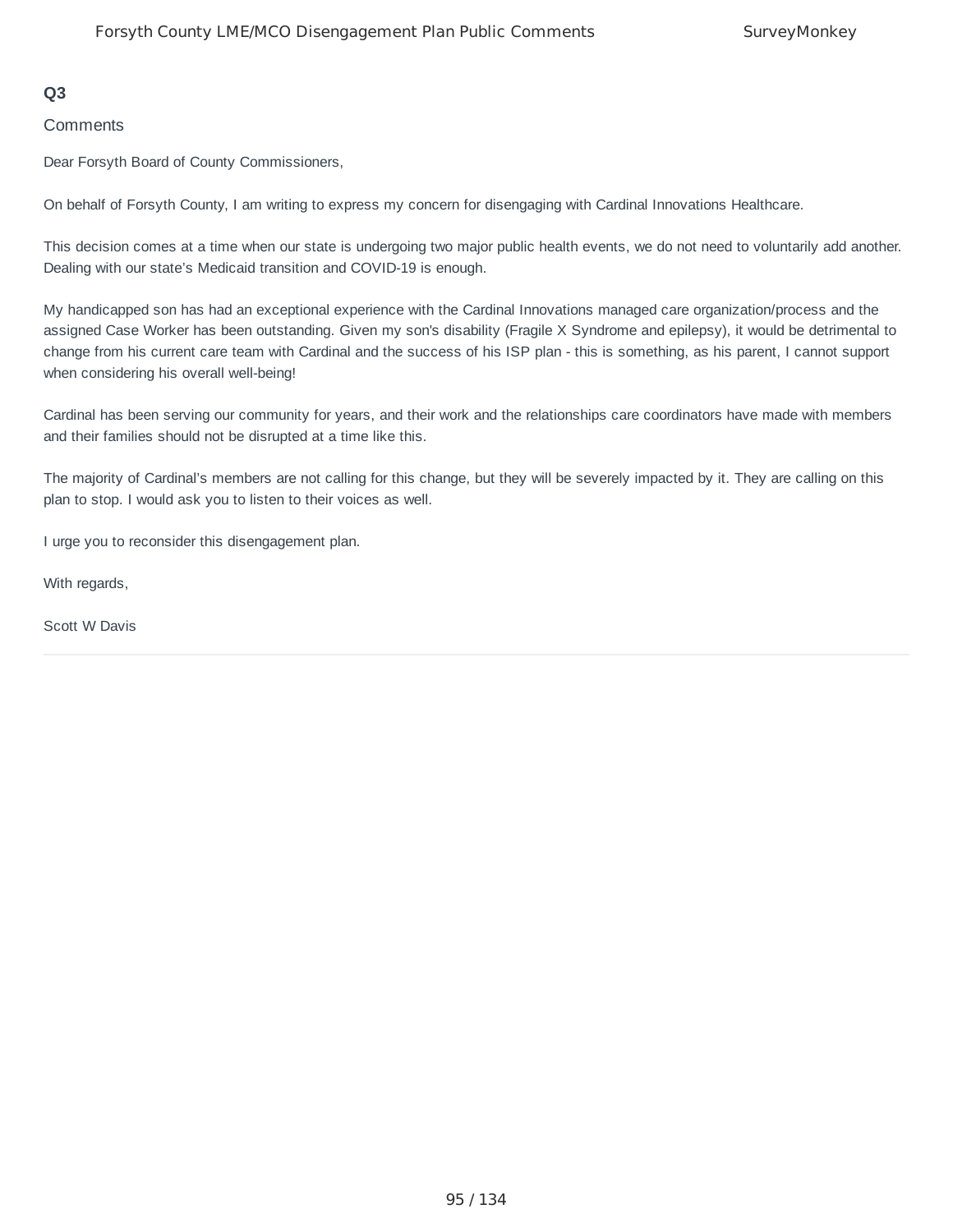### COMPLETE

| Collector:            | Web Link 1 (Web Link)                |
|-----------------------|--------------------------------------|
| Started:              | Thursday, April 22, 2021 10:11:07 AM |
| <b>Last Modified:</b> | Thursday, April 22, 2021 10:14:09 AM |
| <b>Time Spent:</b>    | 00:03:01                             |
| <b>IP Address:</b>    | 174.111.33.242                       |
|                       |                                      |

Page 1

## **Q1**

Full Name

Susanne Eaton

# **Q2**

Address

Kernersville, NC

## **Q3**

#### **Comments**

My son has had a good experience with Cardinal. His case manager is absolutely wonderful. SHE has helped us so very much with resources and whatever my son needs. Im very thankful for her and the services my son has received.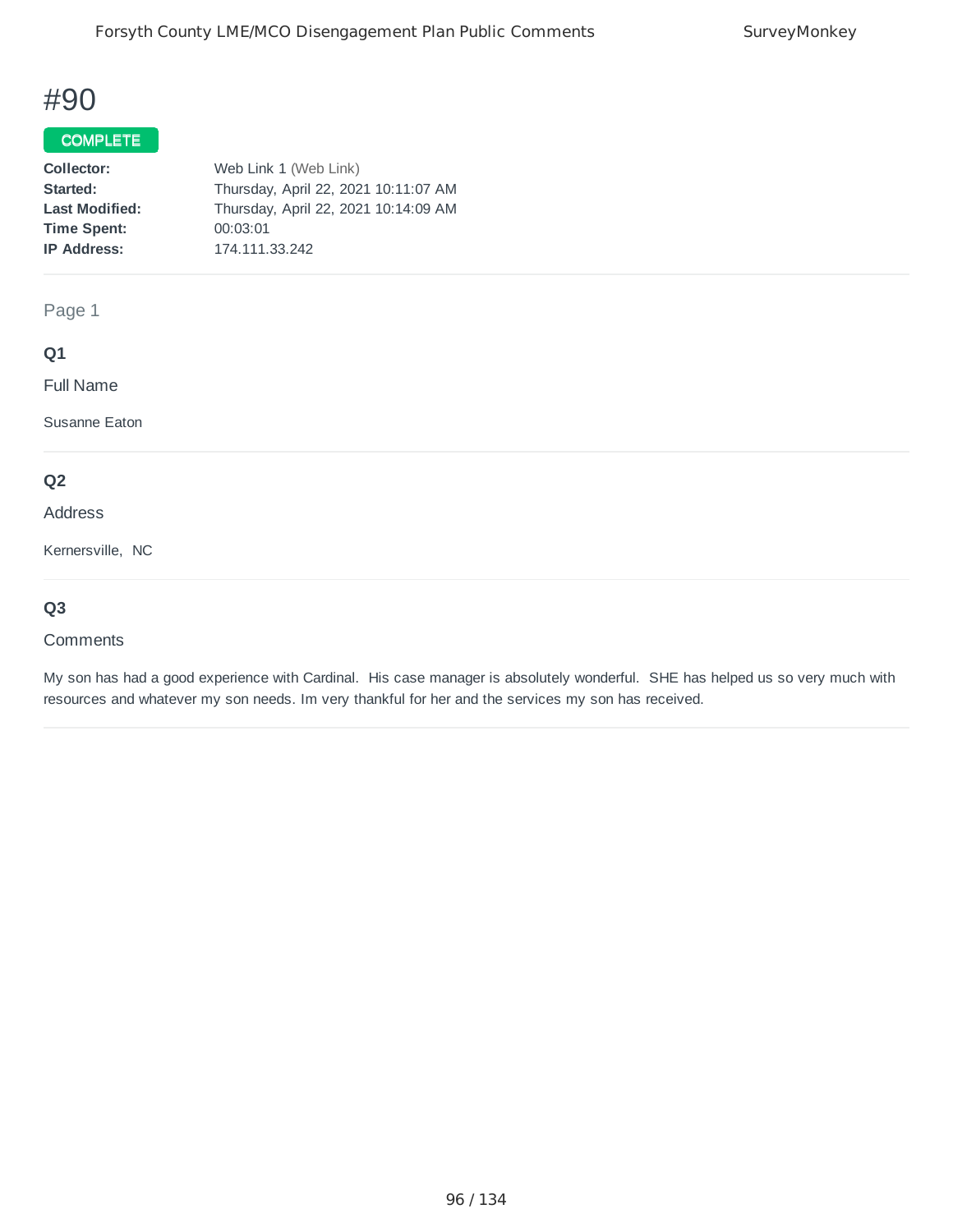## COMPLETE

| Collector:            | Web Link 1 (Web Link)                |
|-----------------------|--------------------------------------|
| Started:              | Thursday, April 22, 2021 11:56:03 AM |
| <b>Last Modified:</b> | Thursday, April 22, 2021 11:59:31 AM |
| <b>Time Spent:</b>    | 00:03:28                             |
| <b>IP Address:</b>    | 174.111.40.139                       |
|                       |                                      |

Page 1

# **Q1**

Full Name

Gloria Wakefield

# **Q2**

### Address

4645 Shelton Ridge Rd

# **Q3**

#### **Comments**

Please let us keep our health care provider through Cardinal. My daughter has down syndrome and does not handle change.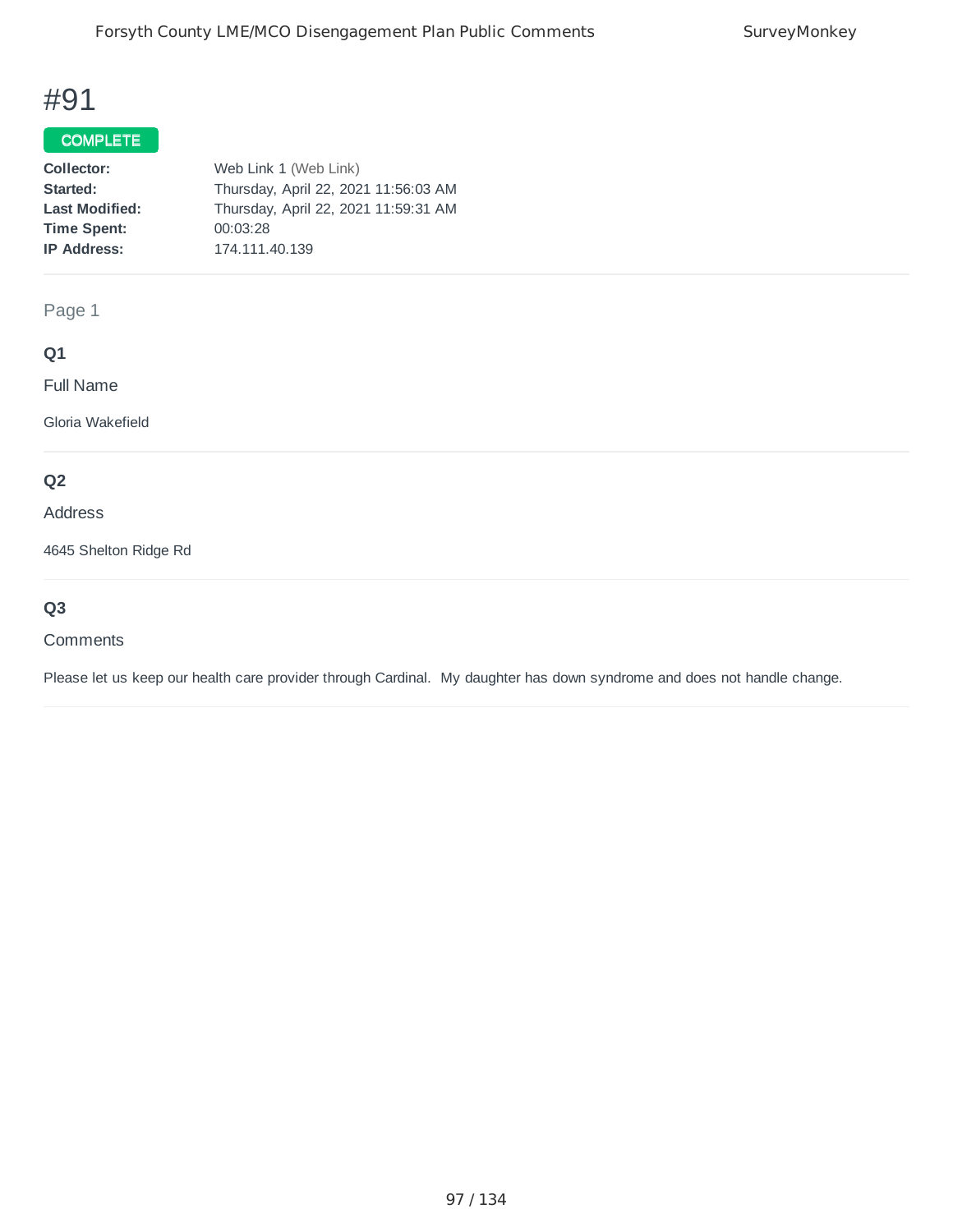## COMPLETE

| Collector:            | Web Link 1 (Web Link)               |
|-----------------------|-------------------------------------|
| Started:              | Thursday, April 22, 2021 4:07:49 PM |
| <b>Last Modified:</b> | Thursday, April 22, 2021 4:08:23 PM |
| <b>Time Spent:</b>    | 00:00:34                            |
| <b>IP Address:</b>    | 149.168.230.4                       |
|                       |                                     |

Page 1

# **Q1**

Full Name

Juvenile Court Counselor

# **Q2**

#### Address

Winston-Salem, NC

# **Q3**

**Comments** 

Cardinal is not helpful.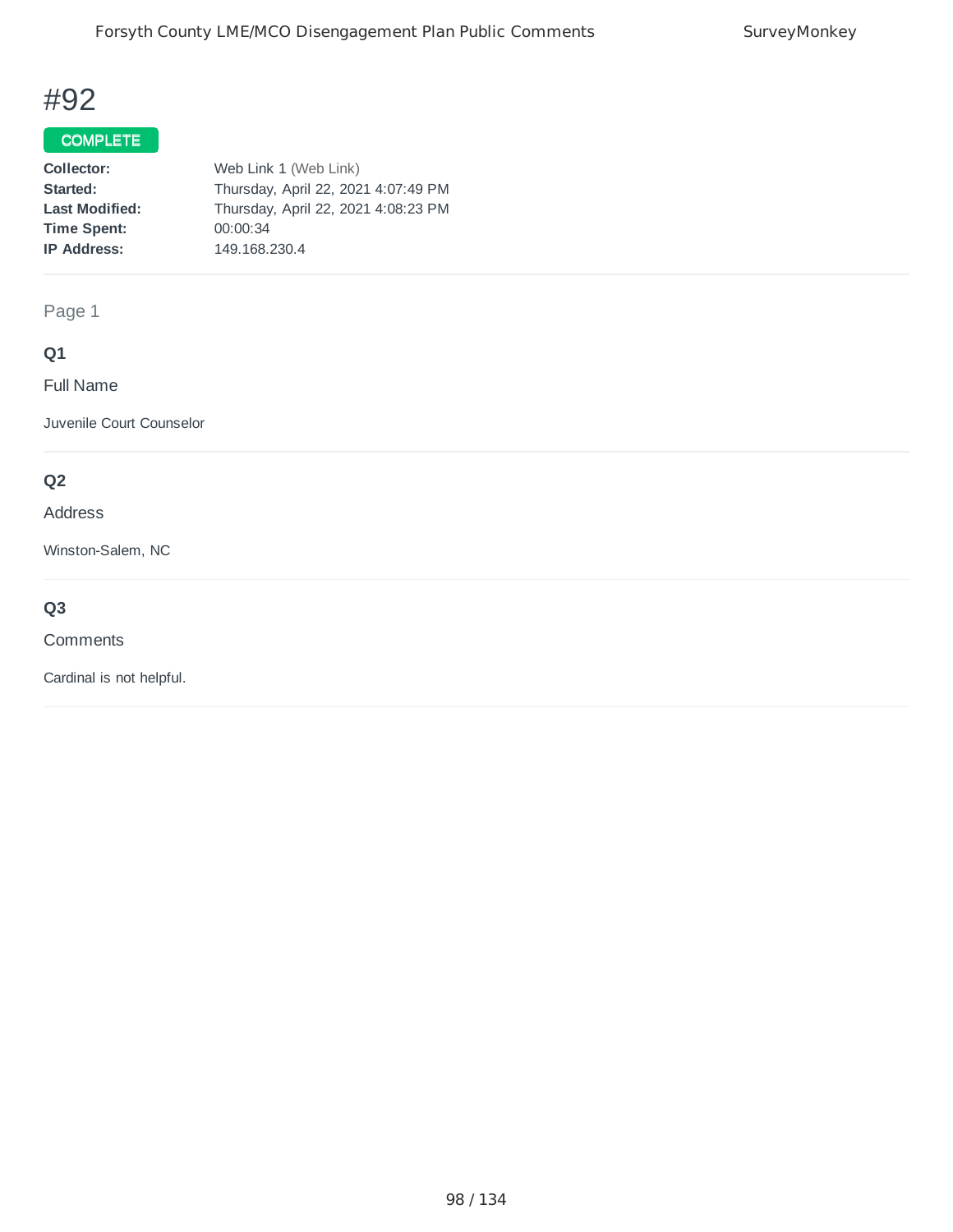### COMPLETE

| Collector:            | Web Link 1 (Web Link)               |
|-----------------------|-------------------------------------|
| Started:              | Thursday, April 22, 2021 4:14:22 PM |
| <b>Last Modified:</b> | Thursday, April 22, 2021 4:34:03 PM |
| <b>Time Spent:</b>    | 00:19:41                            |
| <b>IP Address:</b>    | 149.168.230.4                       |
|                       |                                     |

#### Page 1

### **Q1**

Full Name

Juvenile Court Counselor

### **Q2**

#### Address

200 North Main Street Winston Salem , NC 27101

### **Q3**

#### **Comments**

Cardinal has always been primarily concerned with what the prior services attempted have been versus what is recommended on their CCA or Psychological assessments. When a juvenile who has never been with the MH or JJ system before comes in with a whole lot happening in their life but they have no history of services however on the assessment from a MH provider is says they need a high level of care the way the system works is they can not get that service and will have to start with the lowest level of care which in turn allows them to keep doing the same thing they have been doing and most of the time getting more legal charges or other issues that arise. This puts the community, juveniles, and their family at risk. Also there are not enough agencies to provide the higher level of care services and most of them do not accept many of our kids due to the high level of needs, aggression, or type of offense. IF they provide that services they should not be allowed to pick and choose. Youth are given a recommendation for what they need and they either can't get the service that is needed becuase Cardinal will not approve it or there are not accepted by the agency. Cardinal is very slow to get involved and then they drag their feet to tell either us or an agency they need this or that before they can approve it or get involved or get a care coordinator. The length of time it takes to get a service is unacceptable. The best interest of the child and family are not given priority, the demands of Cardinal are a stopgate and feels very greed driven to not give up funds for the needed services. If these kids could get the recommended and needed services in a timely manner the amount of recidivism and severity of the petitions we see could be greatly reduced. It is always a fight it seems and there is always a blame game. It is not need driven, it is policy and procedure driven as there is always an excuse of "well they haven't had this lower level of service yet" or "there aren't any openings or beds available" . I lost trust and faith in Cardinal many years ago and nothing has gotten better or changed. This is not acceptable for our community. It seems that care coordination and MH agencies are working against each other and also MH agencies at lower levels of service will not discharge or recommend a higher level of service because it "looks bad for them to have an unsuccessful client".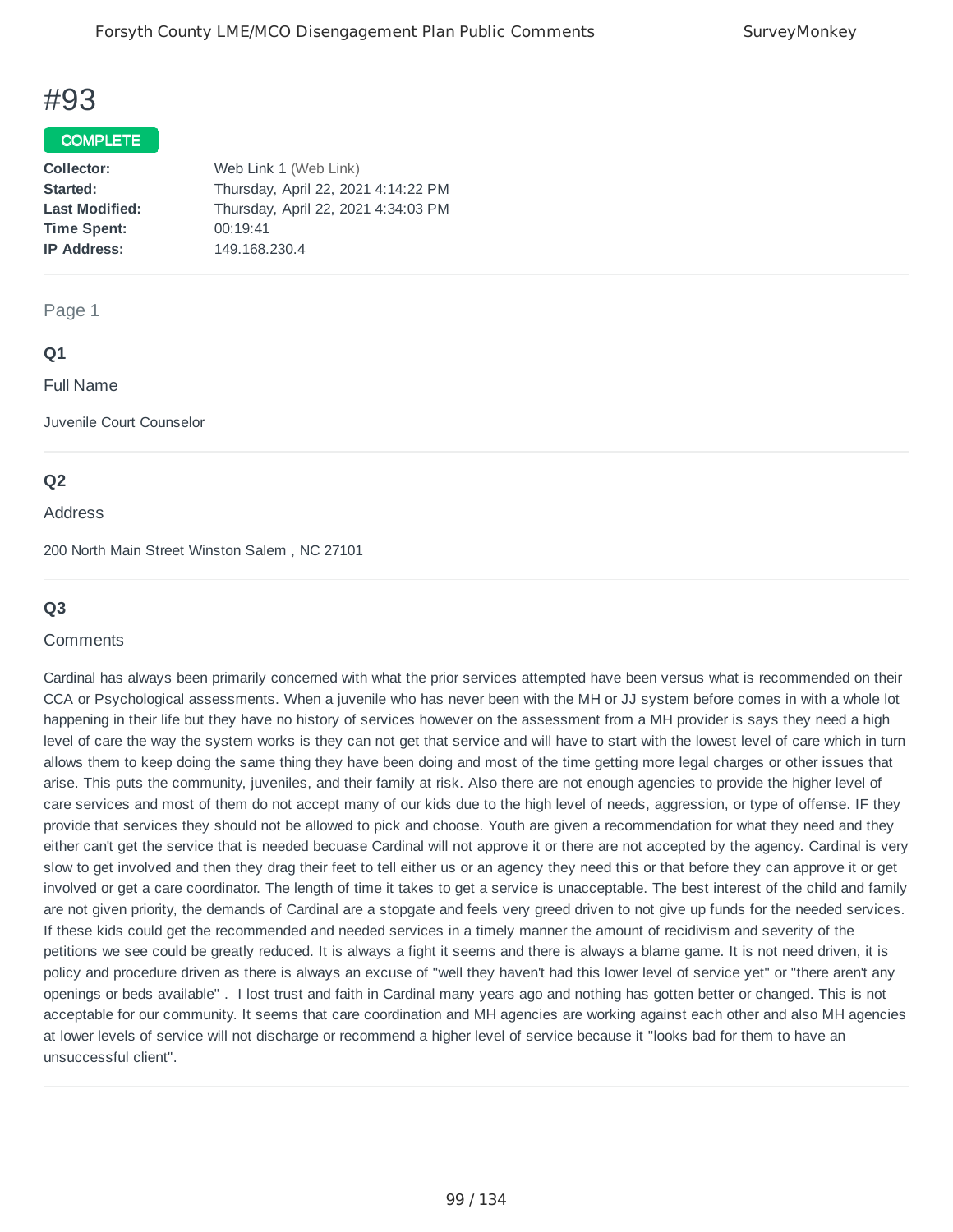## COMPLETE

| Collector:            | Web Link 1 (Web Link)               |
|-----------------------|-------------------------------------|
| Started:              | Thursday, April 22, 2021 6:23:28 PM |
| <b>Last Modified:</b> | Thursday, April 22, 2021 6:24:35 PM |
| <b>Time Spent:</b>    | 00:01:06                            |
| <b>IP Address:</b>    | 71.71.41.171                        |
|                       |                                     |

Page 1

# **Q1**

Full Name

Kristine Drum

# **Q2**

Address

8915 Doubletree Lane, Clemmons, NC

# **Q3**

#### Comments

I am very happy with my service provider and services through Cardinal and do not feel we need a change.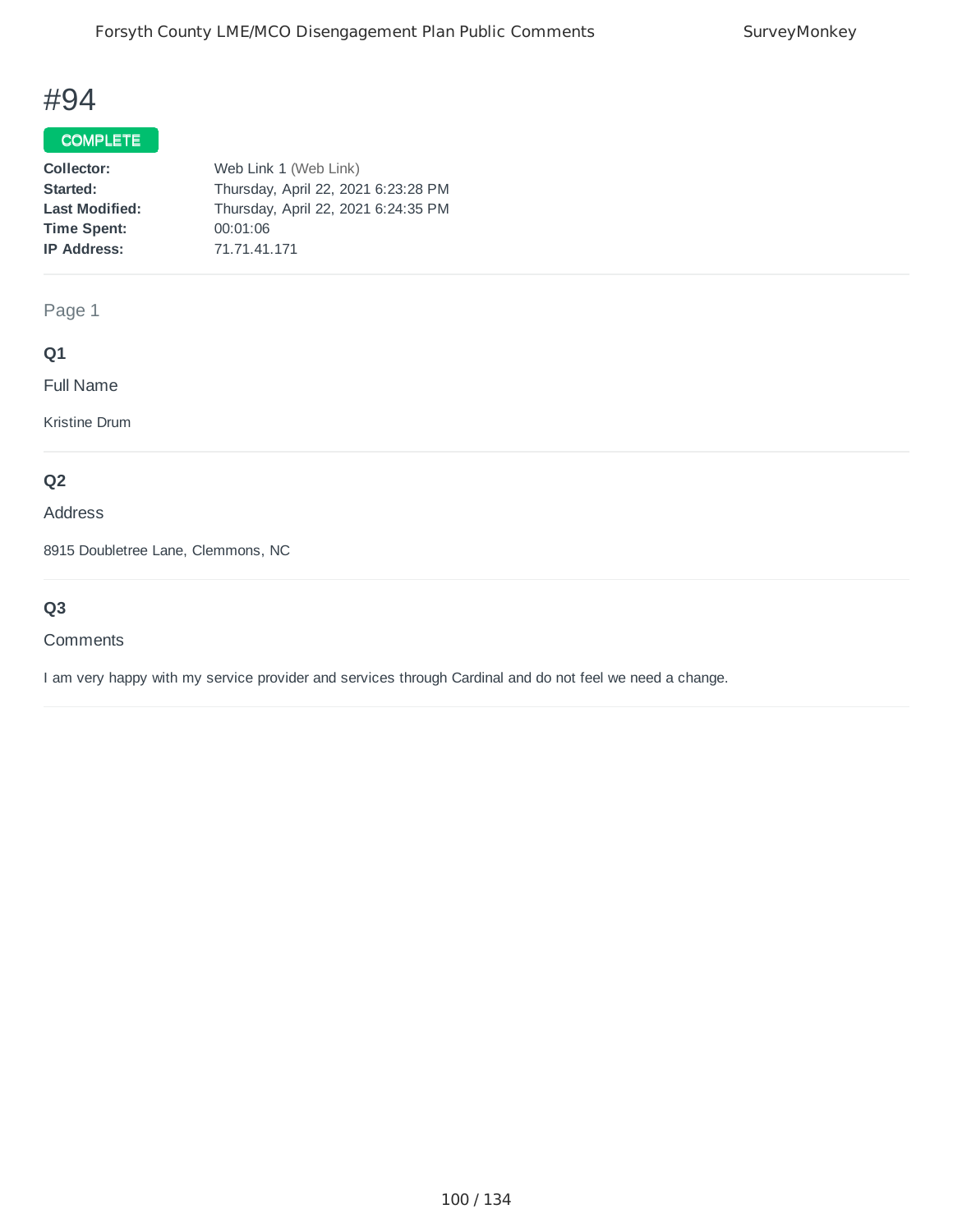# COMPLETE

| Collector:            | Web Link 1 (Web Link)              |
|-----------------------|------------------------------------|
| Started:              | Friday, April 23, 2021 12:31:59 PM |
| <b>Last Modified:</b> | Friday, April 23, 2021 12:40:28 PM |
| <b>Time Spent:</b>    | 00:08:29                           |
| <b>IP Address:</b>    | 174.111.38.129                     |
|                       |                                    |

Page 1

# **Q1**

Full Name

Betty Green

## **Q2**

Address

3183 Thelbe Lane Kernersville, NC 27284

# **Q3**

**Comments** 

Cardinal has served us well over the years. I see no need for change or for disengaging with Cardinal Innovations Healthcare.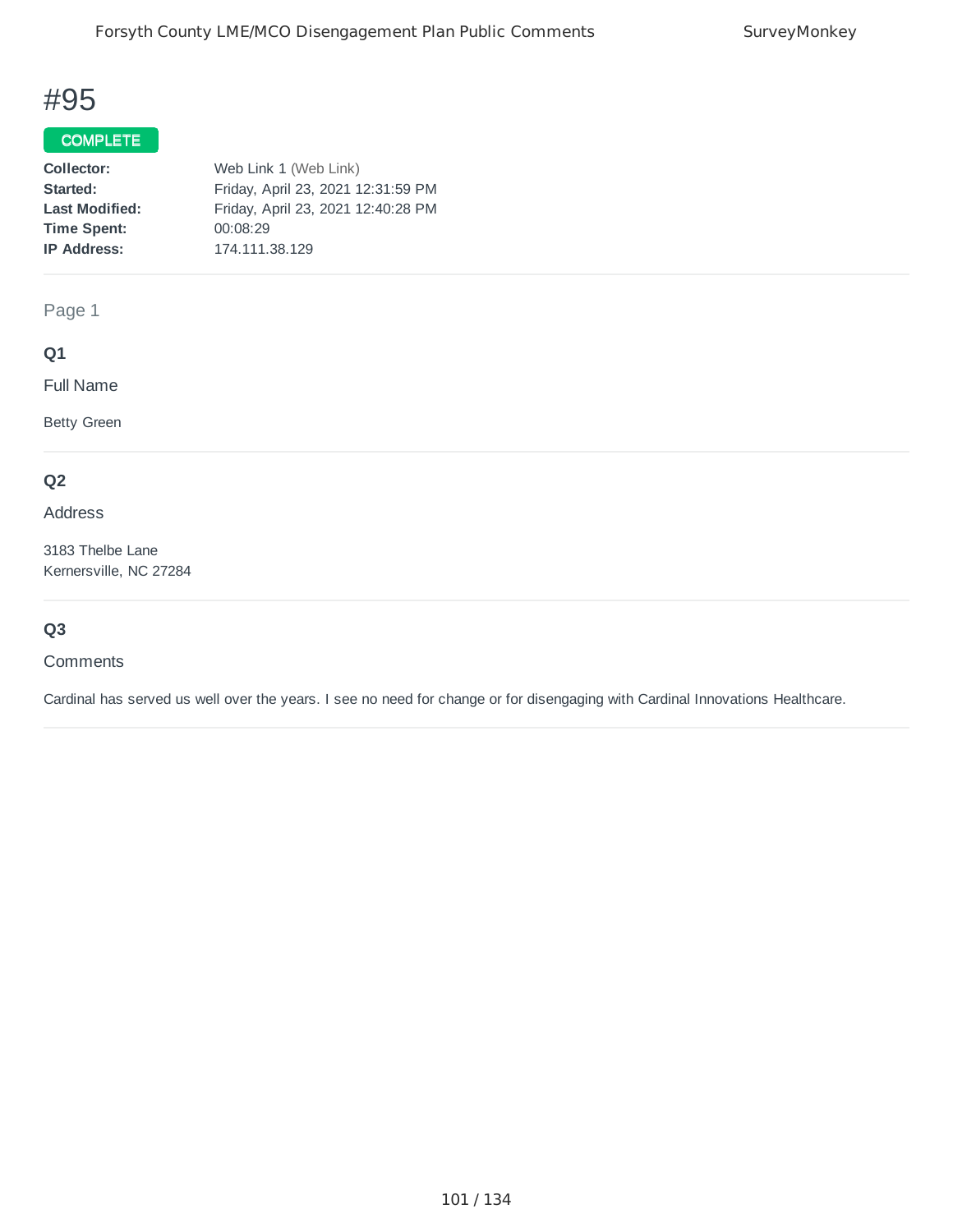### COMPLETE

| Collector:            | Web Link 1 (Web Link)              |
|-----------------------|------------------------------------|
| Started:              | Sunday, April 25, 2021 11:27:20 AM |
| <b>Last Modified:</b> | Sunday, April 25, 2021 11:38:10 AM |
| <b>Time Spent:</b>    | 00:10:49                           |
| <b>IP Address:</b>    | 71.76.204.49                       |
|                       |                                    |

Page 1

## **Q1**

Full Name

Altagracia Bryant

### **Q2**

Address

520 Covington Ridge Rd Winston Saleem, NC 27107

## **Q3**

**Comments** 

Change for a group of individuals with special needs is not taken well. Why make changes when it is not for the benefit of the individuals involved. We are still dealing with this pandemic and other issues, if it works why change it.

Please take into consideration what this will do to the these patients, and the caregivers involved.

I just moved to this area from Tucson, AZ where I worked for a Community Health Center, El Rio for several years and as with any community health center our special needs patients suffer severe anxiety when things get changed these are the people that are always not seen or heard. Please reconsider.

Thank You

Altagracia Bryant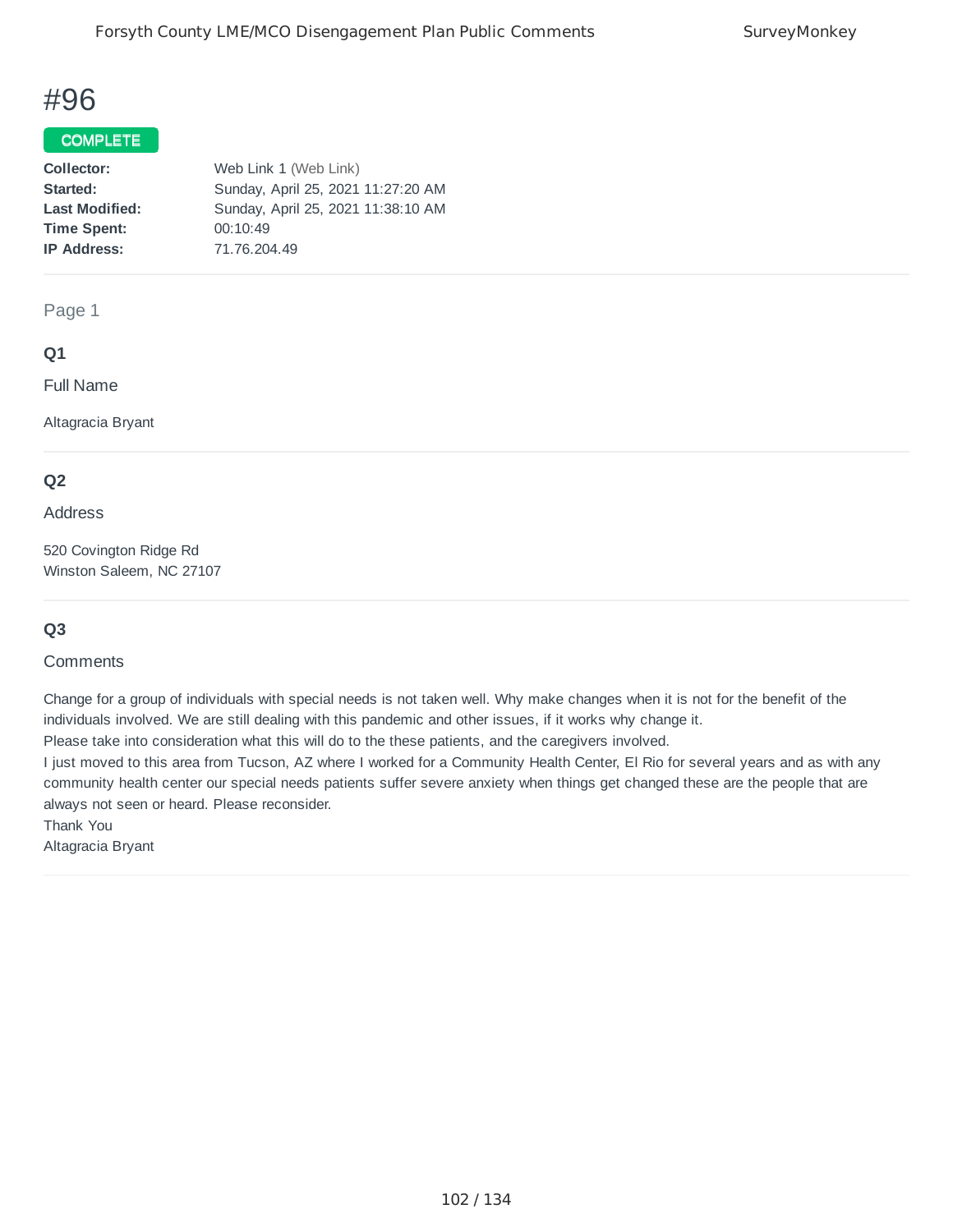## COMPLETE

| Collector:            | Web Link 1 (Web Link)             |
|-----------------------|-----------------------------------|
| Started:              | Monday, April 26, 2021 1:18:20 AM |
| <b>Last Modified:</b> | Monday, April 26, 2021 1:19:58 AM |
| <b>Time Spent:</b>    | 00:01:37                          |
| <b>IP Address:</b>    | 24.88.178.223                     |
|                       |                                   |

Page 1

# **Q1**

Full Name

Robert Muecke

# **Q2**

#### Address

795 Lancaster Park CT

# **Q3**

#### **Comments**

Get Cardinal out ASAP!!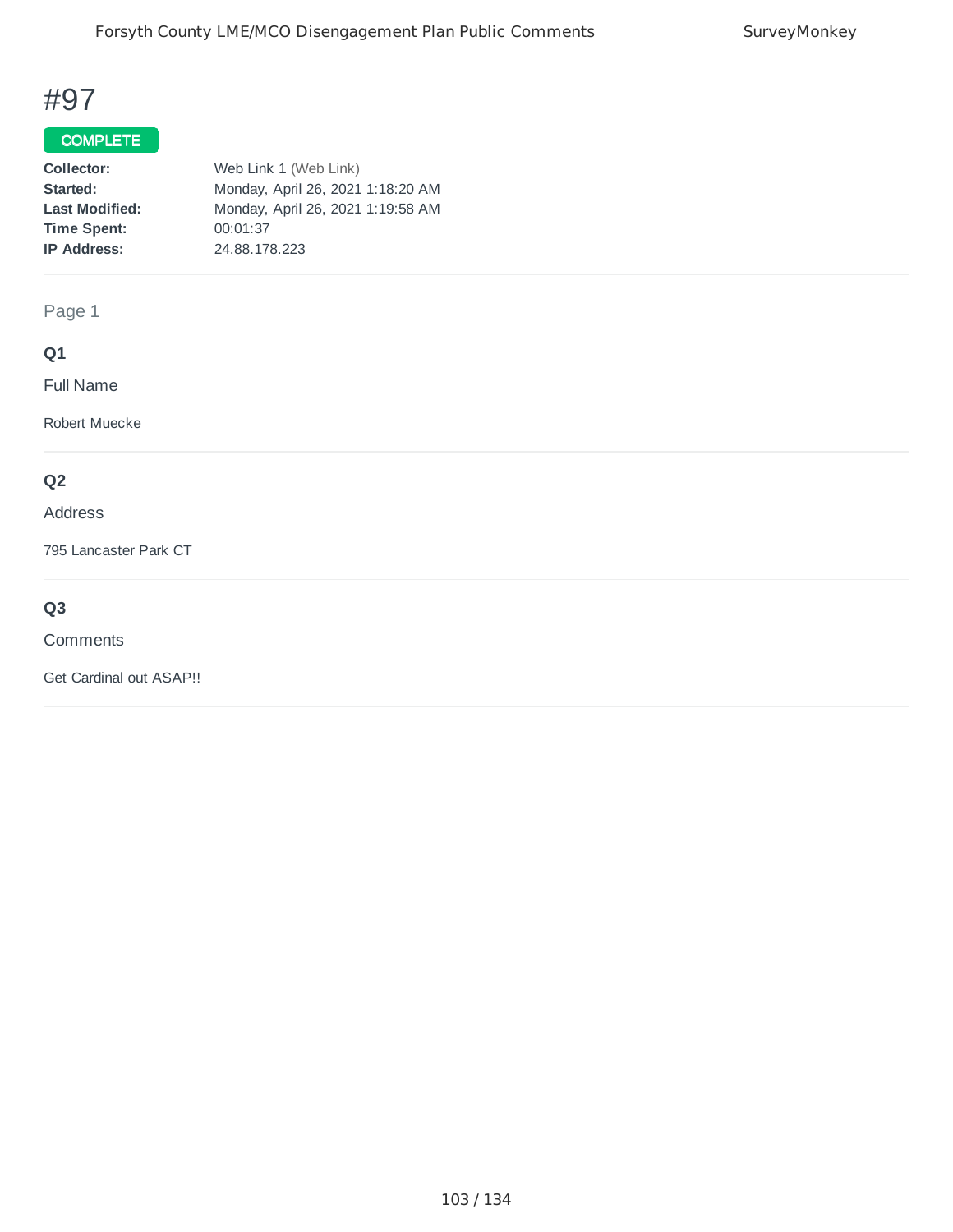## COMPLETE

| Collector:            | Web Link 1 (Web Link)             |
|-----------------------|-----------------------------------|
| Started:              | Monday, April 26, 2021 8:14:43 AM |
| <b>Last Modified:</b> | Monday, April 26, 2021 8:19:59 AM |
| <b>Time Spent:</b>    | 00:05:15                          |
| <b>IP Address:</b>    | 99.36.101.157                     |
|                       |                                   |

### Page 1

### **Q1**

Full Name

Erik Lilje

### **Q2**

#### Address

3537 N Lakeshore Dr Clemmons

# **Q3**

#### **Comments**

The internet is absolutely deluged with ads to comment, which is kind of suspicious actually. I thought 'why not'? So I did a little research on this issue. I read the audit report. It's pretty negative.

While these services are needed, and I'm sure they will continue to be, as a taxpayer I have to take the side of the auditors here.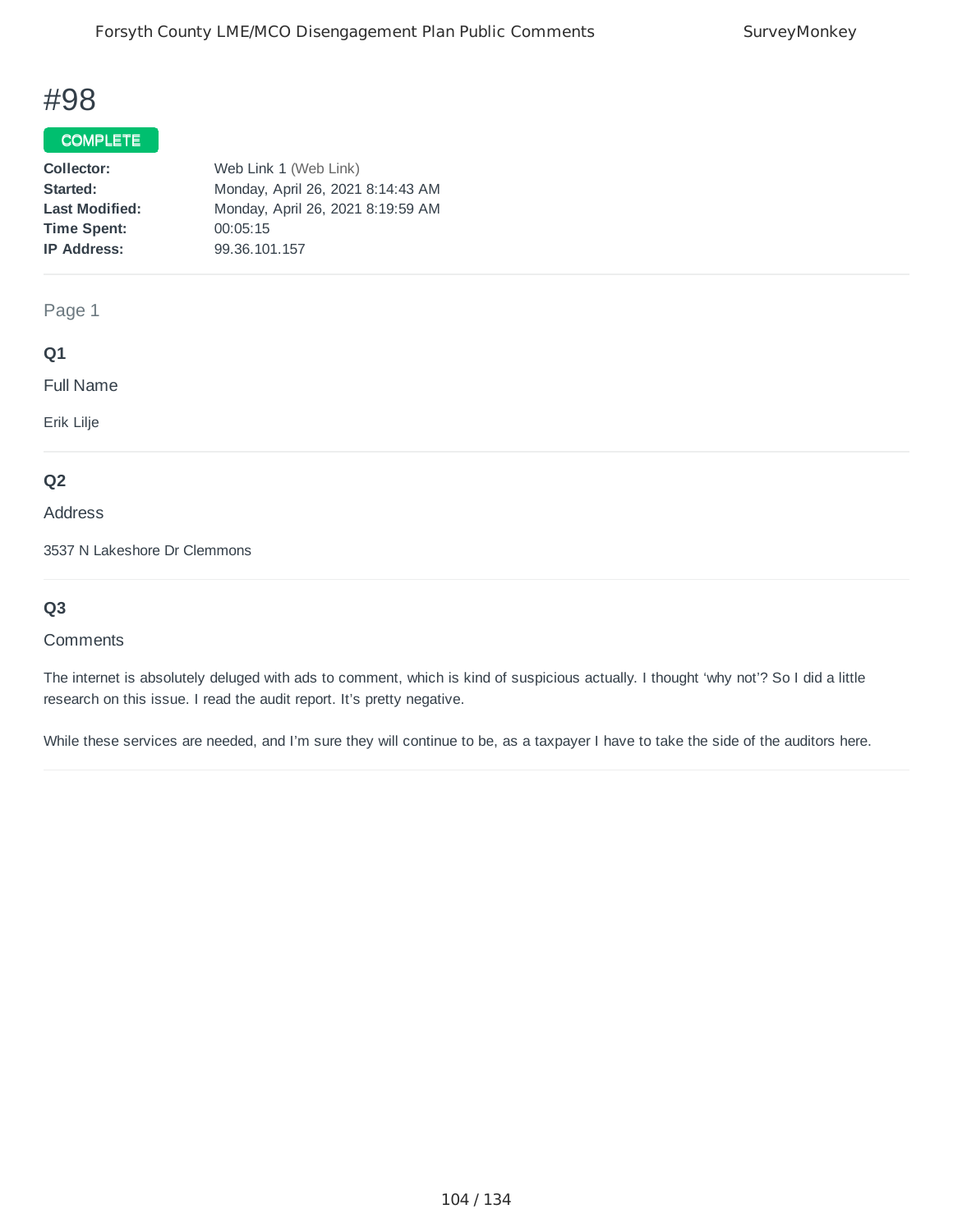## COMPLETE

| Collector:            | Web Link 1 (Web Link)             |
|-----------------------|-----------------------------------|
| Started:              | Monday, April 26, 2021 8:40:49 AM |
| <b>Last Modified:</b> | Monday, April 26, 2021 8:41:49 AM |
| <b>Time Spent:</b>    | 00:00:59                          |
| <b>IP Address:</b>    | 45.36.154.108                     |
|                       |                                   |

Page 1

# **Q1**

Full Name

Brittany @Quick

## **Q2**

#### Address

School was

# **Q3**

#### Comments

Whf you play with it sis please call during our birthday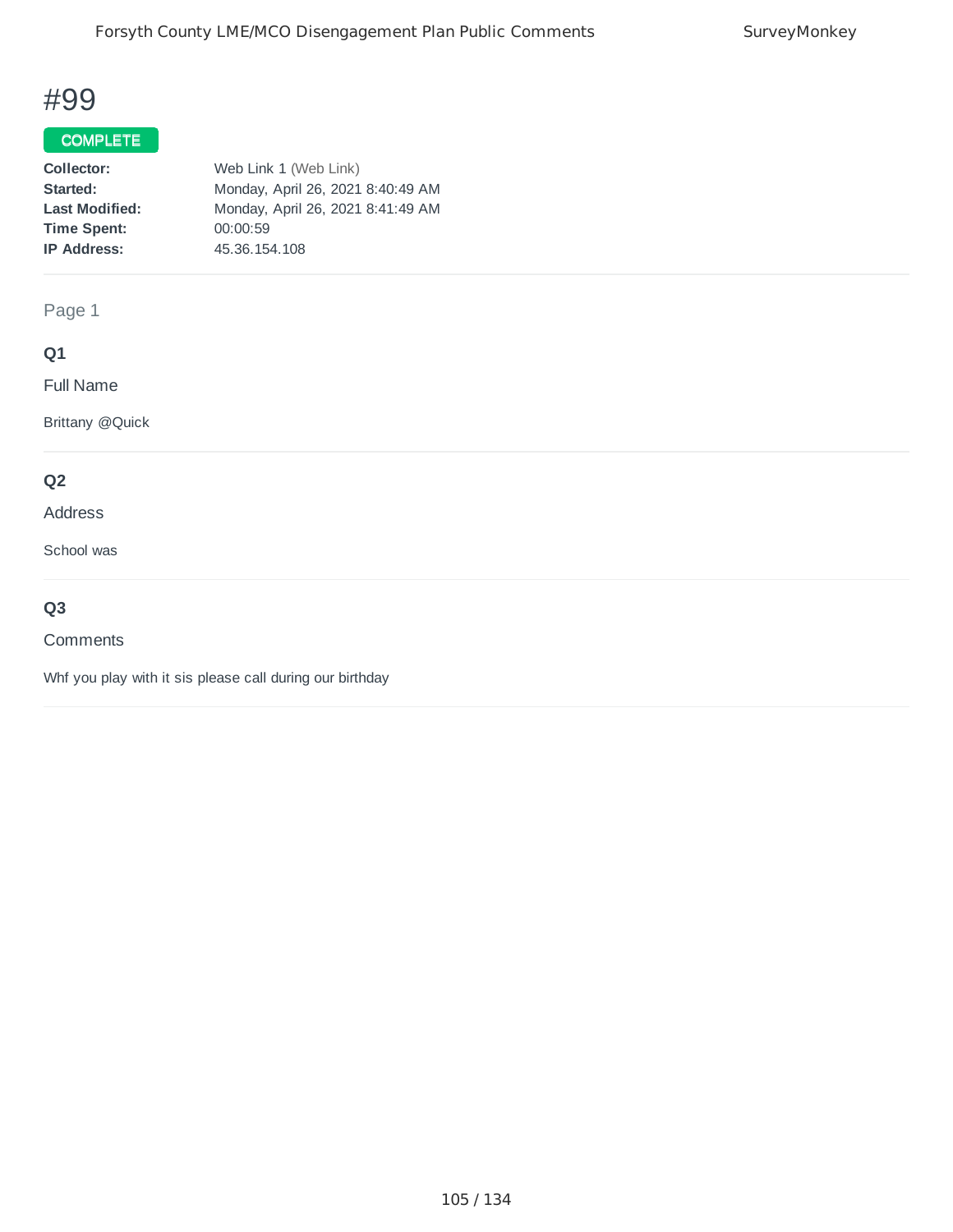#### **COMPLETE**

| Collector:            | Web Link 1 (Web Link)             |
|-----------------------|-----------------------------------|
| Started:              | Monday, April 26, 2021 6:40:40 PM |
| <b>Last Modified:</b> | Monday, April 26, 2021 7:07:51 PM |
| <b>Time Spent:</b>    | 00:27:10                          |
| <b>IP Address:</b>    | 174.194.19.202                    |
|                       |                                   |

Page 1

### **Q1**

Full Name

BETTY HOLDER LAMBETH

### **Q2**

Address

2439 QUAIL LAKE DRIVE CHARLOTTE, N.C. 28210

## **Q3**

**Comments** 

TO WHOM IT MAY CONCERN,

I, BETTY LAMBETH, MOTHER OF COURTNEY MICHELLE LAMBETH, REQUEST TO KEEP CARDINAL INNOVATIONS. MICHAEL STEED HAS DONE AN OUTSTANDING JOB AS OUR SOCIAL WORKER OVER THE PAST FOUR YEARS. MR STEED ALWAYS RETURNED PHONE CALLS AND HE ACCOMPLISHED MORE IN SIX MONTHS THAN OTHER AGENCIES DID IN OVER TEN YEARS. I WISH THAT ALL DEVELOPMENTALLY DISABLED ADULTS COULD HAVE SOMEONE LIKE MR. STEED. COURTNEY IS VISUALLY IMPAIRED, TOTALLY DEAF AND WHEELCHAIR BOUND. HE UNDERSTANDS HER MANY DISABILITIES AND HELPS US NAVIGATE WHAT IS IN HER BEST INTEREST.

THE RAPOR AND TRUST THAT HAS DEVELOPED BETWEEN MY DAUGHTER AND MR. STEED IS VERY SPECIAL. SHE WOULD BE TRULY SADDENED TO LEARN THAT HE HAD BEEN REPLACED. THESE RELATIONSHIPS TAKE TIME TO BUILD, AND SO I AM BEGGING YOU TO PLEASE KEEP CARDINAL INNOVATIONS IN PLACE IN FORSYTH COUNTY. YOUR CONSIDERATION IS GREATLY APPRECIATED.

BETTY H. LAMBETH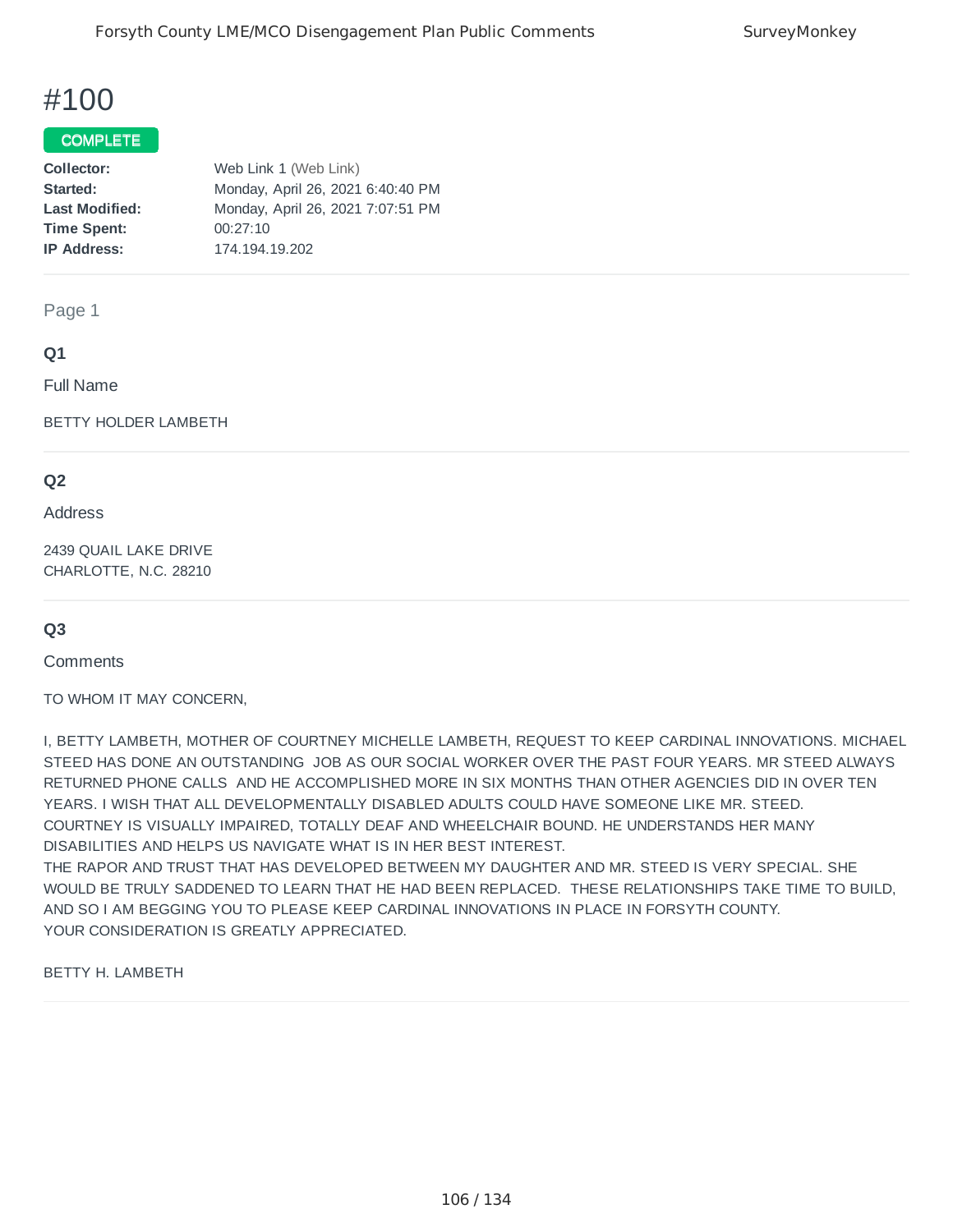## COMPLETE<sup>T</sup>

| Collector:            | Web Link 1 (Web Link)              |
|-----------------------|------------------------------------|
| Started:              | Tuesday, April 27, 2021 4:03:16 AM |
| <b>Last Modified:</b> | Tuesday, April 27, 2021 4:07:53 AM |
| <b>Time Spent:</b>    | 00:04:37                           |
| <b>IP Address:</b>    | 104.138.237.169                    |
|                       |                                    |

Page 1

## **Q1**

Full Name

Raymond Jones

# **Q2**

Address

316 N Spring Street, Winston-Salem, NC 27101

# **Q3**

#### **Comments**

I support Forsyth County's plan for disengagement from Cardinal and a transition to Partners. The county's studies of the issue and its implications, and the unanimous vote of the Commissioners, are compelling and convincing.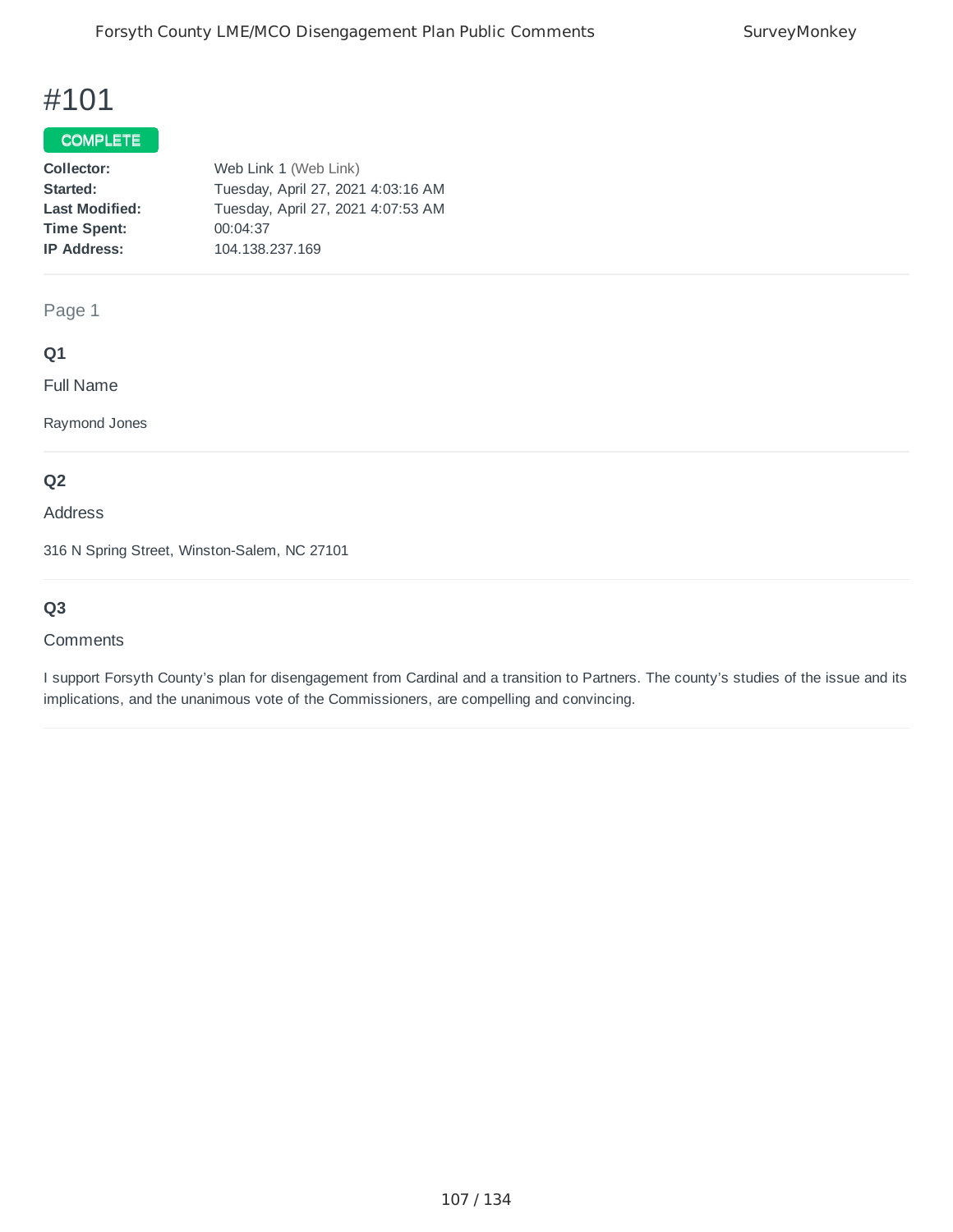## COMPLETE

| Collector:            | Web Link 1 (Web Link)              |
|-----------------------|------------------------------------|
| Started:              | Tuesday, April 27, 2021 4:41:02 AM |
| <b>Last Modified:</b> | Tuesday, April 27, 2021 4:55:11 AM |
| <b>Time Spent:</b>    | 00:14:08                           |
| <b>IP Address:</b>    | 24.88.186.46                       |
|                       |                                    |

Page 1

### **Q1**

Full Name

Sharon Caldwell

## **Q2**

#### Address

625 Clemson Circle Winston Salem NC 27107

# **Q3**

#### **Comments**

I am a patient and have had to adjust to so many people and changes and I am sick of it. We are disabled and it is it is very unfortunate and unfair that each time we get to know someone we have to start over again getting to know and trust someone else who has our privacy as our best interest for a little while? For how long are this therapist going to be here to help me? Too much adjusting over too many years.....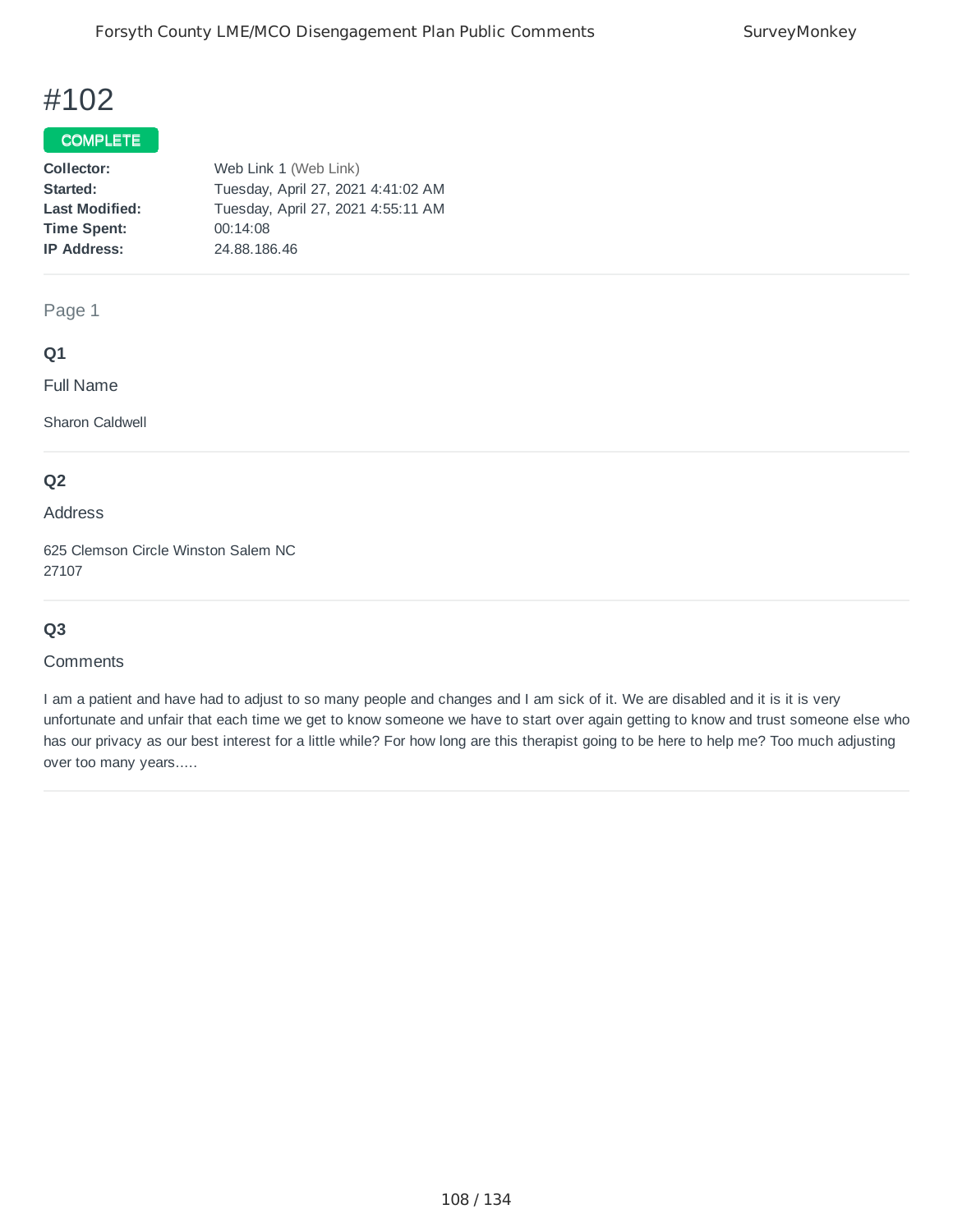## COMPLETE

| Web Link 1 (Web Link)              |
|------------------------------------|
| Tuesday, April 27, 2021 1:47:22 PM |
| Tuesday, April 27, 2021 1:47:48 PM |
| 00:00:26                           |
| 75.183.41.139                      |
|                                    |

## Page 1

## **Q1**

Full Name

Danija

## **Q2**

#### Address

Jackson Avenue

## **Q3**

#### **Comments**

Good morning to you and your mom and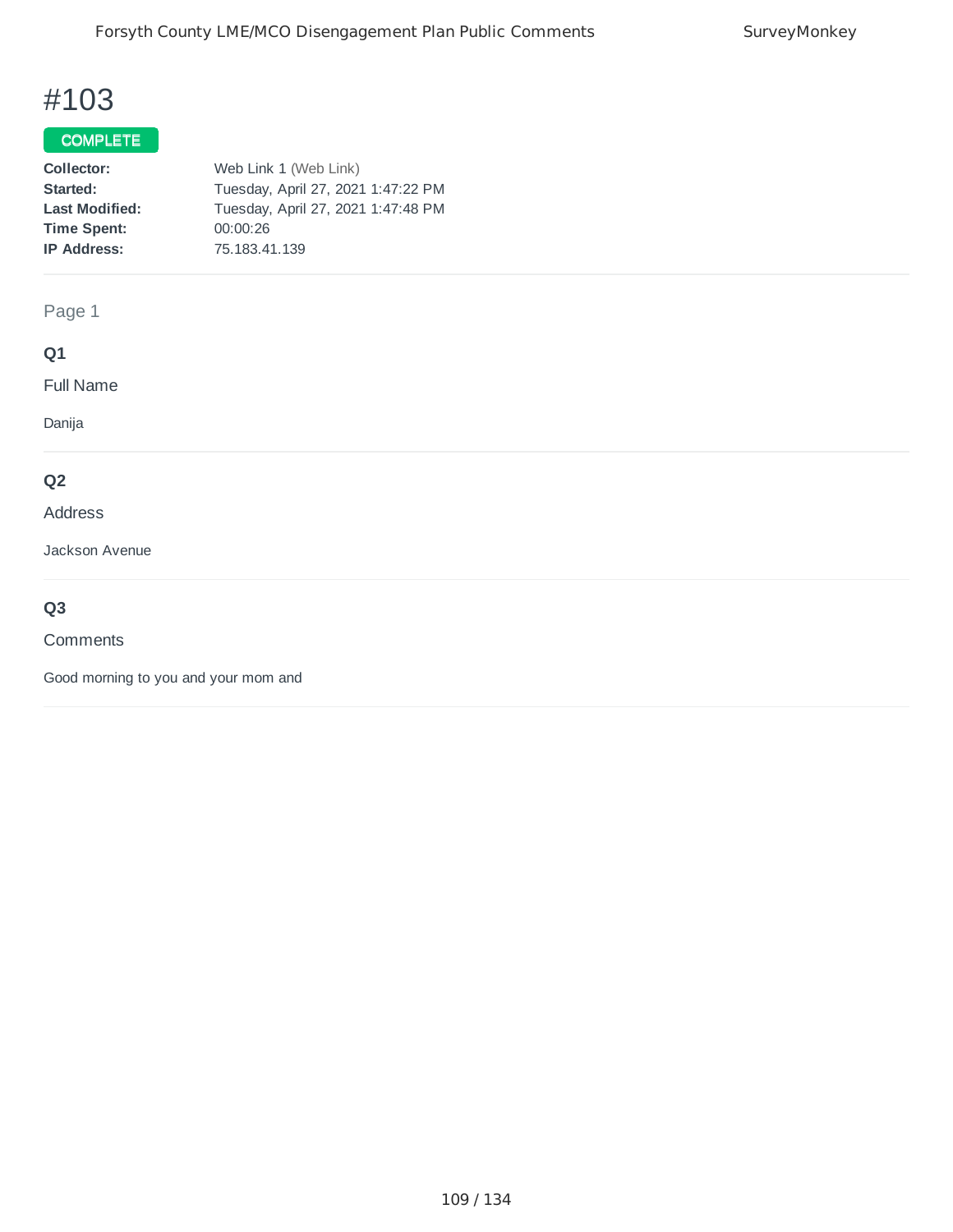### COMPLETE

| Collector:            | Web Link 1 (Web Link)              |
|-----------------------|------------------------------------|
| Started:              | Tuesday, April 27, 2021 2:29:27 PM |
| <b>Last Modified:</b> | Tuesday, April 27, 2021 2:44:17 PM |
| <b>Time Spent:</b>    | 00:14:49                           |
| <b>IP Address:</b>    | 24.88.152.155                      |
|                       |                                    |

Page 1

### **Q1**

Full Name

Sharon Cummings

## **Q2**

#### Address

1768 ridgestone ln kernersville

## **Q3**

#### **Comments**

I and many others will be very thankful to leave Cardinal that are getting rich on the people that need help bad.They are the biggest for giving large bonuses so your cc can hold back benefits to get them a bonus. ITS A SHAME TO DO THIS TO THESE PEOPLE WHO NEED HELP WITH IDD. I DONT KNOW HOW THEY SLEEP AT NIGHT OR LOOK THEMSELVES IN THE MIRROW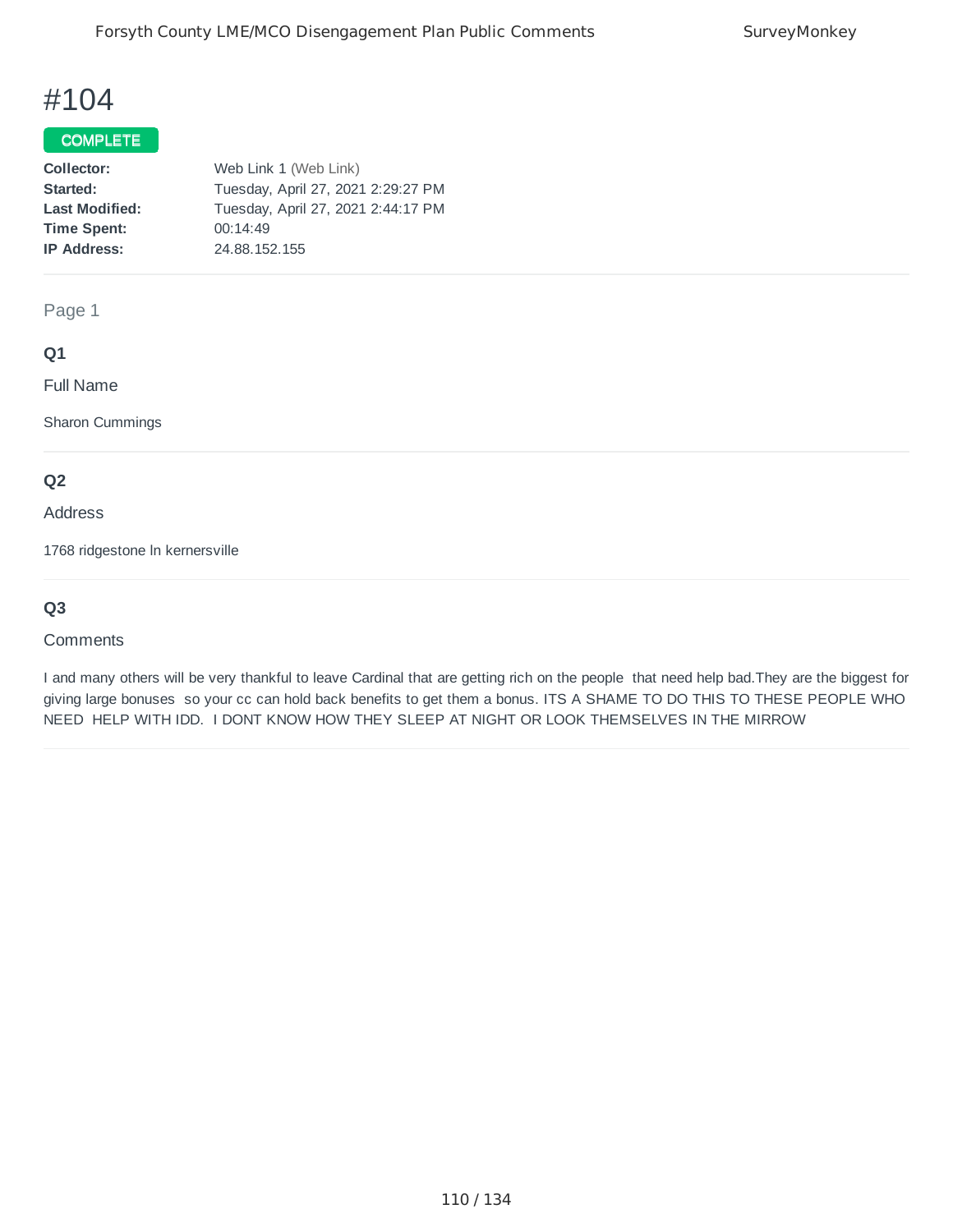## COMPLETE

| Collector:            | Web Link 1 (Web Link)              |
|-----------------------|------------------------------------|
| Started:              | Tuesday, April 27, 2021 3:54:25 PM |
| <b>Last Modified:</b> | Tuesday, April 27, 2021 3:57:57 PM |
| <b>Time Spent:</b>    | 00:03:32                           |
| <b>IP Address:</b>    | 174.247.12.64                      |
|                       |                                    |

Page 1

## **Q1**

Full Name

Mac McGee

## **Q2**

Address

3216 Meadow Lane Winston Salem NC 27107

## **Q3**

#### **Comments**

We gave great relationship with our case manager. We see no need to change to another company.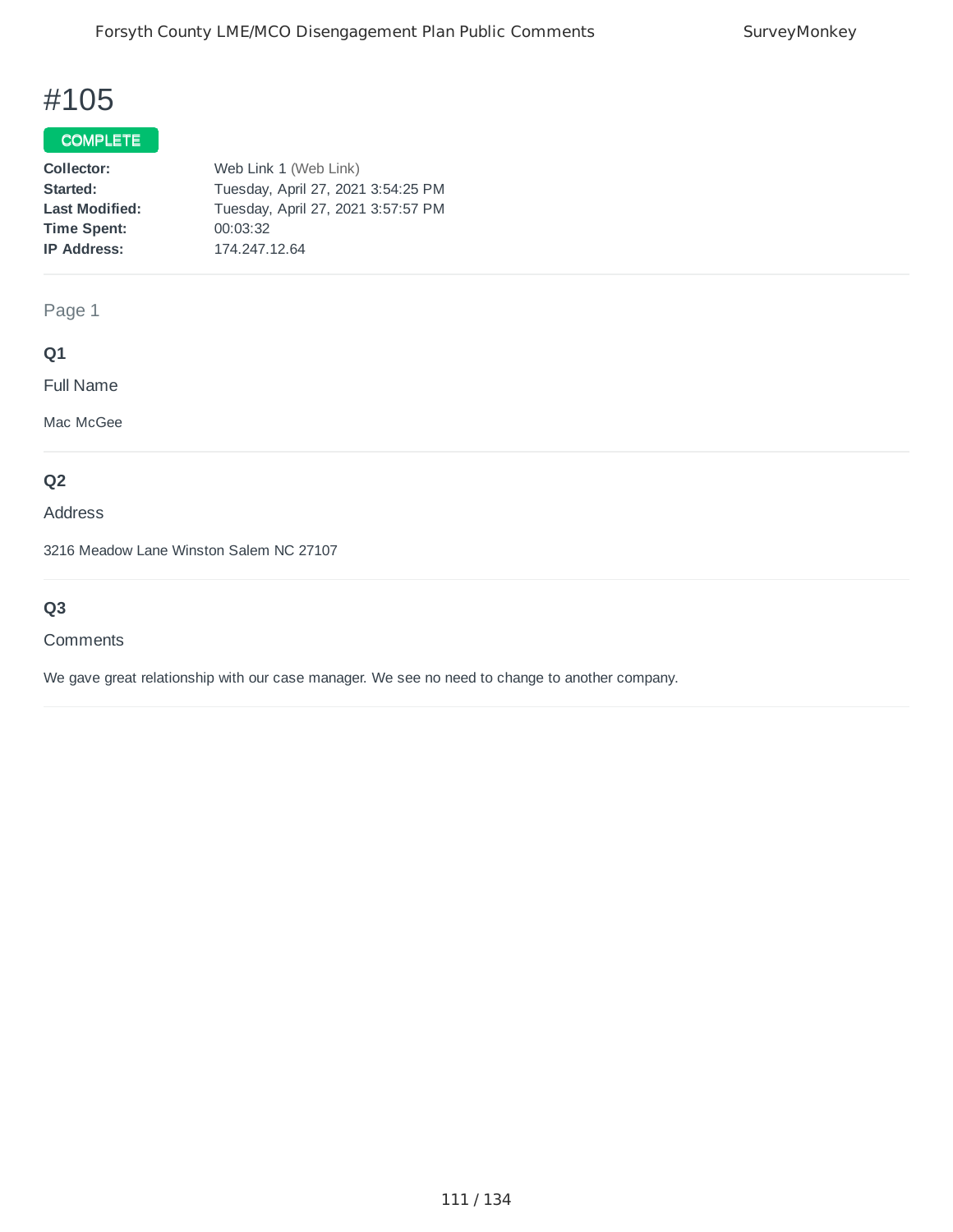#### COMPLETE

| Collector:            | Web Link 1 (Web Link)              |
|-----------------------|------------------------------------|
| Started:              | Tuesday, April 27, 2021 9:32:21 PM |
| <b>Last Modified:</b> | Tuesday, April 27, 2021 9:40:07 PM |
| <b>Time Spent:</b>    | 00:07:45                           |
| <b>IP Address:</b>    | 71.71.42.94                        |
|                       |                                    |

Page 1

#### **Q1**

Full Name

Connor Farney

#### **Q2**

Address

2742 Bartlett Ln Clemmons NC 27012

### **Q3**

#### **Comments**

My son Connor Farney is 27 years old and severely disabled. He is on tube feeds and has to be suctioned regularly. without this care he would be in the hospital on a frequent basis. His services through the Inovations program has allowed him to stay in our home and allow us to stay gainfully employed while caring for him. While under Cardinal we have had a wonderful care coordinator for the last two years. He is the best we have had. He checks in with us regularly through home and video visits and phone calls and takes an active interest in Connor's health care team. Bayada home care has provided us with the most wonderful caregiver for Connor for the last two years. She has become part of our family and has helped us keep Connor out of the hospital and keep him well for the last two years.

To start over with another Care coordinator or caregiver would be a disaster for Connor and our family. Cardinal has done a very good job for Connor. I would argue that three may needed reforms in their organization, they should not be changed for the good of their very medically fragile clients.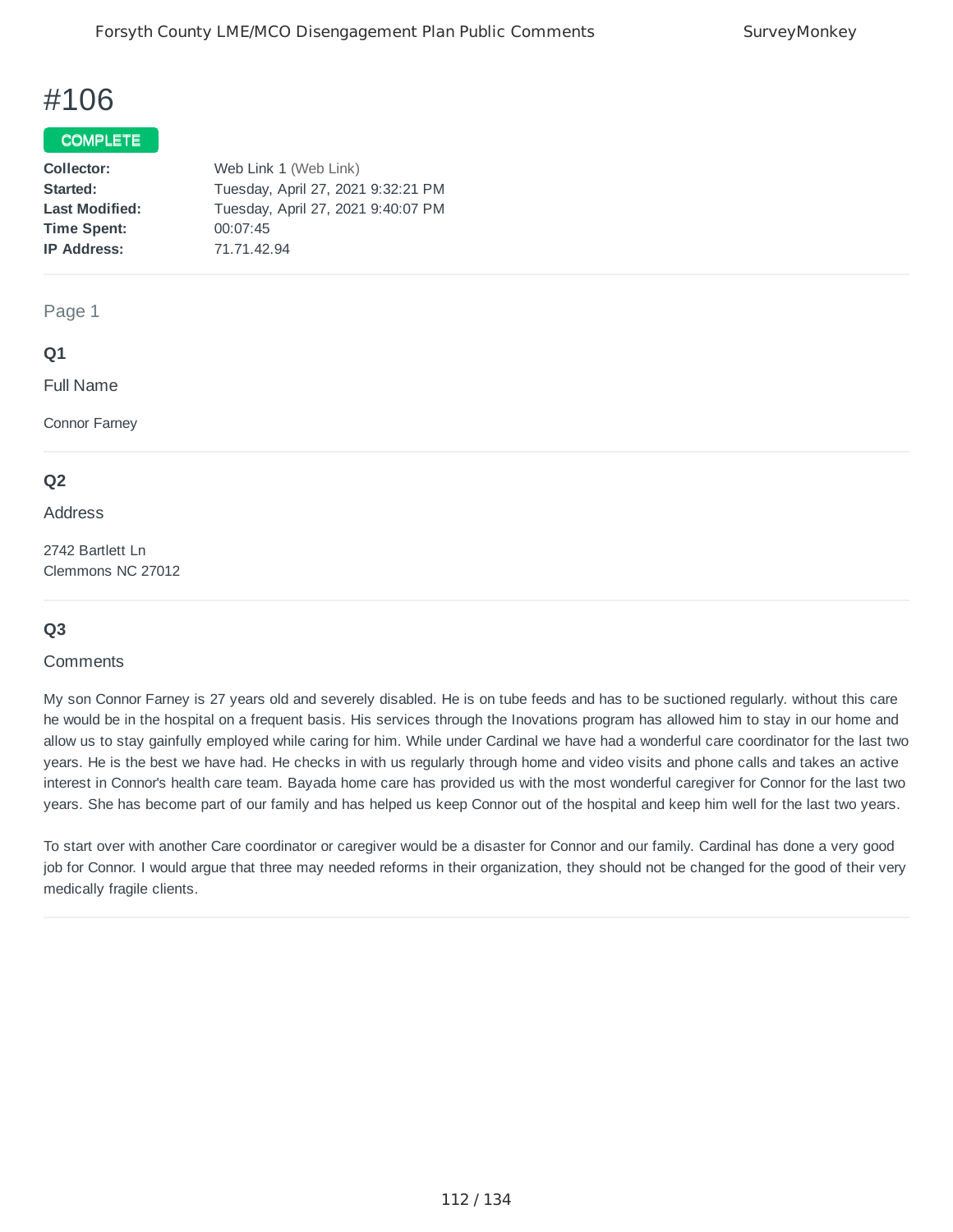#### COMPLETE

| Collector:            | Web Link 1 (Web Link)               |
|-----------------------|-------------------------------------|
| Started:              | Tuesday, April 27, 2021 10:50:39 PM |
| <b>Last Modified:</b> | Tuesday, April 27, 2021 11:18:26 PM |
| <b>Time Spent:</b>    | 00:27:47                            |
| <b>IP Address:</b>    | 99.167.226.135                      |
|                       |                                     |

Page 1

#### **Q1**

Full Name

Duane T. Butler

#### **Q2**

Address

442 Beth Ave Winston-Salem, NC 27127

### **Q3**

#### **Comments**

I am writing about my experience with Cardinal Innovations helping my developmentally disabled daughter, Angie. We have had an excellent relationship with all of Angie's caseworkers. Her current caseworker, Dawn Atkinson, is no exception. She has managed to be professional, friendly, and always available when needed. She's great at coordinating the team of Cardinal Innovations, Friendly People That Care group home and day program, and the family. She's always prepared when leading the in-person or remote meetings. She's developed a good rapport with all parties. I firmly believe that changing to another managed care organization would not be advantageous to Angie.

Thank you for your consideration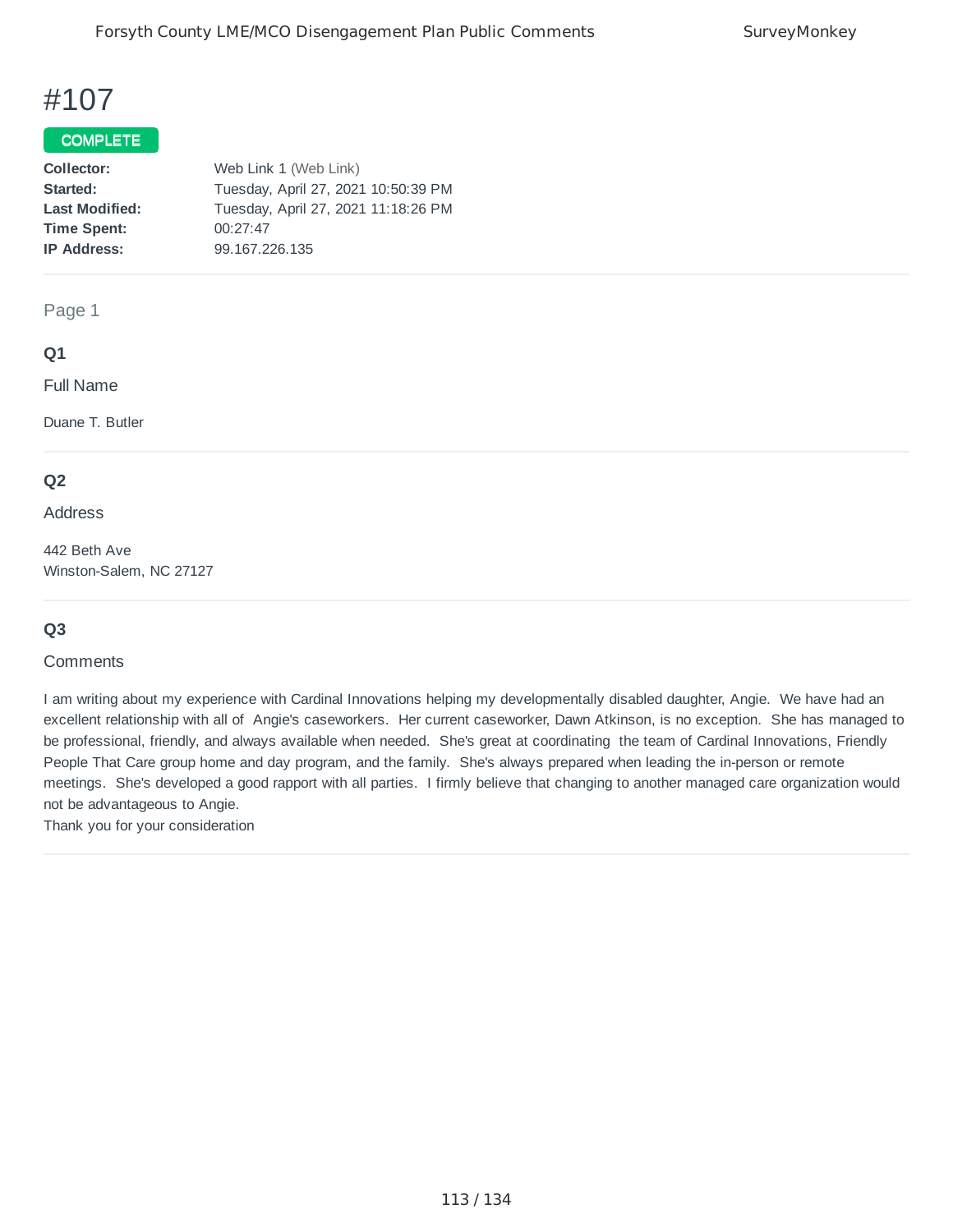## COMPLETE

| Collector:            | Web Link 1 (Web Link)                |
|-----------------------|--------------------------------------|
| Started:              | Wednesday, April 28, 2021 8:29:04 AM |
| <b>Last Modified:</b> | Wednesday, April 28, 2021 8:31:02 AM |
| <b>Time Spent:</b>    | 00:01:58                             |
| <b>IP Address:</b>    | 24.88.182.40                         |
|                       |                                      |

## Page 1

## **Q1**

Full Name

Chiquita

## **Q2**

#### Address

808 Camel Ave

## **Q3**

#### Comments

Wavier waiting list.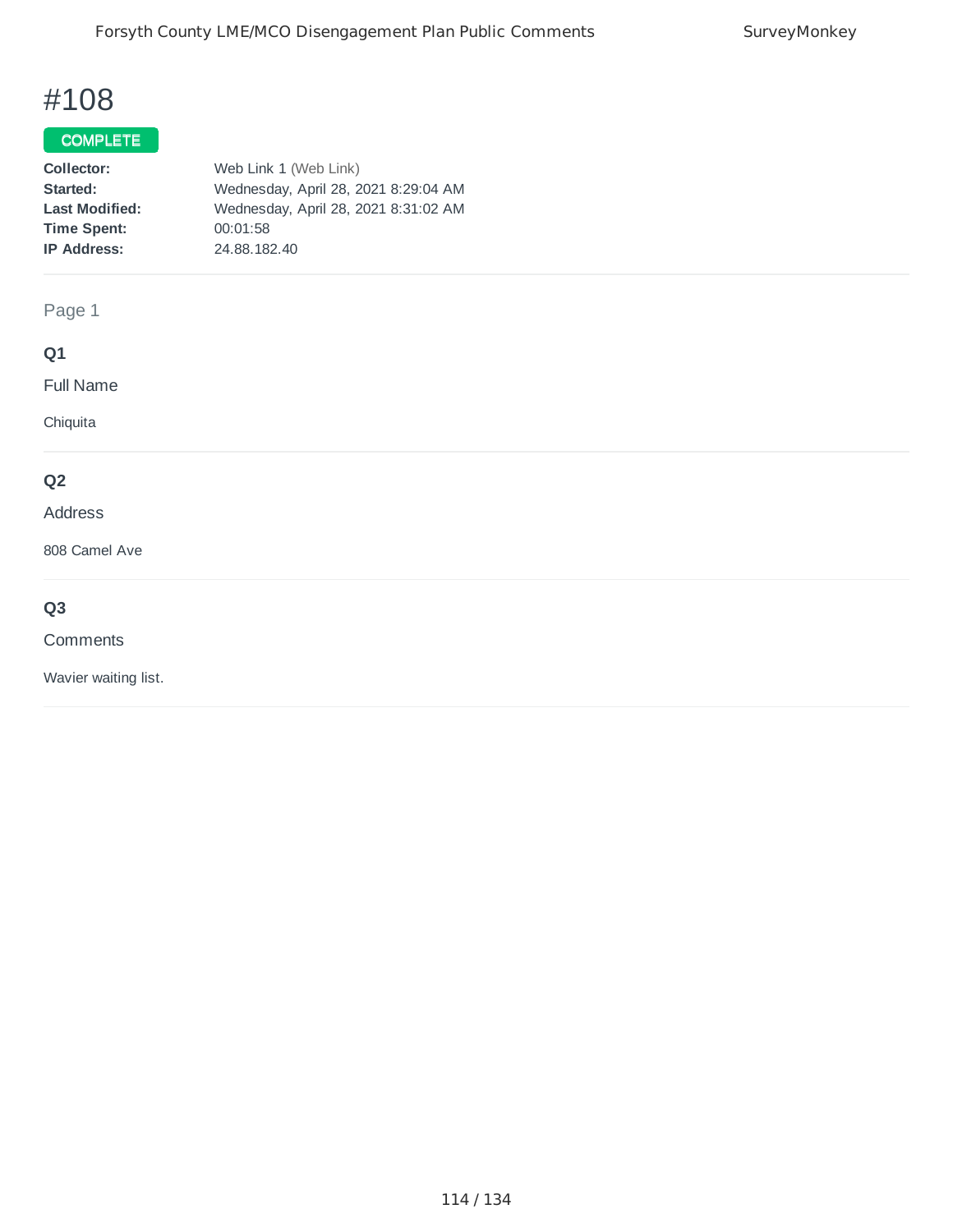#### **COMPLETE**

| Web Link 1 (Web Link)                 |
|---------------------------------------|
| Wednesday, April 28, 2021 10:12:12 AM |
| Wednesday, April 28, 2021 10:27:51 AM |
| 00:15:39                              |
| 96.10.219.26                          |
|                                       |

#### Page 1

### **Q1**

Full Name

Anonymous

#### **Q2**

#### Address

Forsyth County

#### **Q3**

#### **Comments**

We have been a contracted provider with Cardinal Innovations since its inception in the Triad Region. We provide an array of services all contracted with Cardinal. Cardinal Innovations is very consumer and provider focused. We appreciate their collaborative culture and accessibility for provider needs. We are involved in Provider Council's and see their dedication to the communities they serve. Cardinal has been willing to work with us when enhanced rates were necessary to sustain much needed services in our communities. Most recently, throughout Covid, they were proactive in offering higher rates to offset increased cost of service delivery. We fear that at this time of transition to Standard/Tailored plans. a change of MCO may cause further confusion and disruption for our consumers.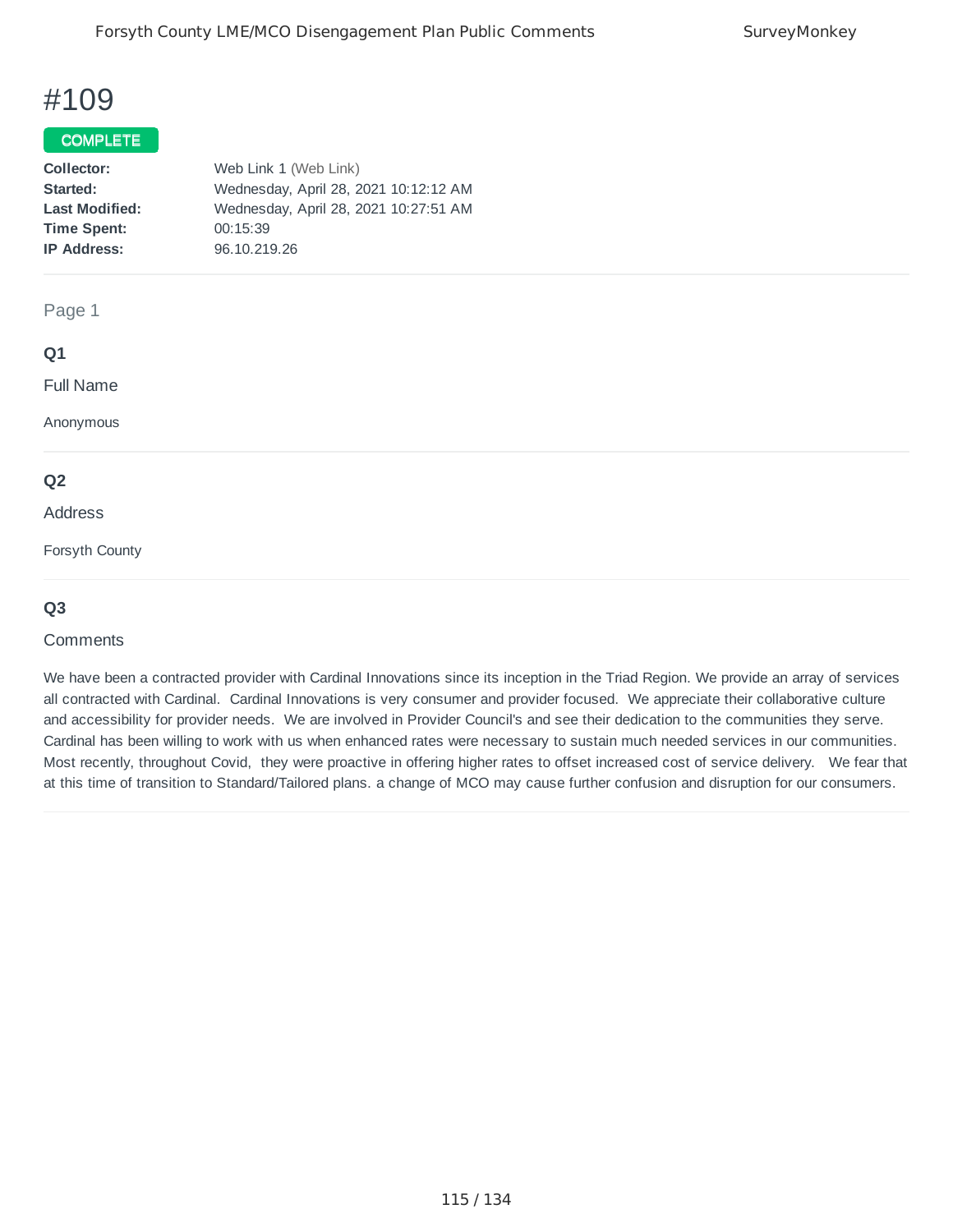## COMPLETE

| Collector:            | Web Link 1 (Web Link)                |
|-----------------------|--------------------------------------|
| Started:              | Wednesday, April 28, 2021 3:13:34 PM |
| <b>Last Modified:</b> | Wednesday, April 28, 2021 3:19:19 PM |
| <b>Time Spent:</b>    | 00:05:45                             |
| <b>IP Address:</b>    | 107.219.22.186                       |
|                       |                                      |

Page 1

## **Q1**

Full Name

Eulah G. Davis

## **Q2**

Address

1510 Salem Lake Rd Winston-Salem N. C. 27107

## **Q3**

#### **Comments**

we have a hard time as isdont want be swicth to any one else itcacard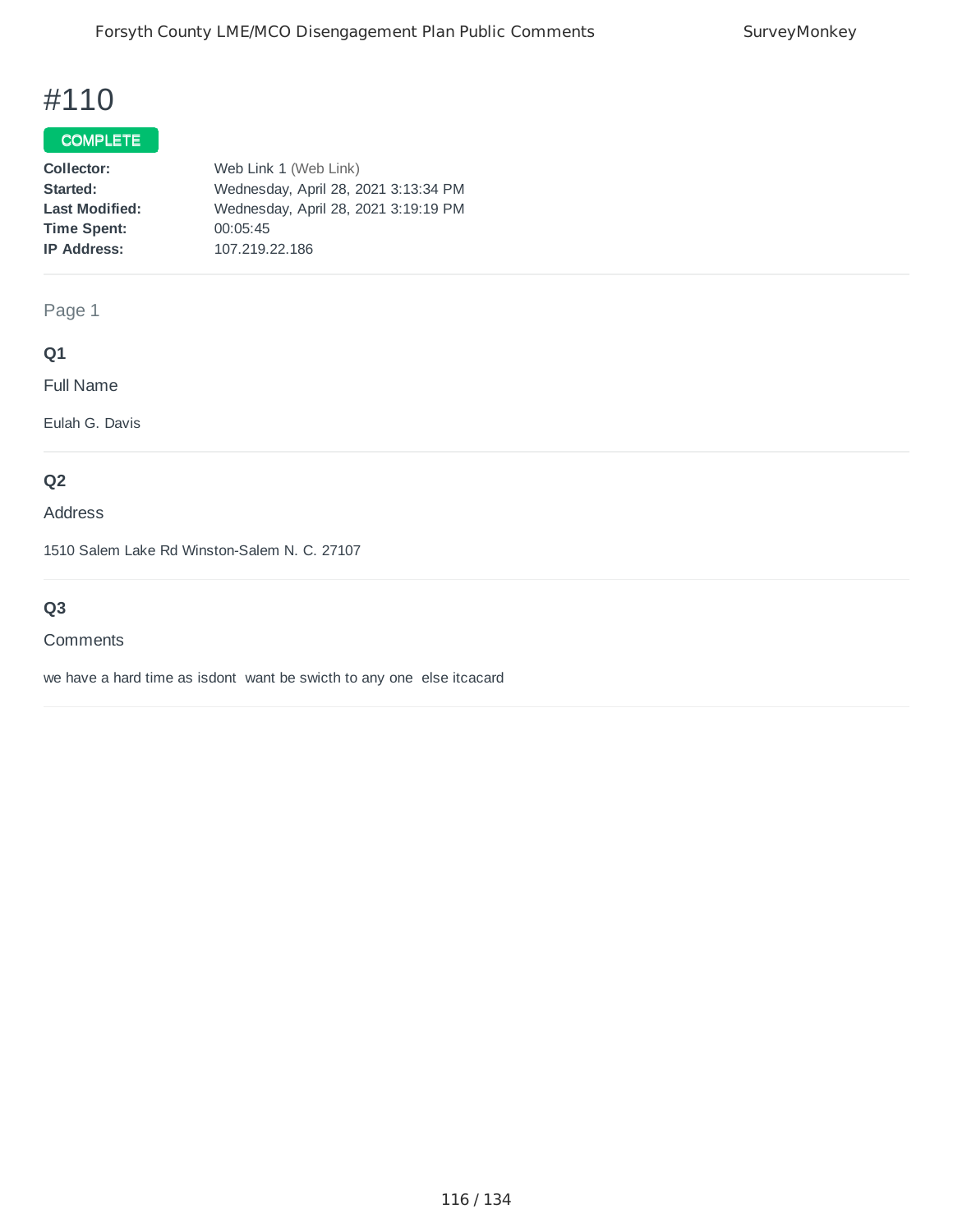## COMPLETE

| Collector:            | Web Link 1 (Web Link)                |
|-----------------------|--------------------------------------|
| Started:              | Thursday, April 29, 2021 11:16:35 AM |
| <b>Last Modified:</b> | Thursday, April 29, 2021 11:33:04 AM |
| <b>Time Spent:</b>    | 00:16:28                             |
| <b>IP Address:</b>    | 75.183.3.185                         |
|                       |                                      |

Page 1

### **Q1**

Full Name

Shanita Thompson

### **Q2**

#### Address

2278 Mueller Dr Apt 103  $\times$ Winston Salem, NC 27106

### **Q3**

#### **Comments**

As a care provider,I never really thought about how difficult it is to care for someone who is developmentally disabled. It is a hard job and your work with the person who is developmentally disabled is NEVER done. It's a continually 24/7 job. The care coordinator and I have built a close relationship and of course we don't like change. Why try to fix something that is not broken? I love Cardinal Innovations and who would love to see it stay in place.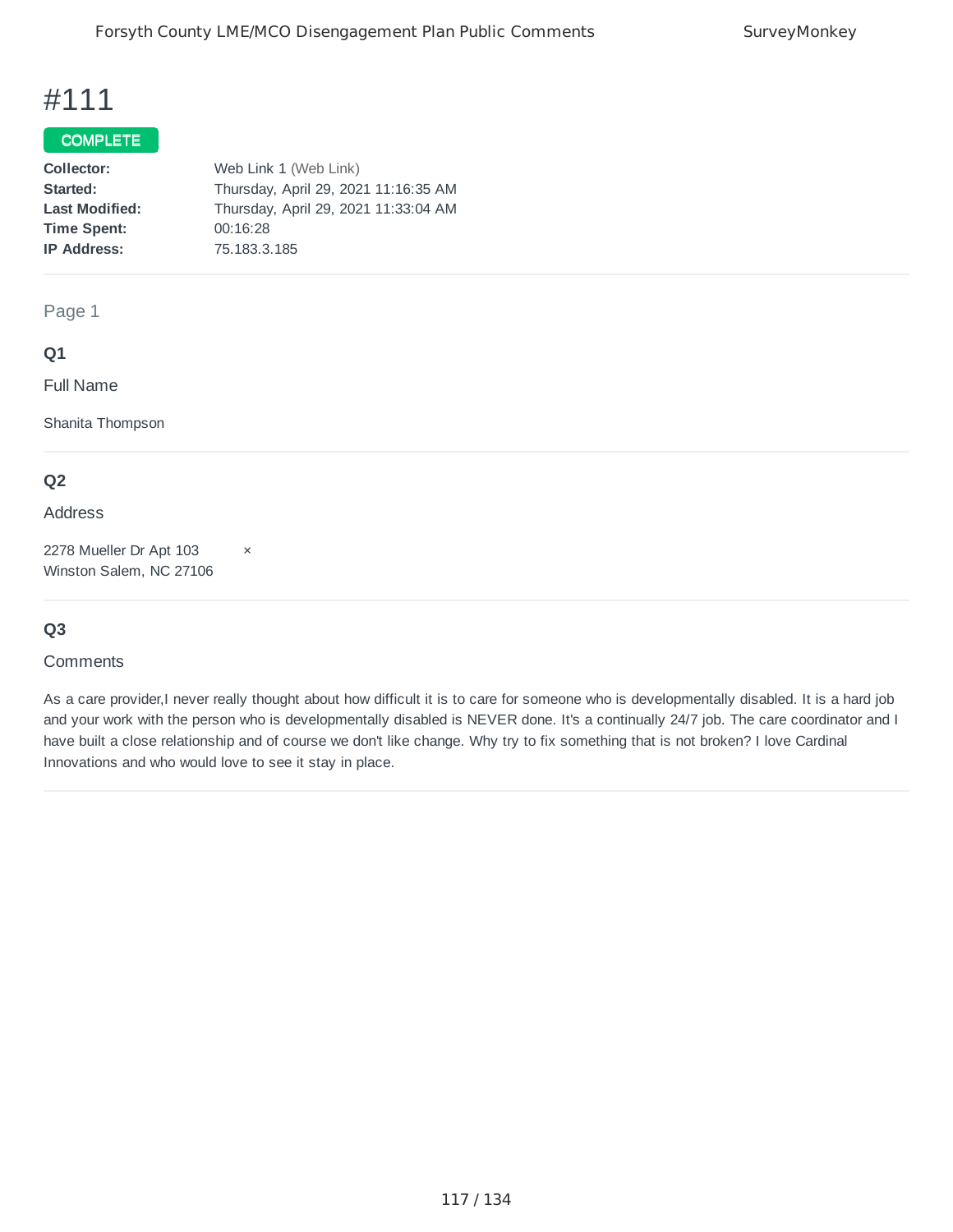## COMPLETE

| Collector:            | Web Link 1 (Web Link)                |
|-----------------------|--------------------------------------|
| Started:              | Thursday, April 29, 2021 11:34:48 AM |
| <b>Last Modified:</b> | Thursday, April 29, 2021 11:48:29 AM |
| <b>Time Spent:</b>    | 00:13:40                             |
| <b>IP Address:</b>    | 75.191.84.161                        |
|                       |                                      |

#### Page 1

### **Q1**

Full Name

Diane Hendrix Everett

#### **Q2**

Address

454 Lindsay Street Apartment G

### **Q3**

#### **Comments**

I am so disappointed that the decision was made without the consent of the people who receive these services through Cardinal Innovations. Please re-consider, this will affect my son in several ways. For one, he is use to seeing the same Care Coordinator- huge changes like this will confuse him. Another is the impact it will have on most of his services, for him and me his care taker. I don't believe this can help in any way! I hope and pray that this decision will be reversed, for the sake of the Clients and their caretakers.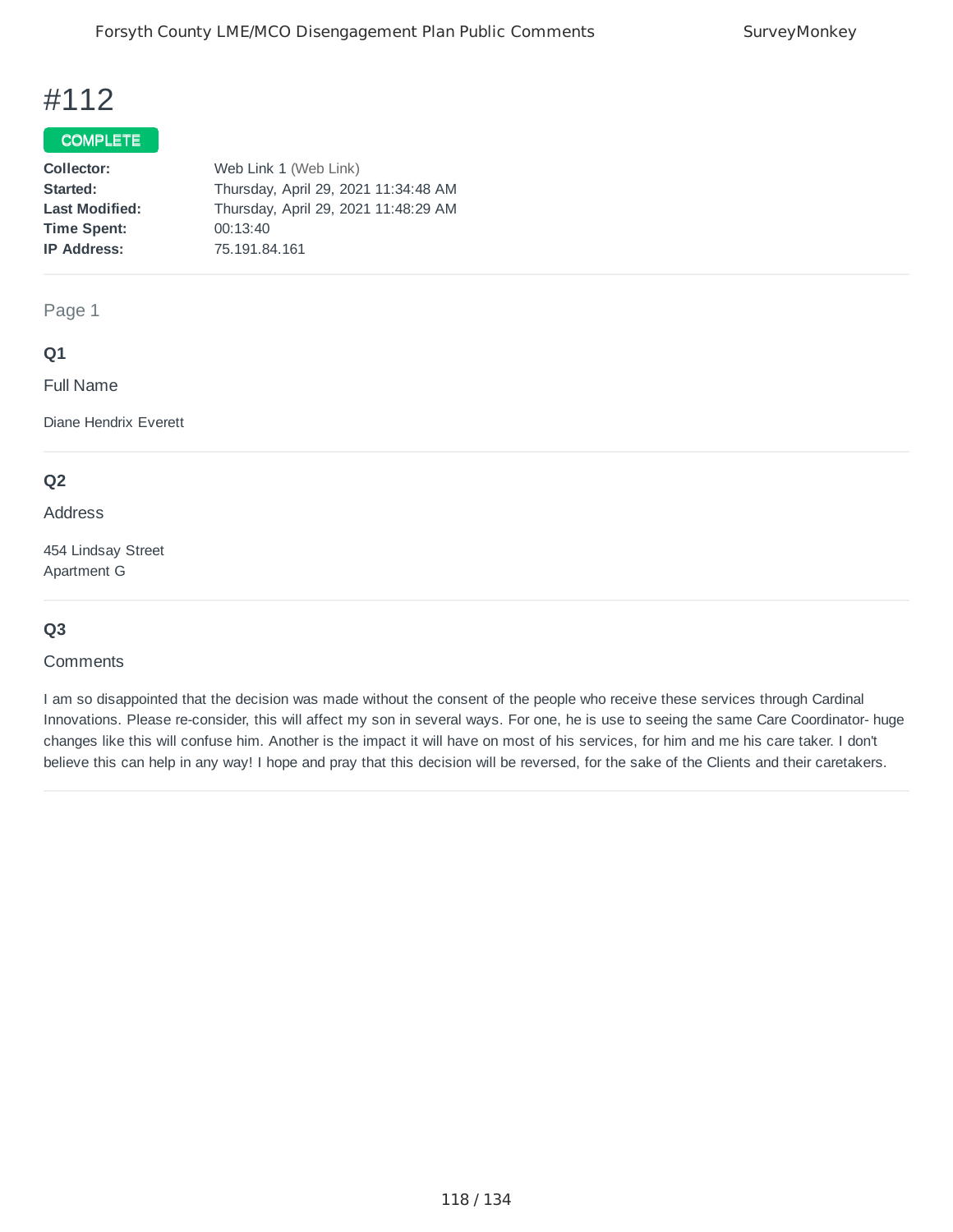## COMPLETE

| Collector:            | Web Link 1 (Web Link)               |
|-----------------------|-------------------------------------|
| Started:              | Thursday, April 29, 2021 1:01:31 PM |
| <b>Last Modified:</b> | Thursday, April 29, 2021 1:03:59 PM |
| <b>Time Spent:</b>    | 00:02:27                            |
| <b>IP Address:</b>    | 174.247.3.213                       |
|                       |                                     |

Page 1

## **Q1**

Full Name

Laura Bellamy

## **Q2**

Address

5955 Puritan Lane WS , NC 27103

## **Q3**

**Comments** 

We've been with Cardinal for 15 years or more. The service and guidance they have given us has been invaluable.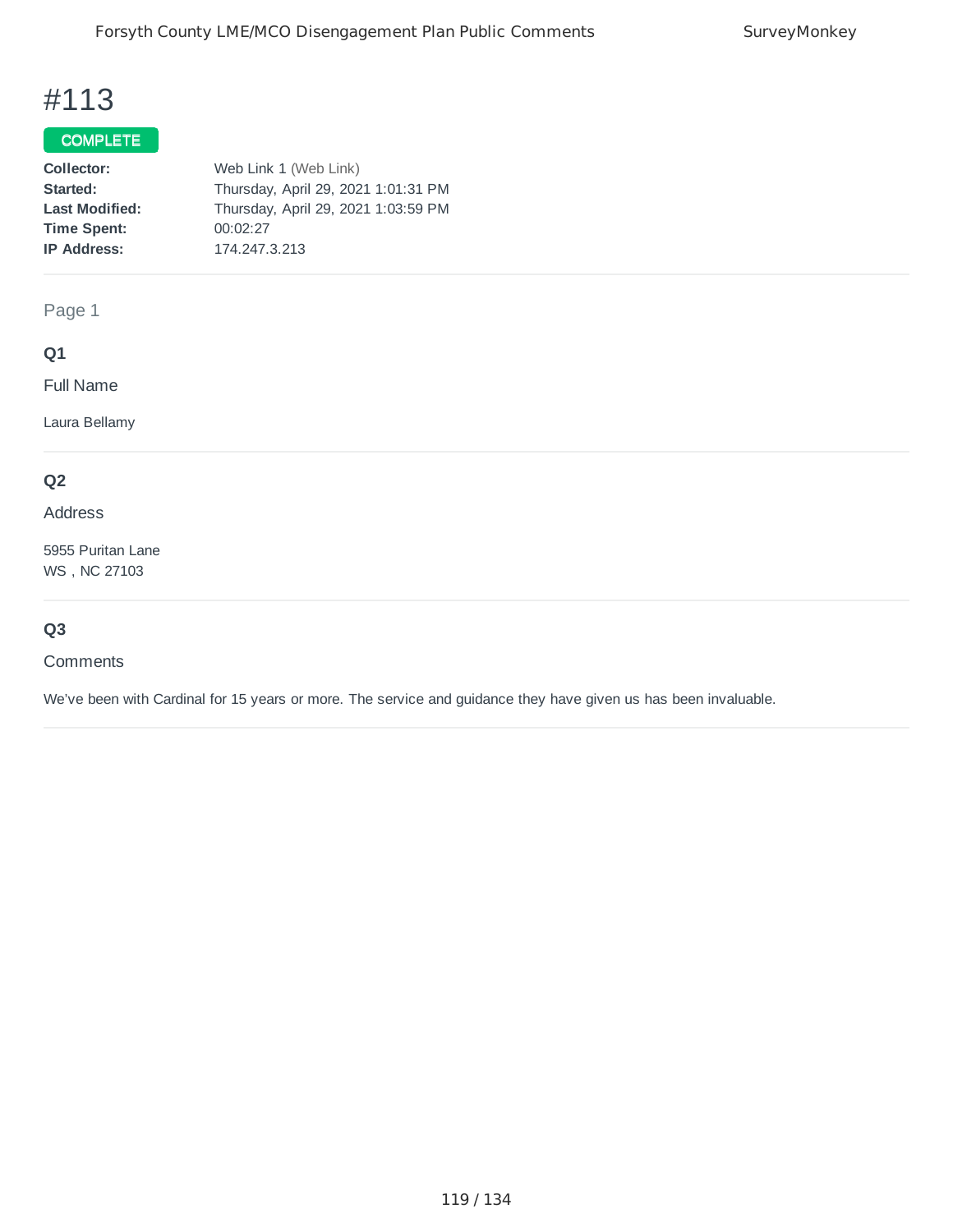## COMPLETE

| Collector:            | Web Link 1 (Web Link)               |
|-----------------------|-------------------------------------|
| Started:              | Thursday, April 29, 2021 7:21:33 PM |
| <b>Last Modified:</b> | Thursday, April 29, 2021 7:23:37 PM |
| <b>Time Spent:</b>    | 00:02:03                            |
| <b>IP Address:</b>    | 45.36.153.144                       |
|                       |                                     |

Page 1

## **Q1**

Full Name

Paula Gustaitis

## **Q2**

#### Address

1033 Chockecherry Ln Lewisville, NC

## **Q3**

**Comments** 

Cardinal Innovations was there when I needed help and didn't know where to turn.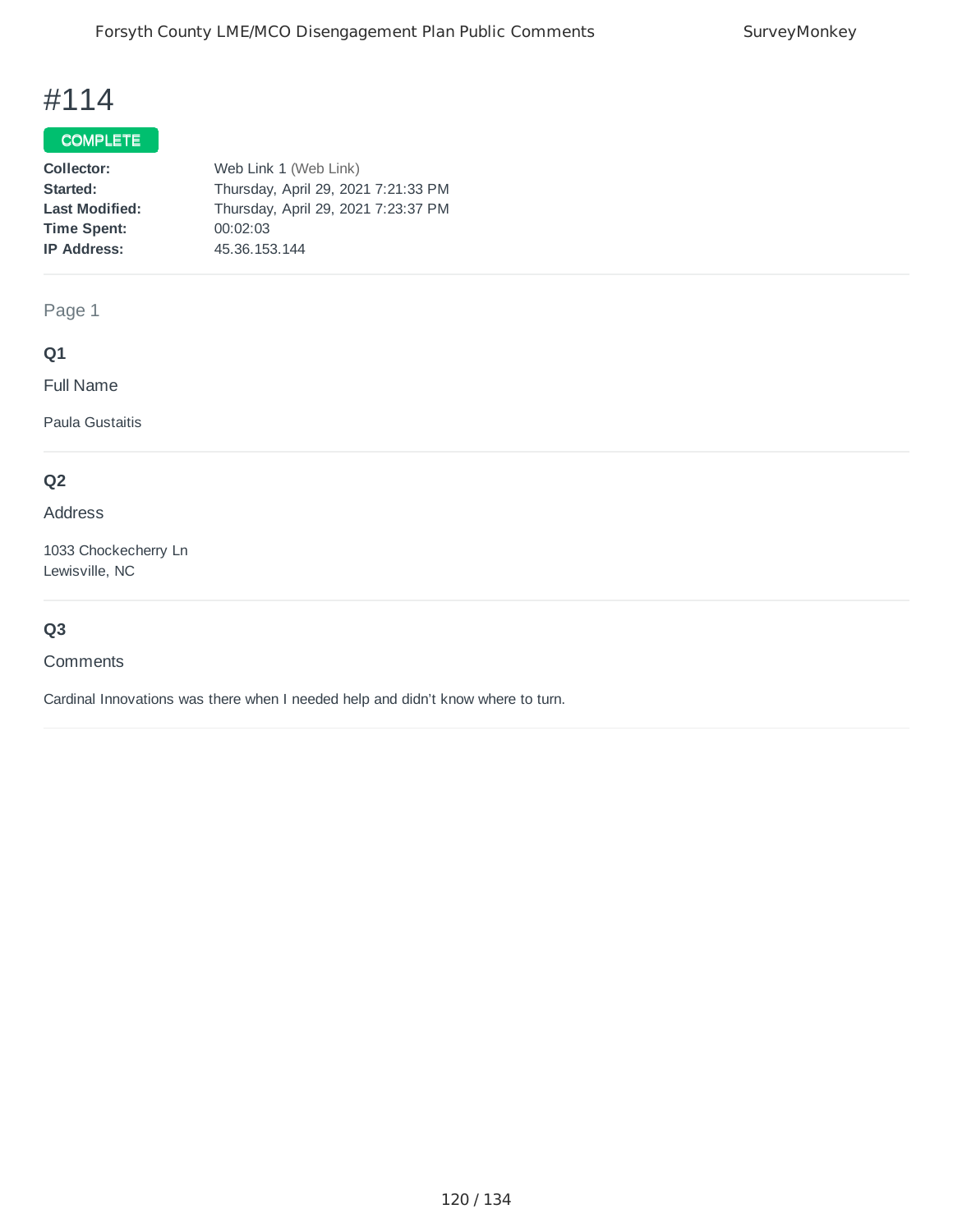## COMPLETE

| Collector:            | Web Link 1 (Web Link)             |
|-----------------------|-----------------------------------|
| Started:              | Friday, April 30, 2021 4:06:47 AM |
| <b>Last Modified:</b> | Friday, April 30, 2021 4:09:40 AM |
| <b>Time Spent:</b>    | 00:02:52                          |
| <b>IP Address:</b>    | 174.111.23.81                     |
|                       |                                   |

Page 1

## **Q1**

Full Name

Rebecca king

## **Q2**

#### Address

Forsyth county resident

## **Q3**

#### Comments

Change is a good idea. Keep moving forward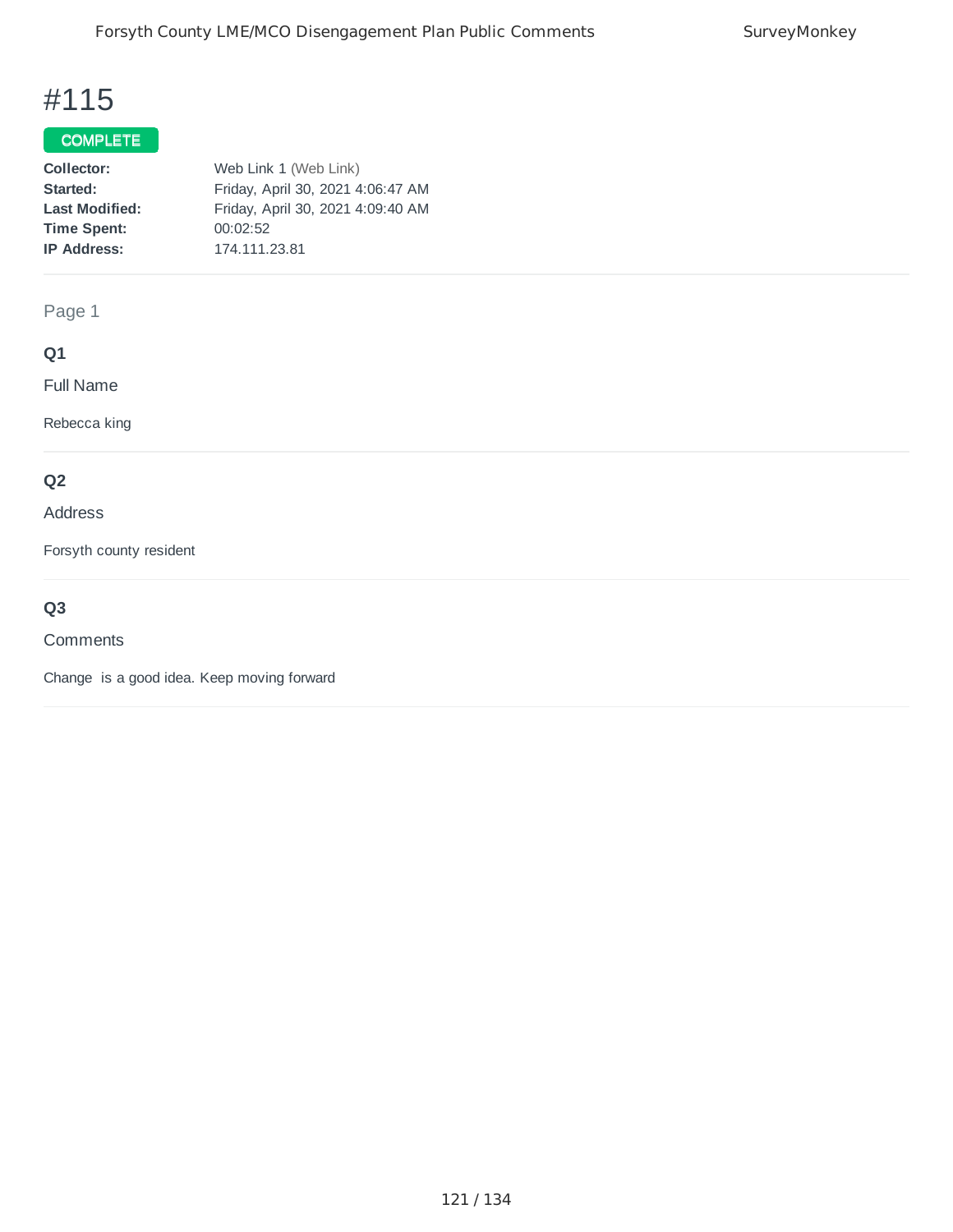## COMPLETE

| Collector:            | Web Link 1 (Web Link)             |
|-----------------------|-----------------------------------|
| Started:              | Friday, April 30, 2021 1:50:00 PM |
| <b>Last Modified:</b> | Friday, April 30, 2021 2:02:36 PM |
| <b>Time Spent:</b>    | 00:12:35                          |
| <b>IP Address:</b>    | 74.187.132.53                     |
|                       |                                   |

Page 1

### **Q1**

Full Name

Belinda Cuthrell for son: Christopher Cuthrell

## **Q2**

Address

4581 Herry Street Winston Salem, NC 27105

## **Q3**

#### **Comments**

I request to keep the services of Cardinal Innovations Triad Region. They have continuously helped Christopher and our family being considerate, making us aware of opportunities for him, and finding options as needed to better enrich his adult life. Thank you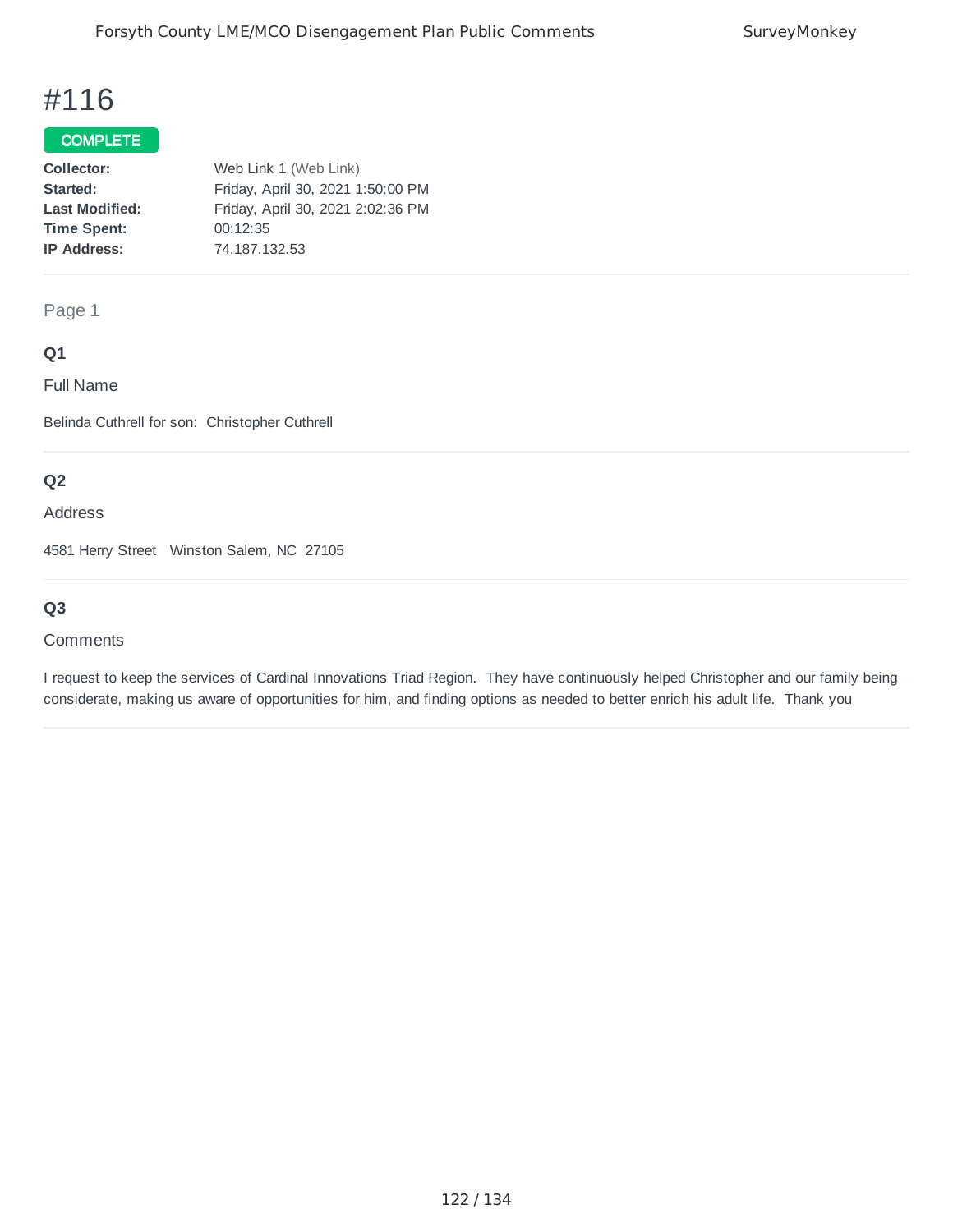#### COMPLETE

| Collector:            | Web Link 1 (Web Link)             |
|-----------------------|-----------------------------------|
| Started:              | Friday, April 30, 2021 2:06:29 PM |
| <b>Last Modified:</b> | Friday, April 30, 2021 2:20:23 PM |
| <b>Time Spent:</b>    | 00:13:54                          |
| <b>IP Address:</b>    | 149.168.230.4                     |
|                       |                                   |

#### Page 1

#### **Q1**

Full Name

Juvenile Court Counselor

#### **Q2**

Address

200 N Main Street Winston-Salem, NC 27012

### **Q3**

#### **Comments**

The biggest challenge has been access of care, especially when it comes to out of home placement for juveniles. Having to fail at the lowest level of care before even being considered for the next level of care (much less the appropriate level!) is counter-productive for the families we serve.

Analogy: treating a broken bone with a band-aid until an orthopedist can see the patient to set the broken bone in 90 days is not helpful. In fact, what could have been a relatively treatable condition by the right physician may become more challenging to even an orthopedic specialist/surgeon if there is an excessive period of time without the appropriate care. At the end of the day, it would cost less to access the appropriate level of care from the beginning.

Also, care coordinators are too few and it is too difficult to obtain their supportive services. Even then, court counselors seem to have to work harder than care coordinators do at assisting families with accessing services. Of course, the larger problem is the dysfunctional/non-functioning Mental Health System in our state. There aren't enough service providers to meet the needs of the people who so desperately need help.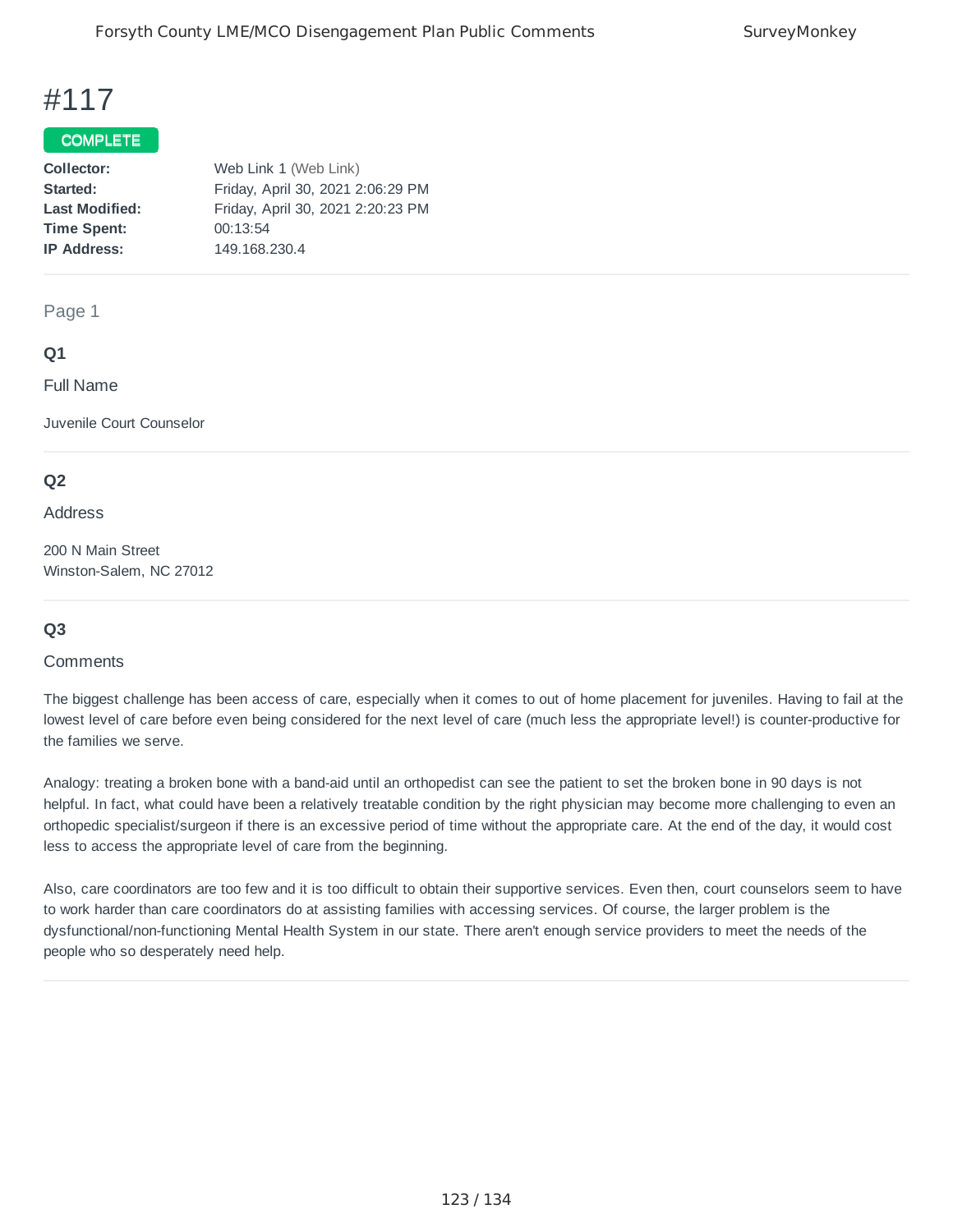## COMPLETE

| Collector:            | Web Link 1 (Web Link)             |
|-----------------------|-----------------------------------|
| Started:              | Friday, April 30, 2021 8:54:48 PM |
| <b>Last Modified:</b> | Friday, April 30, 2021 8:55:42 PM |
| <b>Time Spent:</b>    | 00:00:54                          |
| <b>IP Address:</b>    | 206.85.194.70                     |
|                       |                                   |

Page 1

## **Q1**

Full Name

Lisa Byrf

## **Q2**

Address

364 Sandburg rd Union Grove NC 28689

## **Q3**

**Comments** 

Please don't take this away, it is so needed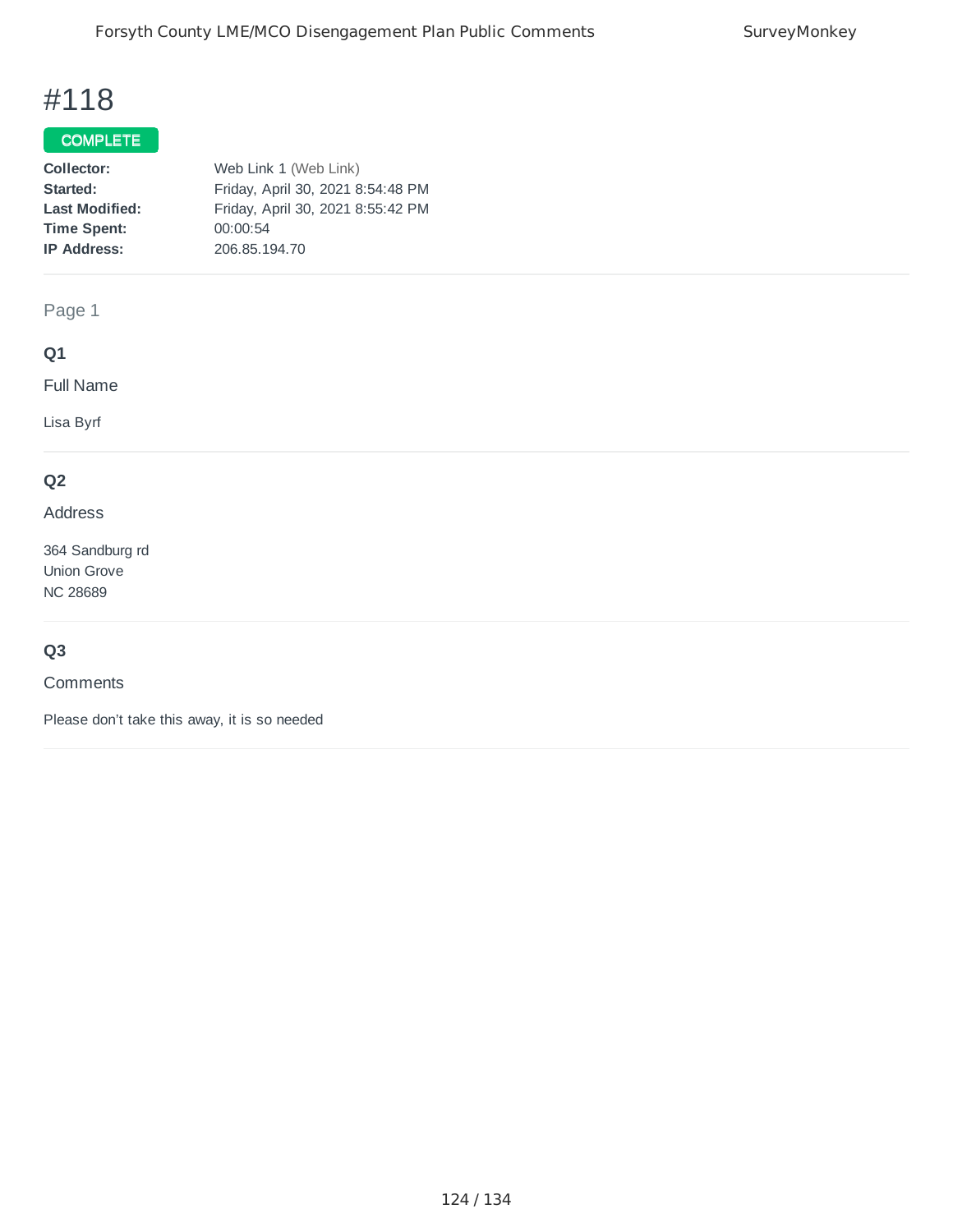## COMPLETE

| Collector:            | Web Link 1 (Web Link)              |
|-----------------------|------------------------------------|
| Started:              | Friday, April 30, 2021 10:04:32 PM |
| <b>Last Modified:</b> | Friday, April 30, 2021 10:17:44 PM |
| <b>Time Spent:</b>    | 00:13:11                           |
| <b>IP Address:</b>    | 107.207.232.160                    |
|                       |                                    |

Page 1

### **Q1**

Full Name

Robin Hermida

## **Q2**

Address

205 Pitcher Ct Winston Salem, NC. 27103

## **Q3**

#### **Comments**

My son has been on the waiting list since 2011, TEN YEARS. He sees all kinds of specialists regularly. I'm so afraid one day he may lose his Medicaid. Please don't end this program, getting on it is like winning the lottery in the disability world. I can't stress it enough,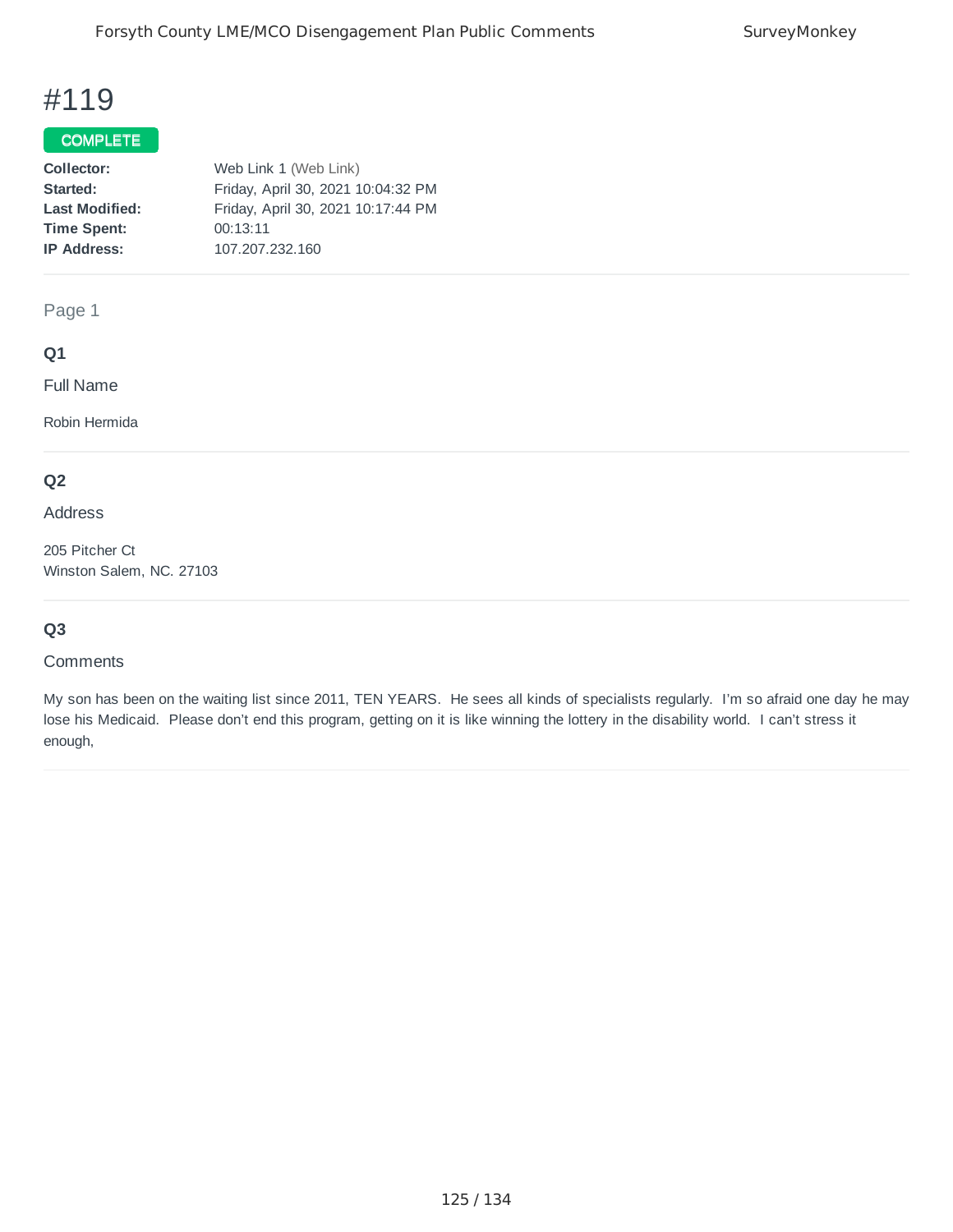## COMPLETE

| Monday, May 03, 2021 10:43:31 AM<br>Started:              |
|-----------------------------------------------------------|
|                                                           |
| Monday, May 03, 2021 10:51:41 AM<br><b>Last Modified:</b> |
| 00:08:10<br><b>Time Spent:</b>                            |
| 149.168.230.4<br><b>IP Address:</b>                       |

Page 1

### **Q1**

Full Name

Juvenile Justice

### **Q2**

Address

200 N Main Street Winston-Salem NC 27101

### **Q3**

#### **Comments**

Since working with Cardinal things have not always been transparent when it comes to providing services of mental health, at times there are long periods of no updates from care coordination. Any client that I have referred for the most part has gotten denials indicating that the criteria for mental health is not met or there is not a higher level of care available. This frustrates the families and there are not any alternatives provided by the agency.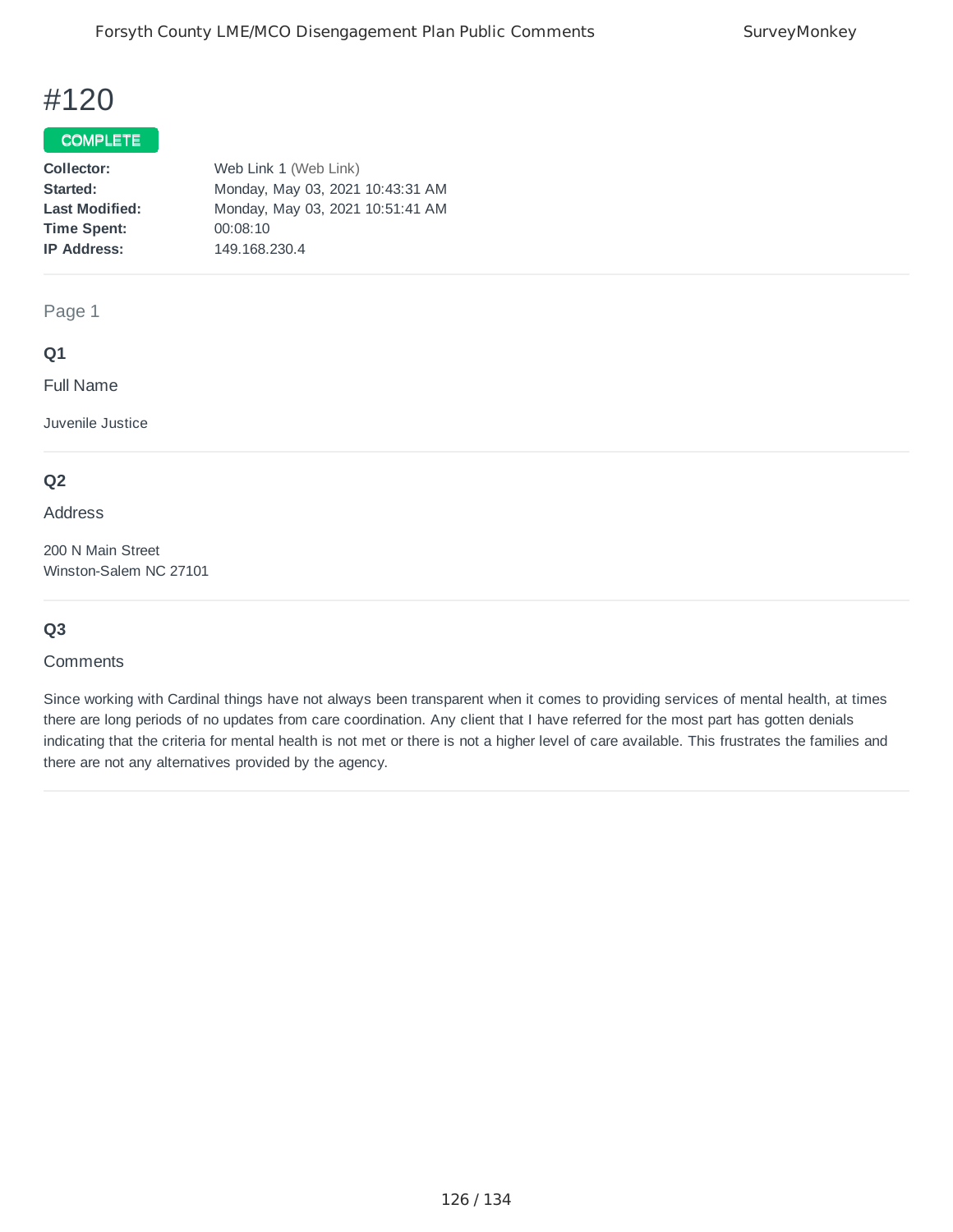#### COMPLETE

| Collector:            | Web Link 1 (Web Link)            |
|-----------------------|----------------------------------|
| Started:              | Monday, May 03, 2021 10:56:39 AM |
| <b>Last Modified:</b> | Monday, May 03, 2021 11:03:32 AM |
| <b>Time Spent:</b>    | 00:06:52                         |
| <b>IP Address:</b>    | 72.15.255.84                     |
|                       |                                  |

Page 1

#### **Q1**

Full Name

Kevonna Martin

#### **Q2**

#### Address

1348 Green Oaks, Unit B Charlotte, NC 28205

### **Q3**

#### **Comments**

Dear Forsyth Board of County Commissioners,

On behalf of Forsyth County, I am writing to express my concern for disengaging with Cardinal Innovations Healthcare.

This decision comes at a time when our state is undergoing two major public health events, we do not need to voluntarily add another. Dealing with our state's Medicaid transition and COVID-19 is enough.

Cardinal has been serving our community for years, and their work and the relationships care coordinators have made with members and their families should not be disrupted at a time like this.

The majority of Cardinal's members are not calling for this change, but they will be severely impacted by it. They are calling on this plan to stop. I would ask you to listen to their voices as well.

I urge you to reconsider this disengagement plan.

With regards, Kevonna Martin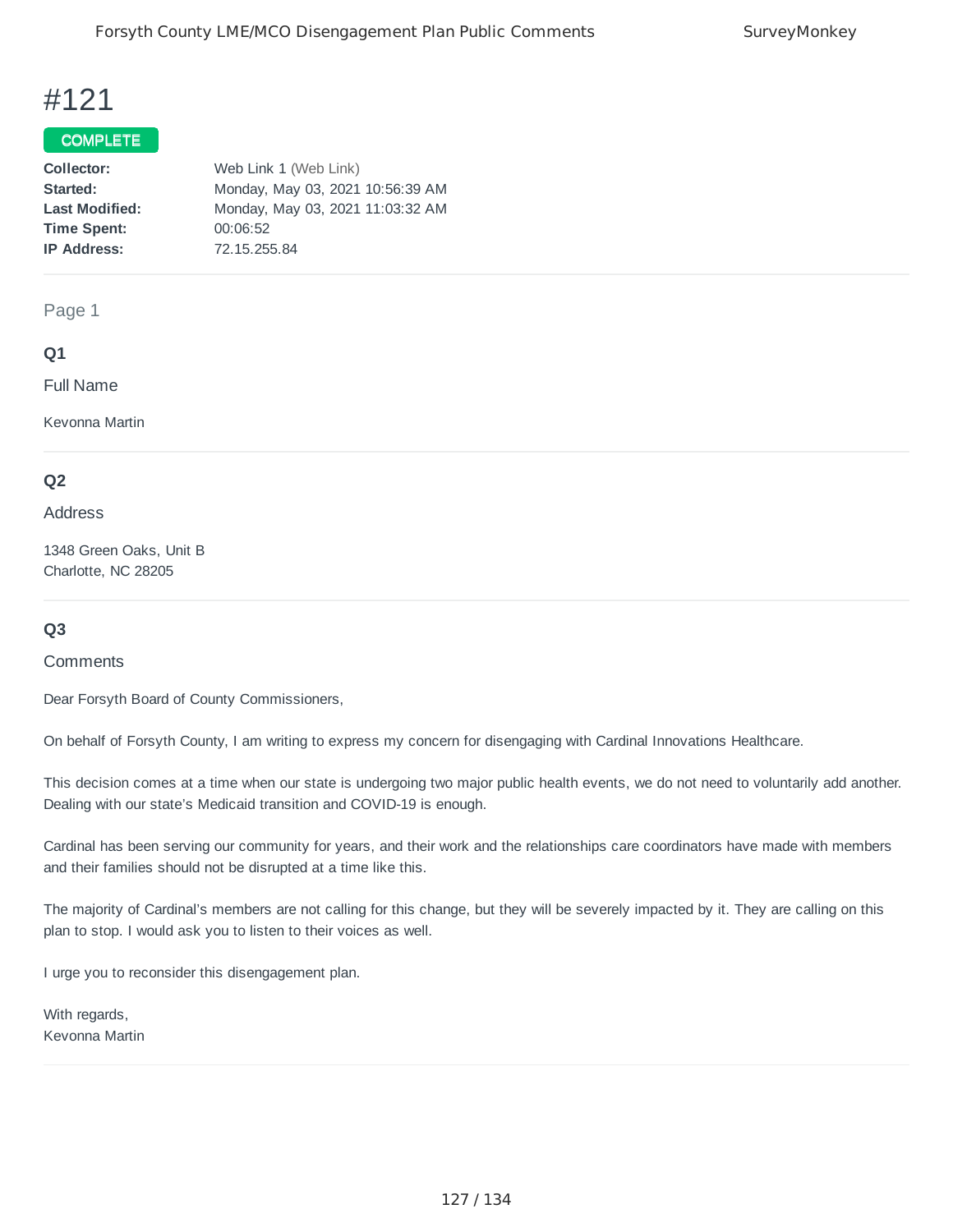## COMPLETE

| Web Link 1 (Web Link)           |
|---------------------------------|
| Monday, May 03, 2021 2:16:18 PM |
| Monday, May 03, 2021 2:17:35 PM |
| 00:01:17                        |
| 104.138.244.176                 |
|                                 |

Page 1

## **Q1**

Full Name

Mary Miller

## **Q2**

### Address

2037 Clayburne Dr Winston Salem, NC 27103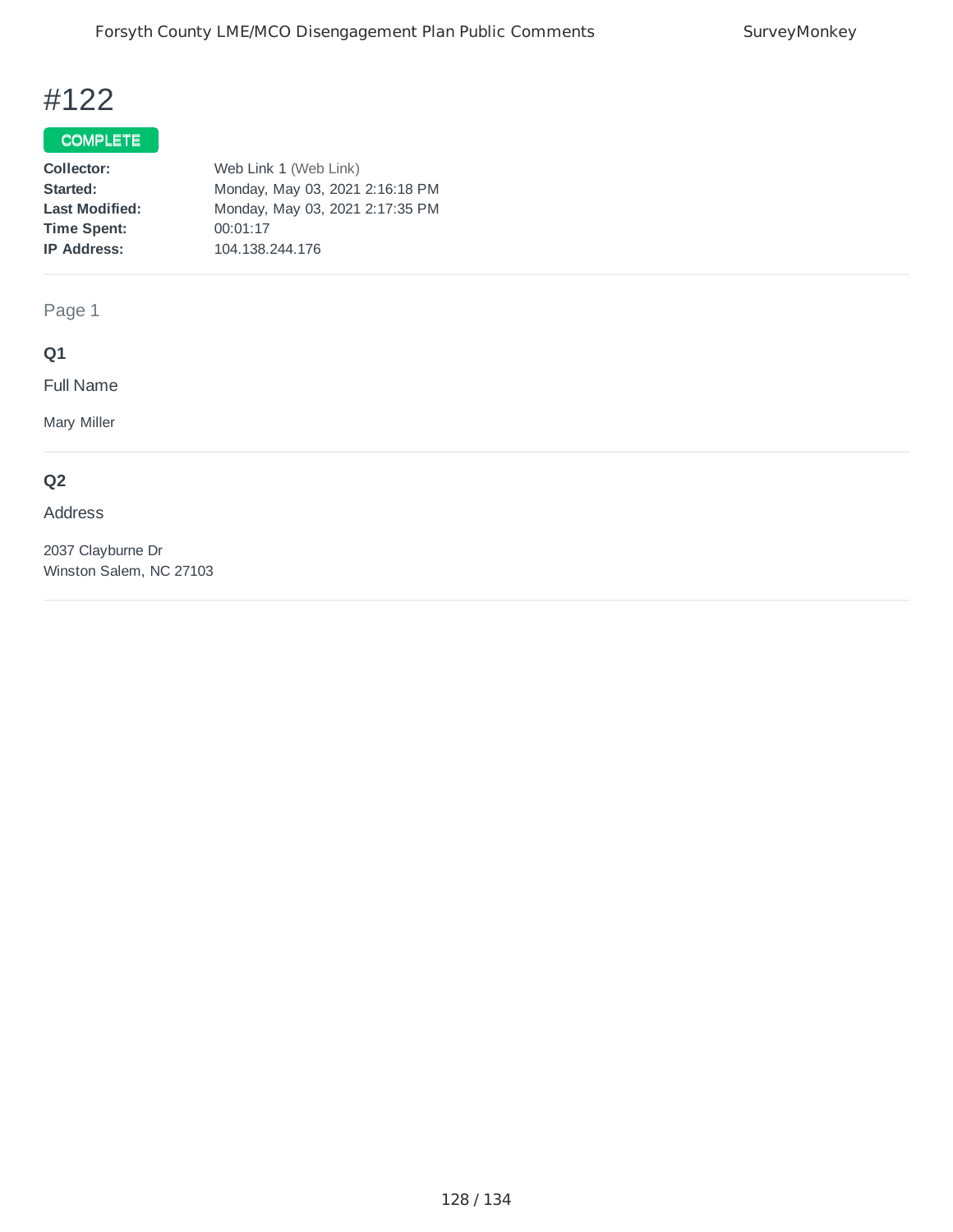#### **Q3**

#### **Comments**

#### Dear Secretary Cohen,

Our daughter Dana is 58 years old. She has a diagnosis of schizophrenia. Dana receives monthly doctors visits at Baptist Hospital with Dr. James Kimball. Dana in the past has had many, many hospitalizations, as many as 4 or 5 in one year, many involuntary commitments done by my husband and me because we believed she was a danger to herself and sometimes to others. Cardinal had no contact with Baptist Hospital, Forsyth Hospital, and Holly Hills Hospital in Raleigh where Dana had received treatment. I contacted Cardinal to get CST services for Dana, she did not want ACT because she wanted to keep her doctor. Dana did well with Daymark CST, then they discontinued services and it took Cardinal almost a month to switch Dana to Monarch, during this time Dana was hospitalized again. Monarch services were done by good people who needed more training in how to perform this service. I went to the Regional Director repeatedly asking them to monitor this provider and that both providers had locked their doors and were not answering telephone calls. Basically, not offering any adult services. We had two Triad CFAC consumers come to Cardinal besides me, we had another consumer come to Triad CFAC begging for services. I chaired that meeting and was told by staff that I let him talk too long, ten minutes beyond the three minute limit. NAMI NW NC had the same issues addressed at their support meetings. GreenTree Peer Support also had the same issues. This was repeatedly addressed to staff at Triad CFAC and to the Regional Director at Cardinal. I had also emailed the CEO and Board Chair, and at the Forsyth Mental Health Collaborative. Staff ignored me and these problems and to this day still refuses to monitor services. I went to the county and Shontell Robinson went to Daymark and Monarch. I have been a member of Cardinal Triad CFAC since 2016, before that with CenterPoint, also a past Board member of CenterPoint and a Board member of NAMI NW NC. My husband and I are in our 80s Dana will not survive when we are gone if Cardinal remains her MCO.

Thank you for addressing these problems. Please contact me if you need additional information.

Sincerely, Mary Terrell Miller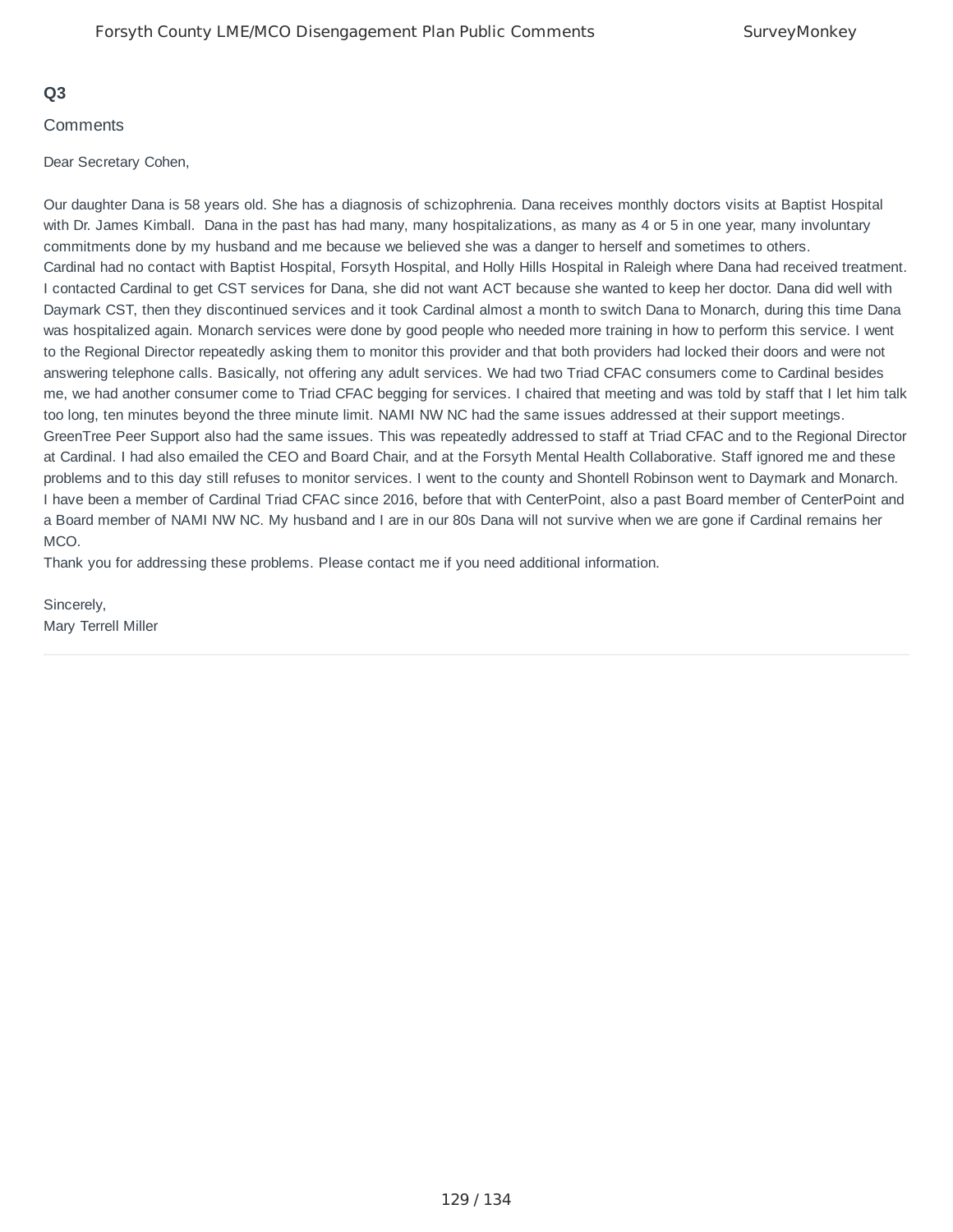## COMPLETE

| Collector:            | Web Link 1 (Web Link)           |
|-----------------------|---------------------------------|
| Started:              | Monday, May 03, 2021 1:15:11 PM |
| <b>Last Modified:</b> | Monday, May 03, 2021 3:12:06 PM |
| <b>Time Spent:</b>    | 01:56:54                        |
| <b>IP Address:</b>    | 24.163.23.152                   |
|                       |                                 |

Page 1

### **Q1**

Full Name

Phyllis Marshall-Rice

### **Q2**

Address

604 Ravenhill Court, Clemmons, NC 27012

## **Q3**

#### **Comments**

My care coordinators at Cardinal have always done a great job of listening to the needs of my son (22, has Down syndrome) and providing good support. The upper management at Cardinal, however, should have been charged and prosecuted for misappropriation of funds (lavish board meetings). It's a shame that those actions, in addition to the exorbitant rent at the NASCAR Museum Building left such a blemish on Cardinal and those that remained - those that are the worker bees actually serving the needs of the client and the families.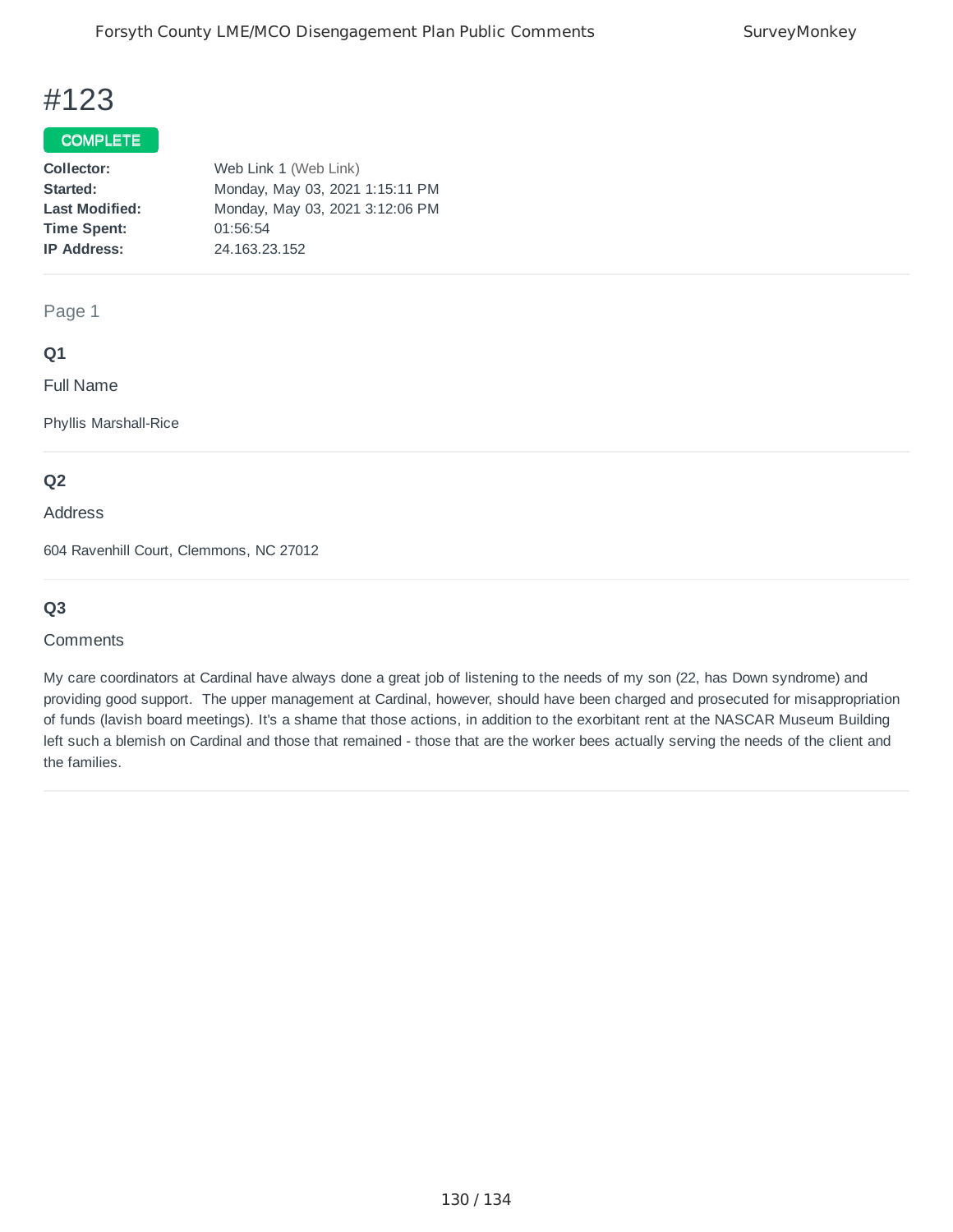## COMPLETE

| Collector:            | Web Link 1 (Web Link)            |
|-----------------------|----------------------------------|
| Started:              | Monday, May 03, 2021 11:06:48 PM |
| <b>Last Modified:</b> | Monday, May 03, 2021 11:08:44 PM |
| <b>Time Spent:</b>    | 00:01:55                         |
| <b>IP Address:</b>    | 45.36.147.242                    |

Page 1

## **Q1**

Full Name

Lisa Weaver

## **Q2**

Address

4204 Clarendon Creek Court

## **Q3**

#### **Comments**

Please do not remove this service, it is very helpful to members of our community with disabilities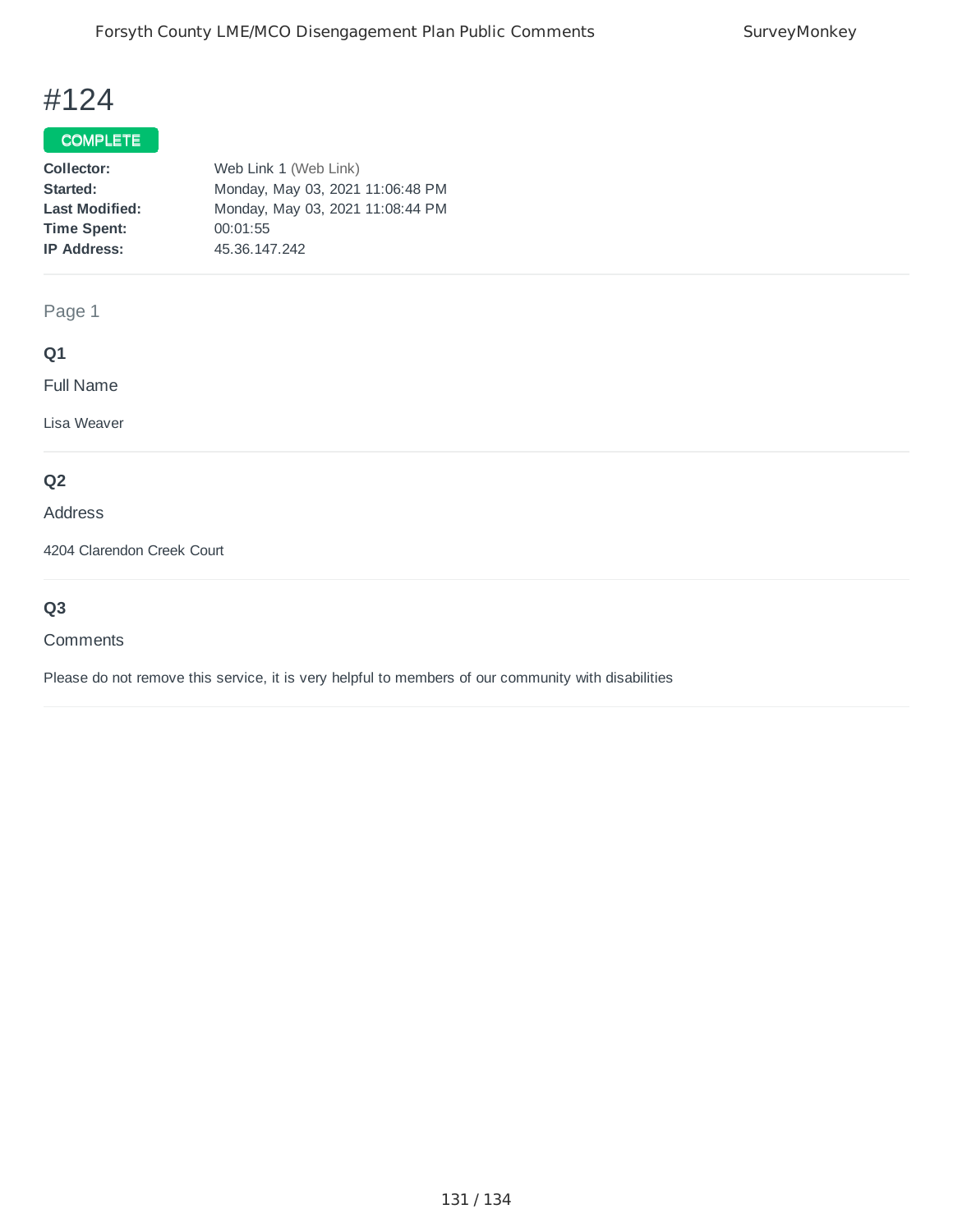#### COMPLETE

| Web Link 1 (Web Link)            |
|----------------------------------|
| Tuesday, May 04, 2021 6:29:38 AM |
| Tuesday, May 04, 2021 6:50:00 AM |
| 00:20:22                         |
| 71.69.104.8                      |
|                                  |

Page 1

#### **Q1**

Full Name

Beverly Moore

#### **Q2**

Address

614 Arbor Road

#### **Q3**

#### **Comments**

Cardinal funds support services for my adult son with intellectual and developmental disabilities, including autism and aggressive behaviors. Over the years, his support needs have changed as his life circumstances changed: "graduating" high school, death of his close grandmother, transitions due to day program services being terminated because of aggressive behaviors, Covid-19. Cardinal, often after requests for reconsideration or reassessment, approved the services he needed. These times of transition are difficult especially for a person with autism. It took phone calls and specific conversations with Cardinal's internal review teams to figure out the intensity of my son's needs and the process for documenting it. In the end, Cardinal recognized the need and assisted our family with the process.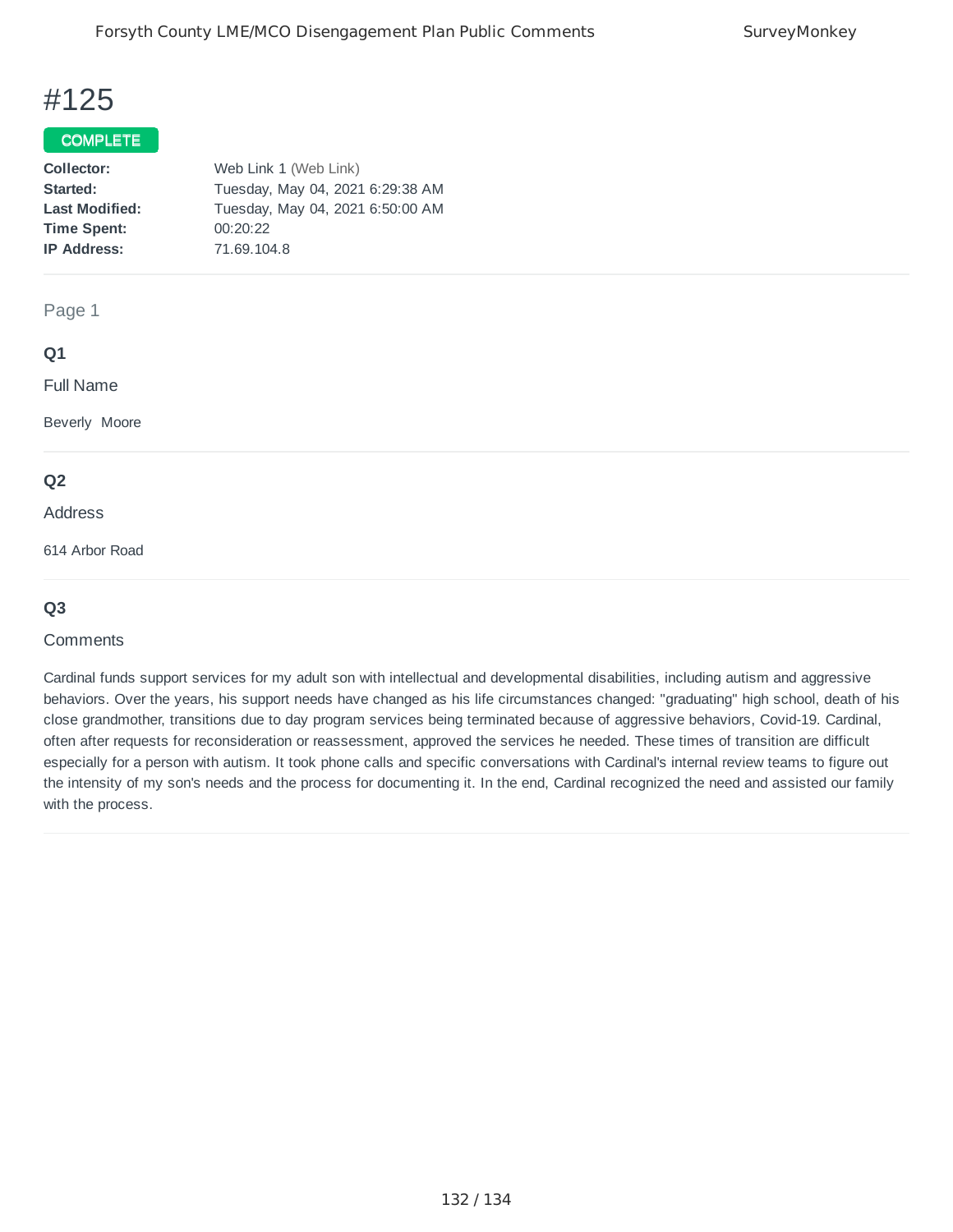## COMPLETE

| Collector:            | Web Link 1 (Web Link)            |
|-----------------------|----------------------------------|
| Started:              | Tuesday, May 04, 2021 8:58:47 PM |
| <b>Last Modified:</b> | Tuesday, May 04, 2021 9:13:04 PM |
| <b>Time Spent:</b>    | 00:14:16                         |
| <b>IP Address:</b>    | 66.57.196.78                     |
|                       |                                  |

Page 1

### **Q1**

Full Name

Darrell E Gordon

## **Q2**

Address

311 Mountain View Dr Kernersville NC

## **Q3**

#### **Comments**

Please reconsider disengagement from Cardinal. My son is a 23 yr old with Down Syndrome and autism. He has done very well with Cardinal which has provided him with a kind, caring and concerned case manager. I worry how such a change will affect him.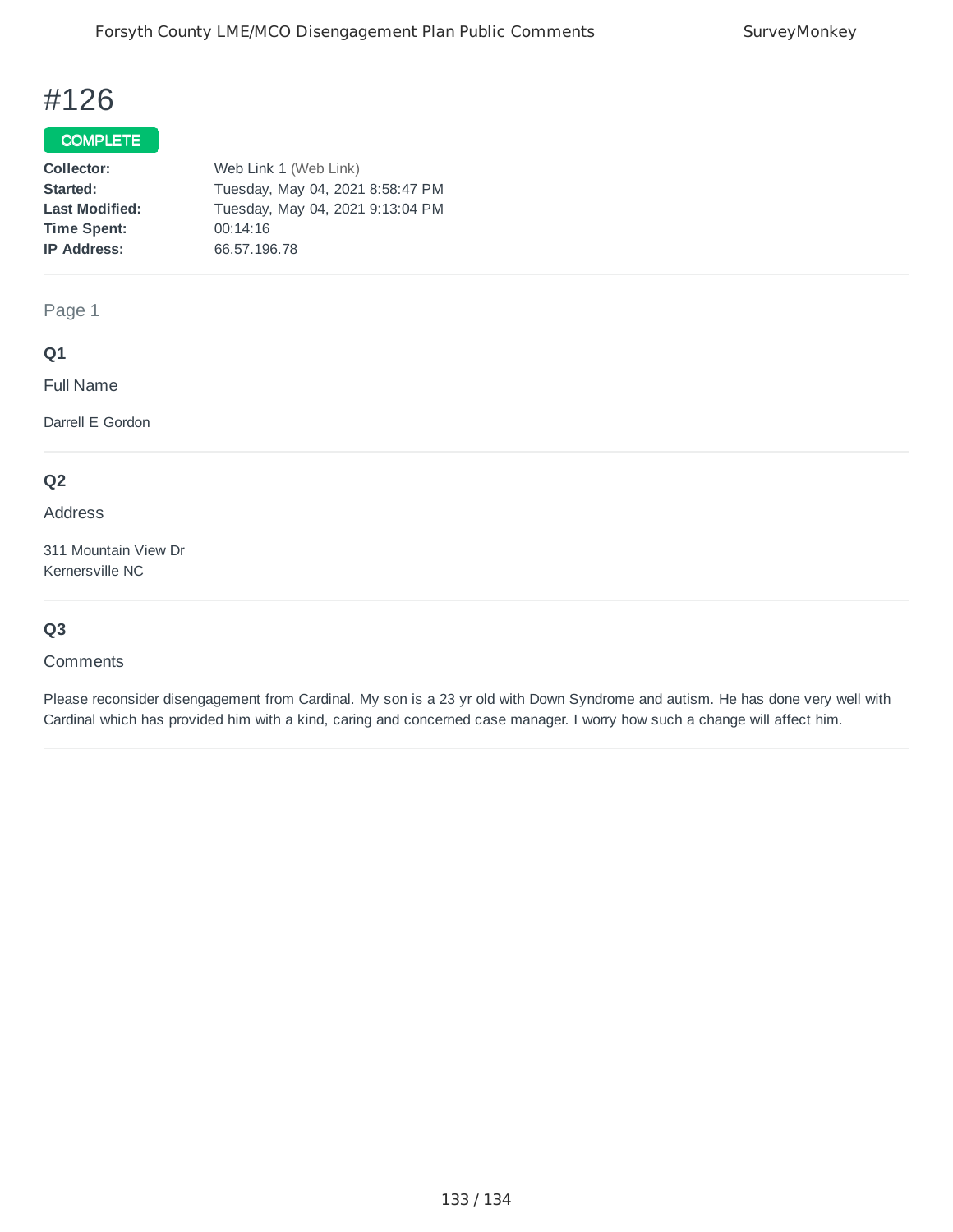#### COMPLETE

| Web Link 1 (Web Link)               |
|-------------------------------------|
| Wednesday, May 05, 2021 10:20:14 AM |
| Wednesday, May 05, 2021 11:13:33 AM |
| 00:53:18                            |
| 173.94.196.211                      |
|                                     |

#### Page 1

### **Q1**

Full Name

Ricky Thurmon Graves

### **Q2**

Address

303 Whip O Will Way Road Reidsville NC 27320

#### **Q3**

#### **Comments**

I am commenting on the disengagement of Forsyth County from Cardinal Innovations Healthcare as the LME/MCO for the Triad area. I am currently one of the Co-Cairs for the Triad CFAC. Although I reside in Rockingham County, we are under the CIH umbrella for behavioral health services. Since Forsyth County is the largest county in the Triad catchment area, I believe it would be a great loss of services to our county if CIH could no longer provide care service assistance regarding Rockingham citizens needing care from Forsyth County providers. I understand the need for CIH to improve their realm of support and care for foster care. It's imperative that these and other services are met timely to insure they're aiding those in need.

Foster care, adult, mental health, substance use disorder, IDD services and any others have always had a gap in service for one reason or another, however, mainly funding since it impacts providers to hire front line care staff at reasonable wages to meet the needs and funds to drive the service. We know CIH is large LME/MCO that are thriving to improve internally and externally. According to information we are receiving, CIH is addressing the concerns of the county and Hopefully will continue to improve on service delivery to meet Forsyth County's and others under their umbrella needs.

In conclusion, however the state rules, Forsyth County will still need to hold CIH or any LME/MCO accountable for services rendered to the high quality possible.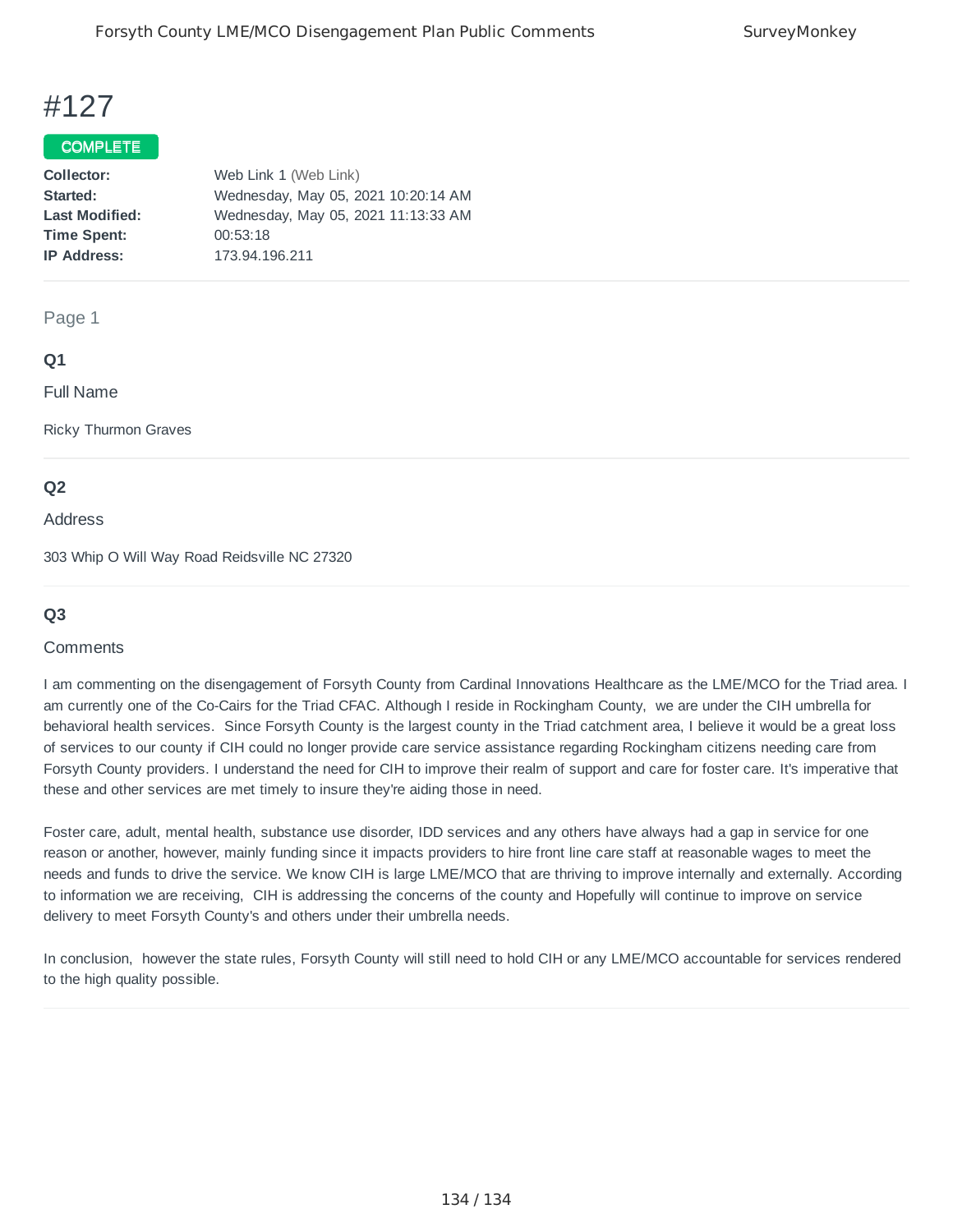Wednesday, March 31, 2021

Members of the Forsyth County Board of Commissioners

Regarding: Public Comment on Cardinal Innovations.

Dear Commissioners:

Thank you for your service and governmental stewardship to the citizens of Forsyth County. Public service is a high honor, as well as a tough "job."

My name is Christopher C. Colenda, MD, MPH. I serve as the appointee to the Board of Directors of Cardinal Innovations Healthcare (Cardinal) of Mandy K. Cohen, MD, MPH, Secretary, North Carolina Department of Health and Human Services (NC DHHS).

Personal Background: I've been a member of the Cardinal board since January 2018, shortly after NC DHHS took management control of Cardinal and reconstituted the Board of Directors. I am the only physician on the Board of Directors. I have specialty training in psychiatry, geriatric psychiatry, and public health. I have had a long career as a clinician, physician-scientist, educator of students in the medical and health professions, and responsibilities as a senior healthcare executive. Virtually all of my career has been anchored in public sector and safety-net healthcare delivery systems, integrating general and behavioral healthcare service lines, and advancing the quality and effectiveness of health services through health services and implementation science research.

Earlier in my career, I was Associate Chair of Psychiatry, Section Head of Geriatric Psychiatry, and Associate Director for the Sticht Center on Aging (Psychiatry and Behavioral Sciences) at Wake Forest University School of Medicine (WFUSOM). I also served as Chief Operating Officer for Wake Forest Behavioral Health and was the interim Chief Medical Officer for WFUSOM and NC Baptist Medical Center's HMO - QualChoice of North Carolina.

My academic and administrative career continued at Michigan State University where I was Chair of the Department of Psychiatry in the College of Human Medicine. Later I became Dean and Vice President for Medical Affairs in the College of Medicine at Texas A&M University Health Sciences. I hold the title of Emeritus President/CEO of the West Virginia University Health System (WVU Medicine) and former Chancellor for Health Sciences at WVU. I have an unpaid, non-clinical appointment as adjunct professor in the Section of Gerontology and Geriatrics at WFUSOM.

Cardinal Board Responsibilities: I have focused my board priorities on service accessibility, provider quality and accountability, financial stewardship, and the responsiveness of the organization to service challenges that are inherently found among the member population that we serve. I co-chair the Performance, Evaluation, and Compensation Committee, chair the Litigation Committee, and serve on the Executive Committee.

Personal Perspectives of Cardinal: Cardinal is a safety-net behavioral healthcare MCO. As such Cardinal is responsible for coordinating and managing the delivery of care to members with complex neuropsychiatric and behavioral conditions ranging from severe psychiatric illnesses (severe mental illness or SMI), intellectual and development disorders (IDD), substance use disorders (SUD), traumatic brain injuries (TBI), and children with significant psychiatric and behavior conditions requiring coordination with children's welfare services necessary to provide safe environments for therapeutic services. The population health and therapeutic needs for our members, and their family support networks, are the most daunting and demanding within the United States healthcare system.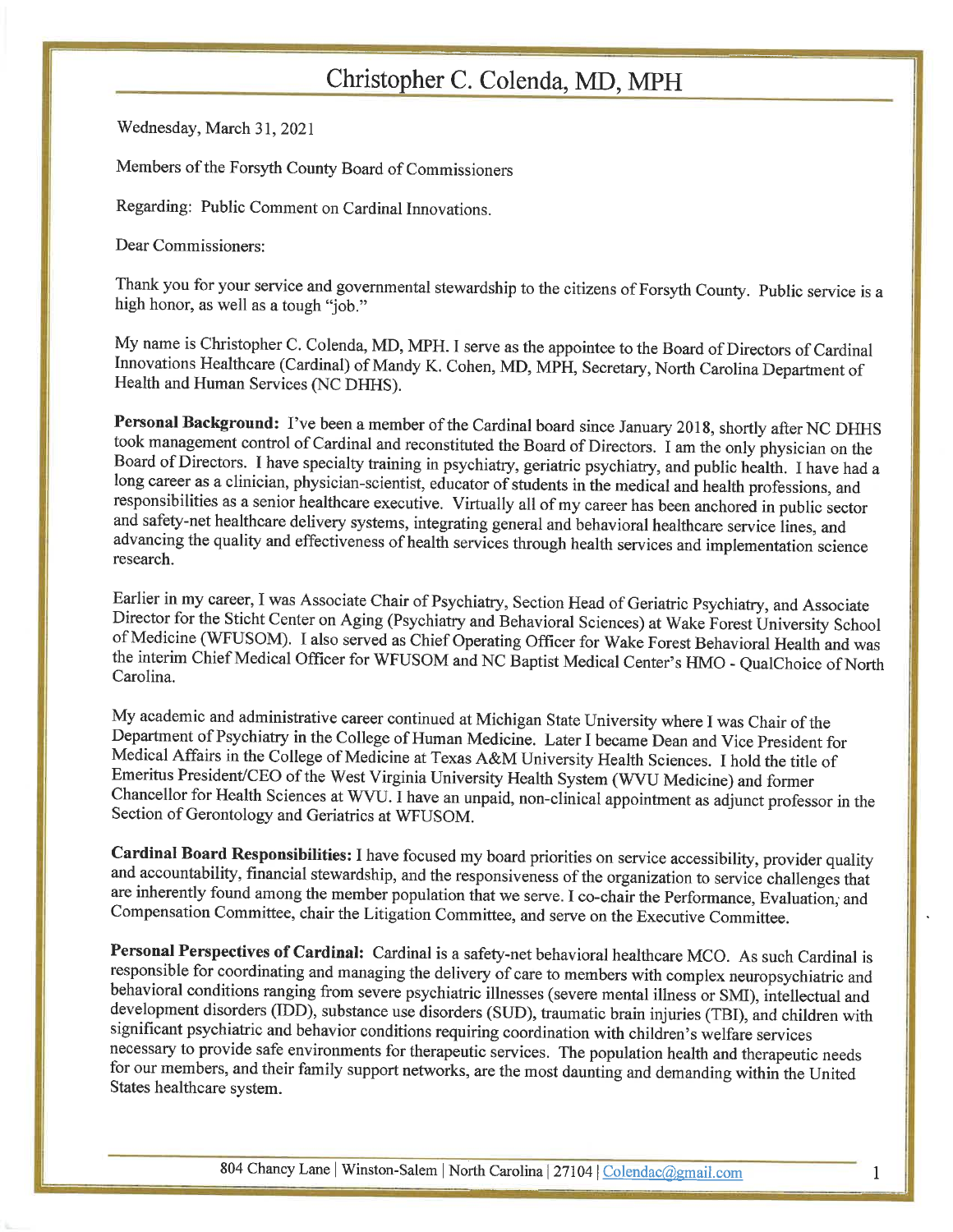In my judgment, Cardinal management has made unprecedented strides in transforming a dysfunctional and highly politicized behavioral health MCO into one of the most forward thinking and member focused organizations of which I have been a party to. That is not to say that there aren't operational challenges that impact the welfare of Cardinal members, and concurrently strain the financial and human resources of local governmental agencies. These have become flash points of controversy. In my experience, however, Cardinal management, along with Board input and representation, have made good faith efforts to address these challenges, including those in Forsyth County.

Comments on Disengagement Resolution: I would like to make the three points about Forsyth County Commissioners resolution to disengage from Cardinal Innovations Healthcare as the county's LME/MCO.

### 1. Compare Performance Across Common Data Sets:

Behavioral health MCOs do not deliver services. They manage provider networks necessary to deliver services required for its members. Safety-net behavioral health MCOs manage the most complex patient populations in the US healthcare system. They require suites of services that cut across multiple provider types, service settings, clinical conditions and are not "time-limited" due to the biological, psychosocial and environmental nature of their illnesses or conditions.

In my oversight role on Cardinal's Board, I have become quite familiar with the fact that the NC LME/MCO's use different methods to measure quality and performance, on everything from financials to operational outcome measures, resulting in widely different presentation of performance measures. For this reason, it is vitally important that LME/MCO comparisons use common data management tools and practices across a broad range of performance measures categories.

Request Consideration: When considering partnering with another NC LME/MCO, due diligence should include side-by-side, apples-to-apples comparisons of Cardinal's and other NC LME/MCO outcome measures such as: accessibility; network sufficiency; quality and qualifications of providers; member and consumer satisfaction; and National Committee for Quality Assurance (NCQA) Managed Behavioral Healthcare Organization performance measures. Cardinal's performance is on par or exceeds NC LME/MCO peers.

## 2. Medicaid Transformation: Moving to the Tailored Plan for Individuals with SMI, TBI, IDD and other Severe Behavioral Health Conditions:

As I write this letter, NC DHHS is launching "Standard Plans" for Medicaid enrollees that will place a large number of them into one of six authorized health care plans (both for-profit and not-for-profit MCO entities). Those with SMI, TBI, IDD and other severe behavioral health conditions will be assigned to Medicaid "Tailored Plans," that will initially be managed by NC's current behavioral health LME/MCOs. Tailored Plans will be expected to manage and integrate both behavioral and general healthcare services. They will be expected to have sufficient provider networks and administrative infrastructure to support both behavioral health and general healthcare services for their members.

Cardinal's Board and management are committed to the success of integrated care for our members. Further, we believe that success for our members and their families is contingent upon local management, oversight and engagement with both behavioral health and general healthcare providers, plus effective engagement with regional governmental and non-profit agencies. This is hard work, disagreements occur, and solutions require ongoing close working relationships among all parties.

It is unclear to me the degree to which other NC LME/MCO have invested the resources necessary to build the infrastructure to effectively coordinate and integrate behavioral and general healthcare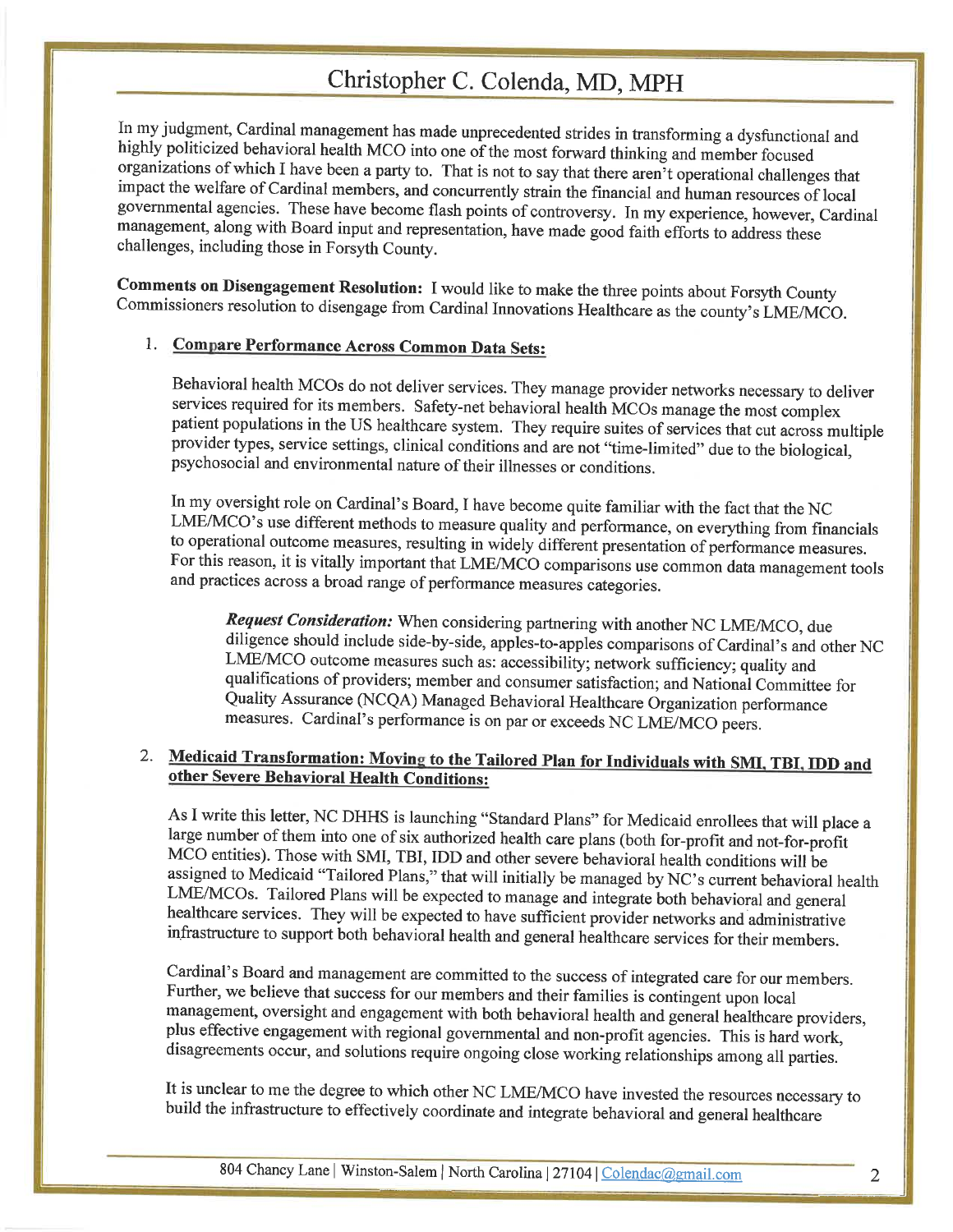services for their members. Behavioral health services and the implementation science research literature is quite clear, however. Integration of behavioral and general healthcare services, termed "collaborative care" models, provide the best outcomes for high-risk patient populations such as those assigned to the Tailored Plans. Cardinal's Board and management team are committed to these principles that provide the best clinical and psychosocial outcomes.

Request Consideration: When considering partnering with another NC LME/MCO, due diligence should include examining how other potential LME/MCOs are structuring their capacity to manage integrated behavioral and general healthcare services. Cardinal has invested time, expertise, human and financial resources in preparation for Medicaid Tailored Plan transformation.

3. Child Welfare Services: In August 2020, Chair of the Board, Bryan Thompson, JD, and I met with representatives from the Forsyth County commissioners and the Forsyth County Department of Social Services (DSS) regarding challenges with placements, payments, and transitions of care for children with significant behavioral disturbances requiring placement. Children with behavioral health conditions who fall through safety-net system gaps create urgent crises that are visible, generate immense emotion and finger pointing, and are traumatic to patients, families and providers. Too often these crises lead to conflict between MCOs and responsible DSS agencies or healthcare providers.

I have personal experience with such conflict, as a clinician requesting services from a behavioral health MCO on behalf of my patients; as an HMO chief operating officer making judgments on the medical necessity to authorize clinical services; and as a CEO who was accountable for the quality, accessibility and financial performance of the largest safety-net healthcare delivery system in West Virginia.

After receiving the important feedback at our August 2020 meeting, we directed management to address, not only the acute problems identified in the meeting, but the systemic problems of child welfare services for which Cardinal is responsible. This, along with other operational challenges, formed the foundations of Cardinal's Plan of Action that was presented and endorsed by the Board in December. Moreover, the NC DHHS has been fully transparent with counties and stakeholders across the state that the needs of children involved with social service systems cannot be met without wholesale system reform.

Cardinal's Plan of Action Outcomes: In the near-term Cardinal implemented two solutions to help deal with this challenge: 1) a sub-capitated payment system to county DSS agencies, based on historical county level payment experience, and 2) an expansion of foster care homes to service children's needs. They accomplished this by both increasing the number of homes under contract by 50% in the past nine months, and streamlining the contracting approach so that providers can quickly add more homes.

In designing the new model of care for these youth, Cardinal drew upon best practices from around the country, and has dedicated considerable resources to create a viable bridge for counties between the current LME/MCO system and the eventual statewide plan. By passing through a portion of their monthly capitation to county DSS agencies for every child in custody, Cardinal created a flexible funding stream available to the counties to address immediate placement needs when a child comes into custody. The agreement for Forsyth County represents \$3M in funding over two fiscal years; however, it is my understanding that the Forsyth County assistant county manager and DSS have repeatedly declined the agreement. I believe that this example reflects Cardinal's commitment to local needs, the advantages of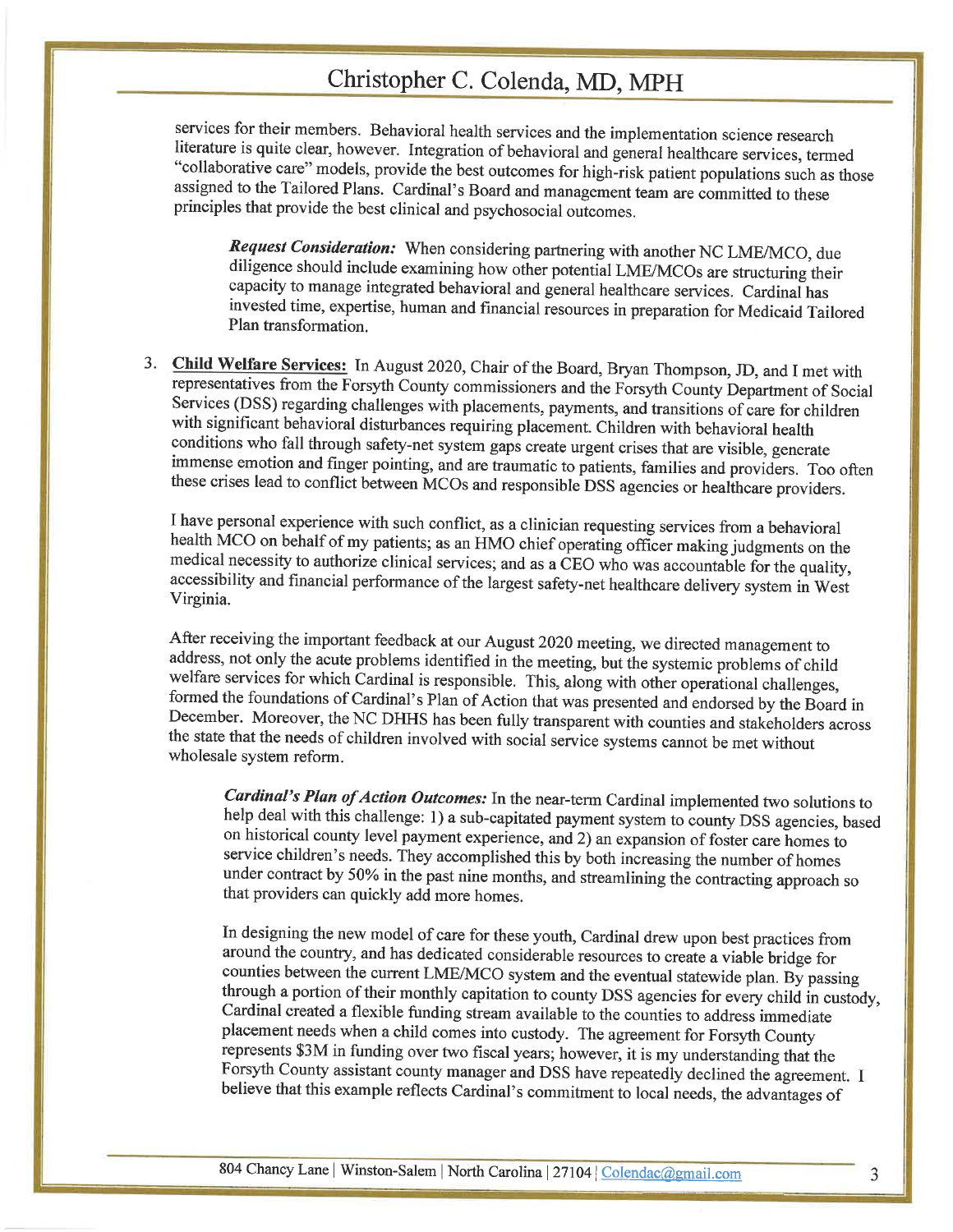local/regional MCO oversight and programmatic responsiveness, and executing innovative solutions to challenging problems.

Importantly, a capitation agreement model, similar to the sub-capitation model described above, is being considered by NC DHHS as one pillar for a single state-wide plan to the manage care for this challenging population of children who require multidimensional wrap around services.

Last, Cardinal has moved forward with intensive in-home services to help keep families unified in times of crises, including specific programs that leverage evidence-based practices; partnered with one agency to bring the "Treatment Foster Care Oregon" program to NC to support higher needs adolescents; partnered with two faith-based organizations to support children impacted by human trafficking; and initiated a collaboration with Crossnore and Forsyth DSS to develop emergency placement options for children who come into DSS custody.

As you are aware, Forsyth County is not the only county seeking to disengage from Cardinal Innovations. A common complaint among the those wishing to disengage has been "Cardinal's unresponsiveness" to perceived service provision deficiencies, and its "corporate" approach to managed care activities and responsibilities. A legacy of both real and perceived "trust worthiness" has plagued Cardinal's reputation, as well.

Respectfully, I hear your concerns, but believe they are misplaced. From my position as a Board member, and providing advice and oversight, Cardinal's management team is earnest and adaptive in providing managed care services to members, their families and their social support networks. Collectively, we strive to improve care delivery, and meet the unique needs of each community, while balancing the regulatory constraints of Medicaid behavioral health managed care.

As you consider your future options, I ask you to conduct fair and temperate due diligence when comparing Cardinal's capabilities with other peer NC LME/MCO organizations.

Thank you for the opportunity to provide open comment. And thank you for your on-going service to the citizens of Forsyth County.

Sincerely,

AD, MAH

Christopher C. Colenda, MD, MPH Board Member | Cardinal Innovations Healthcare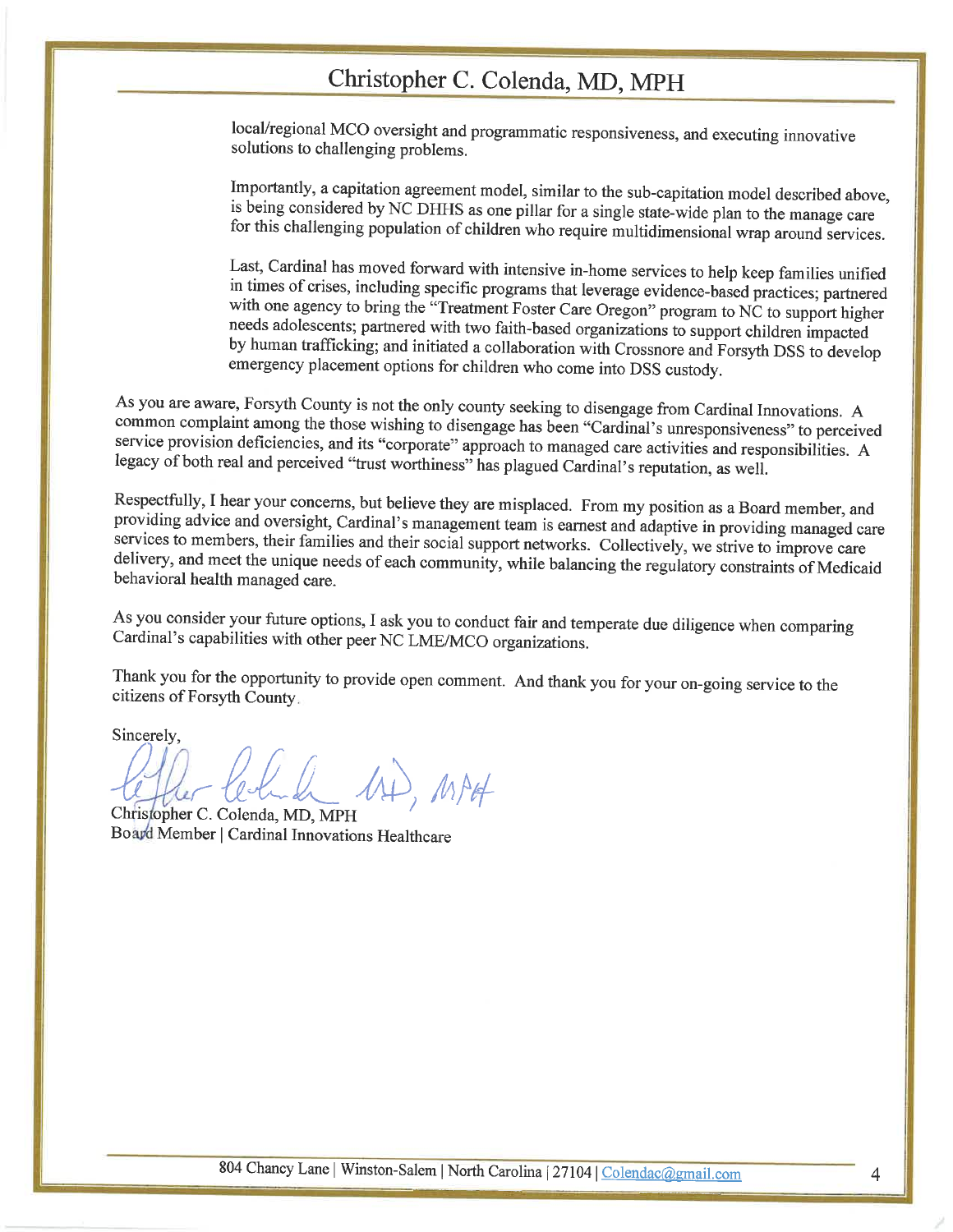Jason A. Shookman 620 Stephany Circle Rural Hall, NC 27045

March 29, 2021

Dear Forsyth Board of County Commissioners,

On behalf of Forsyth County, I am writing to express my concern for disengaging with Cardinal Innovations Healthcare.

This decision comes at a time when our state is undergoing two major public health events, we do not need to voluntarily add another. Dealing with our state's Medicaid transition and Covid-19 is enough.

Cardinal has been serving our community for years, and their work and the relationships care coordinators have made with members and their families should not be disrupted at a time like this.

The majority of Cardinal's members are not calling for this change, but they will be severely impacted by it. They are calling on this plan to stop. I would ask you to listen to their voices as well.

I urge you to reconsider this disengagement plan.

With regards,

Jason A. Shockman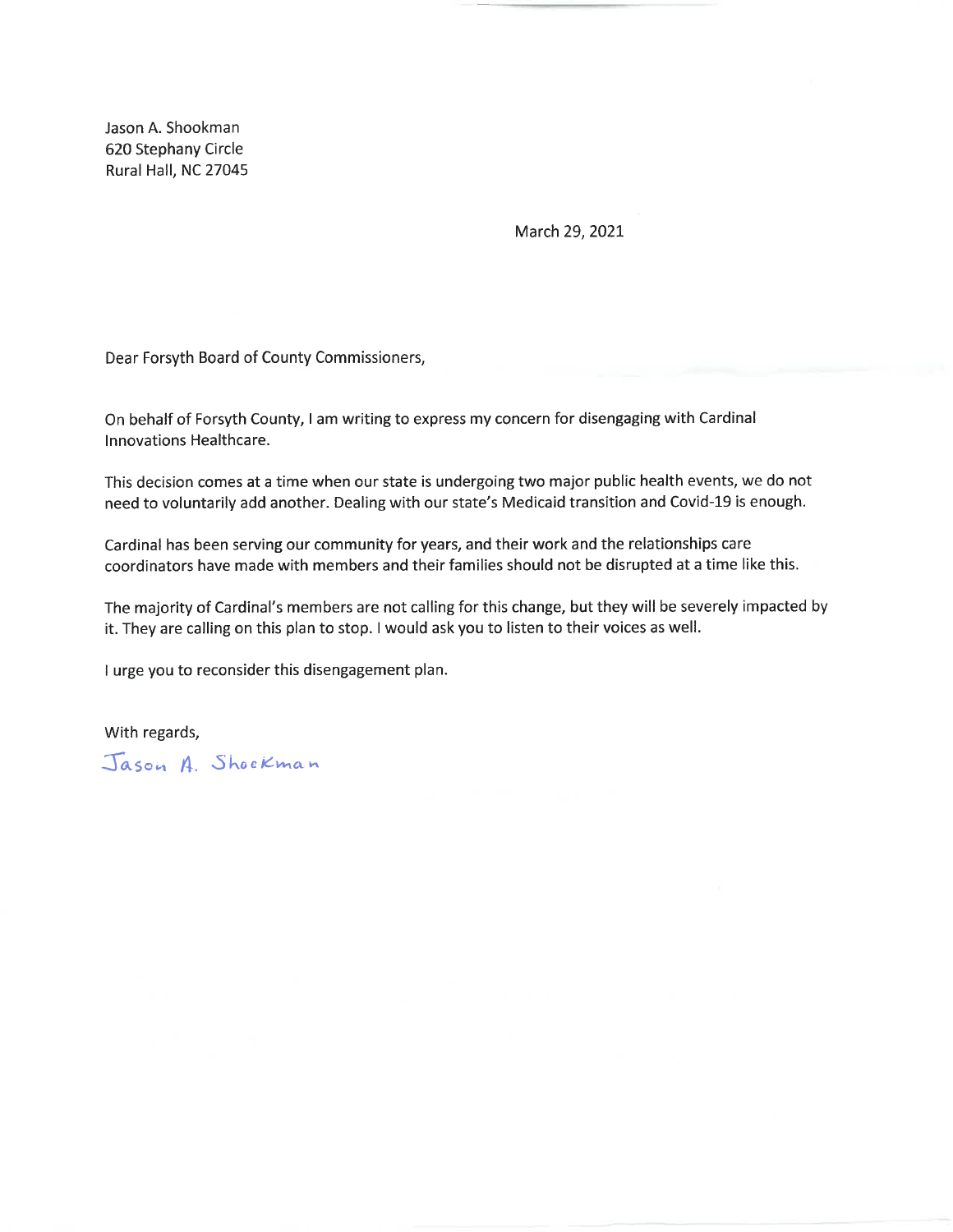MARTHA Y. MARTINAT 120 SHERWOOD FOREST ROAD WINSTON-SALEM, NORTH CAROLINA 27104

april 9, 2021

Dean Sira!

as a former member of the A.C. Commission Ma MH, IDD, SAS and former chain of the Foreget MH Collaboration, I am still very much an advocate for those who are MH Challanged. Despite realignment efforte, etter are

still chienta (patiente) not receiving mediathy precried services - eau medicine.

cet is critical for re-alignment

to proceed.

Thank you.

Your truly,

Martha Martina

phone :

 $336 - 768 - 0339$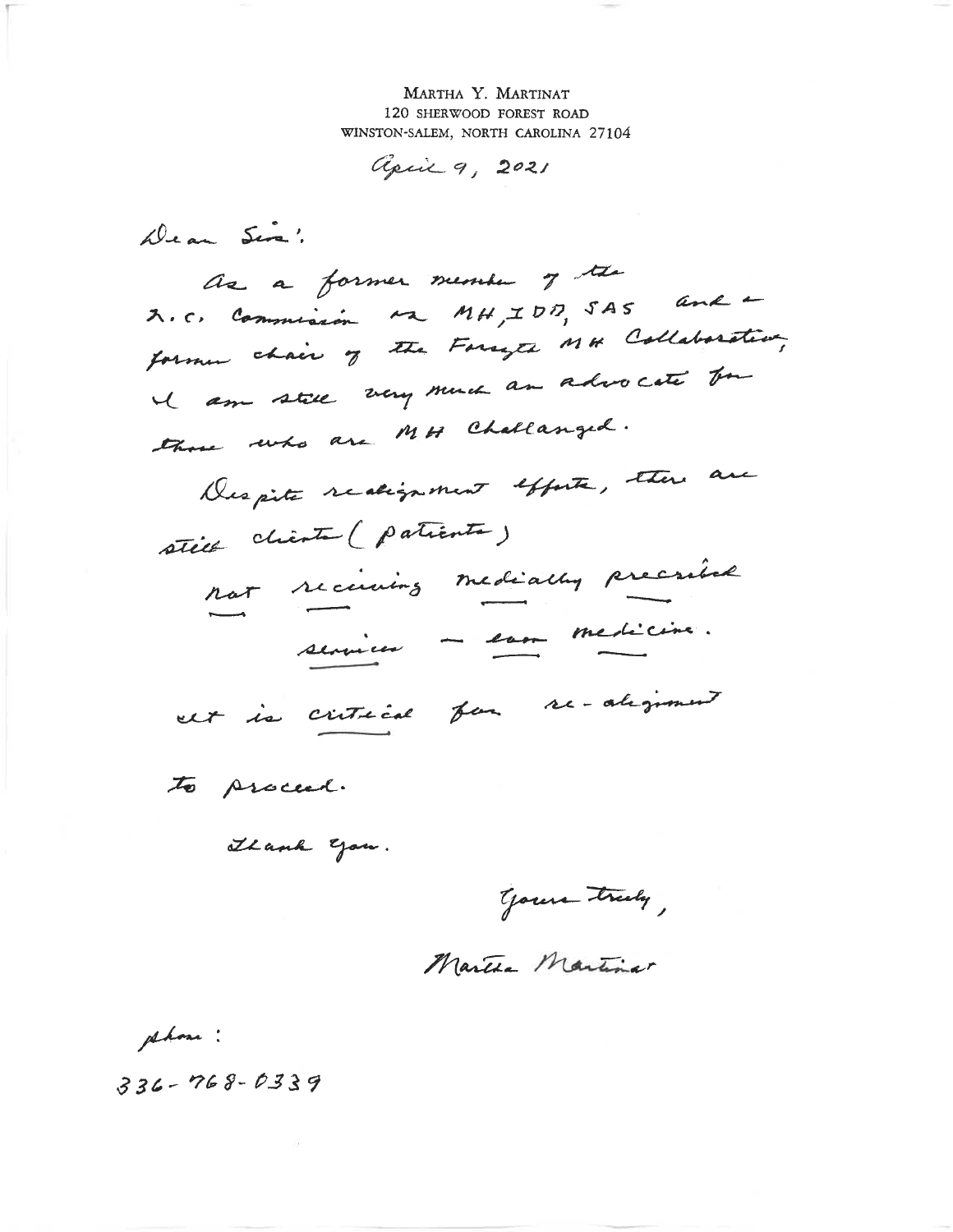Dear Forsyth County Commissioners,

Thank you for "flying away" from Cardinal Innovations. I recently learned that the Board has initiated the process of disengagement<sup>1</sup>. As a parent with a severely autistic 18-year-old son who has been denied services from Cardinal over the years-to the point we have had to leave him for weeks in ER departments at both Forsyth and Baptist Hospitals to get help-I am completely ecstatic about this news. I praise the Board for taking a bold step in favor of the many IDD families that have suffered under the wing of such a shady, non-transparent MCO that has come under fire many times from State Auditor Beth Wood<sup>2,3</sup>.

I am writing to not only thank you for making this decision, but urging the Board to stick with it. According to the article printed in the Triad Business Journal, "Trey Sutton, who took over as Cardinal's CEO in 2018, believes he can still reach an agreement to continue services. Next week, Cardinal is rolling out a new child welfare model, with a \$30 million investment over two years."

I cannot emphasize enough: STAY AWAY FROM THIS INEPT ORGANIZATION. Our struggles, listed below, show that Cardinal obviously cares more about profit than people:

- Our son, William, was placed on the CAPS/Innovations Waiver wait list in 2008 when Centerpoint  $\bullet$ managed mental health services for Forsyth County. We received respite and after-school assistance until 2016, when Cardinal replaced Centerpoint<sup>4</sup>. These services were immediately terminated for families of four with incomes exceeding \$30k due to a "lack of funding," we were told.
- William's case was then transferred to a "care coordinator" at Cardinal who never returned our calls, ۰ and we were literally ousted from the system. It has taken four years, several police reports, bruises, shattered glass and blood, broken computers, unhinged doors, sexual harassment, damaged walls, and long stays in the ER to finally get Cardinal's help and attention.
- Cardinal recently restored 8 hours/week of respite, but failed to secure any other assistance. The "care  $\bullet$ coordinator" assigned to us over the summer abruptly closed William's case, dubbing it "episodic care."
- We recently learned from a psychiatrist at Baptist Health that Cardinal is responsible for generating  $\bullet$ referrals to programs that would benefit William, such as NC Starts or the BART program at Murdoch Developmental Center. We are clueless as to why these referrals have not been made or mentioned.
- Staff continue to hide information about William's status on the CAPS wait list. A psychologist even  $\bullet$ stated in a recent evaluation that "it would be beneficial for William's parents to be able to estimate how much longer it might take him to receive a slot on the Innovations Waiver." But...
- We learned December 28, 2020, that William was once again denied an Innovations slot, even though  $\bullet$ our application included the following information:
	- "William is severely autistic with aggressive and destructive behaviors that put his home and  $\circ$ family at risk. Comorbidity conditions include severe OCD and ODD. Additionally, he has a disturbing attraction to his mother, rendering potential harm to her. We can provide his latest psychological evaluation, photos, recordings and school IEP as evidence of his profound IDD.
	- o "The school shutdowns due to covid-19 have exacerbated every behavior problem he had, while also generating new ones such as self-injury, screaming and stomping.
	- "William's abusive behaviors are triggered by events as simple as brushing up against him (he  $\circ$ will retaliate by hitting the offending person or object). He refuses to wash his hands, which is dangerous given the current pandemic. His OCD rituals govern everything he does, from eating,